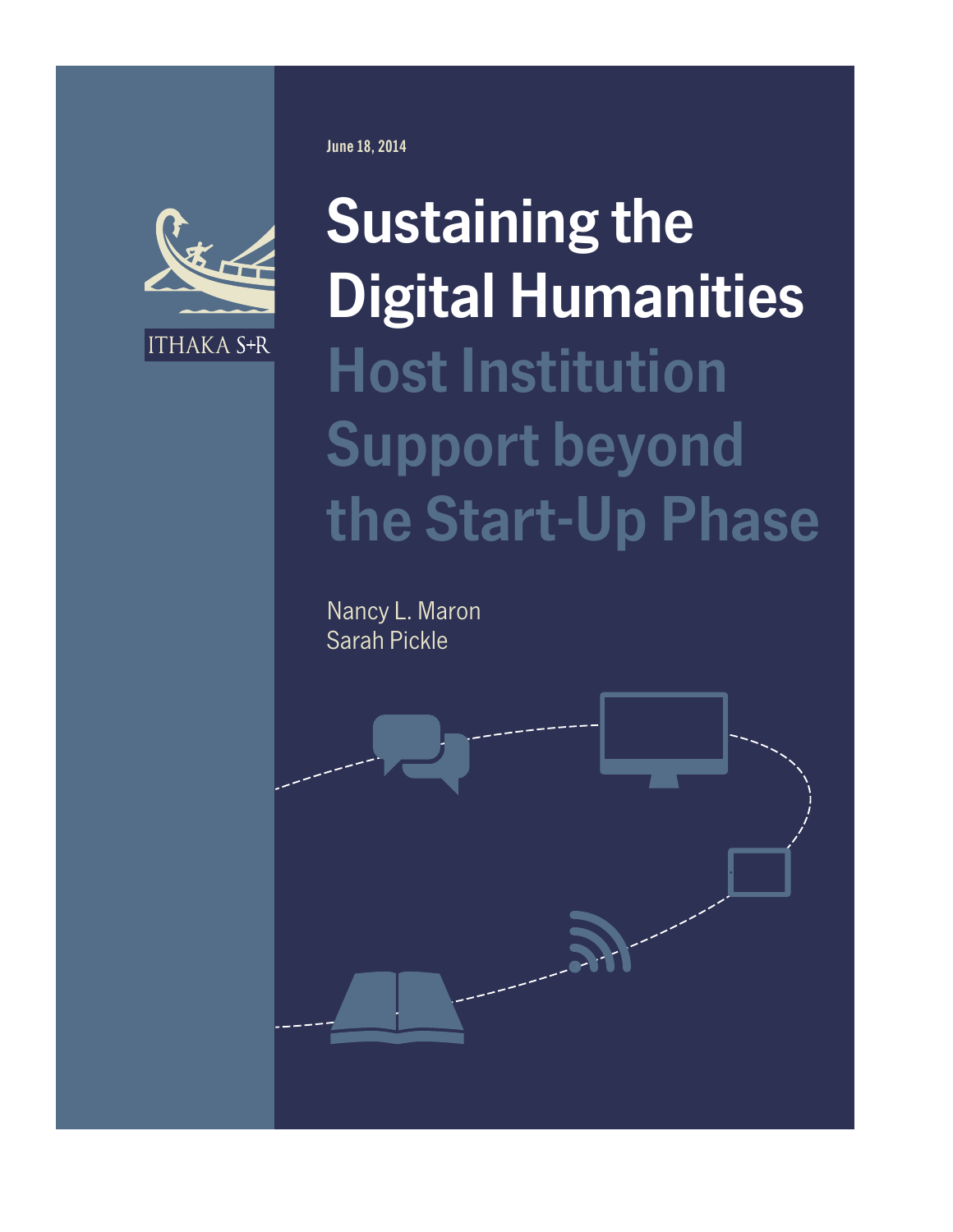

Ithaka S+R is a strategic consulting and research service provided by ITHAKA, a not-for-profit organization dedicated to helping the academic community use digital technologies to preserve the scholarly record and to advance research and teaching in sustainable ways. Ithaka S+R focuses on the transformation of scholarship and teaching in an online environment, with the goal of identifying the critical issues facing our community and acting as a catalyst for change. JSTOR, a research and learning platform, and Portico, a digital preservation service, are also part of ITHAKA.

Copyright 2014 ITHAKA. This work is licensed under a Creative Commons Attribution-NonCommercial 4.0 International License. To view a copy of the license, please see<http://creativecommons.org/licenses/by-nc/4.0/>.

ITHAKA is interested in disseminating this report as widely as possible. Please contact us with any questions about using the report: [research@ithaka.org.](mailto:research%40ithaka.org?subject=)

*Sustaining the Digital Humanities* has been made possible in part by a major grant from the National Endowment for the Humanities: Exploring the human endeavor. Any views, findings, conclusions, or recommendations expressed in this report do not necessarily represent those of the National Endowment for the Humanities.

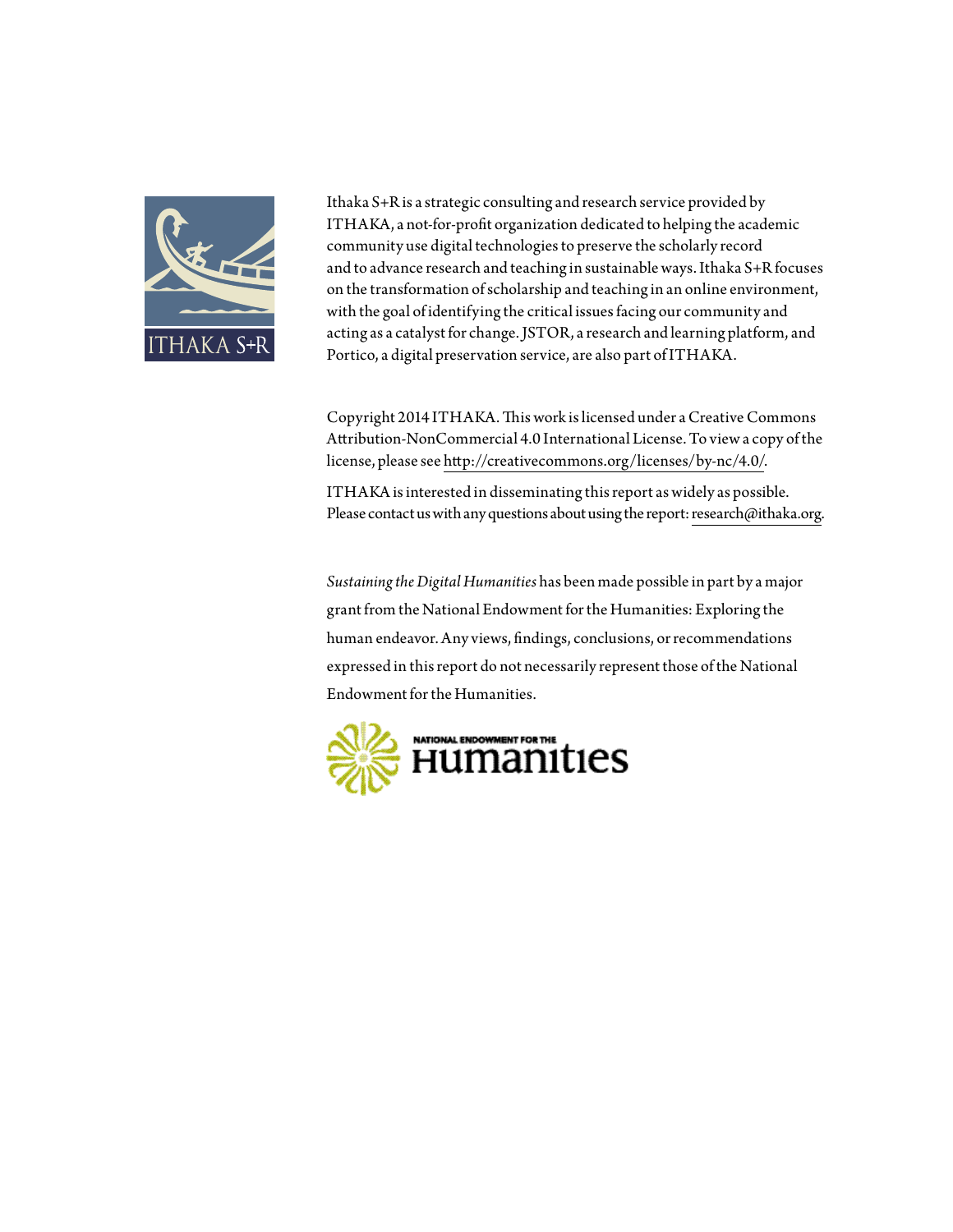# **Table of Contents**

- **2 Preface**
- **4 Executive Summary**

## **8 Introduction**

- 10 Background
- 12 Methodology
- 13 Acknowledgments
- **15 Digital Humanities Activity on Campus: Results of Faculty Surveys on Four Campuses**
- 17 What are faculty members building?
- 19 How are these resources funded?

## **21 Campus Strategies for Supporting Digital Humanities Activities and Outputs**

- 23 Campus models for support
- 23 The service model
- 26 Profile no. 1, Brown University: Single point of service?
- 28 Profile no. 2, Indiana University Bloomington: Experimenting with a "hub" model
- 31 The lab model
- 33 Examples of the lab model
- 35 The network model
- 36 Profile no. 3, University of Wisconsin at Madison: Can a network model work?
- 38 Profile no. 4, Columbia University: Coordinating support within the library
- 42 Costs, ownership, and value
- 42 Who pays for that, and who should?
- 44 Ownership and responsibility
- 45 What is the value of what they are building?
- **47 Success Factors and Examples of Good Practice**

## **57 Conclusion: Toward Models for Support**

## **60 Appendices**

- 61 Methodology
- 69 List of interviewees
- 75 Interview guides
- 83 Survey instrument
- 96 Bibliography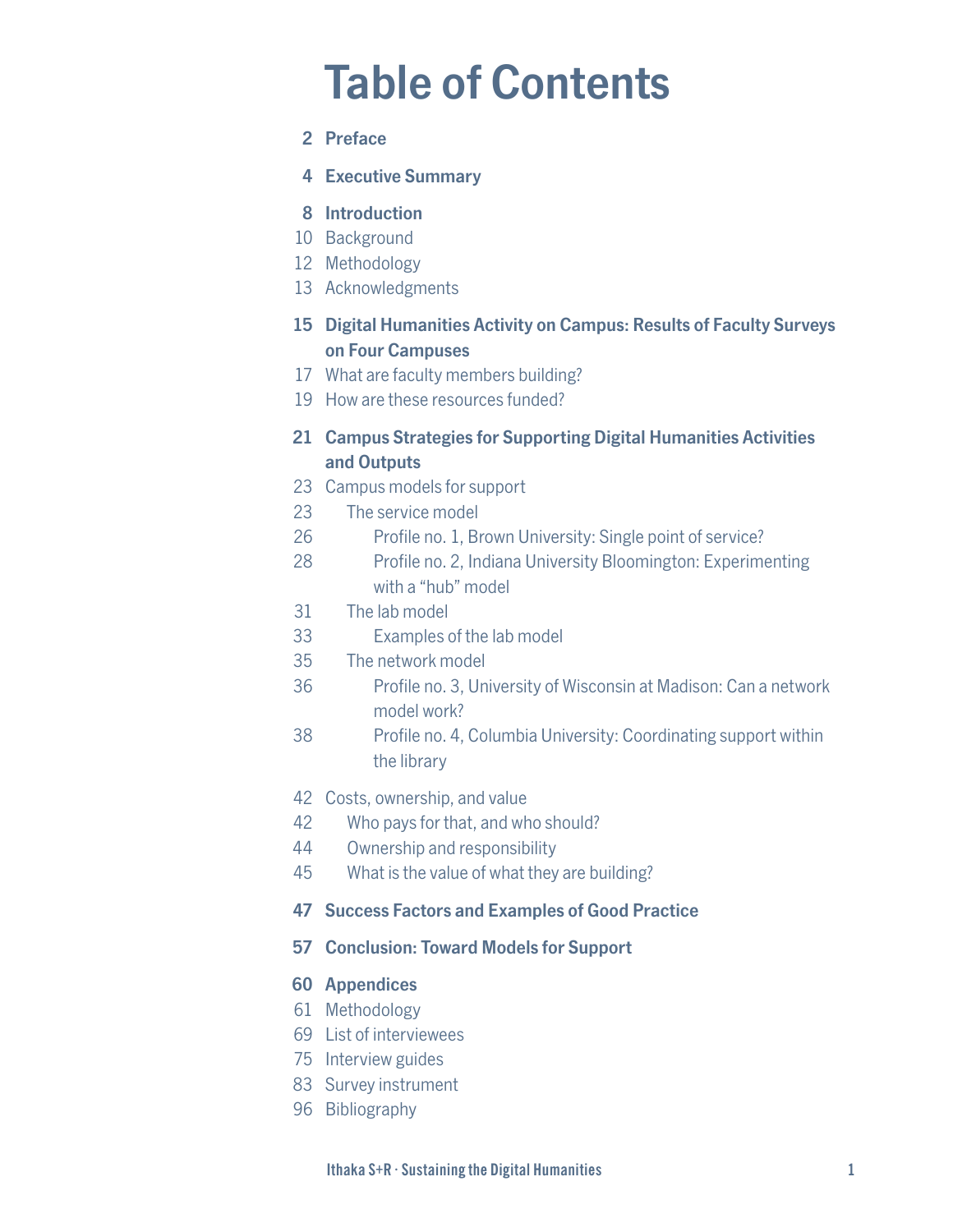# **Preface**

Digital projects are flourishing in academia. Digital tools and platforms have emerged that make it possible for faculty and students—and not only those well versed in computer programming or database construction—to undertake substantial digital projects using original or digitized content in formats intended to be shared, sometimes just with those in their discipline and sometimes with a much larger audience. Even beyond the creation of content collections, scholars are developing their own software and tools to perform textual or spatial analyses of these digital corpora, platforms to encourage user-generated content, and communities that engage deeply and directly with these resources.

If today there are fewer external grants available for major digitization projects, $1$ this does not seem to signal an ebbing of interest among faculty and staff in building things digital. Many libraries and museums have begun to take on some of this creation on their own, finding funding in their own budgets or from their host institutions to help support this work. Digital humanities centers continue to spring up on campuses across the country and beyond. As of February 2014, the Alliance of Digital Humanities Organizations had 175 registered institutions (up from 114 in 2011),<sup>2</sup> and many other campuses are wondering if they should have one, too. The manifestation of several regional and online communities of faculty and students interested in DH, and the growth of THAT (The Humanities and Technology) Camps—58 hosted in 2013, up from 26 in 2011—signals a real hunger for more information and growing interest in participating in this "maker" culture, whether through learning how to apply technical methods to one's research or, in many cases, learning to code and starting to build things. While the creation of new digital resources of all types continues on campuses across the country, how will these outputs be supported?

This study assesses the role that higher education institutions are playing as faculty and staff continue to create digital resources. We are not concerned here with online articles or journals, which have established paths to distribution and preservation (despite the significant changes to the business models that support them). Nor are we primarily concerned with institutional repositories, which

<sup>1</sup> While in recent years, digitization may have been displaced by initiatives focusing on innovation or discovery, some major funders do still support digitization. See, for example, the National Endowment for the Humanities' Division of Preservation and Access ([http://www.neh.gov/divisions/preservation\)](http://www.neh.gov/divisions/preservation) and the National Historical Publications and Records Commission's Digital Dissemination of Archival Collections program ([http://](http://www.archives.gov/nhprc/announcement/digital.html) [www.archives.gov/nhprc/announcement/digital.html](http://www.archives.gov/nhprc/announcement/digital.html)). In addition, in April 2014, the Council on Library and Information Resources (CLIR) announced that it will be reconsidering digitization of rare and unique collections. See<http://connect.clir.org/blogs/christa-williford/2014/04/22/un-hidden-collections>.

<sup>2</sup> Other examples of this growth: the digital humanities showcase website *Digital Humanities Now* has 12,900 Twitter followers (up from 2,800 in 2011), and the open-access, peer-reviewed journal *Digital Humanities Quarterly* has 3,305 followers (up from 688 in 2011).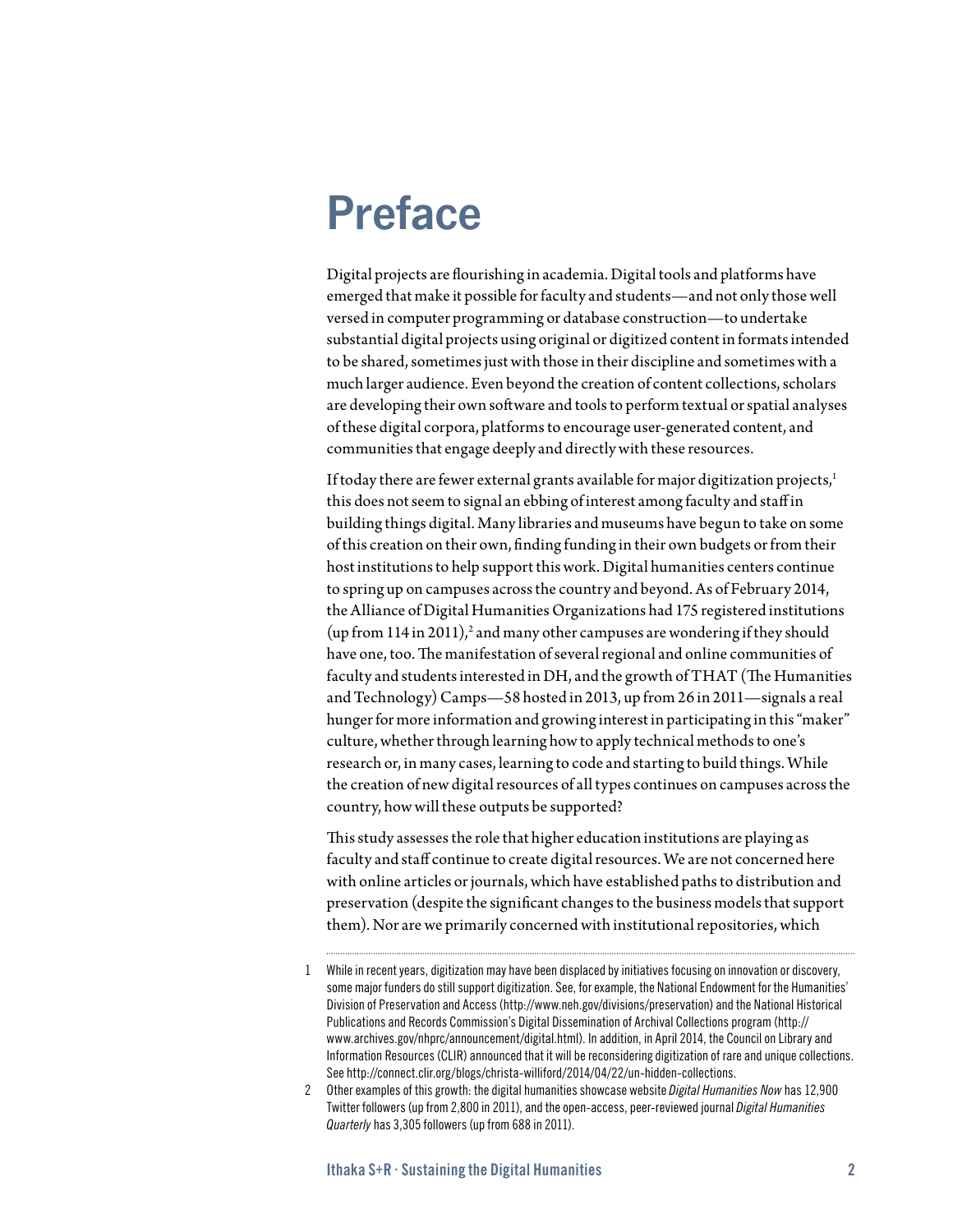arguably deserve a study all their own. Rather, we are curious here about the "everything else"—the digital collections, portals, encyclopedias, mapping tools, crowdsourced transcription projects, visualization tools and other original works of research, collections of scholarly materials, and innovative projects that may be created by professors, library, or IT staff—projects that as "one-offs" can too easily fall by the wayside of existing routes to publication and preservation.

We hope that this report will help faculty, campus administrators, and library directors to engage in productive conversations about the value that this work delivers, about the direct and institutional costs it requires to undertake and to support it for the long term, and about the most effective ways to marshal that support across the span of the institution. Ideally, the findings of this study and the tools included in the appendices will also help digital humanities project leaders to better understand what drives the choices of campus decision-makers. They may also aid university administrators and decision-makers in assessing the value of digital humanities projects and in creating systems that can support faculty and their digital projects in ways that bolster the mission and aims of the institution.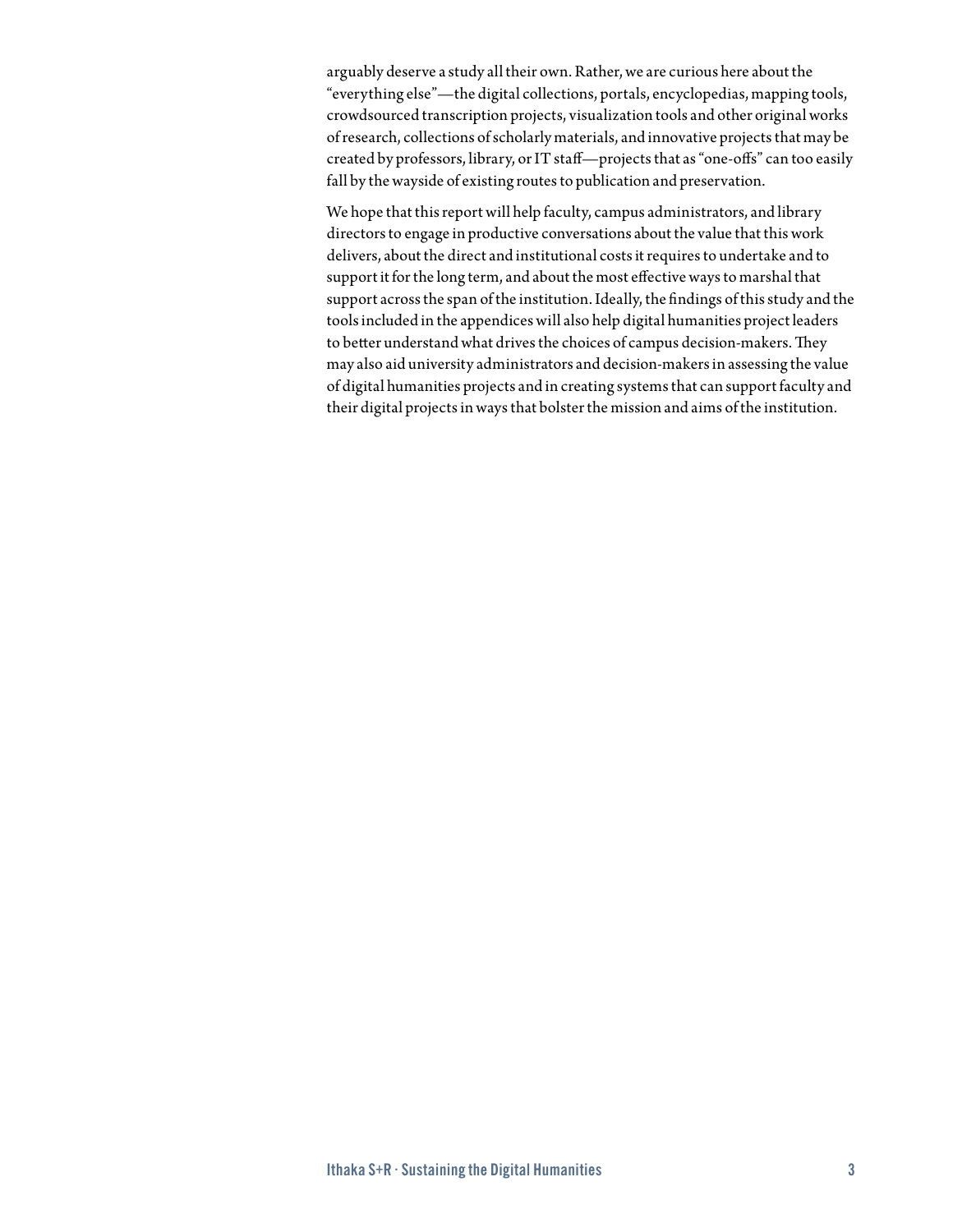# **Executive Summary**

As more and more scholars experiment with digital methods and with building digital collections, what measures are in place to make sure that the fruits of these labors are kept vital for the long term? Library directors and chief information officers sense that there is interest on the part of faculty, but does this mean they need to invest in a digital humanities center and hire new staff or just reconfigure the people and resources they already have? First and foremost, what does university leadership seek to gain from such an investment?

While *digital humanities* (DH) continues to be a catch phrase that can include everything from teaching methods to building tools for data analysis, this study, funded by a Digital Implementation Grant from the National Endowment for the Humanities' Office of Digital Humanities, addresses a certain type of activity: the creation of digital research projects. We do not focus on online articles or journals, for which there are established paths to distribution and preservation (despite the significant changes to the business models that support them), or on the great volume of student-generated work. Nor are we primarily concerned with institutional repositories, which arguably merit a study all their own. Instead, this study seeks to address the fate of digital research resources—whether they be digital collections of scholarly or other materials, portals, encyclopedias, mapping tools, crowdsourced transcription projects, visualization tools, or other original and innovative projects that may be created by professors, library, or IT staff. Such projects have the potential to provide valuable tools and information to an international audience of learners. Without careful planning and execution, however, they can also all too easily slip between the cracks and quickly become obsolete.

Beyond exploring digital activity on campuses, the study identifies examples of good practice that institutions have developed to support the creation and longterm viability of these works. Interviews with over 125 project leaders, deans, provosts, library directors, senior staff of digital humanities centers, and library and IT staff engaged in various aspects of the digital creation process helped us to offer a framing of this topic that is intended to provide both faculty and administrators with a shared language for discussing the benefits and challenges of creating and supporting digital research projects as well as their goals and expectations about what the university and the different support units within it can provide.

Our initial interviews were followed by a deep-dive phase of exploration focused on the DH landscape at four campuses—Columbia University, Brown University, Indiana University Bloomington, and the University of Wisconsin at Madison. This research helped us to better understand how institutions were navigating this question, and what models they had taken on or were developing. These four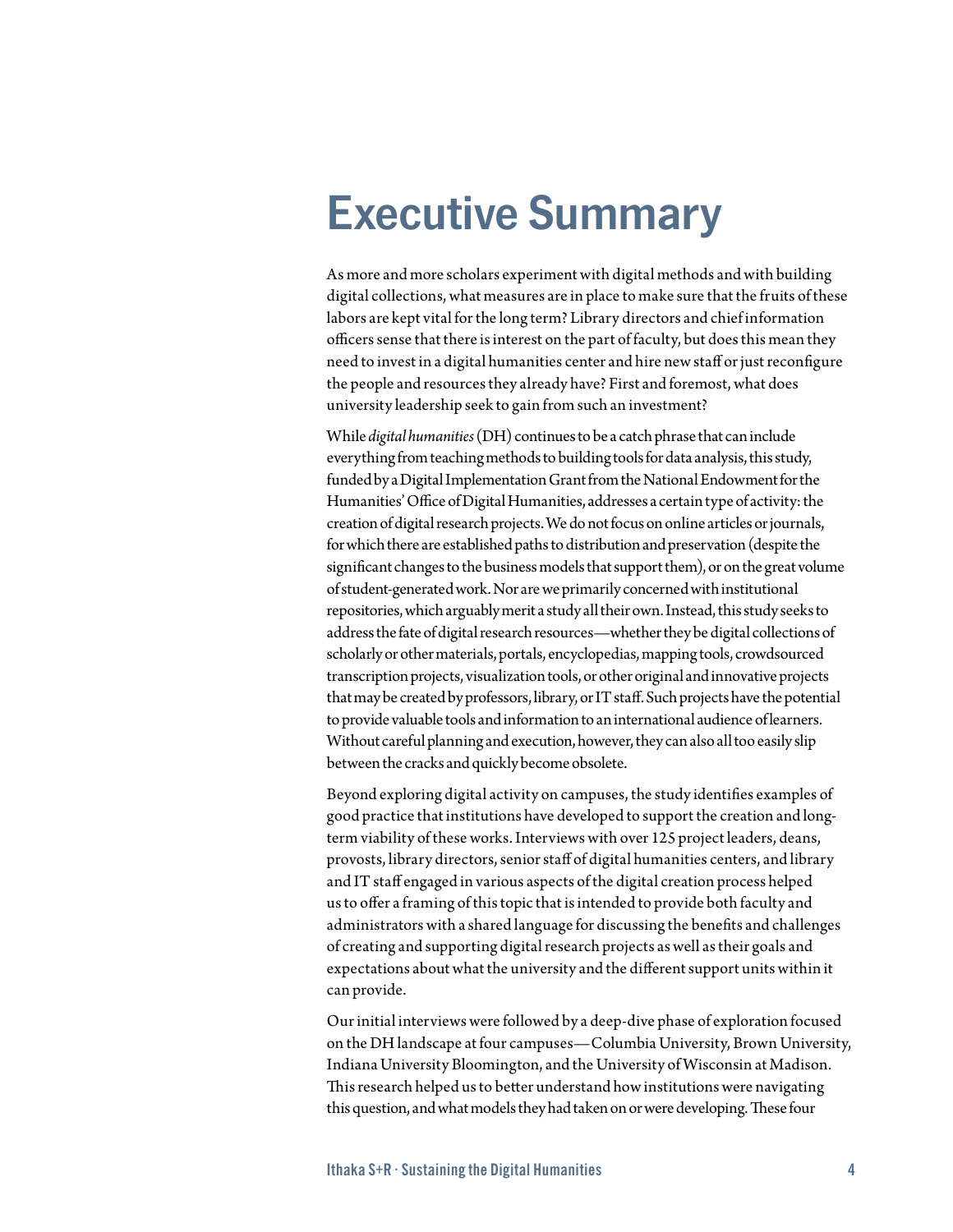universities gave us a sense of the issues at institutions both public and private, both small and large, and both centralized and highly decentralized. The University of Wisconsin and Indiana University were chosen specifically because they already had some experience in developing campus-wide strategies for the support of digital projects. Columbia and Brown were chosen because much digital activity is taking place on each campus, but it was taking place within the context of less clearly articulated institutional strategies. In all cases, we set out to observe the current processes for providing support for digital projects, learn about faculty practices through a survey and interviews, and discuss with administrators their priorities and challenges in developing a campus-wide strategy.

# **Findings**

- *•* **Faculty are not just using digital tools and content; many see themselves as creating them, too**. In surveys conducted in select departments on our four "deepdive" sites, nearly 50 percent of respondents reported not just making use of digital tools and collections, but also creating them. Though such creation may include developing databases or image collections for their own research projects, 64% percent reported that they intended their digital creations to be primarily for public use, and 72% percent reported that they or someone else would continue to add to or develop their digital projects in the future. This enthusiasm for making things suggests a greater need for institutions to develop systems to identify which projects require and merit their support, and the forms that support will take.
- *•* **Even on campuses with designated DH centers, there is rarely an end-to-end solution** in place to support faculty from planning, to building, to preservation and outreach. While most campuses had multiple places for faculty to get support in planning, content creation, technical development, and even storage, some stages in the digital project life cycle seem not to be owned by any one unit: preservation emerged as an area of concern, and dissemination/ outreach appeared to be most often left to the devices of the project leader.
- *•* **Digital project leaders gravitate to whatever support they can find**, piecing together funding here, consultation there. Among the most common sustainability concerns cited by faculty in the survey were the scarcity of funding for ongoing development, lack of staff time to support their project, and technological capabilities and improvements. The result of a lack of overall strategy for support is that internal resources may be allocated to the loudest faculty member first, and not to projects based on potential impact; that intake is uneven, so it is difficult to predict what future investments will be needed; and that missing altogether may be consideration of some phases of the digital project life cycle: preservation, outreach, measurement of impact.
- *•* **Lack of clarity about how DH work and outputs support institutional aims and who should "own" these outputs** makes it difficult for those planning deeper investments, whether in the form of a research support system including workshops and training, or as a more entrepreneurial lab effort for building new grant-supported works. Perhaps as a result, notions of how to establish the "value" of a project are often quite vague.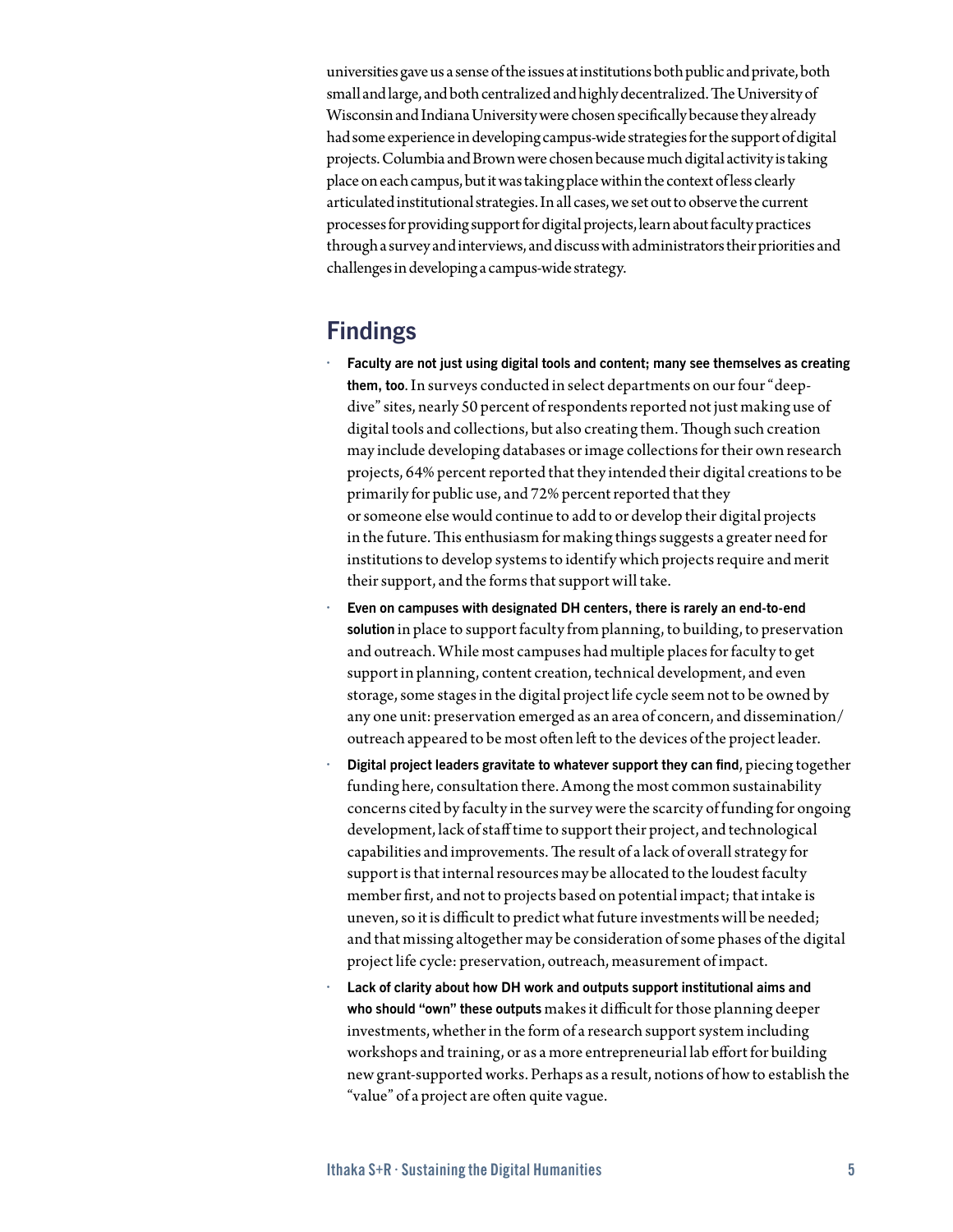*•* **Despite increasing enthusiasm for engaging with "digital humanities," some administrators remain uncertain about just what DH is and whether or why it merits special consideration**. In many cases, the issue of the sustainability of digital humanities projects had not reached much beyond the library and academic departments. Where we did interview senior administrators, many were still seeking a firmer definition of what DH is, and several were also skeptical that DH merited its own kind of support, feeling it should be handled as any other research would be.

# **Success factors**

The final report also outlines factors important to the success of more coordinated strategies:

- *•* **Gaining support (financial and otherwise) from senior administrators to make digital scholarship an institution-wide priority**
- *•* **Knitting deep partnerships among campus units, but especially the library, IT department, and digital research labs.**
- *•* **Investing in people who are successful at creating and managing digital projects**
- *•* **Rationalizing support to manage expectations and to build and preserve the projects deemed worth saving, without overtaxing support units**
- *•* **Investing in some scale solutions, without overly limiting the creativity and research aims of project leaders**
- *•* **Clearly communicating these pathways and expectations to faculty**

Roundtables held at each deep-dive site, with participation from unit leaders and administrators, permitted the discussion of our findings. These events consistently revealed areas of gaps and overlaps and differences in opinion concerning motivations for providing support, and led to brainstorming of new ideas for building coherent strategies across campus (not just the library, not just DH centers).

The final deliverables from the study include:

- *•* **A final report**, which discusses three organizational archetypes—service model, lab model, and network model—for thinking about institutional motivations for supporting digital humanities and which provides illustrative profiles of the four deep-dive campuses, highlighting the models they are implementing and the opportunities and challenges they are facing.
- *•* **The Sustainability Implementation Toolkit**, intended for campus decision-makers who are interested in undertaking an assessment on their campus. This includes interview guides, survey questions, and general guidance on conducting a landscape assessment on campus; suggestions for analyzing the data to help surface service overlaps and gaps; and a facilitation guide for hosting campus discussions on what a campus-wide strategy should address and include.

We hope that this report and toolkit will help faculty, campus administrators, and library directors to engage in productive conversations about the value that DH work delivers, about the direct and institutional costs required to undertake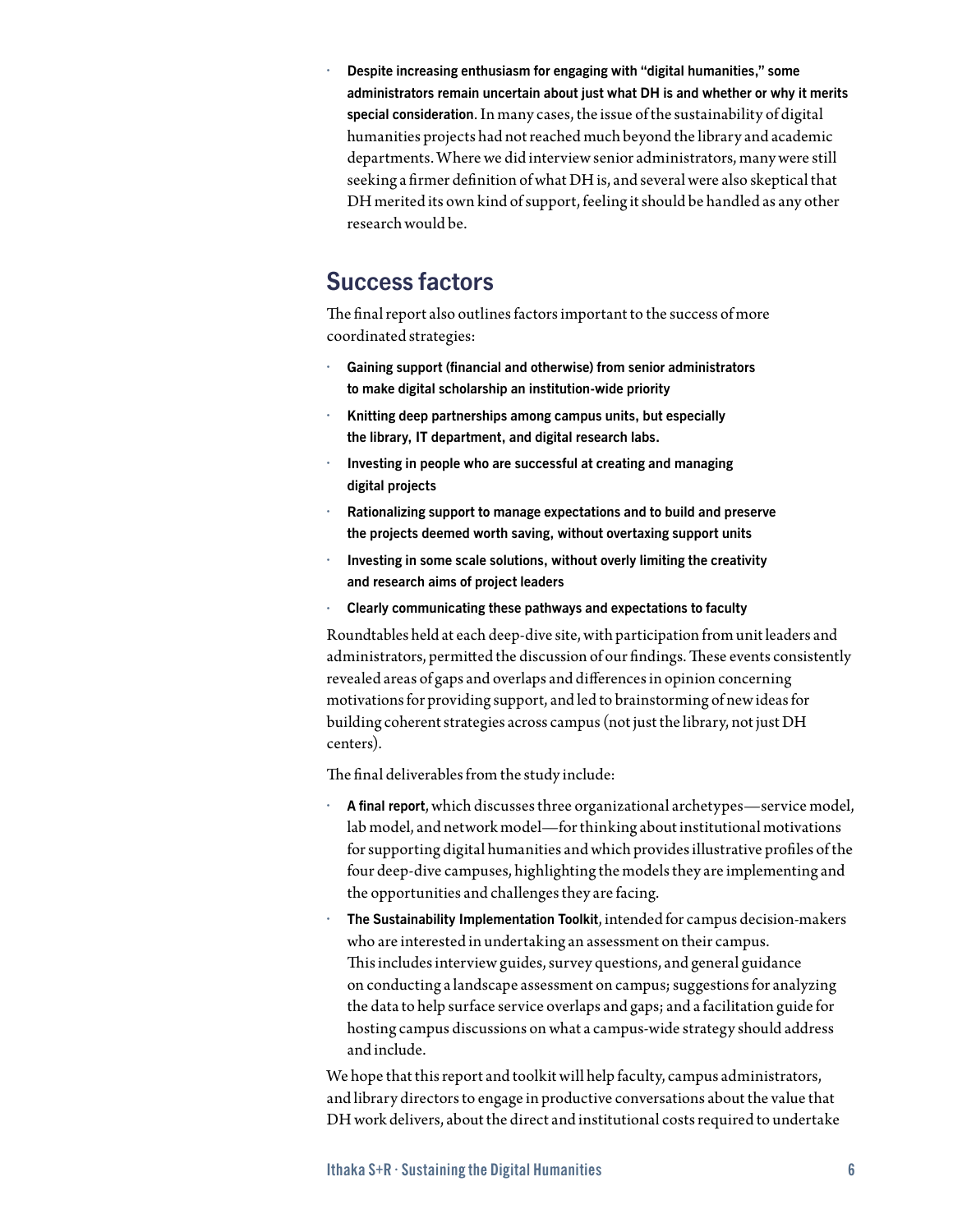and to support it for the long term, and about the most effective ways to marshal that support across the span of the institution. They may also aid university administrators and decision-makers in assessing the value of DH projects and in creating systems that can support faculty and their digital projects in ways that bolster the mission and aims of the institution.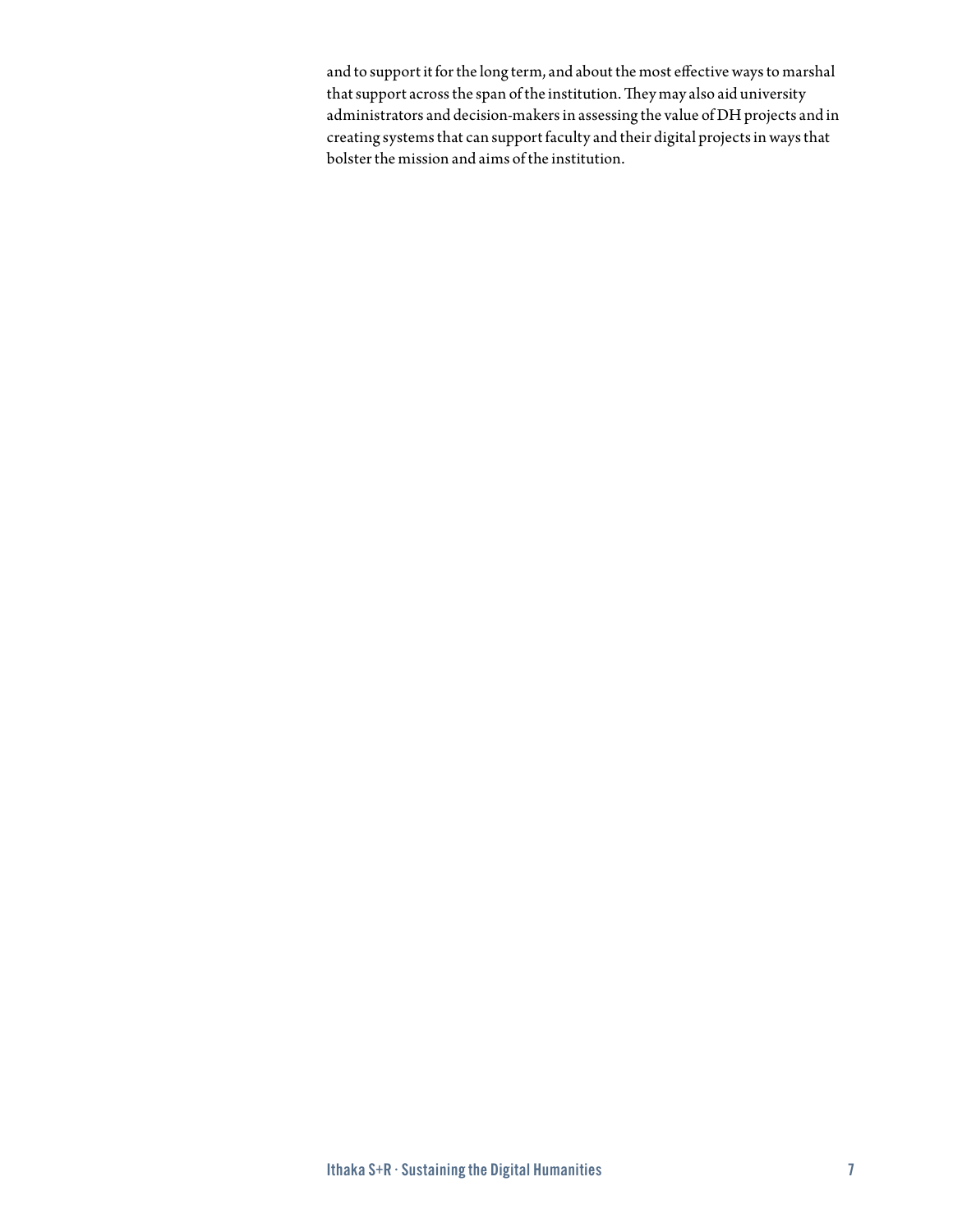# **Introduction**

While faculty experimentation and engagement with digital humanities (DH) is growing rapidly, institutional strategies are still emerging to support the work that takes place around DH and the resources and tools that are produced by its practitioners. And different manifestations of digital humanities require very different types of support.

Much of the current excitement around digital humanities concerns the academic work that faculty can now conduct by virtue of learning to use the wealth of digital tools and techniques available to them. Faculty members and students are increasingly interested in such methods as data mining and text mining, and in new tools and virtual labs to engage their students. The methods and tools vary by discipline, and just as academic departments include methods classes that cover theory, analysis, and research tools because they are seen as central to the good practice of the discipline, the choice to support learning and experimenting with data mining and other digitally enabled methods will be discipline-driven and university-supported. The success that comes from the investment in teaching and learning these methods will be measured in ways that the university and the academy in general know how to measure: research is conducted and articles are written, courses are developed and taught, enrollments go up.<sup>3</sup>

Yet in addition to the general interest in professional development and methods training, there are many faculty and staff actively engaged in building sophisticated digital resources that are of scholarly merit and are valuable not just as outputs of a successful project, but are used by many others as the basis of new scholarship, and involve enough scholarly content for most to agree that they merit long-term support. Such is the case with the Stanford Encyclopedia of Philosophy, a substantial and growing collection of peer reviewed articles on topics in philosophy, and with the Valley of the Shadow, a digital collection of thousands of primary source documents from two communities during the Civil War.<sup>4</sup>

The best and most well-known of these may have been able to develop plans for future support, though sustainability is an ongoing effort. The Stanford Encyclopedia of Philosophy has an endowment, but also still actively seeks

<sup>2</sup> Many campuses across the country offer workshops and training sessions as well as THATcamps (58 in 2013, up from 41 in 2012) and help organize presentations related to DH practices and projects. For example, see Duke University Libraries' Doing DH monthly series, organized by Digital Scholarship Services ([http://sites.duke.edu/digital/training-events/past-events/doing-](http://sites.duke.edu/digital/training-events/past-events/doing)dh/), or the training offered by the University of Virginia Library's Scholars' Lab [\(http://www.scholarslab.org/events](http://www.scholarslab.org/events)/). Humanities Research Bridge events ([http://bridge.library.wisc.edu/Events.html\)](http://bridge.library.wisc.edu/Events.html) at the University of Wisconsin at Madison are run by library staff and staff from the Wisconsin Institutes for Discovery, a research center on campus.

<sup>3</sup> Stanford Encyclopedia of Philosophy is available at [http://plato.stanford.edu/](http://plato.stanford.edu). The Valley of the Shadow is available at [http://valley.lib.virginia.edu/](http://valley.lib.virginia.edu).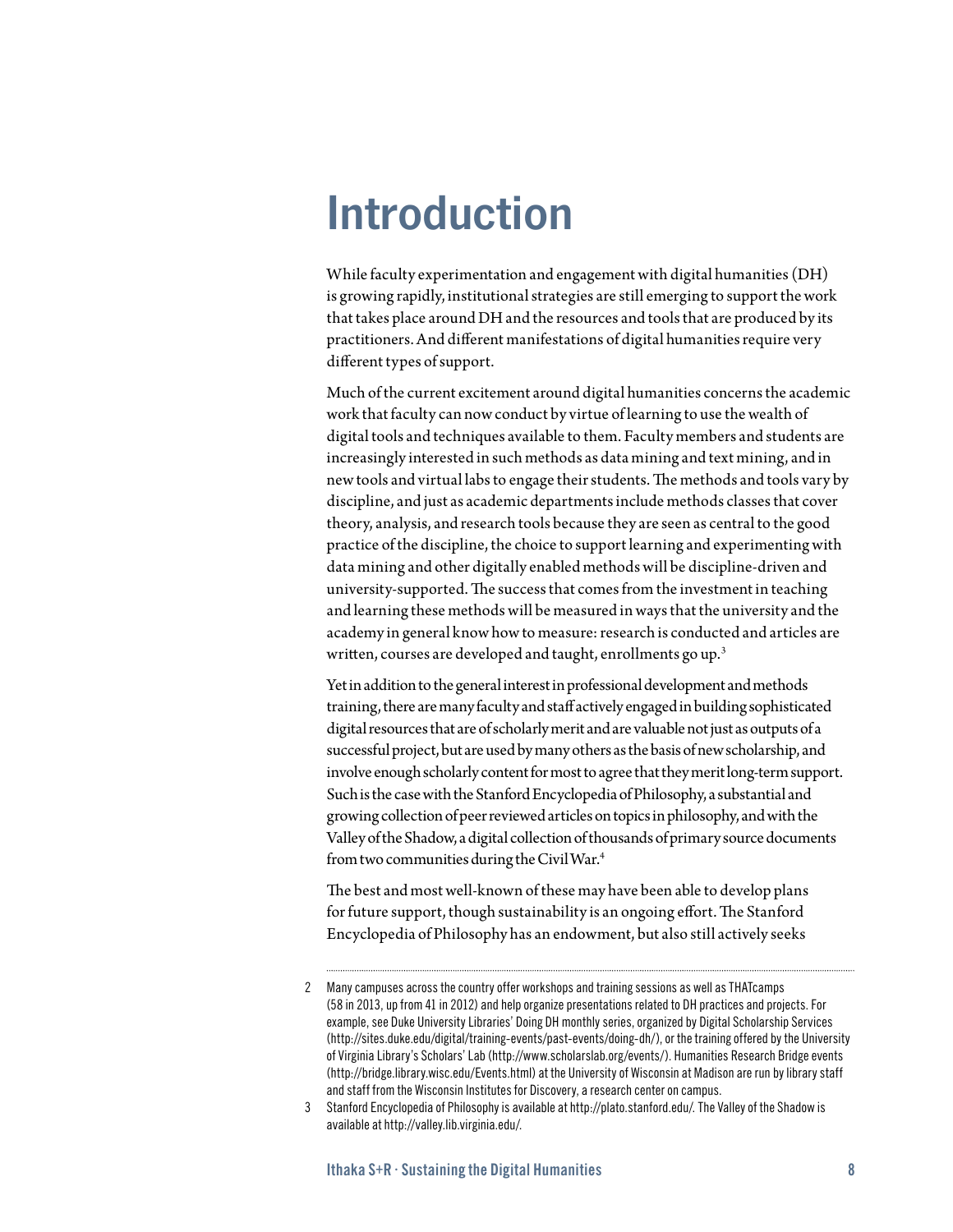institutional support. The University of Virginia has agreed to continue to host Valley of the Shadow. Even experienced digital project leaders may struggle to identify ongoing sources of support to keep their projects updated, relevant, well-known and widely-used.<sup>5</sup> As more and more faculty engage in this work, what digital assets are being created as a result of this burgeoning digital development and how are they being supported for the long term? Given that academic institutions may not have just one or two of these projects to think about, but many more as time goes on, does the university writ large see its role in supporting these living artifacts, given that they represent the results of faculty research? Beyond basic questions of storage and preservation, whose job is it to update them and continue to promote them? To what extent are universities and colleges developing ways to encourage the next generation of these projects such that they will be inherently easier to manage and sustain over time?

## **Why focus on the humanities?**

The issues concerning sustaining digital resources are not specific to any one discipline, so this report's focus on the digital humanities in particular merits explanation. On one hand, sophisticated public projects in the social sciences and sciences have much in common with major digital humanities resources, in their intent, their public-facing nature, and their serious research mission. And yet unlike projects generated by faculty in the humanities often have less access to technical infrastructure and capacity—whether this means programming support, storage, and servers, or even tech support—than do those in the sciences. In many cases, humanities faculty may find themselves entering new terrain and taking on new responsibilities, often without the training or guidance that may be available to their peers in the sciences or social sciences.

Despite these handicaps, digital projects in the humanities may be particularly well positioned to reach audiences far beyond the academy. Unlike a database of protein sequences, for example, that is likely to be used only by science faculty, graduate students, and other professional researchers, $^6$  many digital humanities projects can appeal to a broader public, even if doing so was not part of their creators' intent.7 Just as citizen science has several notable examples of projects hatched in the academy, but with impact well beyond it, digital humanities have that same promise. Those who work in public history and other areas of the public humanities, such as popular culture and the arts, are trying to build bridges from

6 See, for instance, the National Center for Biotechnology Information's Protein database at [http://www.ncbi.nlm.nih.gov/protein.](http://www.ncbi.nlm.nih.gov/protein)

<sup>5</sup> Nancy L. Maron, K. Kirby Smith, and Matthew Loy, *Sustaining Digital Resources: An On the Ground View of Projects Today* (Jisc, 2009), [http://www.sr.ithaka.org/research-publications/](http://www.sr.ithaka.org/research-publications/sustaining-digital-resources-ground-view-projects-today) [sustaining-](http://www.sr.ithaka.org/research-publications/sustaining-digital-resources-ground-view-projects-today)digital-resources-ground-view-projects-today.

<sup>7</sup> In the United Kingdom, universities places an emphasis on "public engagement," whereby scholars actively reach out to the world beyond the academy's walls, and the National Co-ordinating Centre for Public Engagement [\(http://www.publicengagement.ac.uk/](http://www.publicengagement.ac.uk)) was founded in 2008 to promote outreach and work with communities outside academia. In the United States, however, such outreach activities are rarely a part of the dominant academic culture.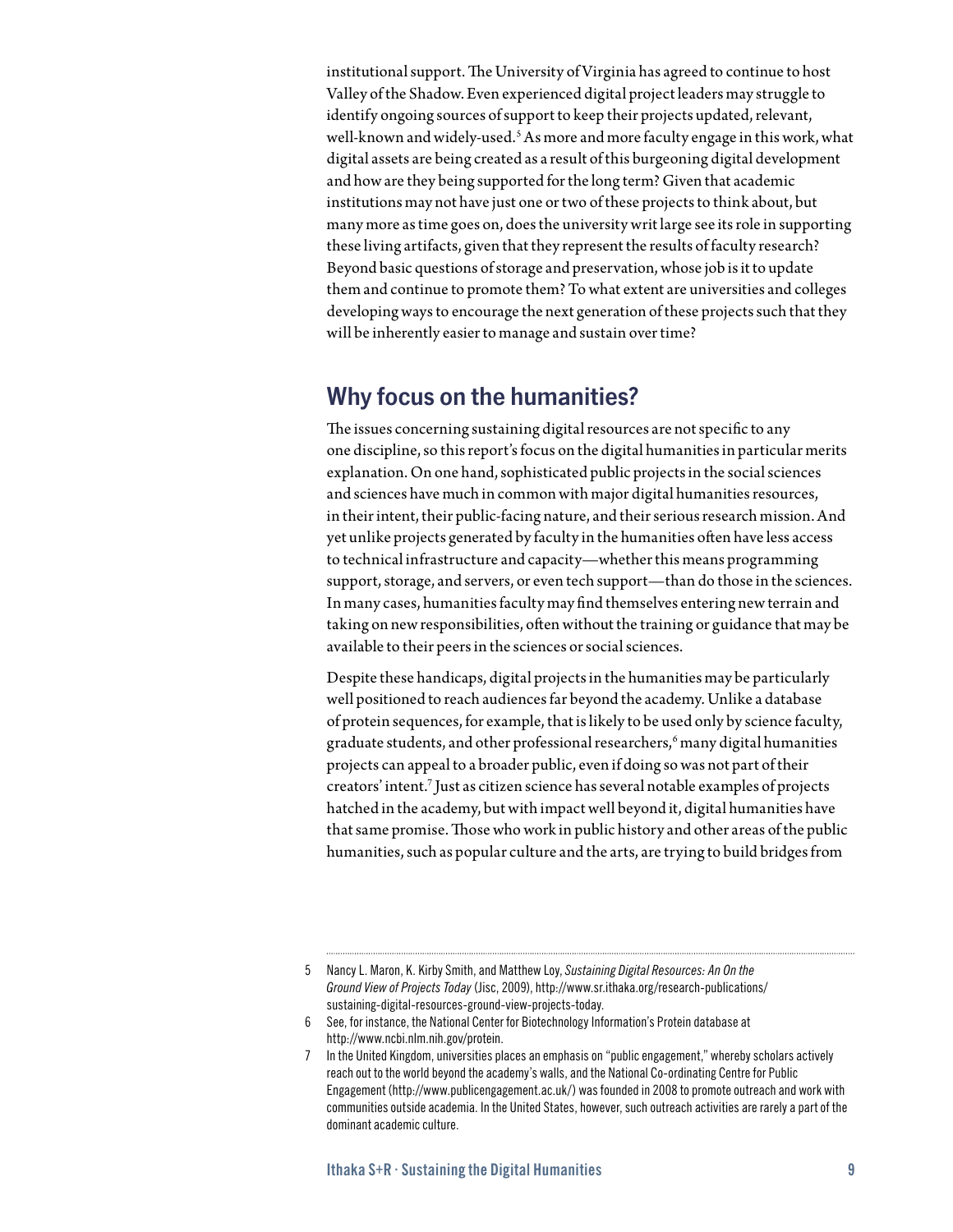campus to the greater community by initiating and facilitating ongoing dialogs with lifelong learners, often through digital means.<sup>8</sup>

# **Is a specific strategy really needed?**

While there are few campuses today that can claim to have a coherent strategy for sustaining digital humanities work, this is not to suggest that universities and colleges are unaware of the many elements this involves. To be fair, many campuses have already begun to develop policies in related areas:

- *• Data management*. It has become increasingly important for campuses to develop strategies for the handling of data, including how research outputs are to be managed, deposited, costed, and so forth, $^{\circ}$  as mandated by federal funders including the National Science Foundation.<sup>10</sup>
- *• IT strategy*. Many campuses have spent a great deal of time and effort in elaborating general, campus-wide IT strategies. Often these are extremely broad in scope, and may encompass everything from the sourcing and maintenance of enterprise business systems to campus email, data storage, teaching and learning platforms, and the hardware and software that researchers

and students use in the course of their work. It may sometimes be presumed that digital humanities work will be adequately covered by provisions made to support research data more generally.

*• Institutional repositories*. Libraries that have invested in setting up institutional repositories may see them as a solution for storage of the digital assets of a DH project.

Many of the issues that confront digital humanities project leaders could be addressed through these policies, to some extent. Yet none of these alone is enough to guide faculty who become involved in long-term digital projects. The presence of an institutional repository is likely to offer a possible solution for the question of where digital assets should be deposited if faculty participate, but it won't address upgrades that many faculty want to make. Having a Data Management Plan in place is also important, particularly for grant-funded digital projects, but such plans tell more about where materials will be held, and less about how they will be developed over time. Any given campus may have several elements in place, and different departments may have taken significant steps on each of these issues, but having an articulated plan addressed specifically to digital project leaders and their research outputs is still more often an aspiration than a reality.<sup>11</sup>

- 10 More information about the National Science Foundation's data management plan mandate, which went into effect in January 2011, is available at [http://www.nsf.gov/pubs/policydocs/pappguide/nsf13001/gpg\\_2.](http://www.nsf.gov/pubs/policydocs/pappguide/nsf13001/gpg_2.jsp#dmp) [jsp](http://www.nsf.gov/pubs/policydocs/pappguide/nsf13001/gpg_2.jsp#dmp)#dmp.
- 11 This point was made, specifically concerning libraries' "general lack of policies, protocols, and procedures," in Tim Bryson et al., *Digital Humanities: SPEC Kit 326* (Washington, D.C.: ARL, 2011).

<sup>8</sup> Anne Mitchell Whisnant's 2010 project Driving through Time: The Digital Blue Ridge Parkway (<http://docsouth.unc.edu/blueridgeparkway>/) is one example of a digital public history project with educational resources devoted to learners of different ages.

<sup>9</sup> See, for instance, the DMP Tool (Data Management Plan Tool) developed by the University of Virginia Library, the California Digital Library, DataONE, and several others, which aims to help project leaders write data management plans for their grants that meet funder requirements. It is located at [https://dmp.cdlib.org/](https://dmp.cdlib.org).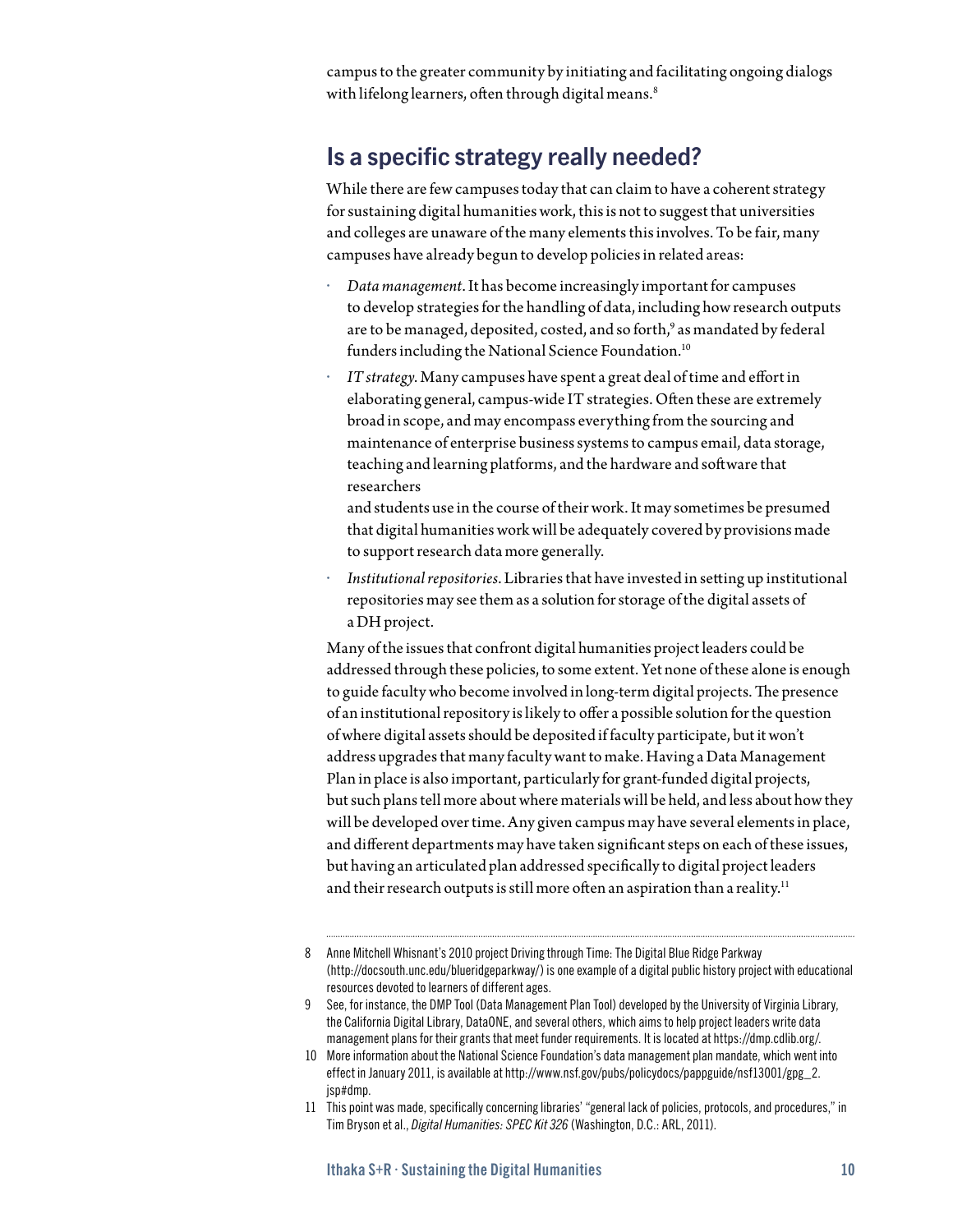# **Background**

In 2011, Ithaka S+R published *Funding for Sustainability*, reviewing the funding practices supporting the creation of digital resources in academic and heritage organizations, and their implications for long-term sustainability.12 It found that funders make assumptions about long-term support for the collections and tools they have subsidized, expecting that the institutions hosting those resources will support them in the future; similarly, project leaders rely on the support of their host institutions, at very least for staff time, office space, and other in-kind contributions. These expectations are rarely explicit or formalized, and time and again on campuses across the country this lack of communication has resulted in a situation in which enterprising scholars create projects but lack the means to continue to maintain them over time. Often, these resources are left to sit quietly somewhere, degrading not so gracefully and dependent on the good will of library or IT staff and the weekend hours of the faculty PI for maintenance, or simply considered "complete" and no longer updated. This research uncovered layers of assumptions concerning the role of the host institution and pointed to the need to better understand the value for the institution in supporting these projects.

Funders have begun to require their grant applicants to submit along with their applications not just plans for managing data generated by the proposed project, but also sustainability plans. The National Endowment for the Humanities states that sustainability plans must discuss both the "long-term financial needs of the project and…how the project will continue to meet its goals after the grant has ended."<sup>13</sup> By requiring project leaders to outline these plans in advance, funders hope the resources they support will benefit not just the individual researcher or research team, but others who will come along after. In submitting these grant applications, researchers commit themselves to sustaining the resource to be created (though all parties acknowledge tacitly that little by way of enforcement—or funding—is possible once the term of the grant is passed); but even as it is the scholar who takes responsibility for delivering the final digital project, it is often that scholar's home institution that comes to assume some

<sup>12</sup> Nancy L. Maron and Matthew Loy, *Funding for Sustainability: How Funders' Practices Influence the Future of Digital Resources* (HEFCE, 2011), [http://sr.ithaka.org/research-publications/](http://sr.ithaka.org/research-publications/funding-sustainability-how-funders%E2%80%99-practices-influence-future-digital) [funding-sustainability-how-funders-practices-influence-future-digital.](http://sr.ithaka.org/research-publications/funding-sustainability-how-funders%E2%80%99-practices-influence-future-digital)

<sup>13</sup> National Endowment for the Humanities, Office of Digital Humanities, *Guidelines for Digital Humanities Implementation Grants* (2014), [http://www.neh.gov/files/grants/digital-humanities-implementation-feb-2014.](http://www.neh.gov/files/grants/digital-humanities-implementation-feb-2014.pdf) [pdf,](http://www.neh.gov/files/grants/digital-humanities-implementation-feb-2014.pdf) p. 8.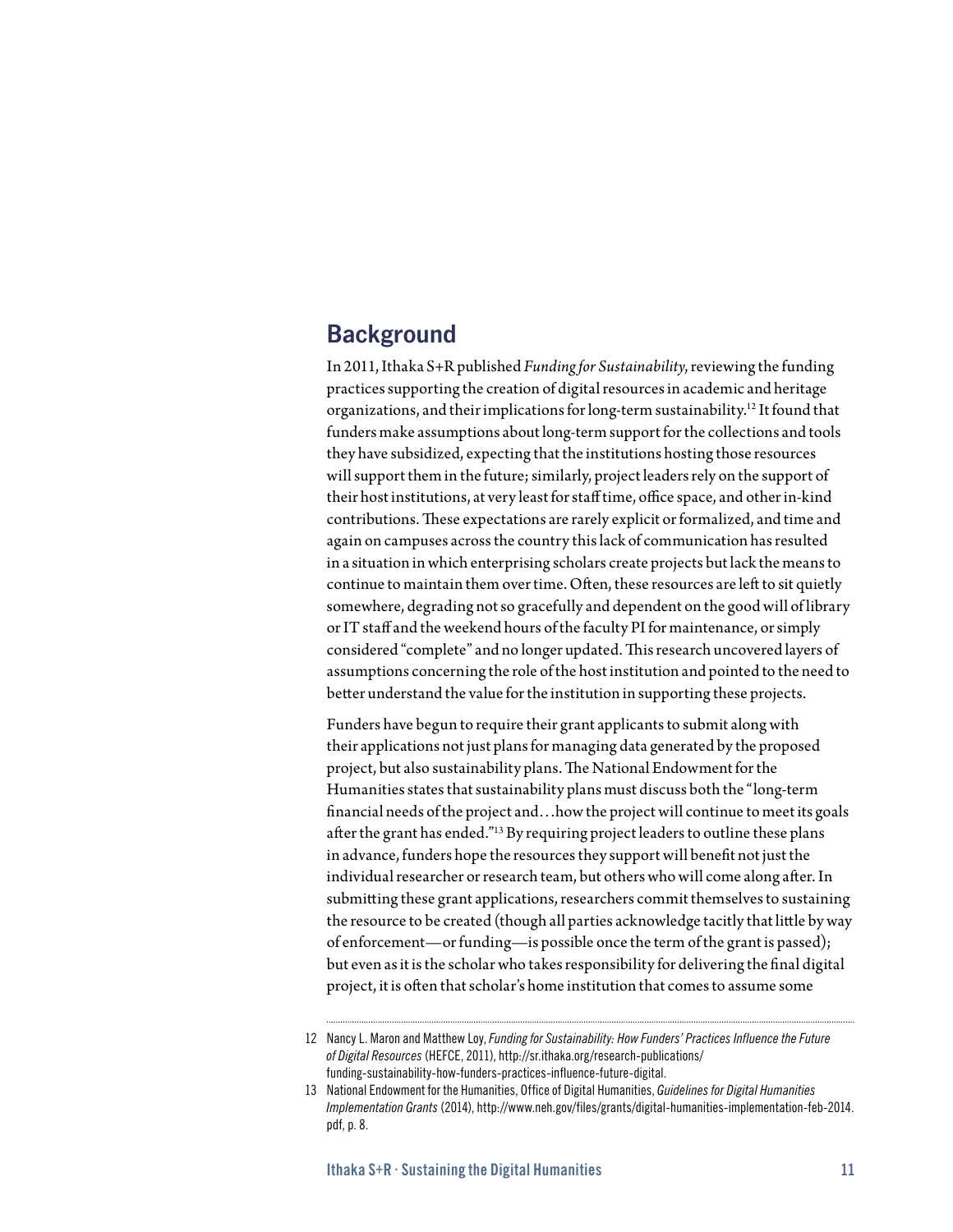responsibility for, or at least comes to play a pivotal role in, keeping that resource alive, by default if not design.

We pursued these questions in a Jisc-funded study of institutions in the United Kingdom, and our research helped to illuminate just how distributed were the costs and activities related to supporting digital projects on academic campuses.14 While the UK study took a wide view, examining the challenges at faculty-, library-, and museum-led efforts in the digital sphere, $15$  the present study focuses specifically on higher education institutions and examines the digital humanities as this area of endeavor exists on university and college campuses today. Our goal is to take a snapshot of current practice, identify examples of good practice, specifically at the institutional level. We hope to provide support both to project leaders and to administrators who may be considering future investments in DH.

# **Methodology**

In order to understand existing conditions for supporting digital humanities work and outputs, we first established a baseline definition of the stages of support that a comprehensive digital humanities strategy would include. We based this definition on our previous research in the United Kingdom and on our experience working with and researching the sustainability practices of hundreds of digital projects over the past seven years. While the stages of a project's life cycle depicted in *Figure 1* do not always occur in the exact sequence it shows, the figure is a useful way to understand the full range of activities most digital projects will need to address at some point in their development and long-term support.

## **The stages we identified were:**

- *•* **Project planning**, encompassing the decision-making processes leading up to the creation of a project, from defining the scope of the project, to determining who will participate on the project team, reviewing its data management plan, and discussing sustainability goals.
- *•* **Content creation**, which may represent creation of original born-digital scholarship, digitization of images, documents or other analog materials, or the production of content to populate a database.
- *•* **Technical development**, which includes programming support to develop databases and to design user interface and any tools needed for the project.
- *•* **Storage**, which covers the format and scale of the technical infrastructure that houses the data that make up the project.
- *•* **Project management**, that is, the regular oversight of and responsibility for managing and developing the project.

<sup>14</sup> Nancy L. Maron, Jason Yun, and Sarah Pickle, *Sustaining Our Digital Future: Institutional Strategies for Digital Content* (HEFCE, 2013), [http://sr.ithaka.org/research-publications/sustaining-](http://sr.ithaka.org/research-publications/sustaining)our-digital-future.

<sup>15</sup> For a discussion of strategies specific to cultural heritage institutions, see Nancy Maron and Sarah Pickle, *Searching for Sustainability: Lessons from Eight Digitized Special Collections* (ARL, November 2013) [http://sr.ithaka.org/research-publications/searching-](http://sr.ithaka.org/research-publications/searching)sustainability and its related case studies; as well as Sarah Pickle and Nancy Maron, *Collections without Borders: Sustaining Digital Content at Cultural Institutions: A Case Study of the Museum of Anthropology at the University of British Columbia* (forthcoming 2014).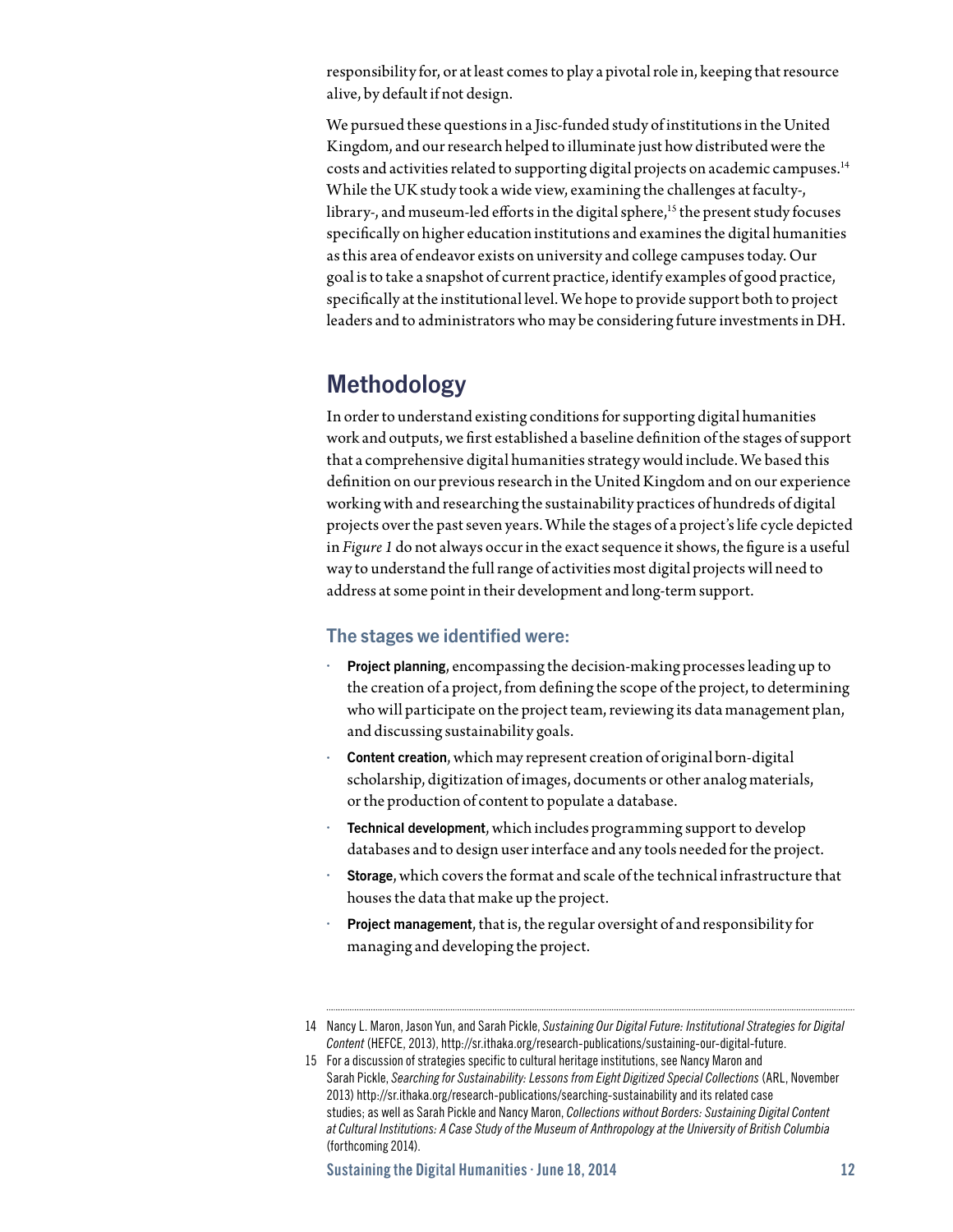*•* **Technical upkeep**, which includes the ongoing need that most if not all projects will have for technical maintenance and upgrades, whether of the interface, discovery tools or optimization for search, or newer versions of tools and platforms the project makes use of.



- *•* **Preservation**, that is, the activities that go into ensuring the long-term accessibility of the digital content.
- *•* **Dissemination**, which includes any activities related to sharing the finished project with its audience, whether that means hosting on a public platform or strategic audience outreach.

#### **Figure 1. Digital project life cycle**

Our research included two phases. A landscape phase involved background reading and desk research as well as in-depth interviews with faculty practitioners, library directors, and university administrators at twelve campuses, public and private, across the country. In addition to providing us with examples of challenges and good practices concerning the stages of support, this background work also permitted the research team to begin to develop profiles of the institutional strategies we observed. This made it possible to choose four locations that we would explore more extensively—those we call our "deepdive" locations<sup>16</sup>

All four had long experience in DH in some way, with examples of projects indicating significant faculty engagement. In considering how they would inform our understanding of institutional strategy, we chose two campuses that had articulated a strategy for supporting digital PIs (Wisconsin, Indiana) and two campuses at earlier stages in developing such strategies (Brown, Columbia). This group also offered examples of public (UW, IU) versus private (Columbia, Brown) campuses, and models of centralized support (Brown) versus highly decentralized organizations (Columbia, Wisconsin).

For the deep-dive phase of our project, we worked closely with partners at Indiana, Wisconsin, Columbia, and Brown, interviewing faculty, staff, and administrators, and conducting faculty surveys. Only faculty in select departments were surveyed; these departments—which were predominantly, but not exclusively, in the humanities were chosen with the help of our campus partners because they were viewed as the sites of the greatest DH-like activity on campus and thus the departments where the issue of the sustainability of faculty-created digital resources was most prominent. Once the interviews and surveys had been completed, campus visits included debriefing sessions and roundtable discussions with key stakeholders at each campus. In total, 126 interviews were conducted in the landscape and deep-dive phases.

A full description of the methodology is available in appendix A.

<sup>16</sup> The original proposal called for just two deep-dive studies. In discussion with our advisory committee, we decided to expand the group to four, in the hope that this would permit our findings to be more easily generalizable.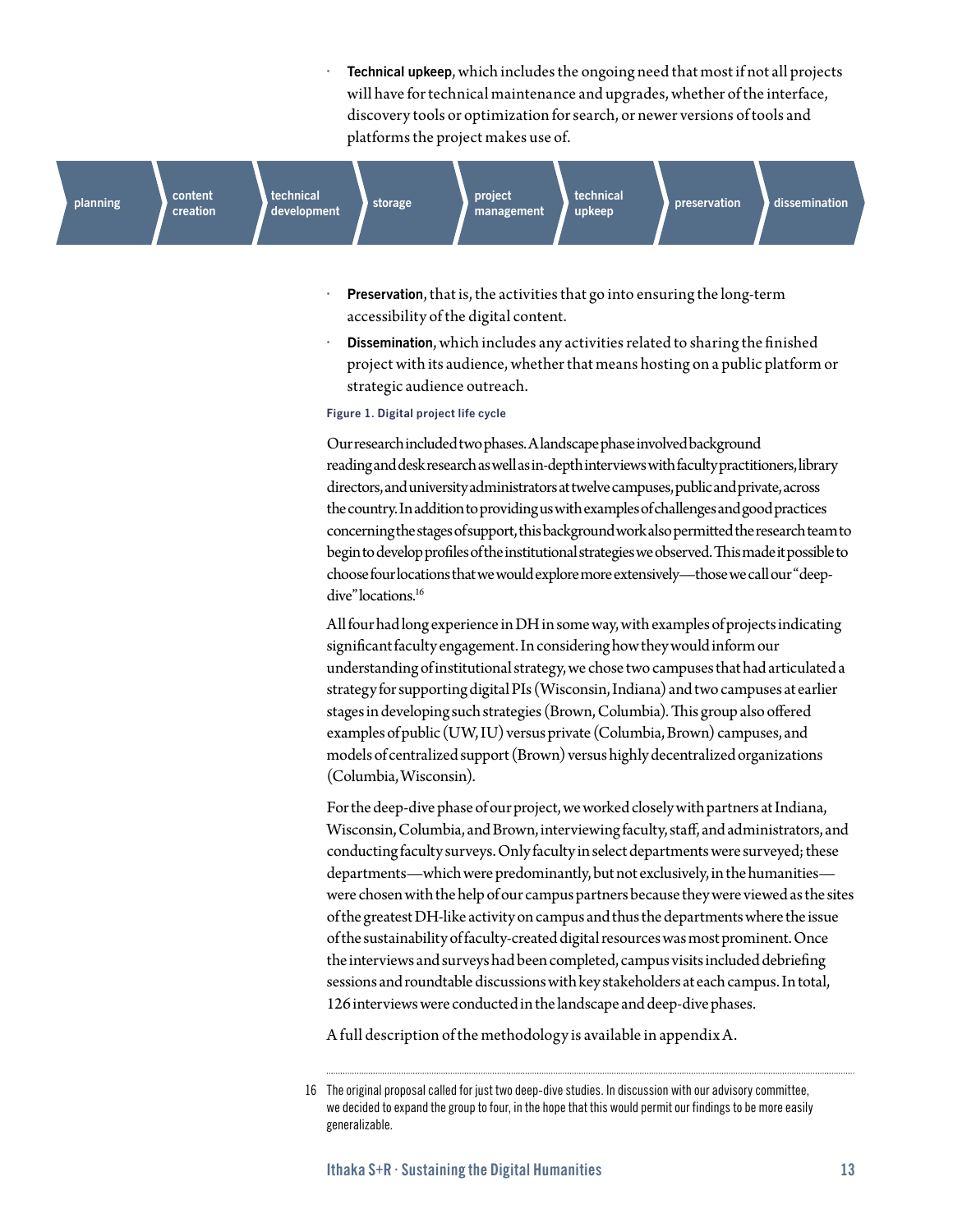# **Acknowledgments**

The authors wish to thank the National Endowment for the Humanities' Office of Digital Humanities for generously funding this work as a Digital Implementation Grant. We extend special thanks to Director of the Office of Digital Humanities Brett Bobley and to Senior Program Officer Perry Collins for their support and thoughtful input throughout the project.

Our campus partners made the difficult challenge of quickly deciphering campus history, strategy, and dynamics more of a pleasure than a task, helping with everything from identifying interview subjects and planning meetings, to wrangling names to deploy the survey. We would like to single out the faculty, staff, and administration at Brown, Columbia, Indiana, and Wisconsin for welcoming us and discussing this question with such candor, and to give very special thanks to our primary partners at those campuses: at Columbia University, Barbara Rockenbach, Director of Humanities and History Libraries; at Brown University, Harriette Hemmasi, university librarian; at the University of Wisconsin at Madison, Lee Konrad, Associate University Librarian for Technology Strategies and Data Services, and Carrie Roy, Research Associate in the Library Technology Group; and at Indiana University Bloomington, Brenda Johnson, Ruth Lilly Dean of University Libraries, and Andrew Asher, Assessment Librarian.

In addition, Dean Rehberger, Richard Spies, and Stanley Katz offered valuable guidance and feedback that have deeply informed the final version of the paper.

Throughout the project, we have been guided by the wise counsel of our advisory committee, who met with us at key touchpoints throughout and reviewed presentations and drafts of the survey and final paper. The members of the committee were:

- *•* Richard Detweiler, President, Great Lakes Colleges Association
- *•* Martin Halbert, Dean of Libraries, University of North Texas
- *•* Stanley N. Katz, Director, Center for the Arts and Cultural Policy Studies; Lecturer with rank of Professor, Woodrow Wilson School of Public and International Affairs; President Emeritus of the American Council of Learned Societies
- *•* Maria C. Pantelia, Professor, Classics, University of California at Irvine; Director, Thesarus Linguae Graecae®
- *•* Richard Spies, former Executive Vice President for Planning and Senior Advisor to the President at Brown University, former Vice President for Finance and Administration at Princeton
- Ann J. Wolpert,<sup>17</sup> former Director of Libraries, Massachusetts Institute of Technology.

As with any project, our Ithaka S+R colleagues provide support in many ways. We thank our colleagues Nancy Kopans, Amy Rose-Perkins, andHeather Jensen for their read of the section on copyright and advice on privacy issues in the survey data and Ithaka S+R Managing Director Deanna Marcum for her valuable guidance throughout the project.

<sup>17</sup> Ann Wolpert passed away in October 2013, but her guidance and keen observations, particularly her admonishment to offer solutions and not simply to talk about problems, shared at the initial project meetings, have helped to guide this work.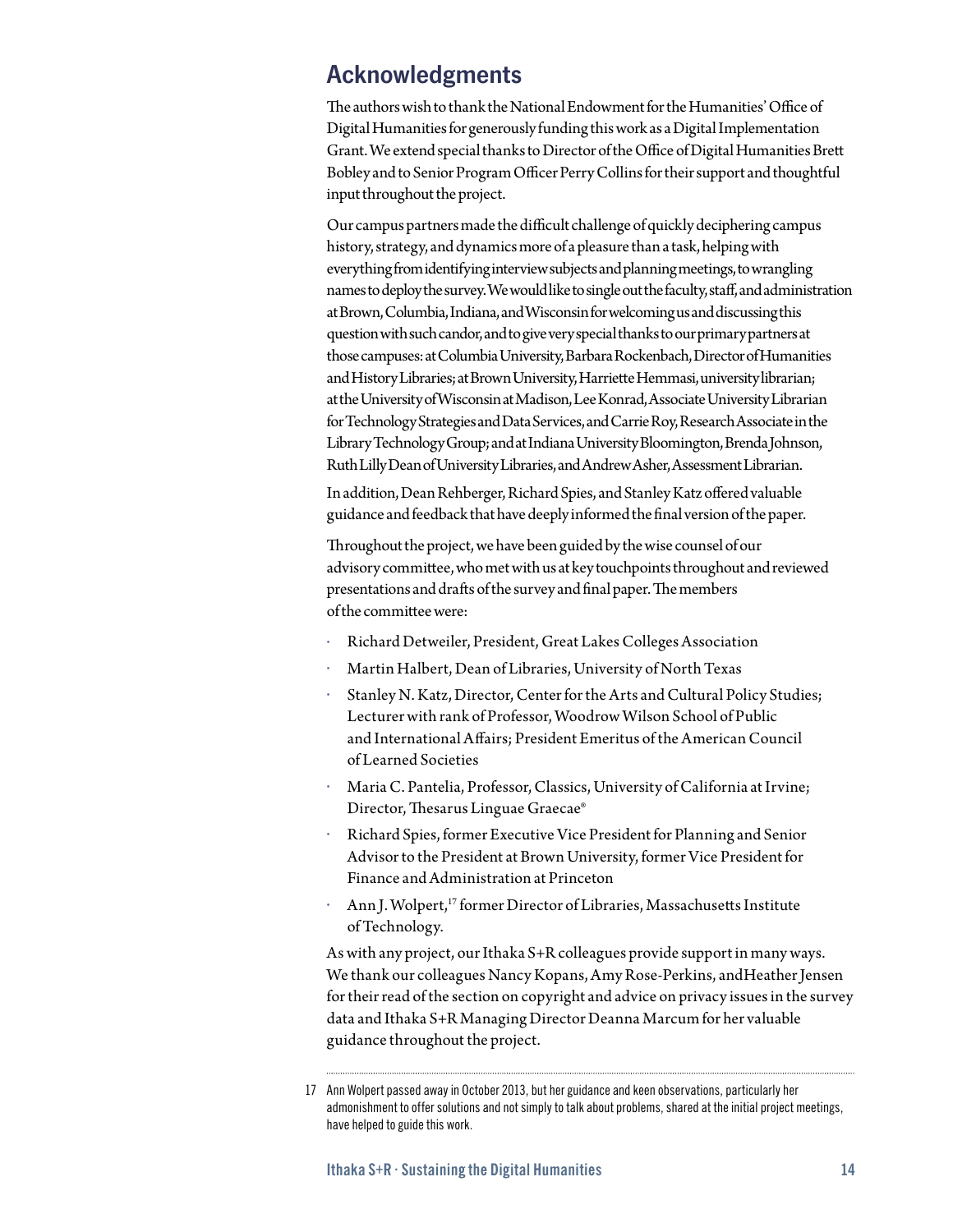# **Digital Humanities Activity on Campus: Results of Faculty Surveys on Four Campuses**

To better understand the scope and nature of DH activity on campus and the tactics faculty are using to navigate their way through creating, managing, and supporting their digital resources, faculty surveys were conducted at the four deep-dive campuses.18 The findings represent responses to the survey and makes no claims to be representative of the share of DH activity more broadly at these or other schools; it was distributed to all faculty members in several departments on each campus, which were selected by the research team's project partners on those campuses as the departments with the greatest level of activity in working with and developing digital humanitieslike resources.<sup>19</sup> While the findings represent just four campuses, they demonstrate some interesting trends that bear further examination.<sup>20</sup>

Nearly all respondents reported some degree of engagement with digital collections or tools, whether for research or for teaching. This was somewhat predictable, given the low bar needed to qualify as "engaging" with digital humanities. Of greater interest, however, is the fact that of those who reported using digital collections or tools, nearly half reported that they have also created or managed their own digital projects (*Figure 2*).

**Figure 2. Percentage of respondents who have created or managed digital projects**

While each campus was able to choose the departments to survey, in every department surveyed, whether history, English, music, or something else, no less than 29% of respondents self-identified as digital creators. Furthermore, these creators were of all ranks (*Figure 3*). While a little over a third of full professors and assistant professors who answered our survey indicated that they have created or managed digital resources, almost half of the associate professors who responded



<sup>18</sup> *Digital resources* is defined in the questionnaire as primary-source collections, secondary-source collections, informal scholarly communications (blogs, Twitter), digital platforms (e.g., wikis), data produced from computational methods, and software or tools.

<sup>19</sup> Because the intention of the surveys was to hear from the faculty in the departments with the greatest level of DH activity, a few of the departments surveyed (e.g., Sociology at Wisconsin, the School of Information and Library Science at Indiana) are not humanities disciplinesa.

<sup>20</sup> The complete methodology is available in appendix A.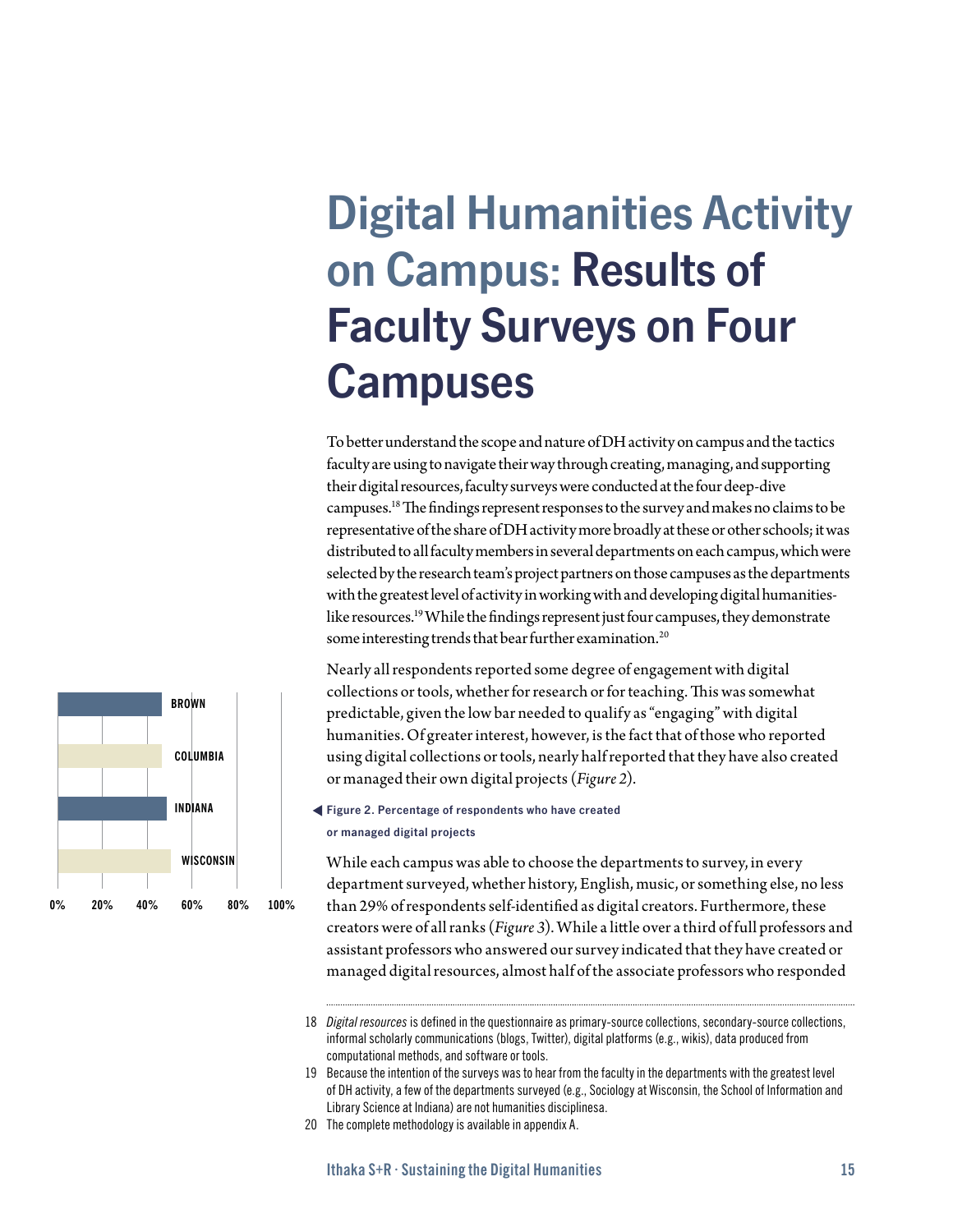

**\*INCLUDING ADJUNCT AND VISITING**

have done so. Although the differences among the three ranks are not statistically significant, they are noteworthy. One hypothesis about why more associate professors are creating digital resources than their peers is that, as faculty with tenure, they have more freedom to experiment with new types of resources, but as faculty who are generally younger than their full professor counterparts, they are also more open to digital experimentation. As one of the junior project leaders we surveyed put it, "Will my project 'count'? I really don't know, and I need to be protective of my time in case it doesn't."

**Figure 3. Percentage of respondents who have created or managed digital projects, by professional rank21**

Of those who indicated that they have created or managed digital resources, 64% of the resources cited were intended to be primarily for public use, which we defined as use by their peers or the general public (*see Figure 4*). The survey questionnaire had noted that examples of such "public use" projects could include open-access databases or crowdsourcing projects; by way of contrast, the survey questionnaire also indicated that examples of resources intended primarily for "personal use" could include research notes, materials for a specific course being taught, and research data.

Not only did many faculty creators see their works as intended for public consumption, but many anticipate that their work will require ongoing support into the future. Faculty members were asked about their long-term expectations with regard to adding to or maintaining the resources they created or managed; in response, they indicated that 72% of the resources cited are expected to continue to receive additions or development by either the respondent or someone else (*Figure 4*).



**PRIMARY-SOURCE COLLECTIONS SOFTWARE/TOOLS DATA PRODUCED FROM COMPUTATIONAL METHODS DIGITAL PLATFORMS INFORMAL SCHOLARLY COMMUNICATIONS SECONDARY-SOURCE COLLECTIONS**

Taken together, these data do not merely suggest that there is a high level of creation taking place among faculty in the humanities, but also that these creators have relatively high expectations for the future of their resources. Not only do faculty members feel that there is more work to be done on their websites, tools, and other digital projects, and that these projects will continue to grow; but also, because these projects are intended primarily for public use, they feel that these resources will likely require some ongoing attention to ensure, for example, that the public knows about them (dissemination) and can use them (technical upkeep).

21 The percentages shown are based on faculty at Brown, Columbia, and Indiana University. The research team was not provided with the ranks of faculty members at the University of Wisconsin at Madison.

**Figure 4. Percentage of digital resources, by type**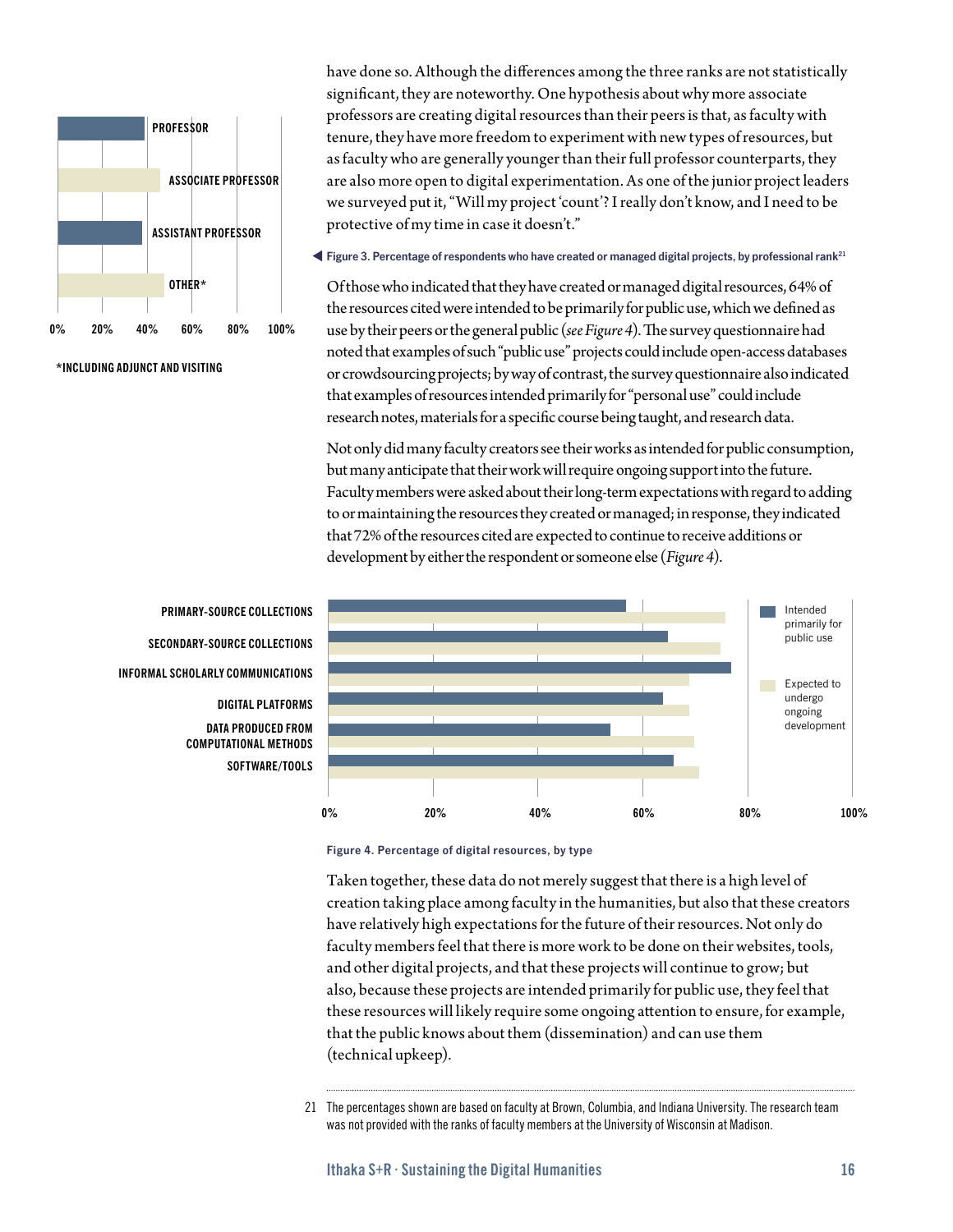# **What are faculty members building?**

Provided with a list of types of digital resources, all respondents were asked to indicate which they have used and which have created or managed (*Figure 5*). While nearly 50% of all respondents indicated that they created or managed at least one type of the digital resources listed, this percentage comes into sharper focus when the aggregate figure is broken down by resource type. The type of resource most commonly created or managed by respondents is a primary-source collection (33%), although about 20% of respondents have created or managed informal scholarly communications (e.g., blogs, tweets), a digital platform (e.g., wikis), or a secondary-source collection.



#### **Figure 5. Percentage of respondents, by type of engagement and resource type**

Respondents who self-identified as creators or managers of digital projects were then asked to report on their "top-priority" digital project, so that we could learn more about the specific paths taken to support these works over time. Respondents to this question reported on a broad range of project types, in terms of scale and scope, content and intent, from major public-facing digital initiatives, such as OpenFolklore (a display and search platform for primary and secondary materials, comprising digitized books and born-digital journals, from the field of folklore, developed by a team of library staff, faculty, and members of the American Folklore Society), $22$  and smaller, more niche projects created by faculty, such as wikis created specifically for classroom use and spreadsheets of data collected for research.23

In seeking to meaningfully classify the different types of resources faculty reported creating or managing, the research team developed a handful of categories based on the characteristics that we believe most directly influence the sustainability of these projects, i.e., the amount of technical attention that will be needed over the long term. These categories are informed by the survey responses and by our interviews about the types of assets involved and the level of technical complexity of these digital resources, as well as their creators' ambitions in



**SOFTWARE/TOOLS**

Have created or managed

Have only used

Have never used

<sup>22</sup> Open Folklore, a partnership between the University of Indiana Libraries and the American Folklore Society, is available at [http://openfolklore.org/](http://openfolklore.org).

<sup>23</sup> For information about Columbia's Wikispaces, see [http://ccnmtl.columbia.edu/our\\_services/tools/columbia\\_](http://ccnmtl.columbia.edu/our_services/tools/columbia_wikispaces) [wikispaces](http://ccnmtl.columbia.edu/our_services/tools/columbia_wikispaces)/, and for an example of a large set of research data, see Myra Marx Ferree's Abortion Study Database at [http://www.ssc.wisc.edu/abortionstudy/](http://www.ssc.wisc.edu/abortionstudy).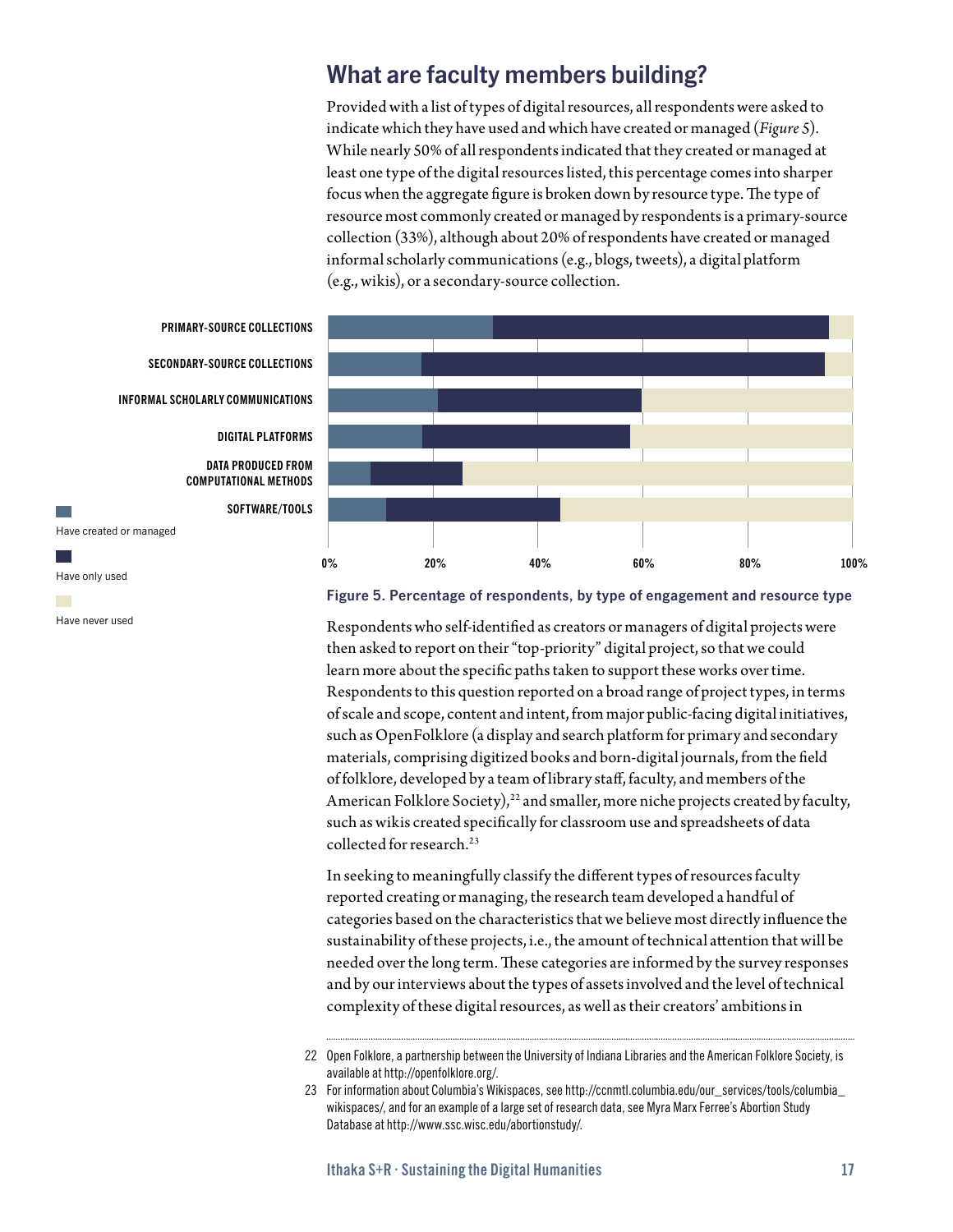developing them (for whose benefit the resource was created and with what expectations concerning longevity).

When the research team categorized the projects in this way, it became evident that among the many faculty-created projects, 70% were collections of content that appeared either to have been built using existing platforms or templates, such as wikis, OnCourse, or Omeka, or to consist of digital assets that would lend themselves to a similar format. Accordingly, the level of technical involvement in the ongoing management of the resource is expected to be low relative to more "complex" projects. Of these "simple" projects, 55% of these were template-based content collections, 11% were course websites, and 3% were spreadsheets of data (*Figure 6*).24



#### **Figure 6. Number of top-priority digital resources, by type**

By way of contrast, other projects appeared to be more complex and to require more technical involvement in their ongoing management. Sometimes this was because of the scope or variety of content types involved; at other times it was due to the integration of tools and customized navigation with original content. Approximately 30% of respondents' top-priority digital resources fell into this category (*Figure 6*). These included more complex and elaborate content collections with customized functionality and tools (13% of top-priority resources), software (9%), platforms (6%), and visualizations (2%). These types of resources often require ongoing project management and technical support to ensure that they are working properly, they look fresh, their content is up-to-date, and their users are well cared for, and they may require some measure of outreach support, so that potential users know where to find them. Examples of these types of projects include Sheila Bonde's Saint-Jean-des-Vignes: Archaeology, Architecture and History, which makes available field reports from her archeological research at the monastery and rather complex visualizations of the site itself, access privileges to different parts of the building model presented on the site, and more, and Massimo Riva's Virtual Humanities Lab, which is not only

<sup>24</sup> Examples include Columbia's WikiSpace course sites, Brenda Nelson-Strauss's Black Grooves WordPress music review blog ([http://www.blackgrooves.org/](http://www.blackgrooves.org)), and Robert Hauser's Wisconsin Longitudinal Survey datasets [\(http://www.ssc.wisc.edu/wlsresearch](http://www.ssc.wisc.edu/wlsresearch)/).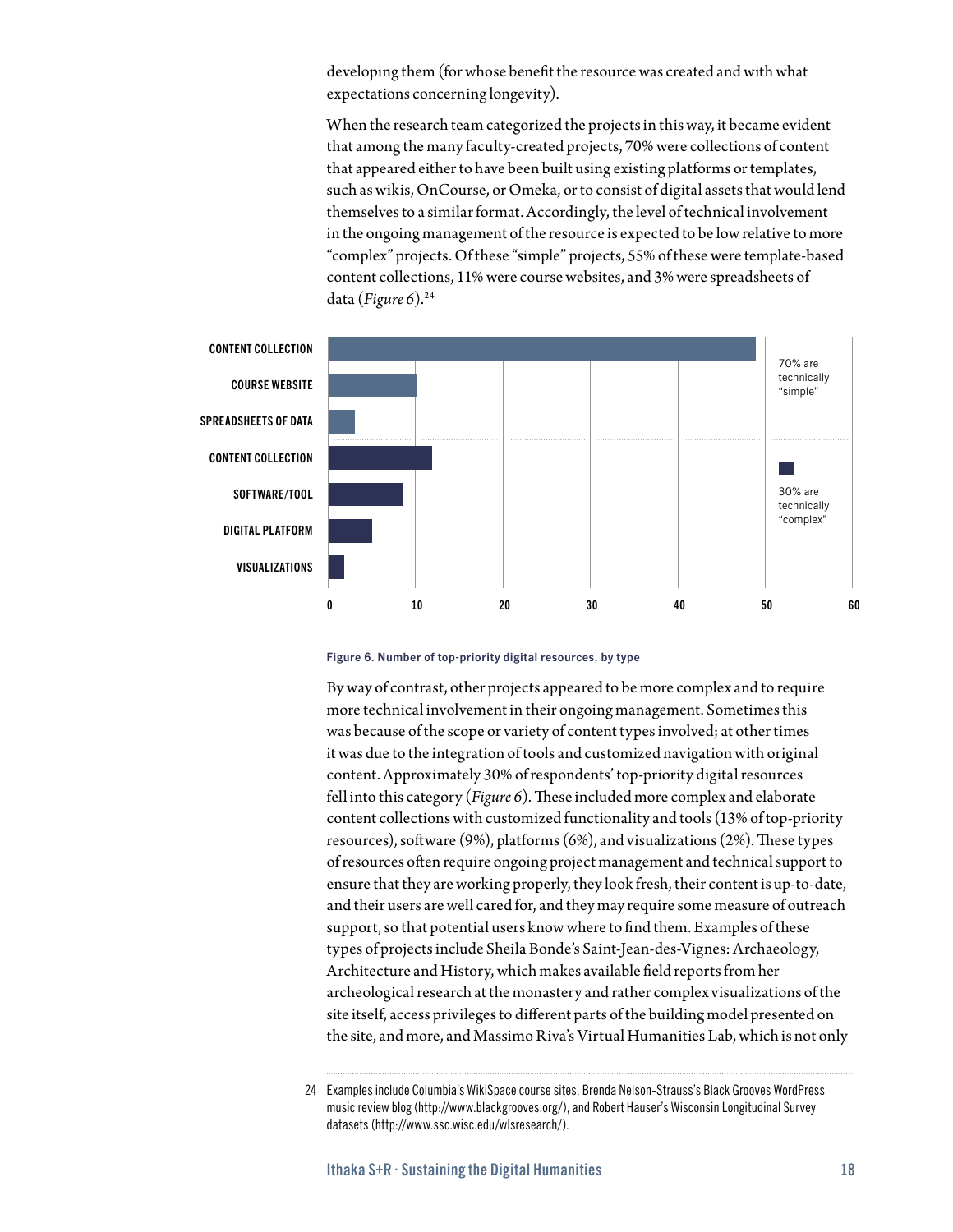a portal for DH projects in Italian Studies at Brown University, but also a platform to help scholars encode and annotate texts.<sup>25</sup> Classifying projects in this way does not suggest a value judgment; rather, it is a way to determine which may pose the more significant challenges to long-term support. There are good arguments for why certain digital projects require and deserve custom-built software, but institutions taking on long-term support will want to measure the costs and benefits of doing so.

## **How are these resources funded?**

Most digital resources created by faculty who responded to our questionnaire were developed with benefit of some grant support. While 36% of respondents said their projects were aided by external funding, 44% benefited from internal grants. In-kind support from host institutions also played a role for just over half of the resources (*Figure 7*).



#### **Figure 7. Percentage of respondents' top-priority resources, by type of funding or gifts received**

After the digital resources are launched, the percentage of projects receiving grant support—both internal and external—drops by almost half. Many faculty members and others interviewed reminded us that indeed, the available funding from private funders and government agencies alike is almost exclusively for new projects deemed to be innovative, not to keep managing an existing project over time. As one respondent explained, "Adequate funding is not provided to generate [new] content, maintain infrastructure, and develop new technological methods."

On the other hand, the number of project leaders who reported receiving in-kind assistance from their host institutions falls only slightly from start-up to post-launch, as does the number of digital resource projects whose leaders report helping to support them by use of personal funds. For those who continue to work on their projects, in-kind support and personal investments of time and money are often the primary sources of support. Indeed, only a few project leaders who responded to the survey reported that they have budgets for their projects. Of those, most reported budgets around \$10,000, although a couple of grant-funded

<sup>25</sup> Saint-Jean-des-Vignes: Archaeology, Architecture and History is available at [http://monarch.brown.edu/index.html\)](http://monarch.brown.edu/index.html), and the Virtual Humanities Lab is available at [http://www.brown.edu/Departments/Italian\\_Studies/vhl\\_new/](http://www.brown.edu/Departments/Italian_Studies/vhl_new).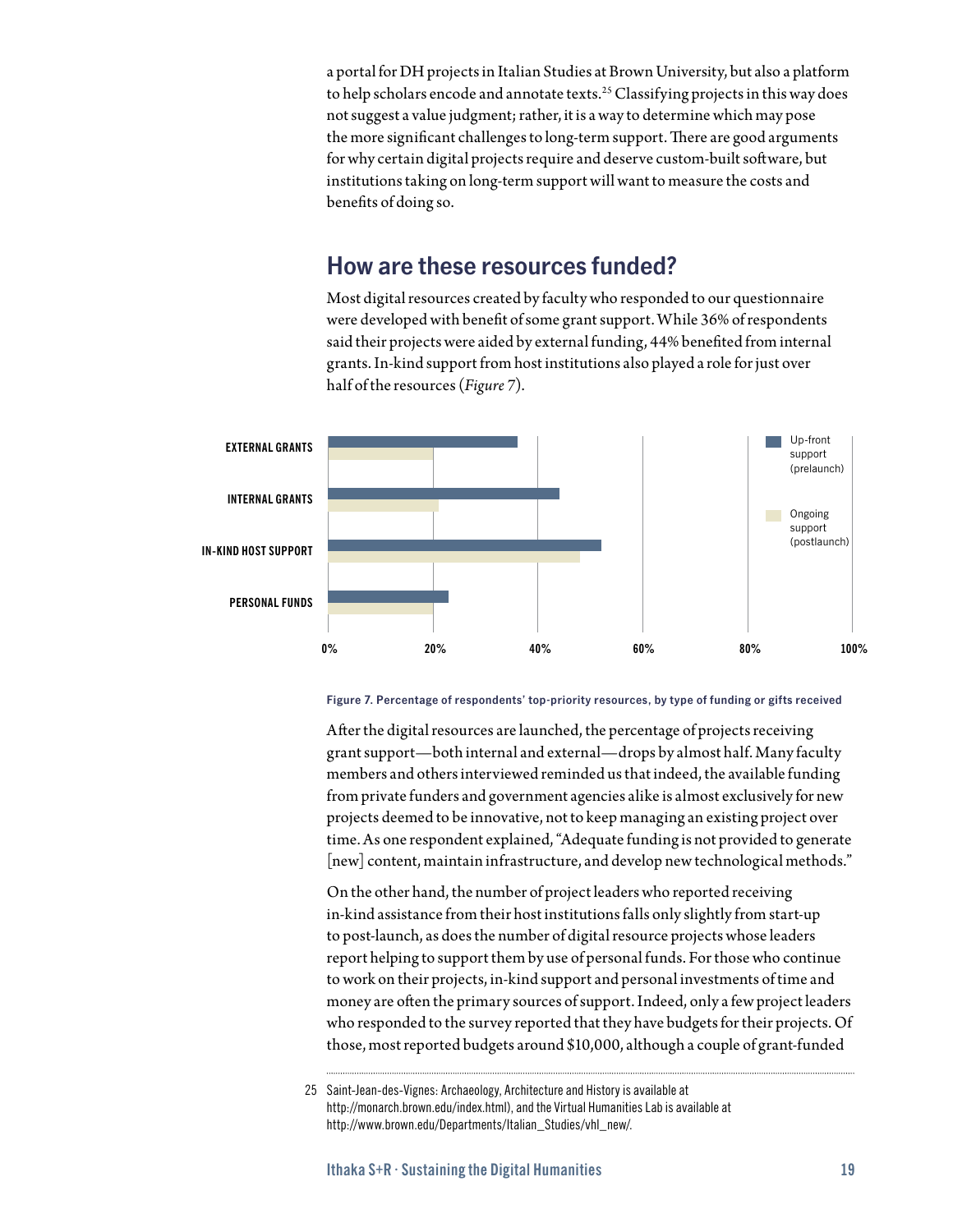projects reported budgets of \$200,000 or more. In short, informal forms of institutional support appear to be the most common source of assistance, by far.

That institutions are continuing to invest their time and money in supporting DH projects is worth underscoring, as this suggests that the level of support needed may well increase, as more faculty become involved in experimenting with and building digital projects, with no clear "end" date. When asked what they felt they needed most in order to address their sustainability concerns, several faculty members noted that they need "solid, recurring institutional support," as one survey respondent expressed it. Others suggested internal grants that could back the "continuing management and development of existing projects (rather than just the establishment of new ones)," and many lamented the fact that the support units on their campuses do not have enough time to provide ongoing attention to and upgrades for more projects. Despite one project leader's high opinion of the quality of his university's library, "since we don't pay them, they don't have an incentive to do a major overhaul of our website, which is what is really needed."

Although the vast majority of respondents indicated that they are concerned about the future of their resources, implying that their resources would benefit from some kind of ongoing support, only 21% reported that they regularly track usage or other impact metrics to demonstrate the impact of their resources. The remaining 79% do not track usage or other metrics.

What emerged from the surveys of selected departments on the four different campuses was a portrait with several common characteristics: faculty members are undertaking all sorts of projects, and many of them intend those projects to be made publicly available and plan to continue to develop them over time. Just who will devote the time to the upkeep is a thorny issue, as is who will fund this work. Yet the chorus of enthusiastic and engaged project leaders includes many who have projects for which some stages probably could be accomplished using scale solutions—templates for design, and storage of digital assets in an institutional repository, for a start. That said, while many agree that some degree of standardization is possible and important, implementing such systems depends on the individual campus and the ability to encourage or mandate project leaders to comply.

About 30% of digital projects faculty reported on at the four deep-dive campuses represent digital initiatives with the breadth, innovative potential and complexity to pose significant sustainability challenges. How are campuses tackling the volume and variety of projects that faculty are creating? In the following section, we share our observations of campus-based strategies for supporting digital research projects, through the stages of their life cycle.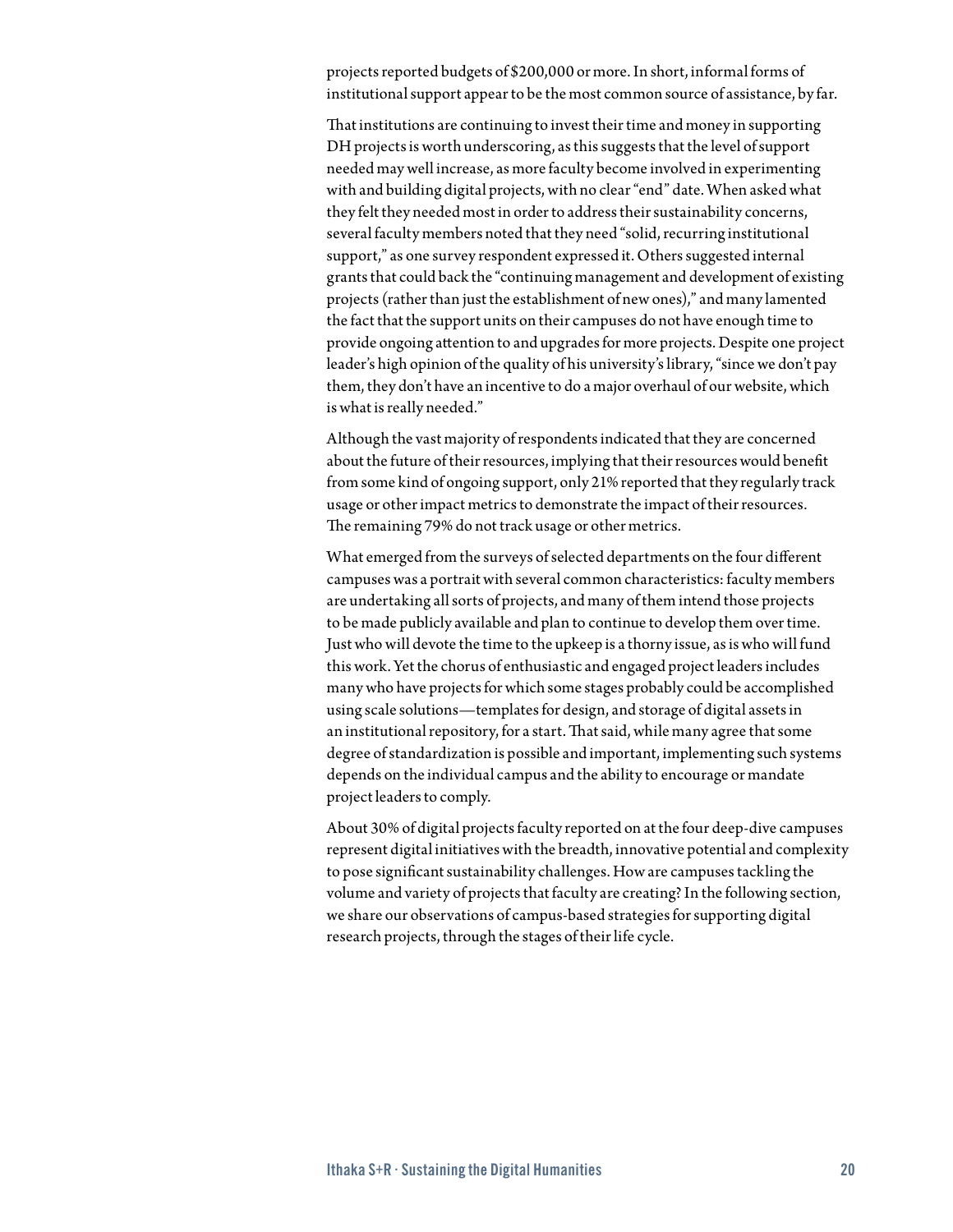# **Campus Strategies for Supporting Digital Humanities Activities and Outputs**

On most university and college campuses, there are few articulated campuswide strategies for supporting faculty that address the full life cycle of their digital humanities projects, from the planning stage, through building and launch, to ongoing preservation and dissemination. Most often, faculty and staff piece together a plan as needed, with key stakeholders including the administration, campus library, campus IT, various academic departments, and, in some cases, formal digital humanities centers or scholarly computing units.

In some cases, the paths can be fairly clear. At Brown University, for example, almost all faculty surveyed named one of two central units on campus as the place they relied on for support at several stages of their projects. The choice of starting points for most people seemed quite clear: humanities faculty who responded to the survey largely relied on the library as their first stop, and as the main place to go for most stages of their projects, although those faculty interested in developing course websites or other pedagogical tools knew to approach the Instructional Technology Group in the IT department instead. Such clear lines of demarcation are not always the case. Faculty project leaders at Wisconsin, for example, cited a wide range of starting points and units they depended on in planning, developing, and maintaining their projects, from the Instructional Media Center in Communication Arts and the Social Science Computing Cooperative to the library and Academic Technology. In most cases, including at Columbia, Wisconsin, and many other campuses, faculty project leaders are responsible for piecing together the types of support they require from a range of units on campus.

As others have pointed out, there is no one right answer when it comes to the sort of model a particular campus might choose to implement.<sup>26</sup> But the absence of a plan can lead to some undesirable outcomes:

*•* **Overlaps in service provision**. Aside from the obvious issue of having more than one unit handling costly, specialized activities like digitization, there is the question of which unit is best positioned to deliver that service.

<sup>26</sup> Bethany Nowviskie, "Asking for It," blog post, February 8, 2014, [http://nowviskie.org/2014/asking-](http://nowviskie.org/2014/asking)for-it/.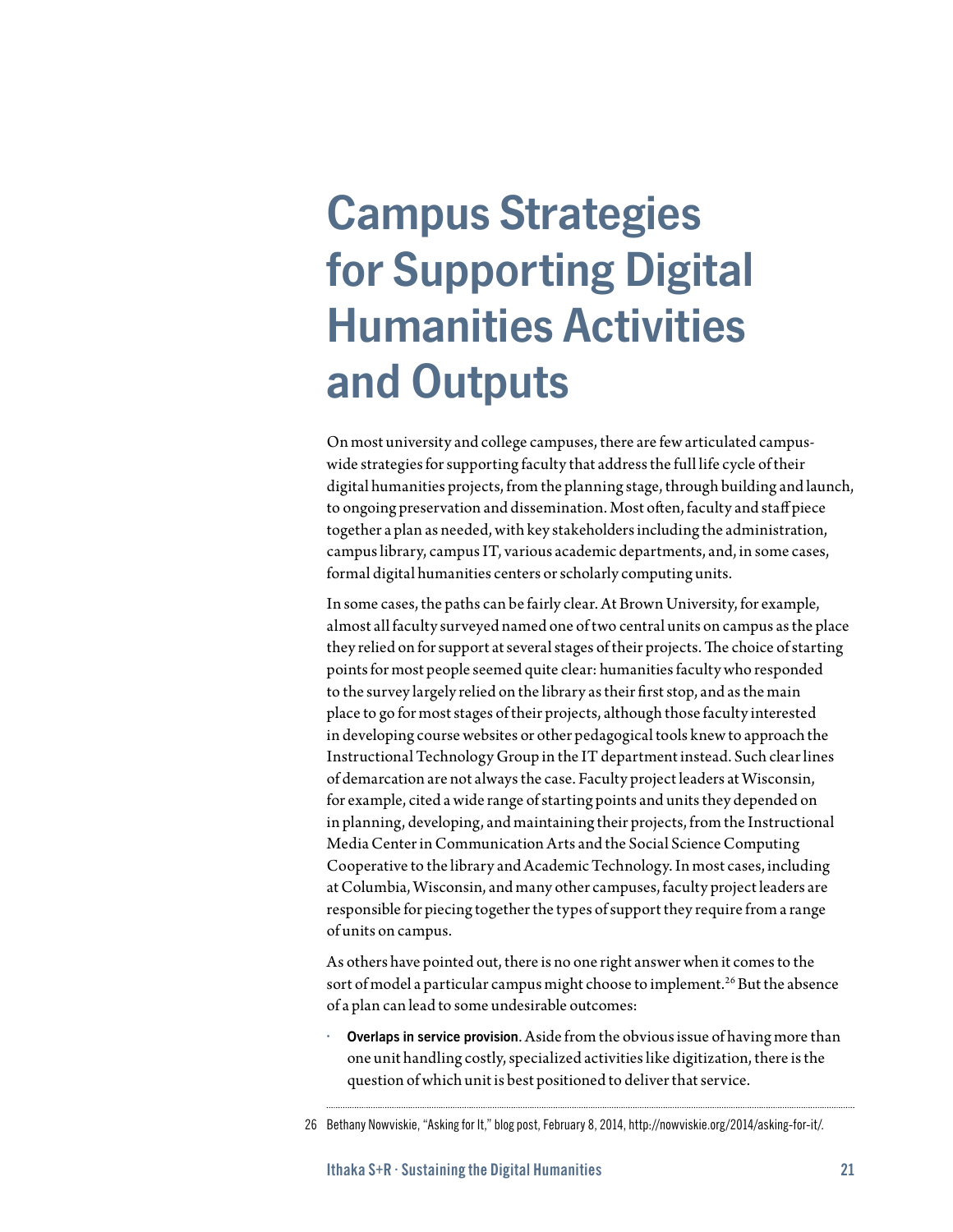Are project managers in an IT unit able to support the technical needs of a digital humanities research project when it comes to metadata and other elements close to the scholarly aims of the project? Do library technical staff have the time and training to deliver user-interface design geared to drive user engagement on a crowdsourcing site? While many units could fill certain roles, should they be doing so?

- *•* **Gaps in service provision**. Two gaps that surfaced most often at the campuses we studied were digital preservation and dissemination. Faculty project leaders cited a range of places responsible for supporting their long-term preservation needs. So many places, in fact—from their home departments, to the library, to an IT unit—that, as one librarian suggested, it seems more likely that what preservation entails may not be clear. If faculty report that they can count on their humanities department to take care of digital preservation, this may suggest that they have only a vague notion of what preservation requires. Dissemination was another topic that was often not "owned" by any one unit on a campus. Some faculty practitioners defined dissemination as their own responsibility: They would get the word out about their digital resource at the appropriate conferences and online forums, as they would do for any work of research. And some library staff wondered whether offering a public platform, either via the institutional repository or by other means, and making it openly available was all that would be needed to disseminate the digital work. Interviewees, including library staff, did not name the university press as a key stakeholder in discussing ways to improve the impact of digital projects. And yet, largely absent from the survey findings and data gathered from interviews and campus roundtables was discussion of a more unified approach to sharing more actively the results of digital research, through targeted campaigns or other coordinated outreach efforts.<sup>27</sup>
- *•* **Risk to the outputs of digital research projects**. While not every digital artifact created as a DH project actually merits a long-term sustainability approach, even for those that represent a substantial investment and are deemed to be of significant scholarly value, there are often uncertain provisions for long-term support.
- *•* **Faculty project leaders' dissatisfaction**. While some may relish the entrepreneurial role, other digital project leaders express frustration in having to knock on many doors.
- *•* **Poor (unstrategic) decision-making**. Project leaders and unit heads described systems that depended on chance, circumstance, and the persistence of project leaders. The existing methods for allocating precious resources tend to be understrategized, with support going to those who arrive at the right time, or who make their case loudest. This tends to be the situation most often where providing support for digital humanities projects is just one of many roles that staff may be playing. Systems for selecting which projects to take on and what level of support to offer them are beginning to emerge at some institutions

Dissemination was another topic that was often not "owned" by any one unit on a campus.

<sup>27</sup> This is in line with findings from earlier research. A 2012 survey of Association of Research Library members focusing on the investments these libraries are making in their digitized special collections revealed that, although nearly 80% of responding institutions regularly create finding aids for their collections and highlight them on their website, closer to 43% regularly engage in more "active" outreach, such as communicating with faculty members or class instruction. For more, see Nancy L. Maron and Sarah Pickle, *Appraising Our Digital Investment: Sustainability of Digitized Special Collections in ARL Libraries* (Association of Research Libraries and Ithaka S+R, February 2013),<http://sr.ithaka.org/research-publications/appraising-our-digital-investment>.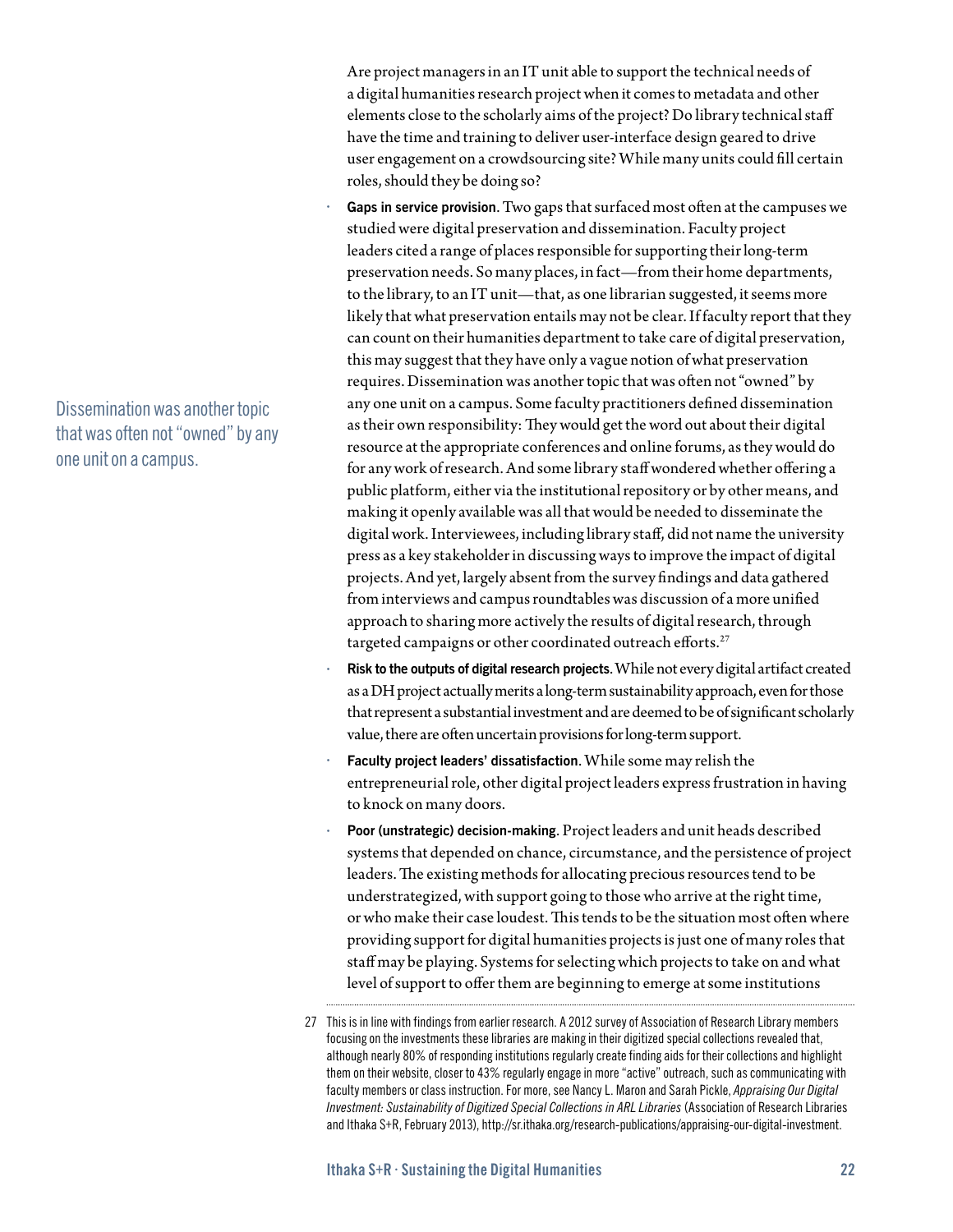(at New York University, for example); other places offer seed grants and a competitive selection process. But too often, the scenario for support is haphazard and leads to a situation in which, as one library staffer described it, "the likelihood of success of the project depends on where you happened to go for support."

Some institutions, however, have taken steps to engage more deeply in supporting digital research projects and collections. In this section, we will highlight a few structural archetypes and offer thoughts on some of the factors that might help determine which models are best suited for different campuses, based on institutional priorities and capacity.

The current strategies of support for creating and sustaining digital research projects on campus can be described under three broad categories. Two of them, the service model and lab model, are already in operation and have distinctive benefits and drawbacks. The third, what we will call the "network" model, is for now more of a model with promise, an idea that describes a system several campuses seem to be on the brink of putting into action.

# **Campus models for support**

## **The service model**

Whether led by DH Centers, libraries, or IT units, a common model for supporting DH could be described as a service model, where the unit seeks to support faculty and students in their work, whether that is mastering a new methodology or building a new digital resource. In this model, the service unit seeks to meet the demand expressed by faculty, often with a strong focus on meeting an individual's research needs.

There has been a great deal of conversation devoted to the role that libraries play or could play in supporting digital content and digital humanities projects created both by academics and staff on their campuses. At the root of these discussions is always the mission of the library and how broad that mission should be.

Some feel they have a particular stake in the role of the library as content curator, given that the organization of data, creation of metadata, and concerns about long-term preservation are all core values of the library already. As Lee Konrad, associate university librarian for technology strategies and data services at Wisconsin, has put it, his library aims to "ensure the sustainability of the scholarly record no matter what form that takes," analog or digital. In other cases, libraries see themselves as a critical part of helping to develop new projects. "It's an extension of the library's role to facilitate the creation of knowledge," according to Mike Furlough, former associate dean for research and scholarly communications at Pennsylvania State University.

Most librarians have longstanding personal and professional relationships with many humanities faculty, based on common interests and the need for robust collections of materials to support work in the humanities. Moreover, in recent years, libraries have also increasingly been hiring and "re-skilling" staff to support broader digital scholarship services so that they are able to assist with the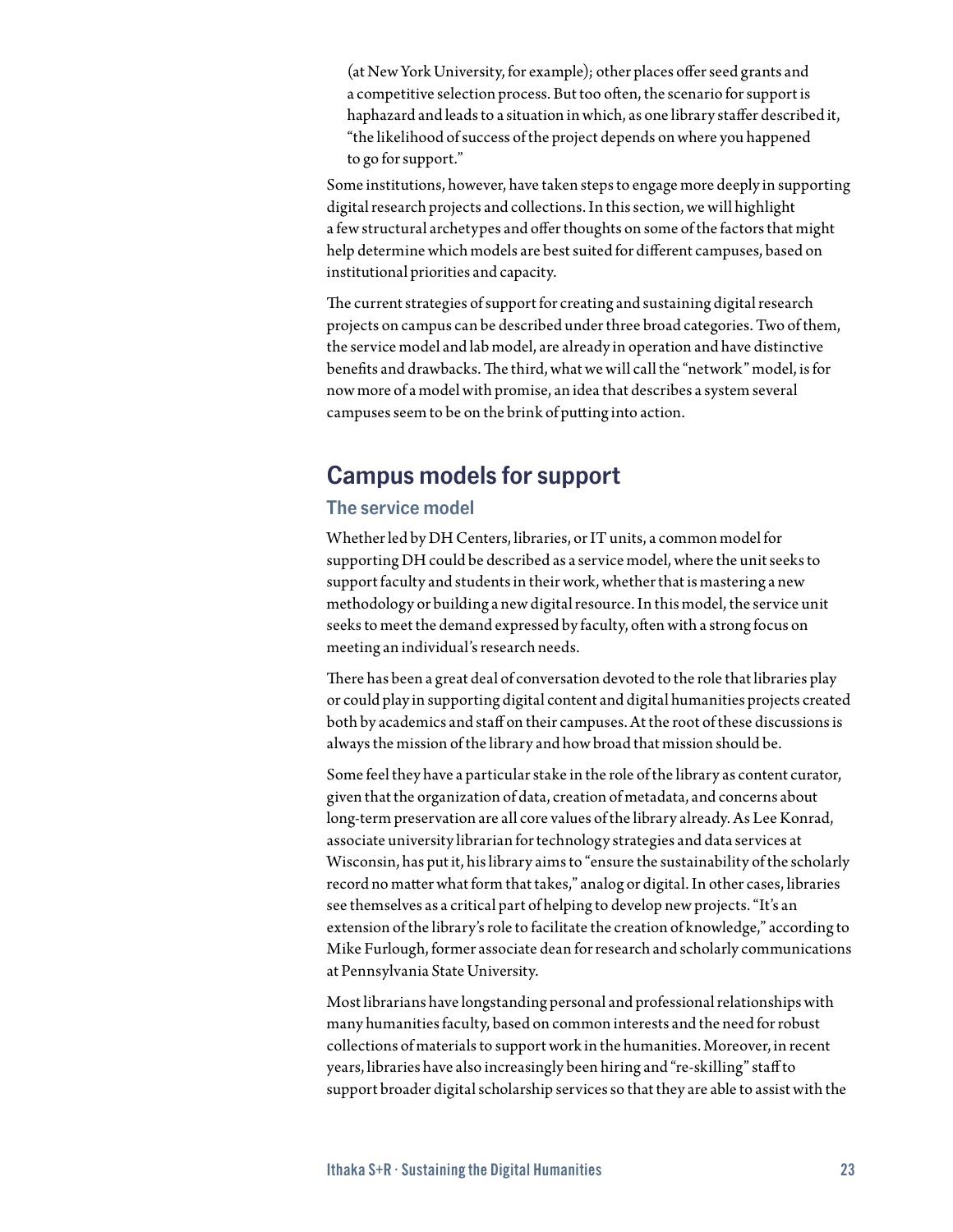development of more elaborate functionality and software beyond what is already available for the unit's own digital collections.<sup>28</sup>

Existing library infrastructure investments often make the library a natural home for digital humanities projects. Librarians are comfortable working with metadata and the library may already have repositories for hosting digital assets, so some DH projects may fit fairly easily within the library's existing technical infrastructure.

Given the competencies already on offer at many academic libraries, $29$  what their role could or should be in terms of supporting DH work is less clear. Some have suggested that there is an important service role to be played in helping faculty to execute the projects they have conceived and for which they have secured funding.30 The debate continues within the community of DH practitioners, however, concerning whether libraries ought to see their role in DH as a "service model" at all. Some have argued that this undervalues the research-oriented work that librarians do. DH-focused librarians, in particular those who have PhDs in a humanities field, see their work not as supporting research, but as research, period, and they view the relationships they have with faculty as being most productive when they are partnerships of equals.<sup>31</sup>

While library staff may have some or all of the specific technical skills needed to support digital humanities projects, they could assume a valuable role as project managers by drawing together the resources from around campus, wherever they are. "Yes, lots of people [on campus] are doing pieces of it," says Patricia A. Steele, dean of libraries at the University of Maryland at College Park, "but no one seems to have an overall view of how the parts [of a project] all fit together, and that's something—with our organizational skills and with the kinds of ties that we have—that we can do for the campus."

### *Strengths of the service model*

The service model suggests a stance of support, where the unit, whether a library, IT department or other center, offers guidance, training, and consultation to faculty members who come to them for help. The institutional mission may be focused more on "raising all boats" by offering extensive training, hosting workshops and conferences. This model may also support faculty in building digital projects, as much as staff time allows; but it is unlikely to be the main focus of activity.

Many of the features discussed above are vital elements of offering support to project leaders, so that their work will be developed using standards, so that it will be deposited on a platform that will offer access to others, and so that some staff time will be devoted (possibly) to ongoing content preservation.

 "Lots of people [on campus] are doing pieces of it," says Patricia A. Steele, "but no one seems to have an overall view of how the parts [of a project] all fit together, and that's something that we can do."

<sup>28</sup> See, for example, Columbia University Libraries' The Developing Librarian Project, which is available at [http://www.developinglibrarian.org/the-](http://www.developinglibrarian.org/the)developing-librarian-project-columbia-university-librarians/.

<sup>29</sup> Chris Alen Sula, "Digital Humanities and Libraries: A Conceptual Model,"<http://chrisalensula.org/digital>humanities-and-libraries-a-conceptual-model/.

<sup>30</sup> Jennifer Schaffner and Ricky Erway, *Does Every Research Library Need a Digital Humanities Center?* (OCLC, 2014), [http://oclc.org/content/dam/research/publications/library/2014/oclcresearch-digital-humanities](http://oclc.org/content/dam/research/publications/library/2014/oclcresearch-digital-humanities-center-2014.pdf)[center-2014.pdf,](http://oclc.org/content/dam/research/publications/library/2014/oclcresearch-digital-humanities-center-2014.pdf) which seeks to identify a variety of ways research libraries can address the needs of digital humanists on their campuses.

<sup>31</sup> See, for example, Trevor Muñoz, "Digital Humanities in the Library Isn't a Service," blog post, August 19, 2012, [http://trevormunoz.com/notebook/2012/08/19/doing-dh-in-the-library.html.](http://trevormunoz.com/notebook/2012/08/19/doing-dh-in-the-library.html)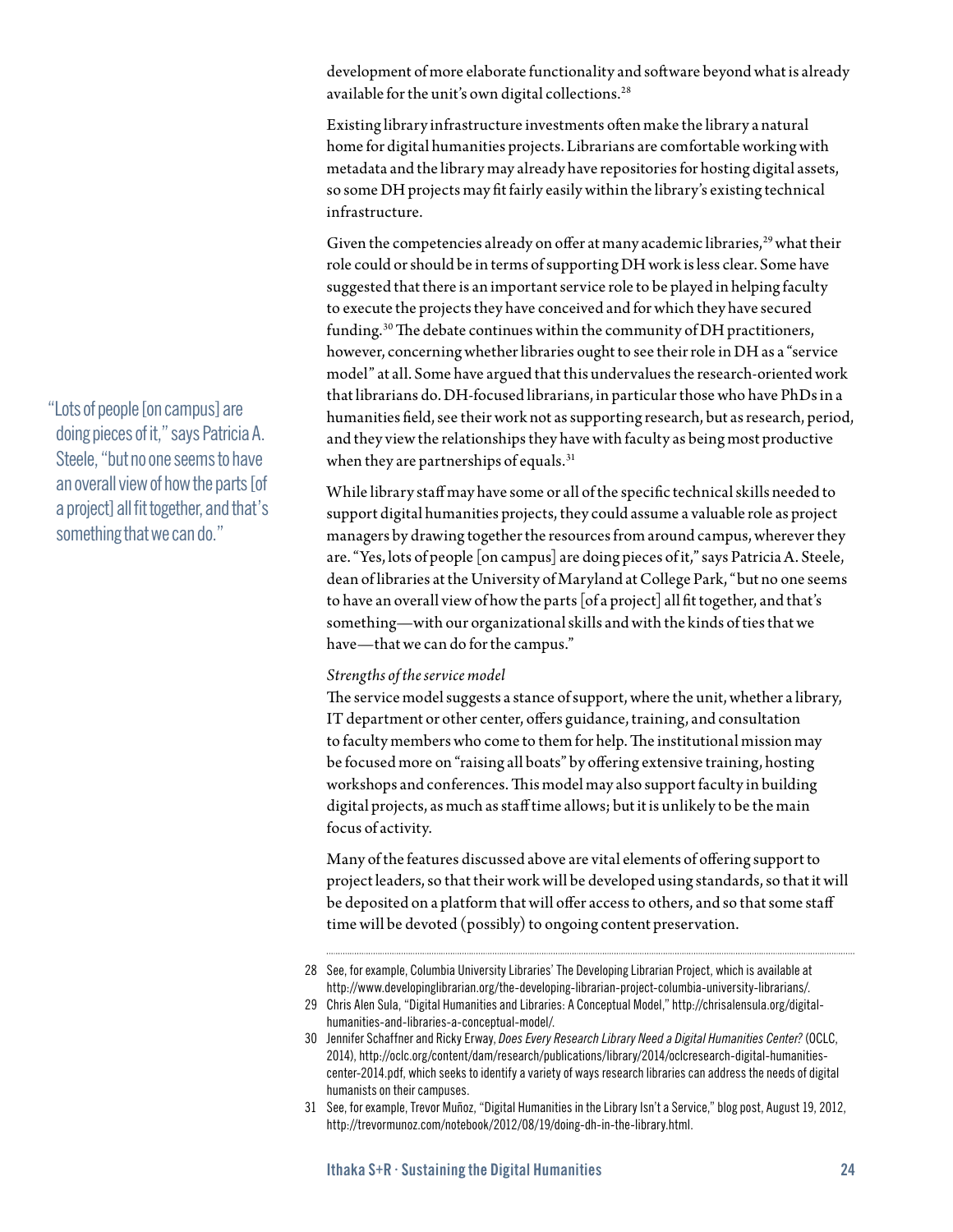### **Drawbacks of the service model**

Service models can have certain challenges as well. Faculty who do wish to build more innovative or larger-scale projects may find that in working with the university library they do not have access to the range of development skills they require. Even where existing library staff do have the particular skills a faculty member's project may require, as library staff they may very well have other, more traditional library roles to play. Elli Mylonas, for example, is senior digital humanities librarian at Brown University Library. An acknowledged expert in electronic text methodologies, she has a hybrid role, serving as a subject specialist for classics, as well. As faculty pointed out, her work has been of critical importance to them, but her time is limited.

There is as well a more pervasive challenge, which is also a more subtle one. As service units, libraries—and this seems to hold for IT units, too—can be seen as less than full partners in project development. This topic has become more fraught in recent years, as credentialed scholars from a range of humanities disciplines, armed with PhDs, have entered the library workforce in digital humanities coordinator roles. While supporting faculty work is certainly part of their mandate, many of them are digital project leaders themselves, with scholarly agendas to pursue. Reframing the role of the library as a scholarly partner is an important first step, which is supported by having the right staff, but this may not solve the problem of addressing the needs of faculty whose projects require specific types of support, whether project planning, programming, or user interface design.

Finally, choosing a service-model approach—an approach that assumes that the service provider will be catering to a broad range of faculty, and meeting them where they are in terms of needs (e.g., training and project support)—may be at odds with a more research-focused approach. As Neil Fraistat, director of the Maryland Institute for Technology in the Humanities at the University of Maryland at College Park, noted, some centers that started out with a strong service mentality have found it difficult to "grow out of that," finding that it can compromise their research mission and the kinds of staff they can hire. Dean Rehberger, director of Matrix, The Center for Digital Humanities and Social Sciences at Michigan State University, pointed out that "centers that fail [do so because they] spend a lot of time doing things on campus…like speakers' series and supporting faculty.... They end up spending up funds that way, rather than working with others, and finding partners. . . . You need to grow the projects first, then find money for them."

"We are not a service center," Rehberger stated, quite clearly. What this means in practical terms, is that he and his team are free to spend their time pursuing and developing innovative research projects, and the partnerships that may result in those projects.

### *Examples of the service model*

At Brown University as on many other campuses, support for digital humanities resources is concentrated in the library. At Indiana University Bloomington, however, the library and the central IT division have an evolving partnership that provides faculty with a range of services and, when needed, connects them to other sites of support on campus.

 "Centers that fail [do so because they] spend a lot of time doing things on campus….You need to grow the projects first, then find money for them."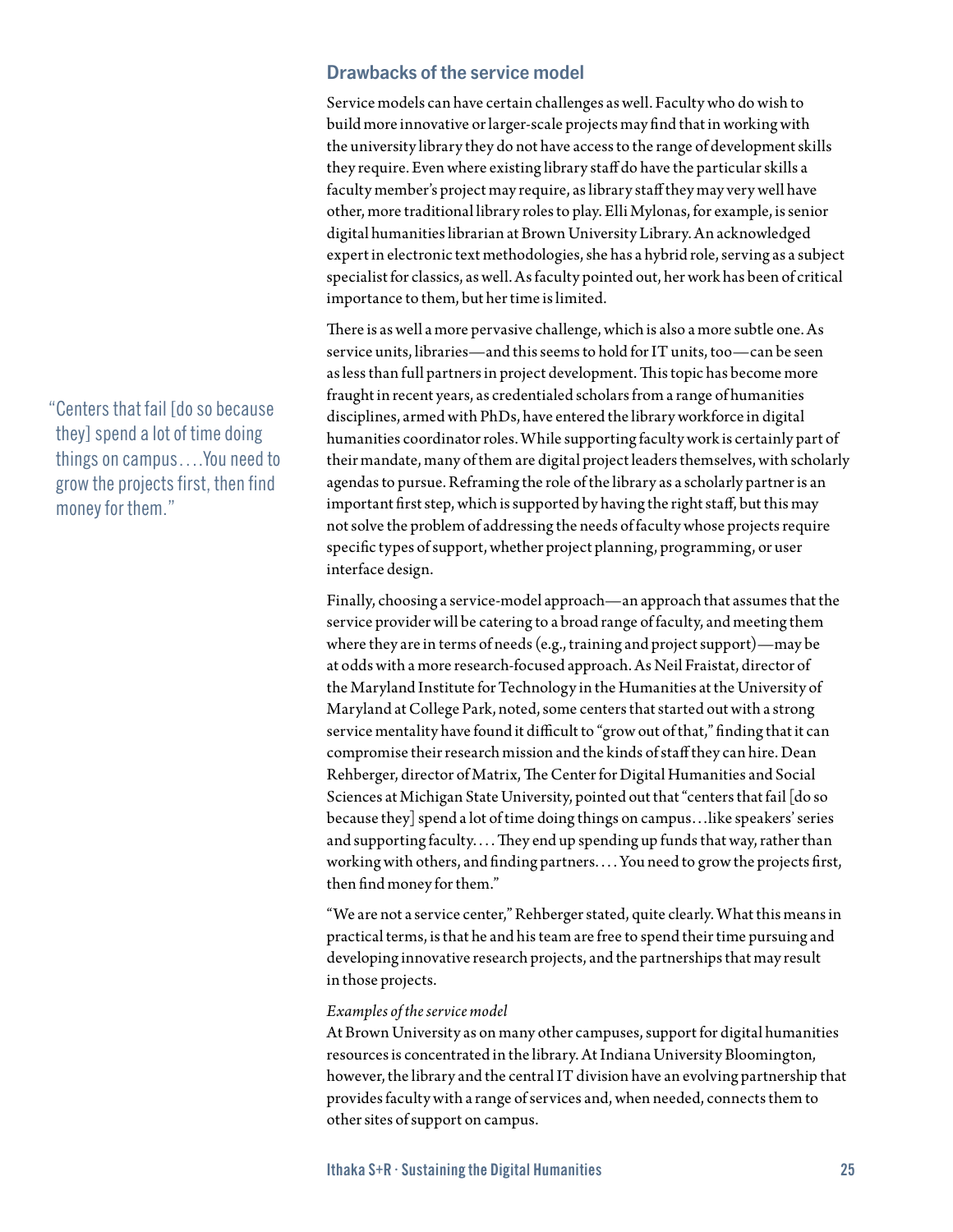## **Profile no. 1 Brown University: Single point of service?**

Brown University, described by many as "a research university wrapped around a liberal arts college," has a deep legacy of work in the digital humanities, including some of the earliest work on e-books and hypertext in the 1960s and the Women Writers Project in the 1970s. On one hand, the small-college feel of Brown has made some aspects of support for the digital humanities quite simple there. For many faculty project leaders there is one particular service unit or center that fulfills most if not all of their needs: for researchers this tends to be the library's Center for Digital Scholarship (CDC), though many cited its predecessor, the Scholarly Technology Group. Those working with pedagogical materials often cite the Instructional Technology Group (ITG) that is part of Computing and Information Services. PIs who start at either place tend to rely on that one place for many stages of their project, from early project planning through preservation and dissemination.

For those faculty with research projects in the humanities, the library has made efforts to identify itself as the starting point, and CDS has recently developed a new navigation for their website, to start to guide faculty who come to them for help. (While this advisory aspect is a core part of the current model in place, the navigation page is essentially a guide to the services that the library offers, and not yet a full guide to all of the DH-related services available on campus.) And indeed, there are several other significant units on campus currently offering training and programming support, including Spacial Structures in the Social Sciences (S4) and the Center for Computation and Visualization (CCV). Even the Italian Department has made efforts to develop a resource for digital projects. The Virtual Humanities Lab, created by professor of Italian studies Massimo Riva, is both project and platform, home to a series of digital projects that benefit from its publishing platform, which includes annotation capabilities.

Innovation in the digital humanities (or, in academic computing) has been a hallmark of Brown as far back as the 1960s, but at some point in the past decade or so this has shifted, and today there is less explicit support from the senior administration concerning the role and significance of digital humanities work. Conversations with the provost, vice provost, and dean of faculty suggested that digital humanities efforts had yet to gain traction as a campus priority. One senior administrator noted that "Brown is a place that has been known in this field for a long time and was one of the first places. But I don't get the sense that it's really hot here anymore."

In part, the often vague definitions that plague the phrase *digital humanities* do not help. One senior administrator stated, "this just hasn't gotten a lot of traction for whatever reason. Maybe it's just that it's become, you know, kind of vague in what it is." Another explained that "like pornography, I know it when I see it. . . . But there are other people who are, you know, still working to understand what that is and what it means."

Without support at the highest levels, it has been difficult to secure institutional funding to expand the library's offerings in this area. A proposal developed in 2013 that outlined plans for a Center of Excellence in Digital Arts and Humanities by "investing in an incrementally executed, sustainable organization and

One senior administrator noted that "Brown is a place that has been known in this field for a long time and was one of the first places. But I don't get the sense that it's really hot here anymore."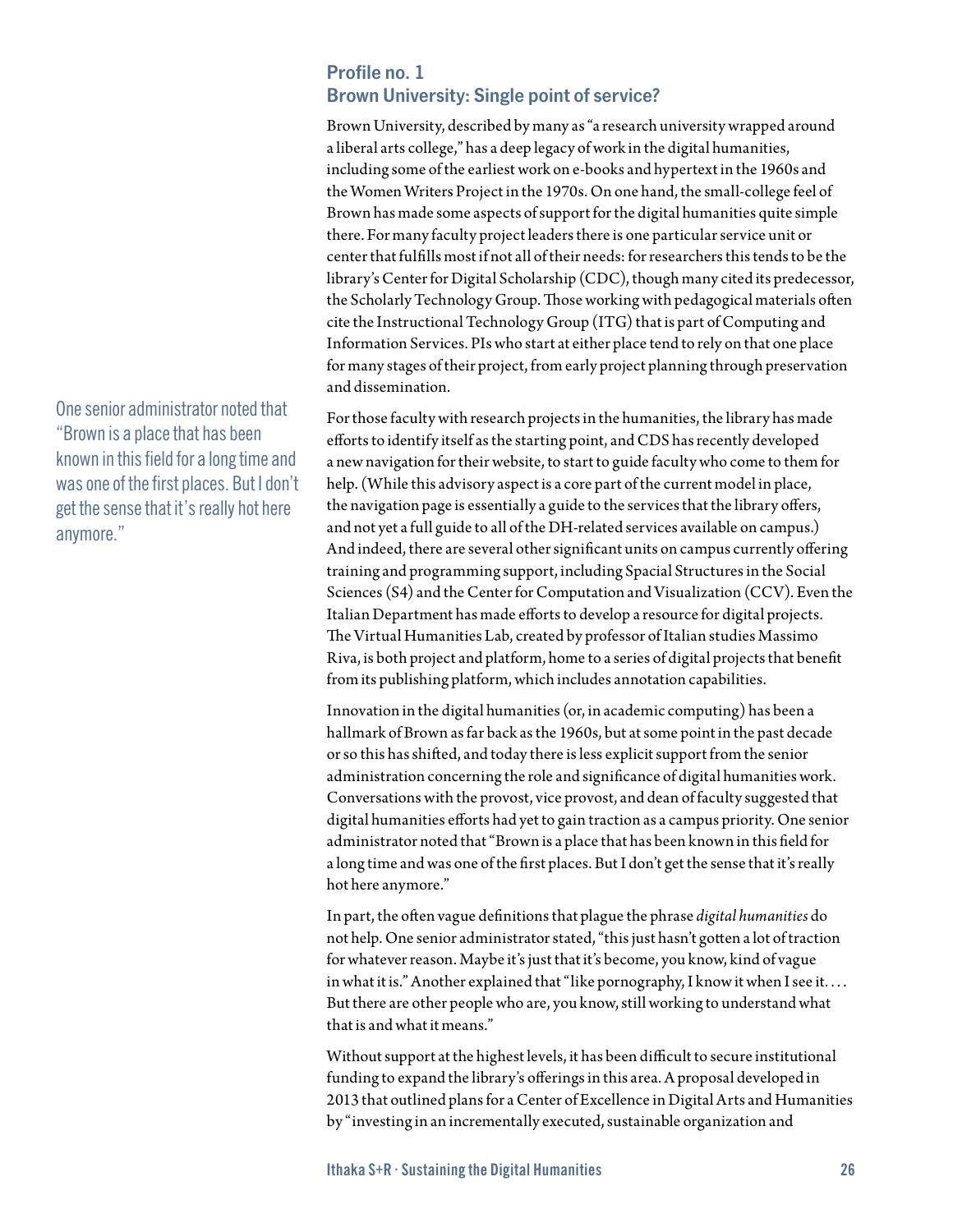## Another [senior administrator at Brown] noted that "like pornography, I know [DH] when I see it . . . . But there are other people who are still working to understand what that is and what that means."

technical infrastructure that will maximize our strengths, lead to a constellation of even greater excellence and influence, and define Brown both nationally and internationally as a center of excellence in the Digital Arts and Humanities," was not funded, though as of April 2014, the library has succeeded in getting institutional funding to expand its offerings for digital scholars, including a lecture series and an annual week-long "scholar-in-residence" program.

The roundtable held as part of this study did, however, lead to several productive discussions about ways to better maximize Brown's existing resources, by more closely examining overlaps in service delivery. Do teaching tools and research collections need different types of planning and design expertise? Certainly. But does digitization need to take place both in ITG and in the library? Maybe not. In any case, all made clear that their ultimate aim was to support scholars in their work, with support for DH seen as a means, not an end. As one pointed out: "We have to really be thinking about what we need to do to support scholars appropriately in this day and age."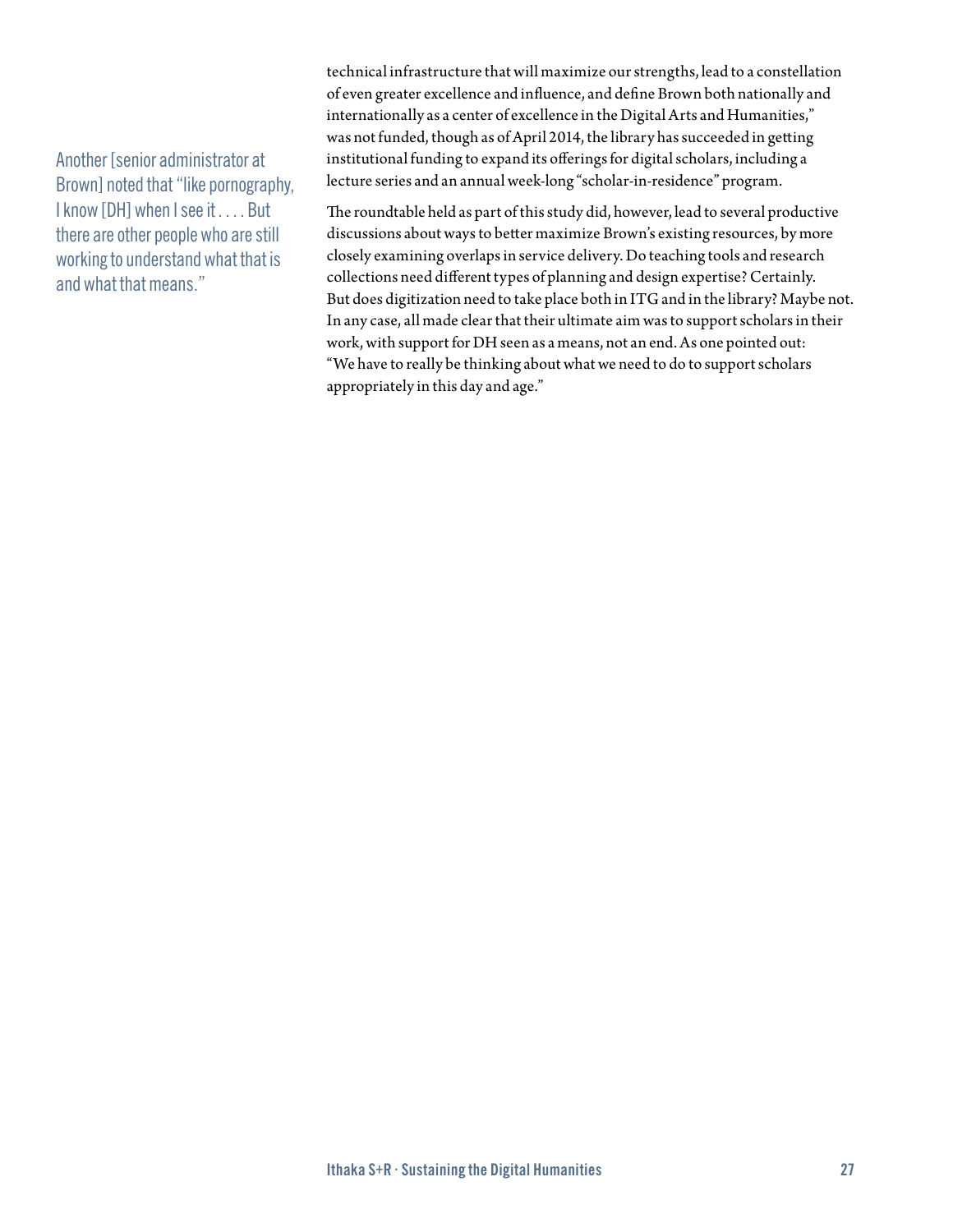## **Profile no. 2**

## **Indiana University Bloomington: Experimenting with a "hub" model**

Indiana University Bloomington is the flagship, top-tier research campus of the IU system. Due largely to its size, many on campus regard the institution as decentralized, with silos of research activity scattered across the university. Despite this, two major campus units anchor the support offered by the university to digital project leaders and often collaborate with each other on key efforts in this area: the University Information Technology Service (UITS), which provides to all IU faculty and graduate students a baseline of storage space and technical infrastructure that is a foundation scholars can count on for their research as well as consulting for digital projects across all disciplines and direct support for faculty; and the library, which has both initiated and partnered on digitization, text-encoding, and time-based media projects for more than two decades.

Faculty and staff at IU have been engaged with digital humanities projects since 1989, when the Thesaurus Musicarum Latinarum was first conceived by a group of scholars that included IU music professor Thomas J. Mathiesen, who came to serve as the principal on the project. Soon after, in 1993, the IU library joined forces with UITS to establish the Library Electronic Text Resource Service (LETRS), which was, at its most modest level, a helpdesk for researchers working with electronic resources and, at a more grand level, the unit that helped create encoded collections such as the Victorian Women Writers Project in 1995. Since then, library and UITS staff have continued to work together and with faculty to develop projects (e.g., the Chymistry of Isaac Newton with William R. Newman; the Variations digital music library with the School of Music; and other digital libraries related work). These collaborations formed the foundation for the IU Digital Library Program, established in 1997, which was jointly funded and staffed by the IU library, UITS, and the School of Information and Library Science.

In the years since, IU's support for digital humanities has expanded in many ways. Professional staff in the library and UITS have developed deep expertise and capacity to support digital humanities research requiring, for example, text encoding, visualization technologies and service, repository development and management, digital imaging and preservation, data curation, video editing and access systems, and open access publishing. Additionally, in 1998, Michael McRobbie, then vice president for information technology and current IU system president helped to develop a strategic plan for the greater University that included the creation of tape-based storage, now called the Scholarly Data Archive, that would be secure and make it possible for all faculty—not just those more generally expected to have storage needs—to rely on University Information Technology Services for long-term hosting. He also ensured that all researchers on campus—explicitly including humanists—were guaranteed access to the hardware and tools needed to perform computational analysis.<sup>32</sup> In the terms of the 1998 strategic plan he oversaw,McRobbie wants to promote a "philosophy of abundance": "unmetered availability of basic IT services, support, and infrastructure for creative activity, storage, computation, communication,

In the terms of the 1998 strategic plan he oversaw, McRobbie wants to promote a "philosophy of abundance": "unmetered availability of basic IT services, support, and infrastructure for creative activity, storage, computation, communication, and other activities fundamental to the work of the university.

<sup>32</sup> Indiana University, "Information Technology Strategic Plan: Architecture for the Twenty-First Century," May 1998, [https://scholarworks.iu.edu/dspace/bitstream/handle/2022/6823/IT\\_Strategic\\_Plan1998.](https://scholarworks.iu.edu/dspace/bitstream/handle/2022/6823/IT_Strategic_Plan1998.pdf?sequence=1,) [pdf?sequence=1,](https://scholarworks.iu.edu/dspace/bitstream/handle/2022/6823/IT_Strategic_Plan1998.pdf?sequence=1,) p. 9.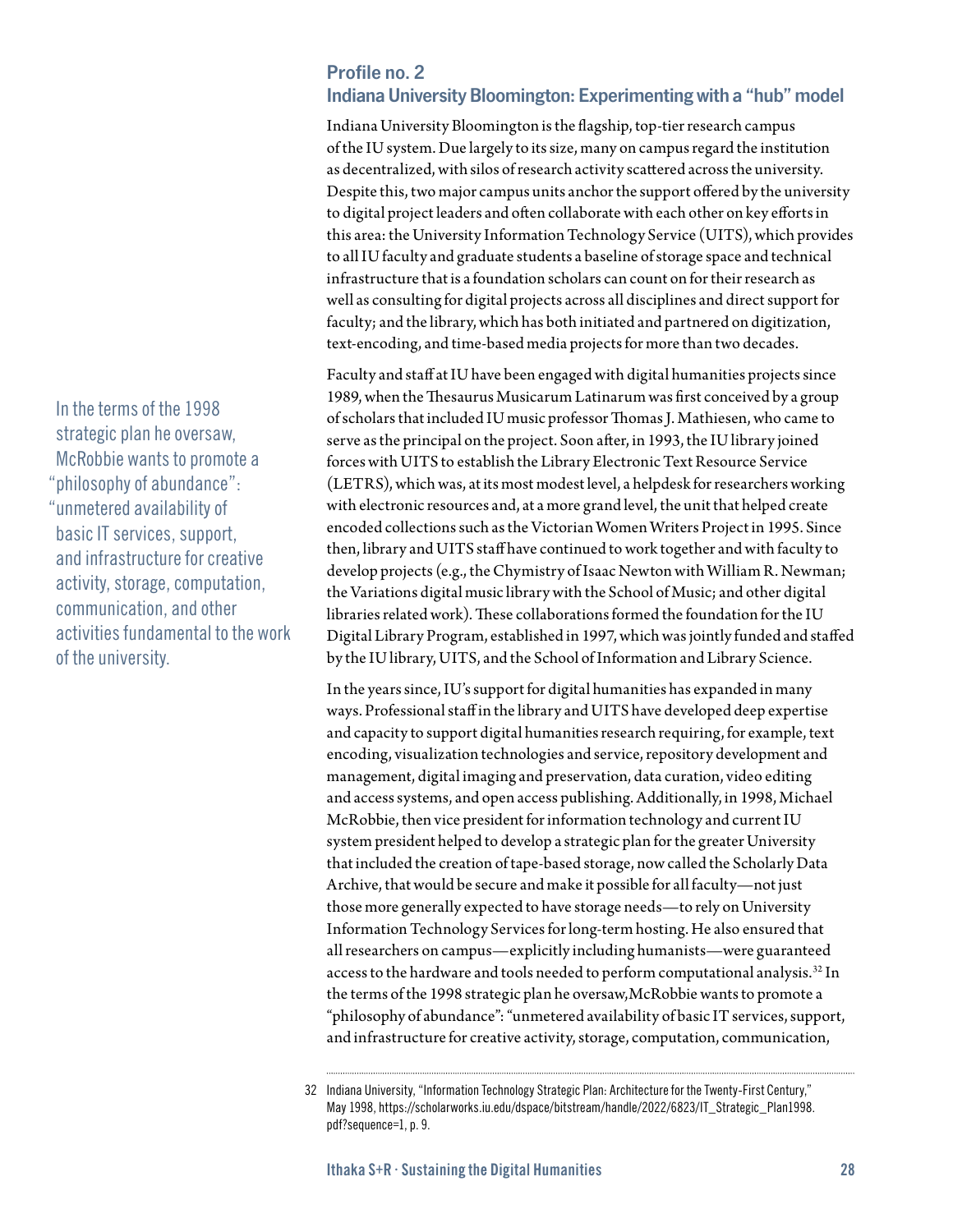and other activities fundamental to the work of the university."33 There are three key aspects of this support:

- *•* **Storage**, which provides the capacity needed to save research data. All faculty members and graduate students are provided a default 50 terabytes when they sign up for an account in the SDA, which is also the location of the library's digital repository, IU ScholarWorks. But while the data themselves may be safe, some still see a gap with regard to the hosting of web applications.
- *•* **Software and hardware for experimentation** via research gateways (i.e., environments that provide tools for research); the advanced visualization laboratory; and research analytics support. While UITS makes a concerted effort to keep pace with research technologies, "planning" for the obsolescence of these technologies can be challenging for faculty members with long-term projects.
- *•* **Learning technologies** via the Center for Innovative Teaching and Learning, which is currently posted in the library and will help with every aspect of planning and creating teaching resources.

The scale of this support and lack of chargeback is one part of what makes UITS' support offer different from those of other central IT units; an additional distinguishing aspect is the effort by UITS staff to ensure faculty know what they can expect from the organization and conduct regular random surveys of faculty, students, and staff in order to gather feedback from them.<sup>34</sup>

While the development of staff capacity and the core storage and software support are real benefits for faculty, other strategies for creating and nurturing digital scholarly resources have been tested in recent years. The Archives of Traditional Music (ATM) has come to play a significant role in the digitization, storage (on UITS servers), and preservation of time-based media for faculty members. Staff from ATM helped to undertake landscape research that informed a major system-wide project announced in October 2013 by President McRobbie: the Media Digitization and Preservation Initiative, to which McRobbie pledged \$15 million to "digitize, preserve, and make available all time-based media objects on all campuses of IU judged important by experts."35 (The practical effort that will be needed to make this happen is still being defined.) Additionally, in various combinations and through various contributions, the offices of the provost and the vice president for research, the College of Arts and Sciences, the library, UITS have banded together to establish and support two digital scholarship centers (the Institute for Digital Arts and Humanities (IDAH) and the Catapult Center for Computational Analysis and Digital Humanities). Though both IDAH and Catapult grew from successful digital projects themselves, more recently both have tended to focus on training others, rather than continuing to build new projects.

Today, the Digital Library Program has evolved into a library-funded set of services and technologies, and the IU library is close to launching a new effort

34 A sample survey is available at: [http://www.indiana.edu](http://www.indiana.edu/~uitssur/)/~uitssur/.

<sup>33</sup> "Research Technologies—including Advanced Biomedical Information Technology Core—Policy on Conflict Resolution," Indiana University UITS Research Technologies,<http://rt.uits.iu.edu/policies/conflict.php>.

<sup>35</sup> Michael McRobbie, "Looking to the Future: Preparing for Indiana University's Bicentenary," October, 2013, [http://pres.iu.edu/speeches/2013/20131001-01.shtml.](http://pres.iu.edu/speeches/2013/20131001-01.shtml)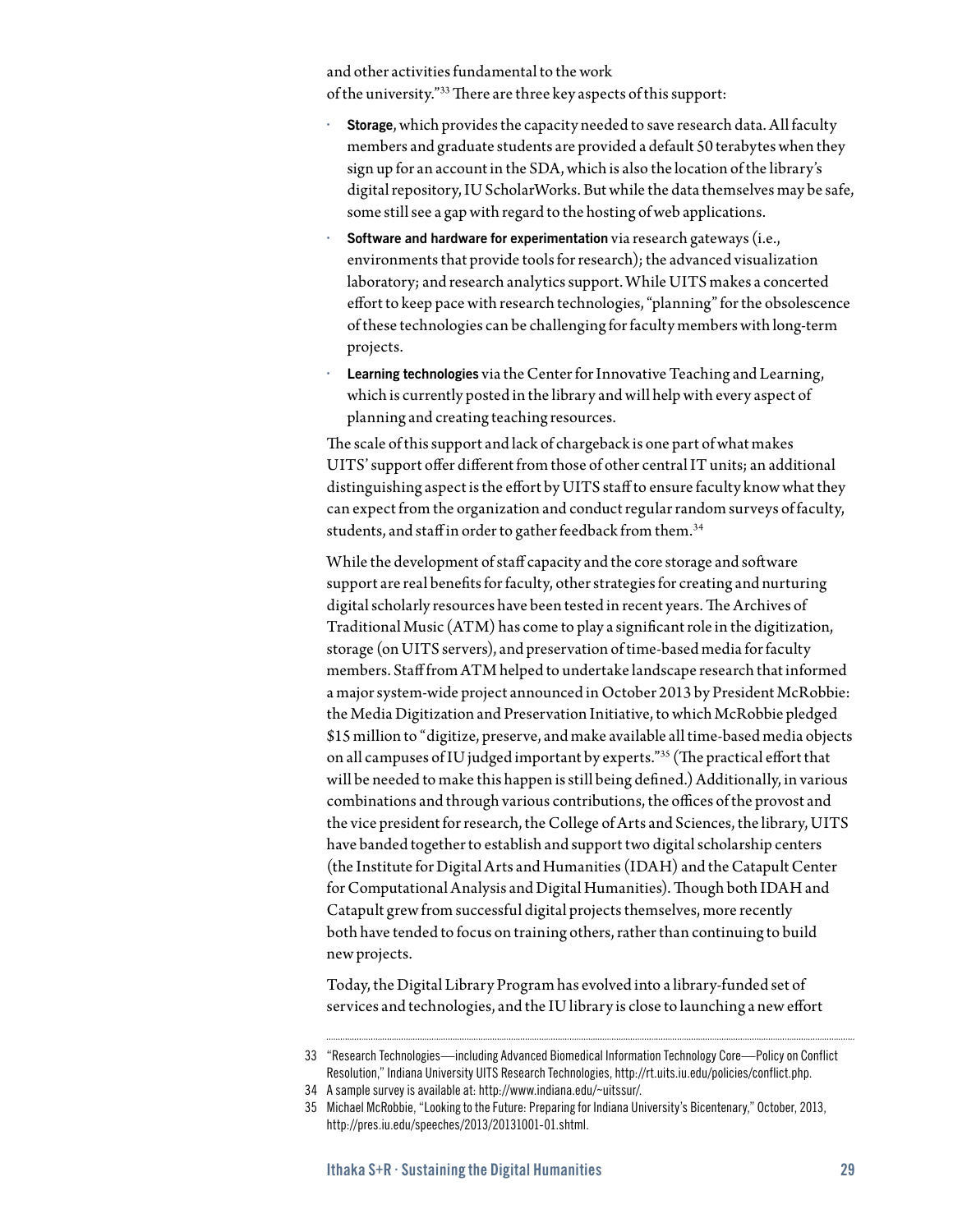to address faculty and student needs, by further integrating digital research into the everyday functions of the library. The library's Scholars' Commons, which has also received support from UITS for more than half of the technology costs, is scheduled to open in prime space on the first floor of the main library in September 2014 and is intended to serve as a central point of service for research queries of all types. According to Diane Dallis, associate dean for library academic services, the Scholars' Commons is expected to help the library reach more people by "raising awareness of the possibilities [in scholarship today] and provide a base level of support for the needs" of those without the resources to pursue, for example, technologically enhanced research.

With a strong focus on digital methods and project support, the Scholars' Commons' staff, which includes reference librarians as well as digitization and technical staff, will provide tiers of services to visitors. Researchers who need assistance with reference questions or who need general technical support and wish to use self-serve digitization machines are considered part of the Scholars' Commons' first tier of service; scholars who want to build projects or use tools but need basic consultation on techniques and methods or those who want access to higher-end digitization equipment are in the second tier of service; the third tier of service, which has not been fully defined, will be for longer-term projects that require more ongoing and in-depth consultation and advanced training; finally, the tier four engagements—also not yet fully defined—"would be grant-funded collaborations or libraries assuming the role of a research partner for 'one of a kind' projects."36

The Scholars' Commons also aims to extend services available to researchers by providing coordination and synchronization of service-providers around campus by bringing together campus partners who support research and scholarship. Although the Commons will be housed in the library, another aspect of its role is to serve as more of a hub for scholars seeking access to other units on the campus map, such as IDAH, Catapult, the Social Science Research Commons, and UITS's Research Technologies division. These other units may well be better suited to address faculty research needs and, depending on their capacities, to incubate or collaborate more extensively on projects.

Time will tell whether the library's new approach to assisting digital scholarship—one still firmly rooted in service, but intentionally shifting away from intensive development for boutique projects toward scalable support ranging from general reference and directional help to advanced training will be successful.

<sup>36</sup> Angela Courtney, "Scholars' Commons Tiers of Service," draft, 2013, on file in the office of Angela Courtney.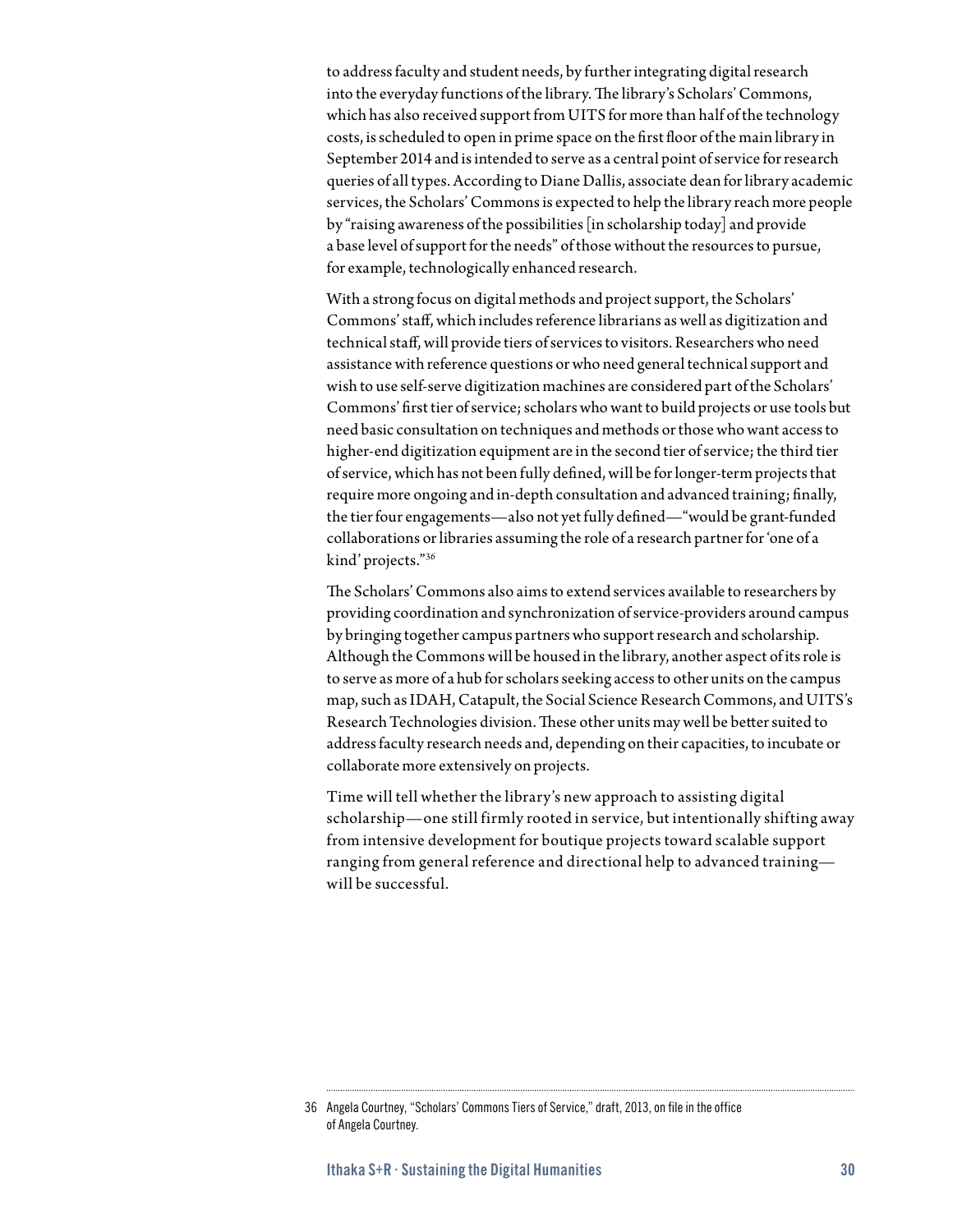## **The lab model**

There are well-known examples of the "laboratory" model, including Scholar's Lab at the University of Virginia, the Roy Rosenzweig Center for History and New Media (RRCHNM) at George Mason University, the Maryland Institute for Technology in the Humanities (MITH) at the University of Maryland, and Matrix: The Center for Digital Humanities and Social Sciences at Michigan State University, and they are often held out as models for other campuses to emulate. These labs represent a robust cycle of support, fueled by innovative projects and the grant funding they attract.<sup>37</sup> This recognition is well deserved, and the model of the laboratory is an interesting one to consider, though in the cases we observed, the digital humanities lab or center tends to be just one part of an institution's strategy, not the entire solution.

Many have pointed out the futility in trying to characterize DH-center or lab models, as "no two are alike." Indeed, DH centers and labs tend to have a specific focus, tied either to the mission of the campus or to the aims of their founders, which necessarily means that many do not take on responsibility for digital projects that fall outside of the scope they have defined.

That said, there is a certain class of DH center that attracts attention for a focus on innovation and project development, and is markedly different in intent and organization from the more service-oriented approaches. If the service model primarily aims to help the faculty on campus learn about DH methods, foster campus-wide discussion on the topic, encourage discussions and roundtables, and build, this is clearly not the case for the lab model.

### *Strengths of the lab model*

The benefits of a lab model are in the focus it permits the leaders and project managers to have in conceiving and pursuing digital projects. In addition, the entrepreneurial aspect of running a lab means that if it can secure the funding, it can grow, bringing on staff with skills suited to the projects. While project leaders know how difficult it is to attract and keep strong programmers and tech managers, there are examples of centers that are large enough, with several significant funded projects, to support technical staff—albeit on a web of overlapping grant funding—over time, and this has its own benefits. "The individuals who work on these projects have been around and continue to be around. So there is a kind of personal commitment to these things," said Tom Scheinfeldt, while still director-at-large at RRCHNM. (Scheinfeldt qualified this by noting that RRCHNM now has a new director who may have a different vision.) Some of the best-established centers have real ownership of the projects they conceive and build, and these are among the very few examples of shops that devote significant time to nurturing and building the audiences for their projects, through strategic intentional outreach.

<sup>37</sup> According to centerNet, an "international network of digital humanities centers," there are currently more than 175 such centers throughout the world. For recent reports on the position of these centers in the DH-support landscape, see Bryson et al., *Digital Humanities: SPEC Kit 326*, which discusses the relationship between these centers and academic libraries; and Schaffner and Erway, *Does Every Research Center Need a Digital Humanities Center?*. Examples of centers that grew up around faculty projects are RRCHNM (around the late Roy Rosenzweig's many digital initiatives) and Stanford University's Center for Spatial and Textual Analysis (principally around Zephyr Frank's Spatial History Project [formerly also with Richard White] and Franco Moretti's Literary Lab).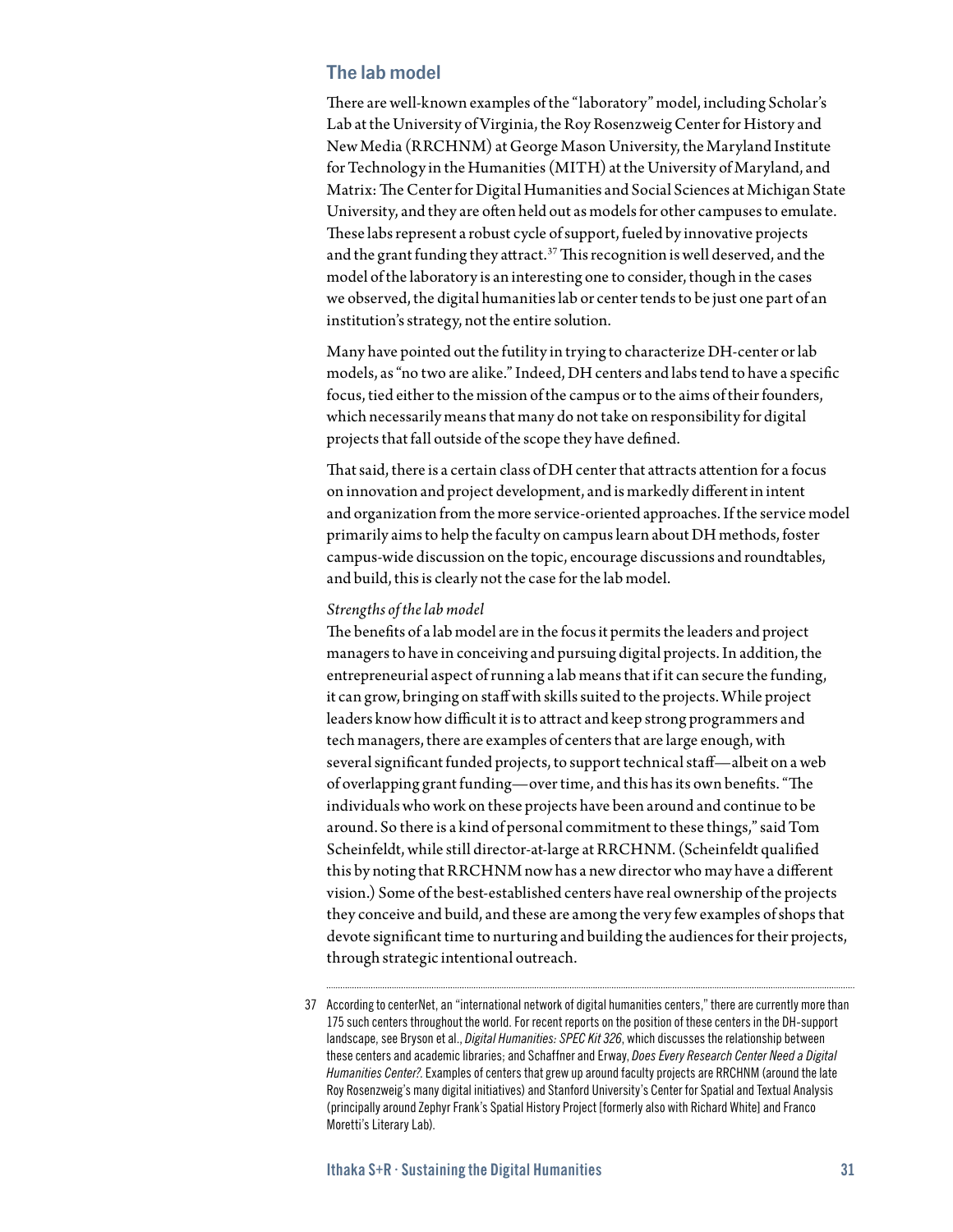At RRCHNM, outreach plans begin to take shape in the grant proposal. Specific audiences are targeted, and a member of the project team is tapped to be the outreach lead. According to Sheila Brennan, associate director of public projects, the first step in building audience involves assessing their needs: "In some cases, we survey our potential audiences to see if there truly is a need for the project or tool we are building. We did that with Omeka before applying to and receiving funding from IMLS. Then, we periodically surveyed our users to see if we were meeting their expectations and if there were ways we could improve the software."

As a project takes shape and goes public, the team gears its outreach to specific audiences, whether scholars, teachers or museum professionals, and tracks the response through webstats and social media. Keeping an eye on who is using the project may sometimes reveal that unexpected audiences are showing interest in the resource, encouraging the team to revise its outreach strategy and carefully tailor it to those new users as well. For legacy projects, a designated point-person person to handle outreach, including promoting its content, particularly at strategic times in the year (e.g., the beginning of the school year, around specific anniversaries). As Brennan put it, "It all just fits into the work that person is already doing."

### *Drawbacks of the lab model*

The Roy Rosenzweig Center for History and New Media at George Mason has a clear mandate to focus on public history resources, and it only rarely serves—and even then, typically just by consultation—other digital project leaders on campus. "The vast majority of projects [we work on] have no George Mason connection beyond the Center. . . . We just don't end up helping other faculty members all that much because we're grant funded and we don't have the bandwidth to work with other faculty members and help them along to try to seed projects, develop projects. . . . Much more frequently, we're coming up with ideas in the Center and pursuing them on our own," according to Scheinfeldt.

This selective focus is not necessarily a weakness, but it is a trade-off. The lab model outlined here derives real benefit by building external partnerships and attracting outside funding, allowing the lab to grow and develop. But doing this is extremely difficult and requires a very clear focus. Being on soft money "forces us to stay on our toes," according to one director. While he feels the model is sustainable, "you can't be complacent." Dean Rehberger, director at Matrix, concurred. "We struggle day to day," he said, and his center has only achieved success after working at it for years. "It takes a long time; you must be adaptive. We've changed our model" over time, he noted, working hard to cultivate new partners and new projects.

Finally, though the lab model holds out the promise of building larger, stable teams of project managers, programmers, and marketing specialists, determining how to manage legacy projects is still very much a matter of debate. Unlike libraries, centers may be more likely to define success in terms of current usage and impact, or ability to generate grant funding. Ray Siemens, Canada Research Chair in Humanities Computing at the University of Victoria, described having to make a difficult decision: "A few years ago, the needs of one of our legacy projects were so considerable — simply to be sustained in steady-state and served in the environment— that it was inhibiting our ability to support any new research.

Being on soft money "forces us to stay on our toes," according to one director. While he feels the model is sustainable, "you can't be complacent."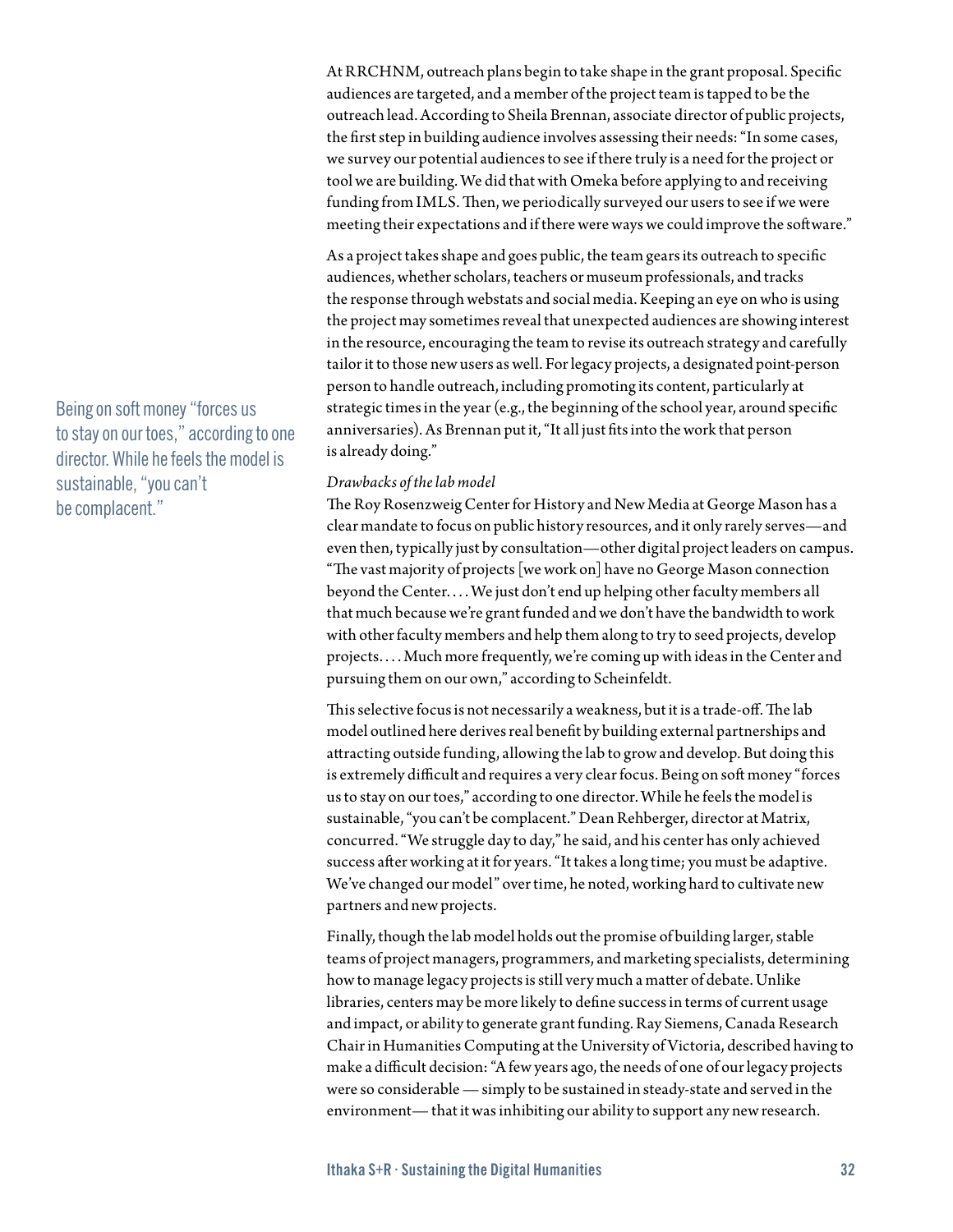When we realized that, we had to make a serious decision about our role and mandate . . . and we had to cut most of our 'sustenance' types of work because we didn't ourselves have the resources to move forward, with our research, and backward, sustaining the larger legacy of that research, at the same time." To resolve this, they set up a policy to work with projects for a set amount of time; anything beyond that would be the responsibility of the researcher in the context of the institution and its repository. Another center director encountered much the same situation, coming to the conclusion that "we can't host projects for the long term. It's just not practical for us; I am not sure this would be the best use of our resources." In other words, while the lab model is quite effective for spurring innovation and even building capacity for new work, even the most successful labs cannot absorb the costs of long-term hosting and support.

### *Examples of the lab model*

George Mason University's Roy Rosenzweig Center for History and New Media works almost exclusively on projects that are conceived, developed, and sustained internally by project leaders who are either part of the center or close partners from outside the university. At Stanford University's Center for Spatial and Textual Analysis, faculty members and graduate students on campus who are interested in pursuing in-depth projects can collaborate with the center's staff and use its workspaces.

### **Roy Rosenzweig Center for History and New Media (RRCHNM) at George Mason University**

RRCHNM was founded in late 1994 by the late Roy Rosenzweig, who was a professor of history and a long-term director of CD-ROM and other technologybased projects. For six years, Rosenzweig and an occasional graduate student assistant were the only staff members of RRCHNM, but in 2000, major funding from the Sloan Foundation put them in a position to broaden their base of support. More staff meant that they were later able to apply for grants for more projects, and over the past decade, RRCHNM has grown to about 25 full-time employees, who are largely supported (between 80% and 90%) by soft money. Almost all of RRCHNM's projects are initiated by staff, although a small fraction of their work is developed with collaborators on other campuses. It is rare that the Center works with GMU faculty who are not already affiliated with the Center or bringing grant money into RRCHNM; those project leaders must work with the Center's staff to write a grant or turn elsewhere for assistance.

#### **The Center for Spatial and Textual Analysis (CESTA) at Stanford University**

Since 2000, project leader and professor of history Zephyr Frank has used a combination of campus research funds and a monetary gift awarded to a former collaborator to create and foster his Spatial History Project. As these institutional and gift funds began to run out, Frank convinced the leaders of two other similar DH projects on his campus to join forces with him and appeal to the dean for research to support a Center for Spatial and Textual Analysis, believing there would be strength—as well as the possibility of greater efficiency—in numbers. Frank's case was successful, and CESTA now has its own staff that shares

Another center director encountered much the same situation, coming to the conclusion that "we can't host projects for the long term. It's just not practical for us; I am not sure this would be the best use of our resources."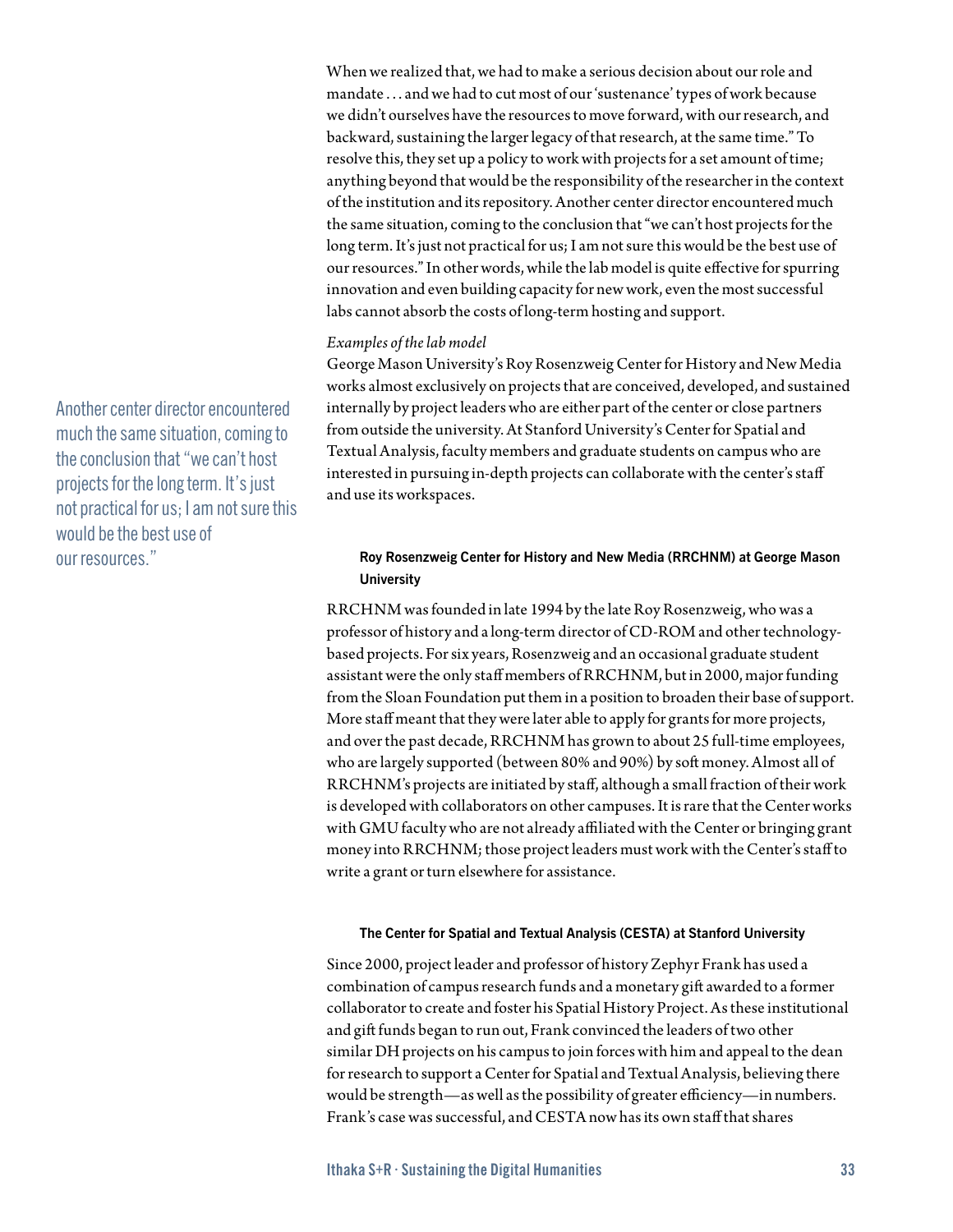expertise and an open workspace and can apply for shared grants and train students in DH research techniques. Because the focus of the Center is so specific, CESTA works principally on long-term projects and does not play the role of a service unit to other Stanford faculty interested in DH. More of the one-off inquiries and consultations take place in the library where, "Michael Keller, university librarian, has put in place a program to help individual faculty whose research involves textual analysis and other digital methods," according to Ann M. Arvin, dean for research.

## **The network model**

Both the service model and lab model tend to assume that one specific unit on campus, whether the library, the IT department, or a digital humanities center, will take the lead in setting up systems for whatever sharing, service provision, and standards will be adopted by digital projects. Perhaps much more common is the scenario we observed on many campuses, where there are multiple units whose services have developed over time, in the library and IT departments, but also visualization labs, centers in museums, and instructional technology groups, each of which was formed to meet a specific need. Given the actual landscape on many campuses, it might seem that a strong system of end-toend support would find a way to weave together the infrastructural and human capacity from these many players. This "network" approach might have a strong hub at its center, like a library or a DH center, and many nodes supplying specialist support as needed. Or, it might consist of an array of various units, none of them dominant, simply pooling resources across campus to piece together a path for potential PIs.

#### *Potential strengths of the network model*

This model seems to hold real promise, and many interviewees suggested it was their ideal, but, perhaps more than the others, it requires buy-in from these various units, and without strong direction it can easily falter. In one case, a vice provost outlined a plan to draw together resources scattered throughout the campus, a means to efficiently maximize the impact, without additional new investment. Given the strained finances of many institutions, drawing together existing resources can seem like a pragmatic step, before making heavier investments in new programs or positions.

### *Potential drawbacks of the network model*

It is difficult to point to drawbacks of the model in action, in part because we did not observe any campuses on which a network model had been fully implemented. Ironically, perhaps, without strong leadership dictating how the units will work together, and systems for rationalizing the staff capacity each has, it is far easier for independent units to simply keep working independently.

### *Examples of the network model*

Although the heart of activity and attention for digital humanities scholarship on campuses with DH units is often at those centers and labs themselves, there are efforts to build a wider net of support—sometimes by slowly linking just two units at a time—in order to better help researchers not affiliated with DH units. At the University of Wisconsin at Madison, a grassroots effort by faculty and some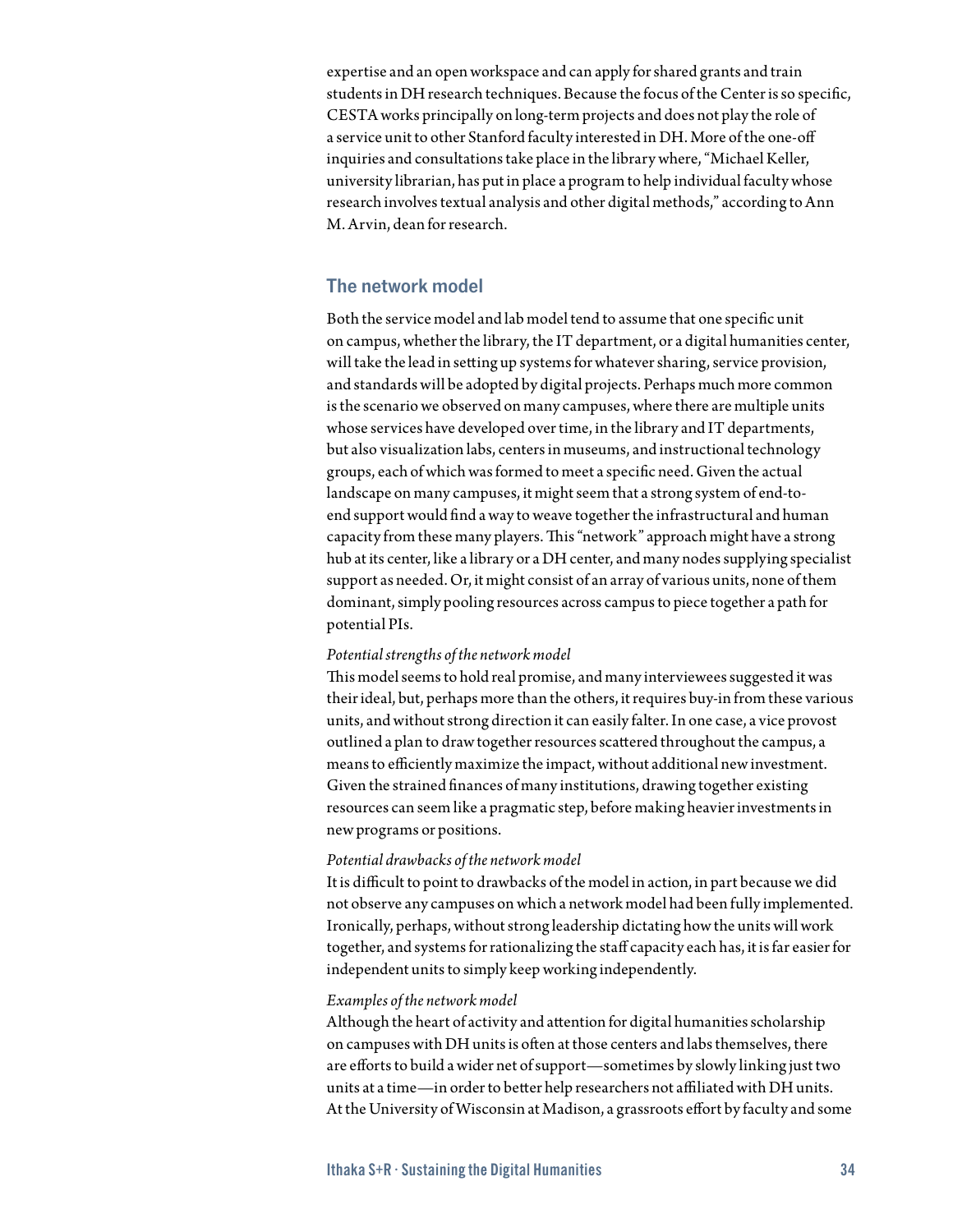staff has led to the construction of a network out of various pockets of support around campus and has grabbed the attention of some senior administrators who may be able to help reinforce that network. At Columbia, the pockets of support are largely concentrated in the library, though in different units that occasionally work together to develop and manage projects, but are nevertheless independent from one another.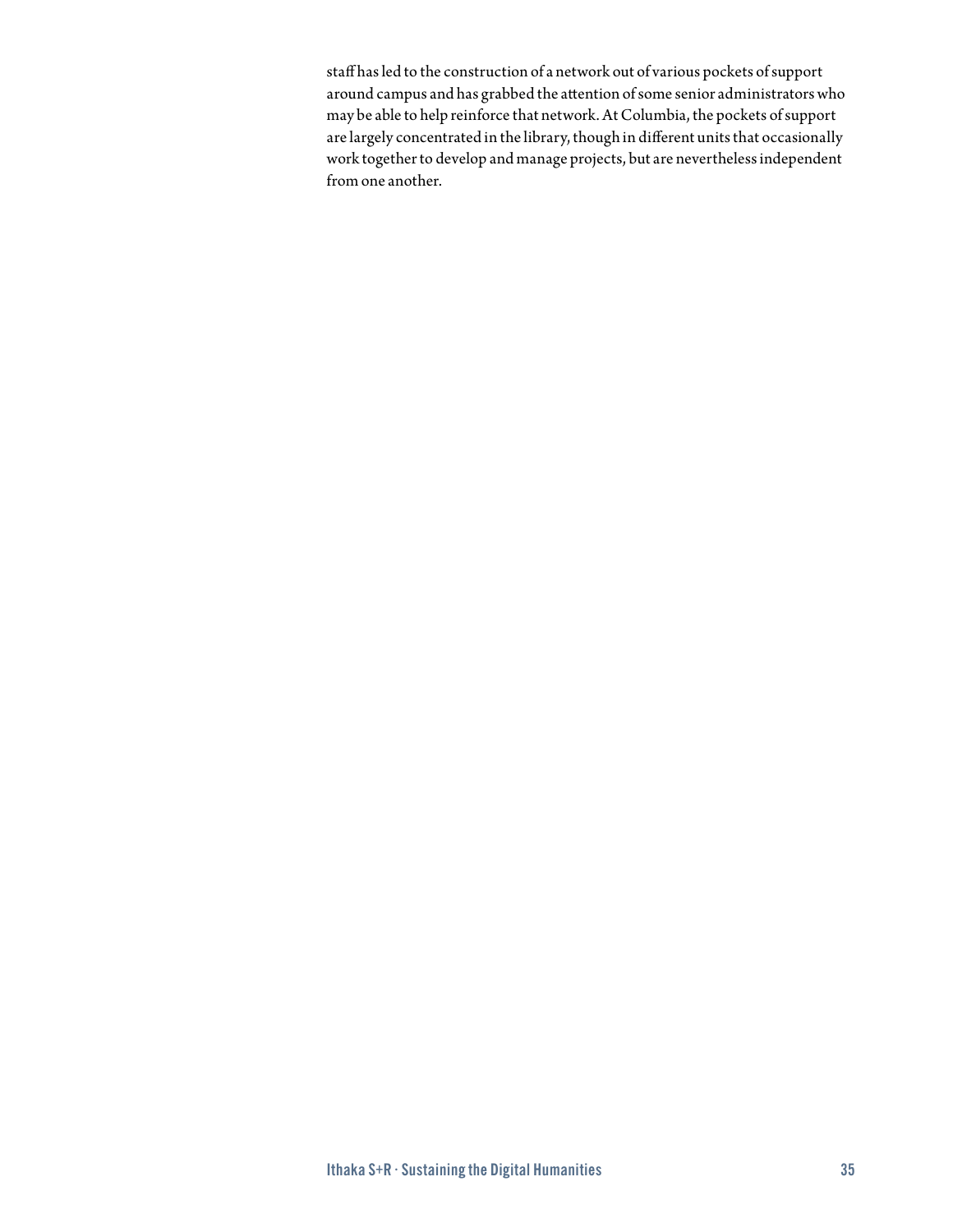### **Profile no. 3**

### **University of Wisconsin at Madison: Can a network model work?**

UW–Madison is a decentralized institution, with services housed in silos across campus. Not only is the support of the Division of Information Technology (DoIT) devolved to the college and sometimes departmental level, but many services available to faculty members are charged back, requiring faculty members seeking assistance for digital projects to be both entrepreneurial and opportunistic in order to obtain the support they need.

In 2009, Professor Jon McKenzie led a faculty development seminar sponsored by the Center for the Humanities and the Institute for Research in the Humanities, during which participants discussed and helped to revise a white paper he had written entitled "Enhancing Digital Humanities at UW–Madison." The paper, which was soon submitted to the chancellor of the university, pointed to dispersed pockets of DH activity on campus and made recommendations aimed at academics, the library, and IT services, with the goal of turning UW– Madison into "a world leader in digital arts and humanities by assembling a Digital Arts and Humanities Network comprised of UW faculty, academic staff, and students, as well as librarians, technologists, and administrative staff, all supported by a robust IT infrastructure."38

This appeal was taken seriously by administrators, especially the office of the chief information officer and vice provost for information technology, which worked with McKenzie and Lee Konrad, associate university librarian for technology strategies and data services, to develop Charter 6.6: Digital Humanities, a strategic initiative to "advance and sustain digital arts and humanities research and teaching."39 In this document, over a dozen "strategies/ actions to advance this initiative" were listed, sometimes drawing on resources (e.g., the library's Digital Collections staff and the Media Studio), partnerships (e.g., Project Bamboo, the Working Group for Digital Inquiry), and digital scholarship energy (e.g., at the Morgridge Institute for Research) already established at UW–Madison and supported by the campus. In parallel, the university demonstrated its support for the network in several prominent ways: by continuing to invest in these "nodes" of the nascent digital scholarship network (space for the Working Group in the library; staff from the library and DoIT to work on Project Bamboo; the Media Studio itself as a support unit); by accepting the proposal mentioned in the Charter to create an undergraduate certificate program in Digital Studies;<sup>40</sup> and by assuming responsibility for the most visible DH research project on campus, Visualizing English Print, initially funded for \$1.5 million over three years.<sup>41</sup>

Although networks offer several advantages, the structural robustness of any network is challenged when key nodes are changed. In the few years following the white paper and the Charter, there was "tremendous high-level turnover,"

Although networks offer several advantages, the structural robustness of any network is challenged when key nodes are changed.

<sup>38</sup> Jon McKenzie, et al., "Enhancing Digital Humanities at UW–Madison: A White Paper," Digital Humanities Initiative, University of Wisconsin–Madison, [http://dighum.wisc.edu/FDS\\_White\\_Paper.pdf,](http://dighum.wisc.edu/FDS_White_Paper.pdf) p. 1.

<sup>39</sup> "UW–Madison IT Charter 6.6: Digital Humanities," Office of the CIO and Vice Provost for Information Technology, University of Wisconsin–Madison, [http://www.cio.wisc.edu/plan-docs-Charter6-6.aspx.](http://www.cio.wisc.edu/plan-docs-Charter6-6.aspx)

<sup>40</sup> Digital Studies, University of Wisconsin–Madison, [http://digitalstudies.wisc.edu/](http://digitalstudies.wisc.edu).

<sup>41</sup> Visualizing English Print: Textual Analysis of the Printed Record,<http://graphics.cs.wisc.edu/VEPsite>/.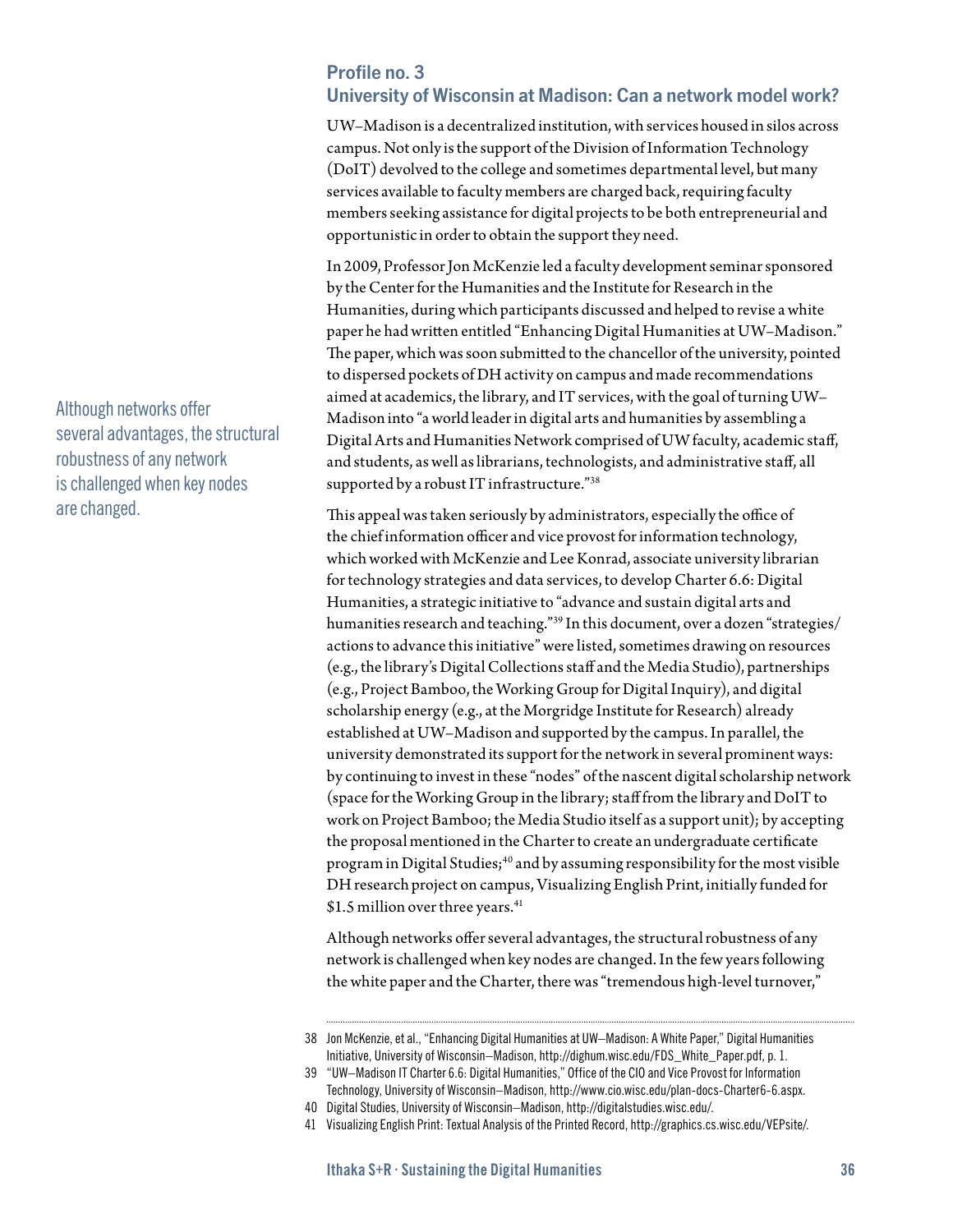according to Konrad. Some activities and plans paused as leaders left and new leadership came in. While there was no intention to diminish support for DH activities, there was a loss of momentum that is common in times of significant change, whether those changes be with respect to changes in leadership, resource constraints, institutional priorities, or even the global economy. Plans for designated DH space were put on hold, and a key point of contact on campus, professor of English Michael Witmore, left to direct the Folger Shakespeare Library; members of Witmore's Working Group for Digital Inquiry and many in the broader DH community on campus have certainly felt his absence.

The remaining champions of DH on campus today are working diligently to rebuild these connections, and the library has contributed by creating the position of a de facto digital scholarship coordinator, currently held by Carrie Roy, who works with faculty members on projects and helps them form relationships with other scholars and with campus units that might be able to support them. Roy also collaborates with faculty at the successor to the Morgridge Institute for Research, the Wisconsin Institutes for Discovery, and runs the Humanities Research Bridge, made up of DH-interested faculty, students, and staff. At the campus roundtable held at Madison as part of this study, discussion with the library director, CIO, and others suggested that a recent successful online learning initiative adopted by the provost's advisory group comprising all ten UW vice provosts might provide a new path for deeper cooperation and coordination among what have until now been nodes operating perhaps too independently of one another.

Having support from the top will be vital for this network system to have a chance to succeed, but even so, while some participants in the roundtable felt that a real partnership of equals would be ideal, others felt sure that "someone will have to lead" if the system is to gain any traction. It will be interesting to see, given the strengths inherent in the UW model, how a network, with no one central hub, will be able to offer the flexibility its stakeholders crave, with the stability and leadership the initiative may require.

As Michael Witmore pointed out, "institutional support creates legitimacy, but…it's going to be work with other people that's going to keep [digital humanities] alive." For a grassroots network like this one to take shape, and for its nodes—however well supported by the institution—to remain linked, there must be individuals at each point who commit to sustaining and fostering those connections. "The only way these projects take off is if people have personal relationships with their collaborators," Witmore underscored.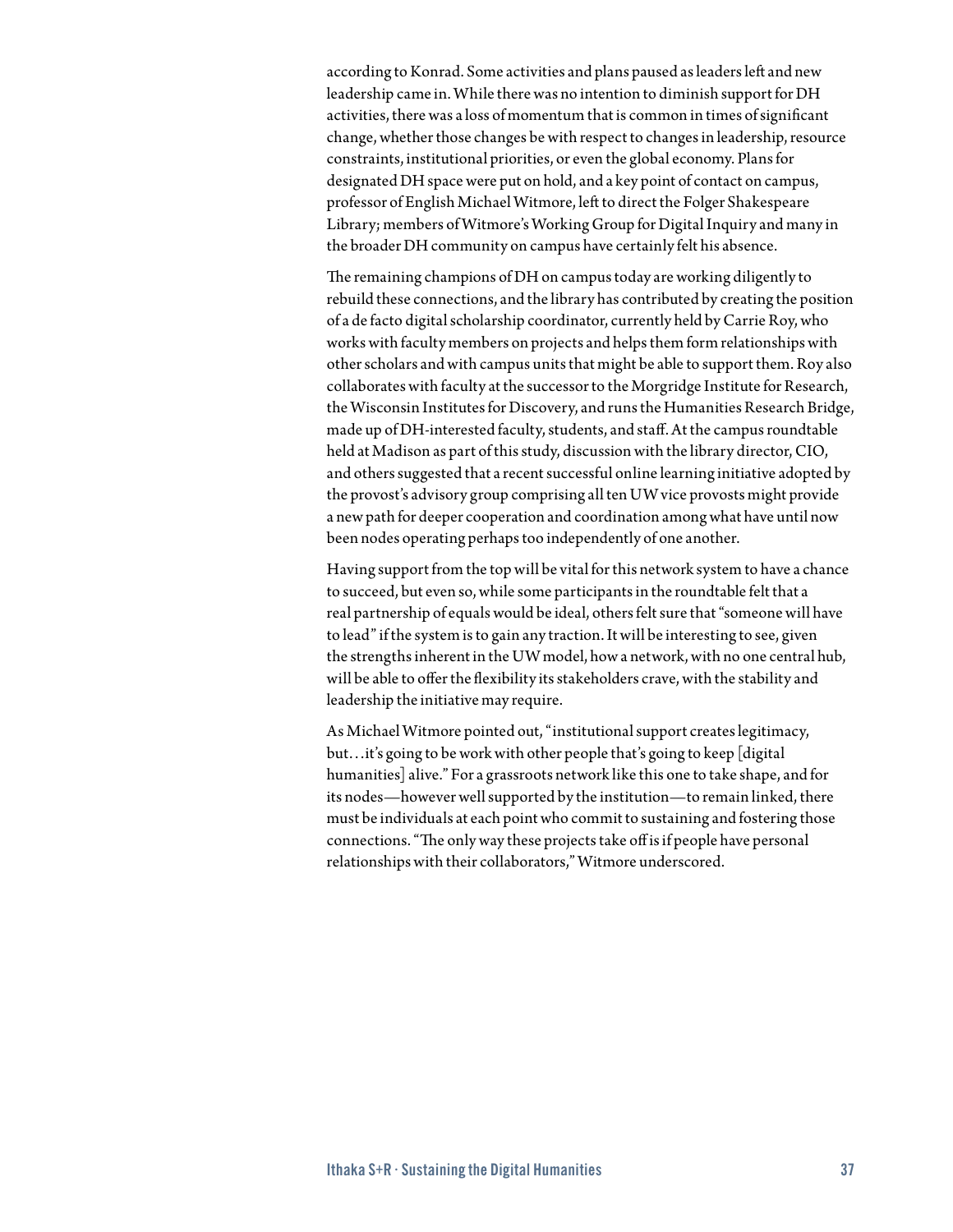### **Profile no. 4 Columbia University: Coordinating support within the library**

Columbia University has a long history of engagement with the digital humanities, from the early days of humanities computing, to more recent and well-known forays into innovative ways to put content and courses online, through such initiatives as Gutenberg-e, Columbia International Affairs Online, and others. Today, Columbia boasts no fewer than four units deeply engaged in different aspects of digital humanities work, all of them located within the organization of the Columbia University Libraries: the Digital Humanities Center, the Libraries Digital Program Division (LDPD), the Columbia Center for New Media Teaching and Learning (CCNMTL), and the Center for Digital Research and Scholarship (CDRS).42

While each unit has developed for specific reasons and according to its own internal logic, the four tend to see themselves as collaborators, though that collaboration is often more advisory than operational. The main units tend to be characterized by their leaders as having distinct missions: CCNMTL handles projects with a pedagogical focus; LDPD focuses on digitization of libraryowned collections; CDRS's specialty is managing the institutional repository, called Academic Commons, and supporting faculty and student online journalrelated projects. The Digital Humanities Center is a "research and instructional facility of the Columbia University Libraries designed to help Columbia faculty and students incorporate computer-based textual, bibliographic, image, and video information."43 Under the leadership of Barbara Rockenbach, director of the History and Humanities Library, the Center includes Digital Humanities Librarian Bob Scott, and in 2012 it hired Alex Gil to serve as digital scholarship coordinator, a partner to faculty seeking to develop digital projects, and a nod to University Librarian Jim Neal's belief that bringing in nonlibrary staff where outside expertise is needed is a critical step for libraries.<sup>44</sup> The unit created the Studio@Butler in partnership with the Graduate School as a space to host further trainings and invite experimentation with new methods and tools.<sup>45</sup> This is a new direction for the unit, as it tries to expand its role from offering consultation to becoming a more active partner in projects, and the hub of DH activity on campus.

Indeed, rather than carve out different pieces of the digital lifecycle, each unit tends to work with projects from concept to completion, carrying out planning, data creation, and website support and design. This "vertical" logic is understood

- 42 According to an internal memo from Barbara Rockenbach entitled "Digital Humanities at Columbia: Past, Present and Future" (March 2014), "LDPD was created in 2002 to further three important areas for digital scholarship: collections-based digitization, long-term digital preservation of research content, and the Libraries' web presence. Since 1999, CCNMTL has partnered with faculty to enhance teaching and learning through the purposeful use of new media and technology in the classroom. CCNMTL efforts range from basic course website management to the development of complex digital tools designed to enrich teaching in humanities courses. CDRS, created in 2007, works with scholars to increase the utility and impact of their research and scholarship through the innovative application of digital tools and publishing platforms. CDRS collaborates regularly with DHC staff in support of digital projects in the humanities." For a listing of LDPD projects, see [http://library.columbia.edu/find/digital-collections.html;](http://library.columbia.edu/find/digital-collections.html) for CCNMTL, see [http://ccnmtl.](http://ccnmtl.columbia.edu/portfolio) [columbia.edu/portfolio/](http://ccnmtl.columbia.edu/portfolio); and for CDRS, see [http://cdrs.columbia.edu/cdrsmain/projects/](http://cdrs.columbia.edu/cdrsmain/projects).
- 43 Digital Humanities Center, [http://library.columbia.edu/locations/dhc.html.](http://library.columbia.edu/locations/dhc.html)
- 44 James G. Neal, "Raised by Wolves: The New Generation of Feral Professionals in the Academic Library," February 15, 2006, [http://www.ala.org/acrl/sites/ala.org.acrl/files/content/conferences/pdf/neal2-05.pdf.](http://www.ala.org/acrl/sites/ala.org.acrl/files/content/conferences/pdf/neal2-05.pdf)
- 45 See Studio@Butler: A Collaboratory for Educators, Scholars, and Librarians, at<https://studio.cul.columbia.edu>/.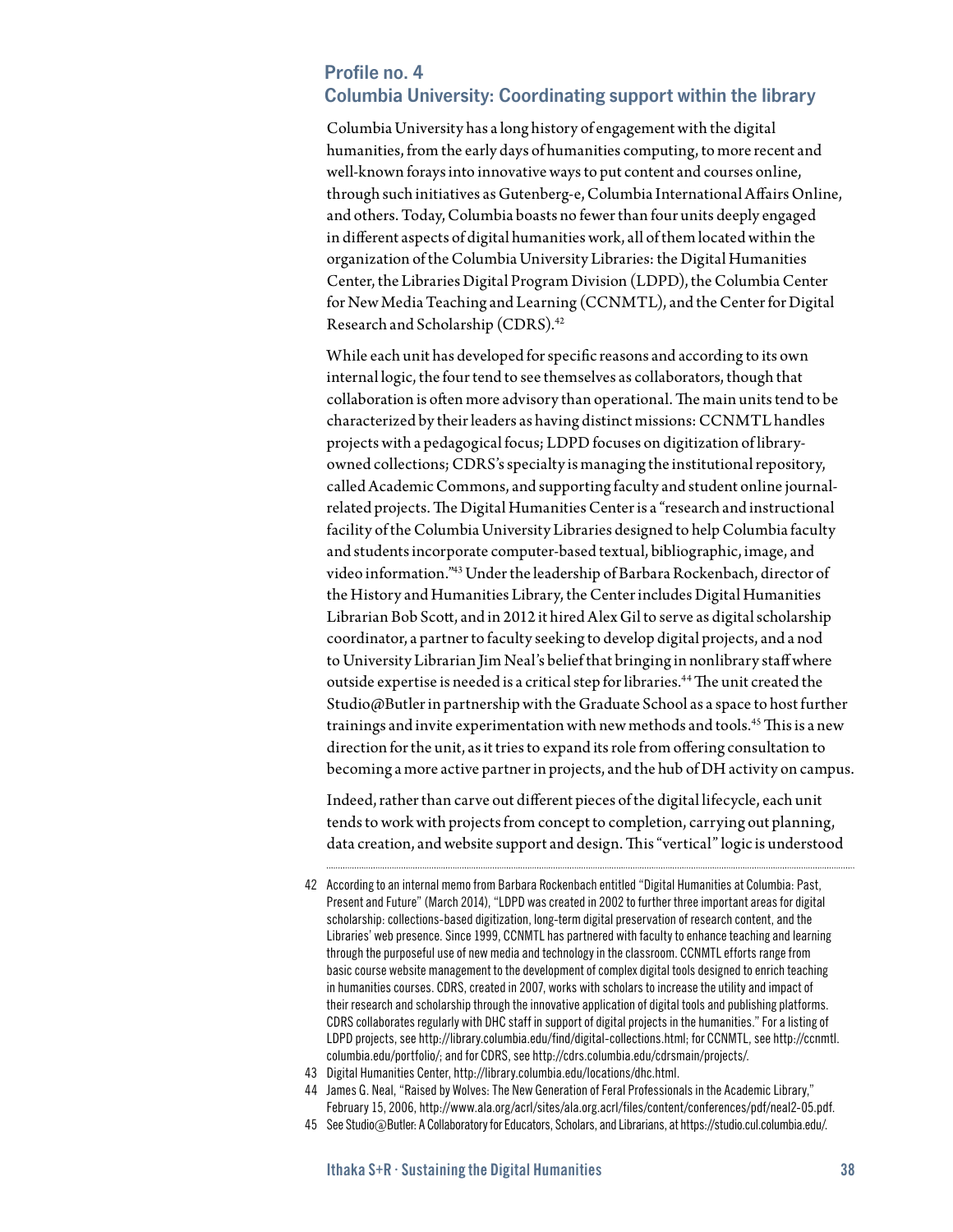and accepted by directors of the units, though one library staff member commented, "The challenge still is—it's only now beginning to change—that those [units, CDRS, CCNMTL] have been silos in some ways." In part, this independence may have deep roots, grounded in Columbia's administrative culture and governance practices. According to Damon Jaggars, associate university librarian for collections and services, "This is one of those universities where there's not really a center, and I mean that in the broadest, grandest sense. . . . This is very much an 'every tub on its own bottom' type of institution." Some administrators feel this can pose real challenges in developing campus-wide strategies. According to Carlos Alonso, dean of the Graduate School of Arts and Sciences, the decentralization stems from financial requirements that each school support itself, but this can lead to a sense of competition. There is "no central university institutional setting of priorities," according to Alonso. "Even within Morningside, it is still very atomized . . . and deans are not shy about exempting the school from requests or requirements that the provost likes to float."

But it is not clear that the logic of four separate, autonomous units adds up to a single coherent strategy for faculty members, or an overarching plan for how to manage the digital projects they create. Interviews on campus suggested that Columbia faculty sometimes had to visit a few places (or were referred from one to another) when developing new projects. Some faculty underlined that they had very good working relationships with specific people ("I think of myself as working with Bob Scott, not with the 'Digital Humanities Center,'" said one), but as another pointed out, "few faculty are aware of the relationship between and mandates of the various shops, and there is a strong sense that the place of each of them within the library system is not particularly well defined."

Rockenbach and her colleagues are looking for ways to maximize the impact of these units, by thinking about a more coordinated strategy. "Right now, we are really hitting up against all the huge questions," says Rockenbach. "We're trying to take a lot of one-off initiatives and make them into services. . . . We have not fully operationalized DH here yet." She says that she and her colleagues, recognizing that Columbia may not yet be a leader in DH, are asking themselves, 'How can we carve out a niche? . . . We're not going to be RRCHNM, we're not going to build tools. We know that our primary audience is going to be faculty and students here at Columbia." Two areas that emerged for future investment were working with graduate students and "training of librarians. We've really tried to focus a lot on the Developing Librarian Project,<sup>46</sup> and how we can put librarians at the core of digital humanities efforts rather than on the periphery."

Each of the units has particular strengths, however, that might be leveraged and articulated in a campus-wide strategy. Below are some areas staff in these units are thinking about when considering how to anticipate and support needs of scholars in developing and supporting digital projects over time:

*•* **Involvement at the planning stages.** There is currently no obligation for faculty developing digital projects to consult with any one unit, though proposals for external funding do go through the Sponsored Projects Administration (SPA). This has made it possible for CDRS, for example, to learn which NSF-funded

<sup>46</sup> See Breaking the Code: The Developing Librarian Project, at<http://www.developinglibrarian.org>/.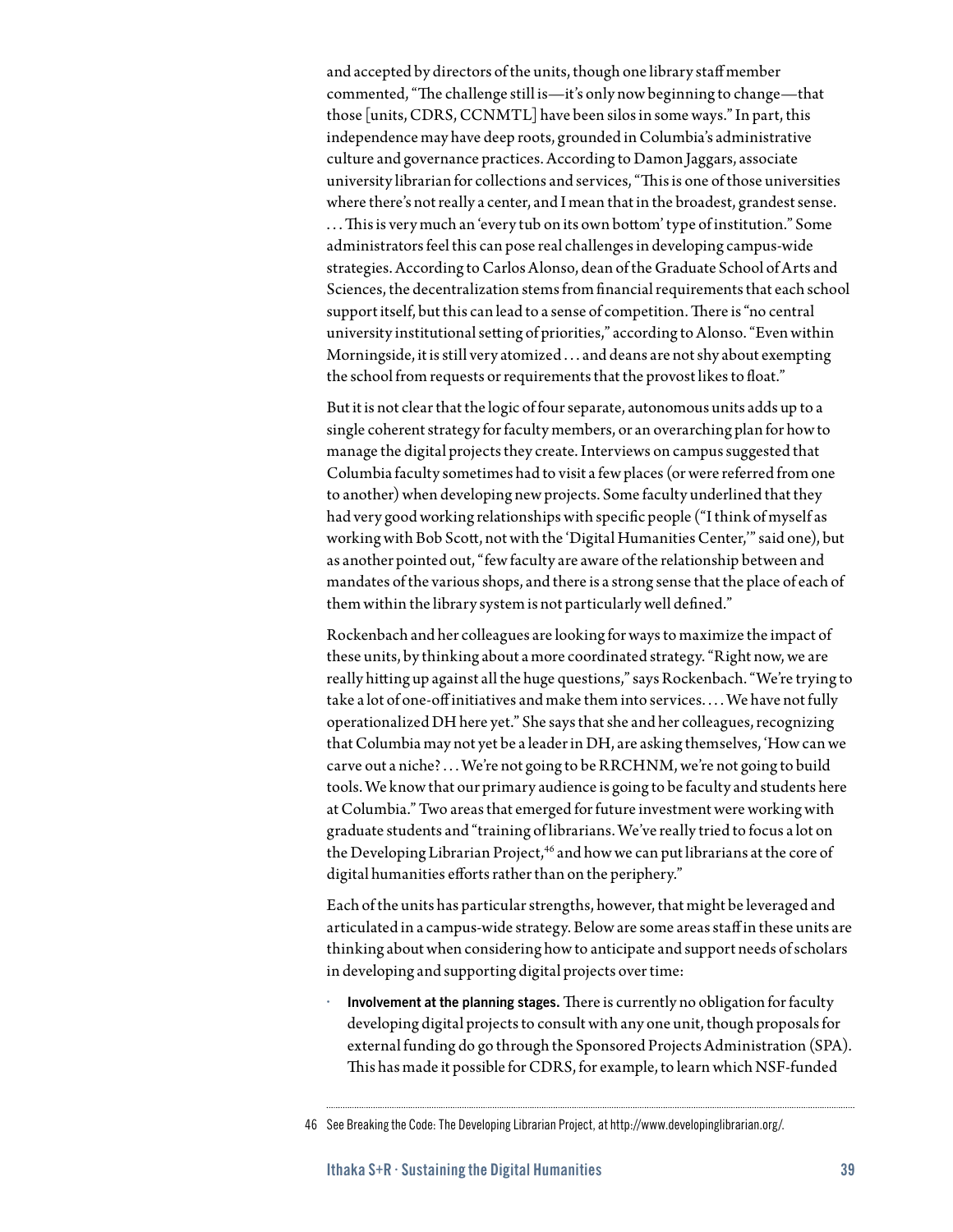proposals have data management plans. But that notification has so far been taking place after the grant has been submitted, not before, and only holds for NSF grantees. Having the DHC and/or CDRS involved in planning and grant writing for projects with any digital sustainability issues would permit staff in those units to better manage capacity, and would help to shape projects at earlier stages. As Jaggars and others pointed out, "If a project is built in a particular way, where it actually isn't compatible with our infrastructures, there's a lot of rewriting that has to be done to make sure that we can preserve it across time."

- *•* **Deciding who to support.** The processes for faculty to obtain support in general has been described as "clientelistic." As one senior administrator described it, support may sometimes rely "on the basis of a previous relationship . . . and my willingness to put some funds behind the thing. Columbia is an incredibly decentralized place . . . and it's almost like to launch anything requires that kind of persistence of just going from office to office and getting \$5,000 here and \$10,000 there." This is not a good thing; it has tended to mean that staff time may be devoted to projects in a somewhat ad hoc way, and faculty end up working with the units that agree to take them on. An exception to this is CCNMTL, which has for years used an intake form to assess potential new projects whose originators would like to work with them. Would a standard, group-wide intake process help ensure that projects end up in the units best suited to support them in development and for the long term?
- *•* **Developing a logic of "ownership"** and clearly defined goals and stages. Some units have realized the value of deep partnerships. Maurice Matiz, co-founder of CCNMTL, has described the close partnerships that his staff have with the faculty and projects they choose to take on: "We see ourselves as a very intimate and integral partner with the faculty in building whatever we build.... A lot of times we take extra steps, even if the faculty member is no longer here." Rob Cartolano, associate vice president, Digital Programs and Technology Services, has started thinking about how "ownership" terms can be more clearly defined, as well. As a way to clearly define whose responsibility ongoing work and support will be, he considers digital outputs as either "faculty owned" or "library managed." "My feeling is you have to have an exit strategy at the end of these things, and you have to have a clear path forward. Either A, it goes back to the faculty member when you're done and it's their responsibility to sustain it. Or [B], it goes back to the organization, in this case the library information services organization, and we sustain it. It's either one or the other."
- *•* **Deciding what to do at scale and what needs to be customized.** As Cartolano pointed out, the balance between scale solutions and customization is difficult: "Cultural organizations who have been used to having full control over a particular set of services . . . feel like it's inherently their responsibility. . . . The challenge is [accommodating] the independent thinking, entrepreneurialism, which are the heart of creative efforts of researchers and scholars. . . . Sometimes [they] buck against any type of shackle or perceived shackle." "When can you work at scale and when can't you is a key question." The libraries are moving to standard interfaces for digital projects as much as possible, according to Jaggars. They plan to use "the Blacklight interface, and we'll be serving digital projects, unless we really need [a custom] interface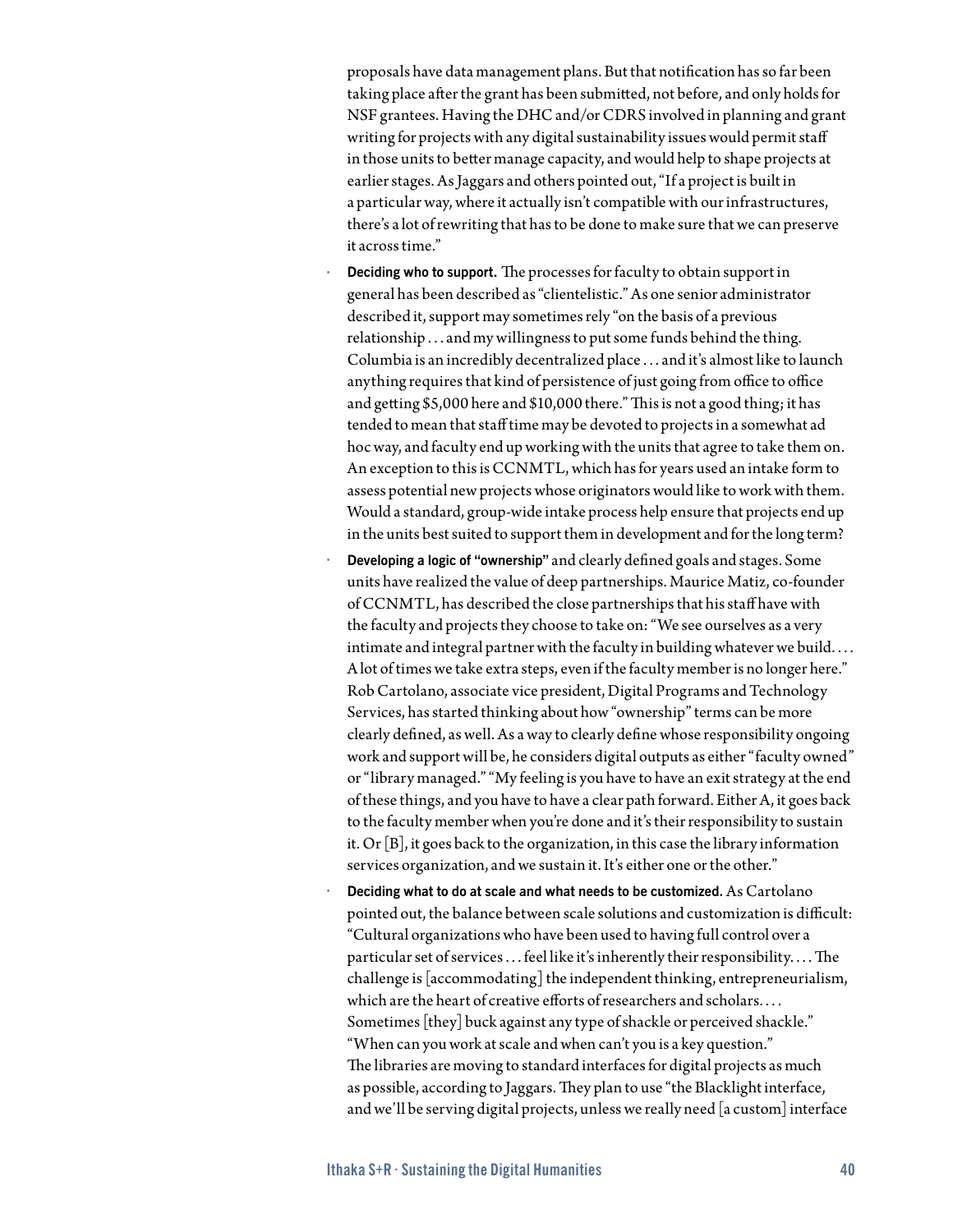on a particular project, through the platform Blacklight offers. . . . So the splash page may look different, but, in the end, it's the same infrastructure sitting underneath it."

*•* **Getting the word out that the library (and its units) do this work.** While the library houses almost all of the units involved in the stages of creating and supporting digital research outputs, some faculty are unclear about just which units are there and which they ought to seek out. Said one, "This is a communications problem, but also a governance problem: The library doesn't do a good job explaining, but the faculty has not been in a position to force/encourage it to explain." One administrator felt that this compartmentalization without communication might be having adverse effects; he cited one unit that felt their mission was to serve the entire university, but did not have the profile "they should have, to the larger university community. . . I would venture to say that they're vastly underused."

Going forward, clearly there are some major decisions still to be made, and the library leadership understands the fine line they walk. As Cartolano has said, "This is a very careful balance for the university . . . how you maintain the dynamic, the creativity, the exploration . . . the deep effort required to do something different and [also] provide infrastructure and services for a very large complex research university with hundreds of academic departments and thousands of individual researchers." To do that, the key questions they will be trying to answer revolve around researchers: "What are the things that are universal values that we as a university provide that make the researcher's life easier?"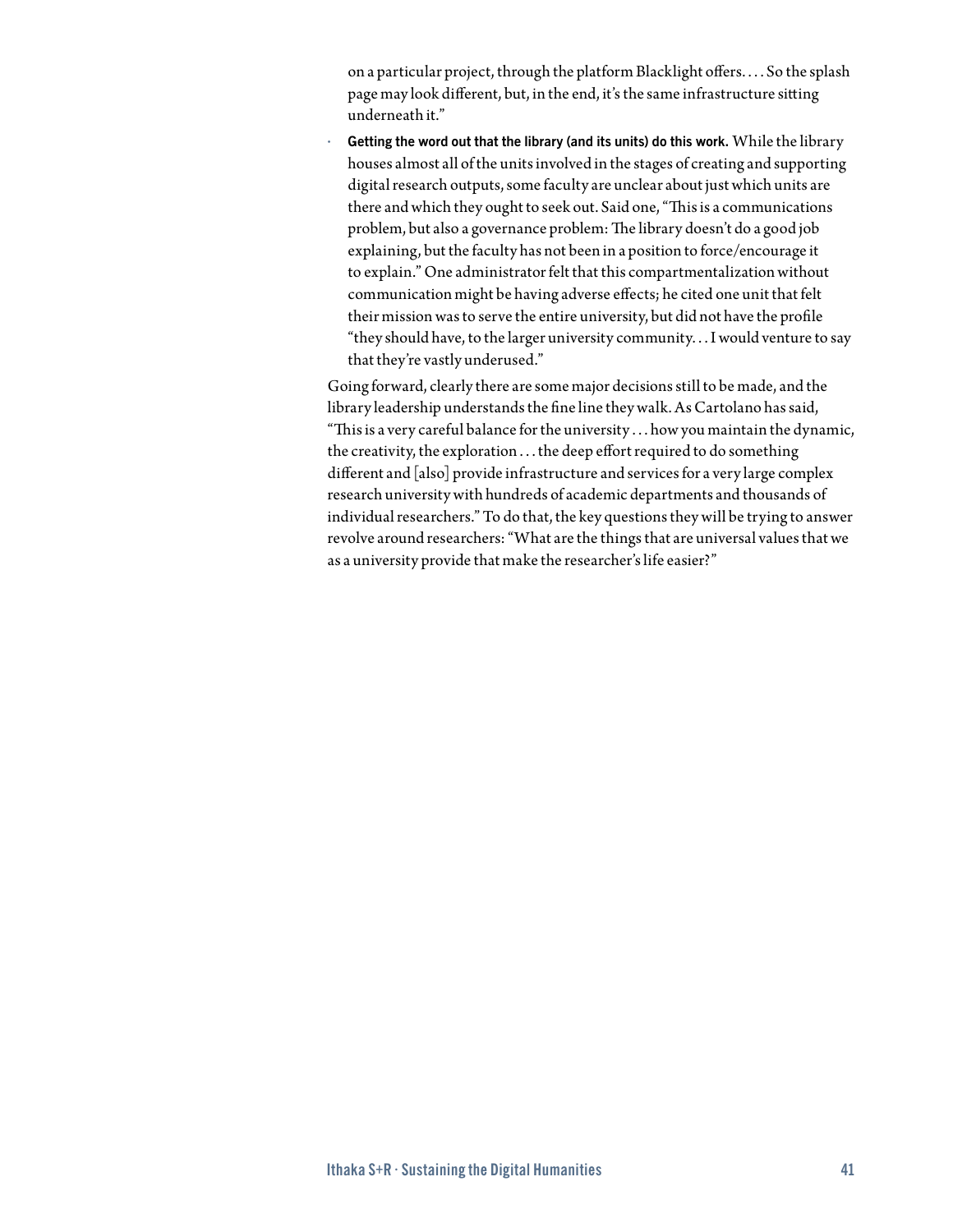### **Costs, Ownership, and Value**

### Who pays for that, and who should?

While many campuses are providing project storage and even some measure of preservation through the library repository and/or central IT services, the larger, more complex digital resources that faculty are creating for an audience beyond themselves and their students typically need ongoing attention that reaches beyond storage and preservation. In order to stay alive, they need sustained audience engagement, and in order to sustain user engagement, they need to be kept useful and useable for that audience. As the director of UVA's Scholars' Lab, Bethany Nowviskie, has written:

We must develop digitization standards and best practices with an eye not just toward archival integrity and long-term preservation, but toward the provision of persistent, ready access for our users. . . . We're smartest when we ready these objects, not only for long-term use, but always for near-term use. . . . In contrast to physical documents and artifacts, where the bestpreserved specimens are the ones that time and good housekeeping forgot, the more a digital object is handled and manipulated and shared and even kicked around, the longer it will endure. The harder they work, the longer they last.47

The cost of creating new digital projects in higher education is often underwritten by granting agencies and private foundations, and for large-scale projects this is still the case, though many institutions have started to find ways to fund some creation on their own.48 And to the extent that there is still some external funding available for new and innovative projects, such funding is notoriously unavailable for their ongoing support.

The costs of digital resources are entirely dependent on the scale and ambition of the project, and yet there are several common categories of costs among resources of similar size, such as content or software creation, storage, and preservation.<sup>49</sup> The project leader's expectations for her resource play the determining role in the costs that will be associated with that resource during its creation and, if required, its ongoing support. For instance, the costs incurred by a short-term text-mining experiment on an existing set of materials undertaken for the researcher alone may be not much more than the researcher's time. The major digital humanities projects we have all heard of have been beneficiaries of multiple rounds of grant funding over several years, often totaling many hundreds of thousands of dollars.

49 Many institutions in the cultural heritage sector have tried to develop schema that can help their staff estimate costs up front. See, for example, Karim Boughida et al., "Cost Forecasting Model for New Digitization Projects," *CNI: Coalition for Networked Information*, accessed February 13, 2014, [http://www.cni.org/topics/digital](http://www.cni.org/topics/digital-libraries/cost)[libraries/cost](http://www.cni.org/topics/digital-libraries/cost)-forecasting-model/; and Lisa L. Crane, "Cost Factors in Digital Projects: A Model Useful in Other Applications," in C. Smallwood, ed., *The Frugal Librarian: Thriving in Tough Economic Times* (Chicago: American Library Association, 2011), 134-44; accessed at [http://scholarship.claremont.edu/library\\_staff](http://scholarship.claremont.edu/library_staff)/1.

In order to stay alive, they need sustained audience engagement, and in order to sustain user engagement, they need to be kept useful and useable for that audience.

<sup>47</sup> Bethany Nowviskie, "Reality Bytes," 20 June 2012 blog post, [http://nowviskie.org/2012/reality-](http://nowviskie.org/2012/reality)bytes/.

<sup>48</sup> In a recent survey of members of the Association of Research Libraries, most respondents indicated that they contribute both to the up-front and ongoing support of digitized collections. In addition, they reported on average that their contributions comprised 70% of the total up-front costs for creating new works and 90% of the ongoing costs to support existing works in a given year. Maron and Pickle, *Appraising Our Digital Investment*. See full set of data slides, question #22, at [http://www.sr.ithaka.org/sites/default/files/reports/](http://www.sr.ithaka.org/sites/default/files/reports/digitized-special-collections-report-slides-15feb13.pdf) [digitized-special-collections-report-slides-15feb13.pdf](http://www.sr.ithaka.org/sites/default/files/reports/digitized-special-collections-report-slides-15feb13.pdf).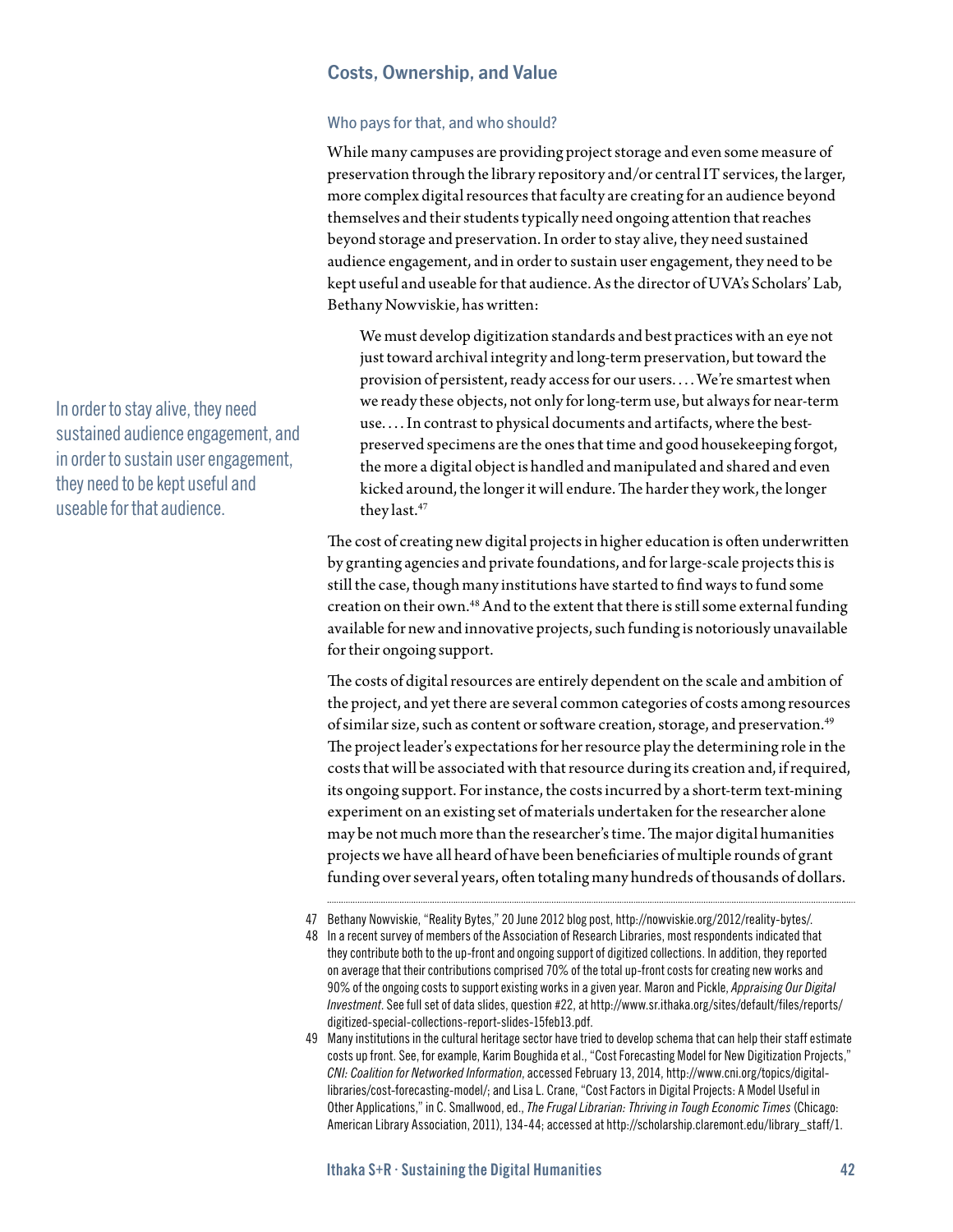William Newman's The Chymistry of Isaac Newton project at Indiana University received multiple substantial grants from the National Science Foundation as well as the National Endowment for the Humanities, totaling more than \$1.5 million over nine years.<sup>50</sup> Newman's available funds have fallen sharply with the conclusion of his most recent national grant; he now relies entirely on a small amount offered by IU's College of Arts and Sciences.

Once the resource is launched, the costs do not end. Even for projects whose content is no longer being updated, major expenses can be incurred. For example, Valley of the Shadow, a project originally created by historian Edward L. Ayers in the 1990s, "took 14 years to build, and there's probably a million dollars in it," according to Ayres in a recent article in the *Chronicle of Higher Education*. Yet, as technology formats evolved over time, the project required a substantial upgrade. Bradley Daigle, director of digital curation services at the University of Virginia Library, explained that they "basically swapped out all the parts and rebuilt the engine," work that took two years, with the help of a \$100,000 grant from the university and three full-time employees.<sup>51</sup>

When faculty PIs complete their projects, support units on campuses rarely have the money (i.e., staff time)—or perhaps do not feel that it is within their scope of service—to provide ongoing help beyond storage and preservation, which is considered a matter of safeguarding the scholarly record. And once again, the funding question—who should pay—circles back to the fundamental mission question: that is, why colleges and universities chose to be involved with humanities projects in ways and to extents that they rarely were before the digital transition.

As the authors of the Blue Ribbon Task Force on Economic Sustainability pointed out in 2010, there are real challenges to identifying the locus of ownership on this question:

Economic analysis of digital preservation of these materials reveals structural challenges that affect all digital preservation strategies: (1) long time horizons, (2) diffused stakeholders, (3) misaligned or weak incentives, and (4) lack of clarity about roles and responsibilities among stakeholders.<sup>52</sup>

# **Ownership and responsibility**

At the outset of a grant, one's institution takes on certain responsibilities: for properly managing the spending of the grant, perhaps for contributing a certain percentage of matching funding, and for complying otherwise with the terms of the grant. More and more, funders are writing in requirements for long-term and freely available access to research outputs.53

<sup>50</sup> The Chymistry of Isaac Newton is available at [http://webapp1.dlib.indiana.edu/newton/](http://webapp1.dlib.indiana.edu/newton).

<sup>51</sup> Jennifer Howard, "Born Digital, Projects Need Attention to Survive," *Chronicle of Higher Education*, 6 January 2014, [http://chronicle.com/article/Born-Digital-Projects-Need/143799/](http://chronicle.com/article/Born-Digital-Projects-Need/143799).

<sup>52</sup> Blue Ribbon Task Force, *Sustainable Economics for a Digital Planet: Ensuring Long-term Access to Digital Information*, February 2010, [http://brtf.sdsc.edu/biblio/BRTF\\_Final\\_Report.pdf](http://brtf.sdsc.edu/biblio/BRTF_Final_Report.pdf), p. 1.

<sup>53</sup> Jisc's e-Content grant program at one time included requirements for institutions to pledge to support digital outputs for a minimum of five years. See Maron and Loy *Funding for Sustainablity* (2011).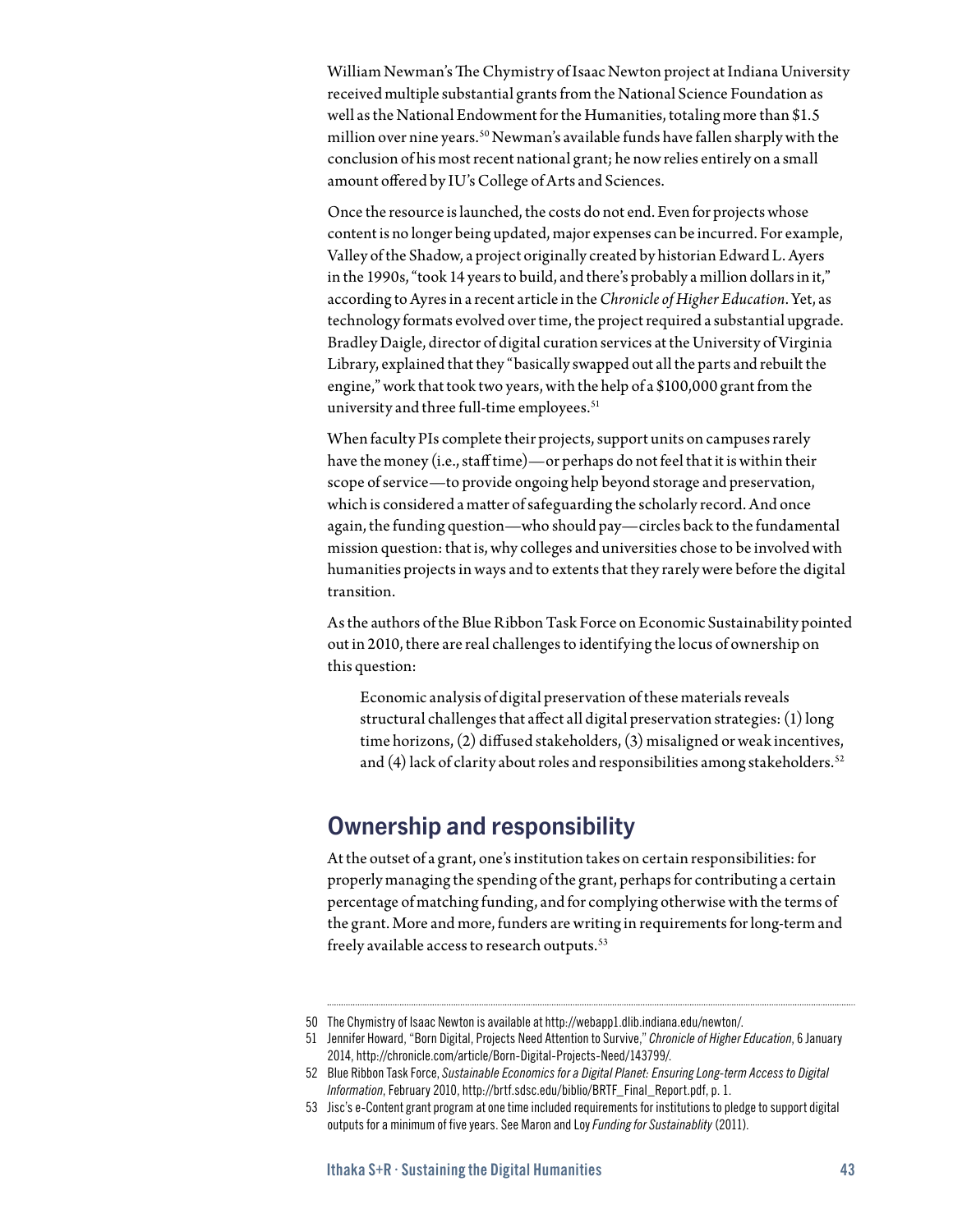Though faculty project leaders often provide the public face of the project and are often the ones devoting the most time to building and maintaining it, who actually owns it? And does responsibility for long-term support come with ownership?

The faculty or staff member who creates a project "owns" it, in a sense. Just as scholars retains ownership of the scholarly articles and books they write, faculty members may own—that is, hold copyright to—the intellectual content of the digital works they create. And yet, complex digital projects raise complex challenges. Some may include a range of materials for which special permissions have had to be secured. Being certain that one has the needed permissions to digitize, use, and share materials is a critical early step in assuring the long-term viability of a project, though only a lucky few campuses may have staff dedicated to offering advice to faculty on rights and permissions.

Assuming all necessary rights have been cleared, the investments a university makes in a project can have implications for ownership. The act of building a digital humanities project often takes a village, or at least a great deal of in-kind contribution from sources throughout the university, from the time of librarians in project planning, grant writing, and metadata set up, to time from programmers to develop the interface and discovery functionality; and internal grants may have been obtained through a department, or a dean or provost's office and used as start-up funds or continuation funds along the way. Depending on the degree to which a university can claim to have invested its resources in the building and maintenance of a digital project, it can claim ownership.

This sort of legal ownership tends to be defined, to the extent that it is at all, through the lens of copyright. For example, in the excerpt below, in which the Columbia Copyright Office defines the right of the university to exercise ownership, the italicized passage can certainly be applied to a digital humanities project insofar as it has benefited from in-kind university support, whether from the library or elsewhere:

By longstanding custom, faculty members hold copyright for books, monographs, articles, and similar works as delineated in the policy statement, whether distributed in print or electronically. This pattern will not change. This copyright policy retains and reasserts those rights.

The use of new media technologies has changed the process of creation of intellectual works. Some of the resources (physical, financial, and human) needed to employ the new technologies are shared resources, provided by the University for the common benefit of all members of the University community. But, in many cases, the use of new media technologies requires increased involvement by the University in the form of financial support, expert services, equipment, and other facilities beyond the base level of support and common resources provided to faculty.

Columbia will hold rights in copyright to works of authorship that are created at the University by faculty, research staff, and others and *that are supported by a direct allocation of University funds, are commissioned by the University, make substantial use of financial or logistical support from the* 

The investments a university makes in a project can have implications for ownership.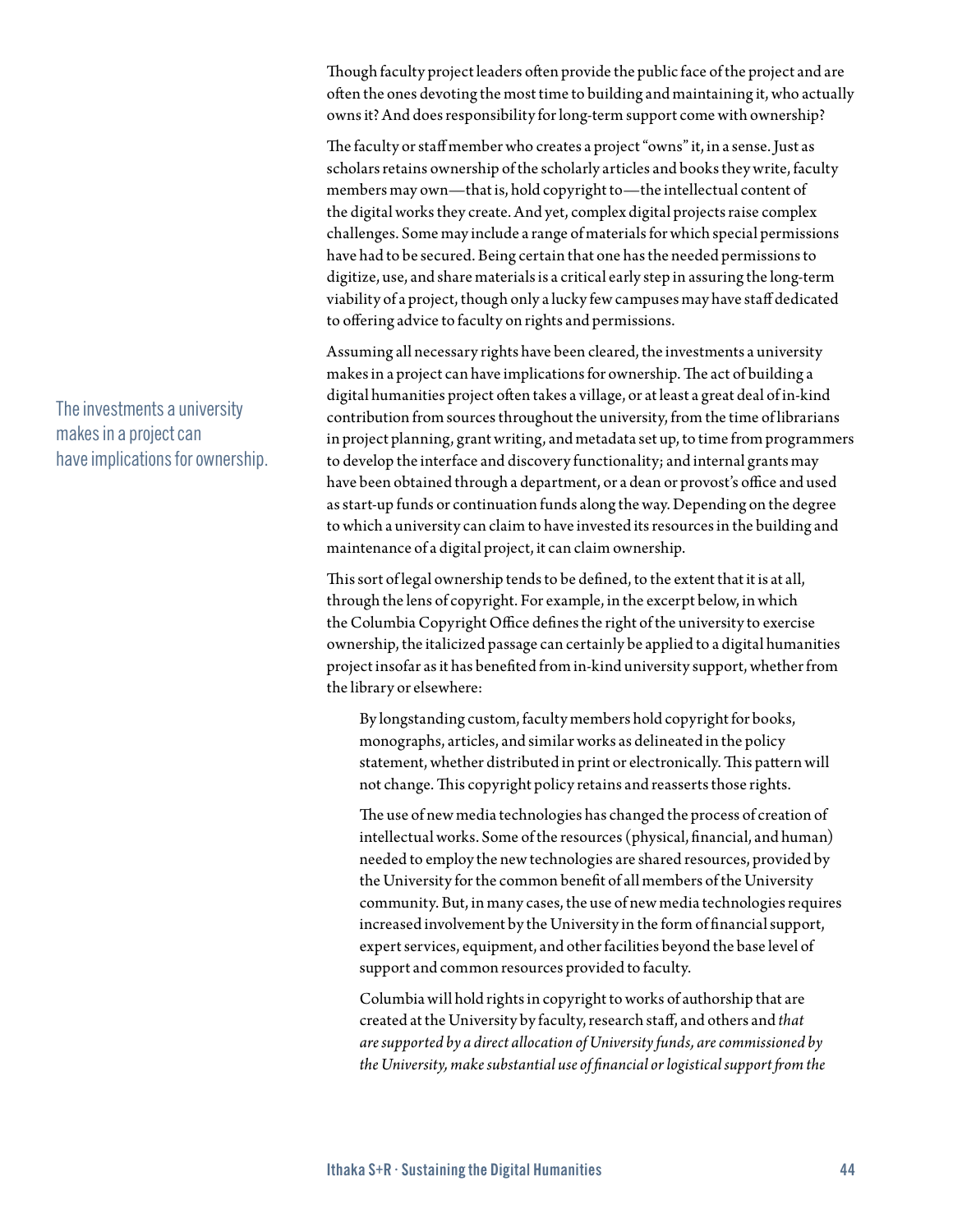*University beyond the level of common resources provided to faculty*, or are otherwise subject to contractual obligations.54

Still, while the university may claim copyright to major digital projects that it has supported financially or logistically, the spirit of copyright law mainly supports the university's right to exploit such projects in ways beneficial to the university (comparable to the way the university may benefit from patents for processes or products developed by its researchers, for example). And having the right to exercise this kind of ownership of a project is not at all the same as having an obligation or responsibility to support or maintain the project. According to Kenneth Crews, director of Columbia's Copyright Advisory Office from 2008 to 2014 and currently an attorney in practice in Los Angeles, "One of the great privileges of being the copyright owner is to do nothing. That's one of your privileges."

Further, according to Crews, most universities simply choose not to exert their ownership rights. Unless there is "somebody there [at the university] who really desires to run that project. . . . [More] typically I would expect a university to wish their faculty colleague well."

### **What is the value of what they are building?**

The truth is, many DH project leaders do not sufficiently measure or strategize to increase the impact of their work. The key value of the research and teaching content and tools is often less in the files themselves than in what they make possible in the classroom or in the scholarship of their creators. Their impact is measured by the number of students they reach, the success of that engagement, or what they are able to publish as a result of having those materials. Though teaching and research tools especially may have the potential to reach beyond the individual classroom or office, the ambitions of their project leaders are generally more limited, and thus it is rare that they expect or ask for more support for their resources from their campuses than what they need to build and store them.

The larger public-facing initiatives, however, tend to have much grander ambitions and thus potentially confer significant prestige on their institutions. Lantern, for instance, which is a platform to search the Media History Digital Library, has the potential to reach well beyond Madison, Wisconsin, to anyone interested in the history of film, broadcasting, and recorded sound. Project leader Eric Hoyt explained that he tracks the usage of Lantern using Google Analytics in order to quantify that impact, noting that, between its launch in summer 2013 and November 2013 (at the time of the UW campus survey), his resource had 34,858 unique visitors; it now has about 500 visitors per day who spend an average of 7 minutes 48 seconds per visit to the site. RRCHNM's bibliographic management tool Zotero has over 1.5 million users who sync their accounts to their servers, more than 140,000 user groups, and around 270 million bibliographic items. These resources also demonstrate their value in the form of download numbers (almost 100,000 since launching in 2008 for RRCHNM's Omeka web publishing tool) and accounts created (over 1,000 accounts activated for the Ethnographic Video for Instruction and Analysis Digital Archive, not including

54 Preamble to the Columbia University Copyright Policy, Columbia University Office of the Provost, [http://www.](http://www.columbia.edu/cu/provost/docs/copyright.html) [columbia.edu/cu/provost/docs/copyright.html.](http://www.columbia.edu/cu/provost/docs/copyright.html)

The key value of the research and teaching content and tools is often less in the files themselves than in what they make possible in the classroom or in the scholarship of their creators.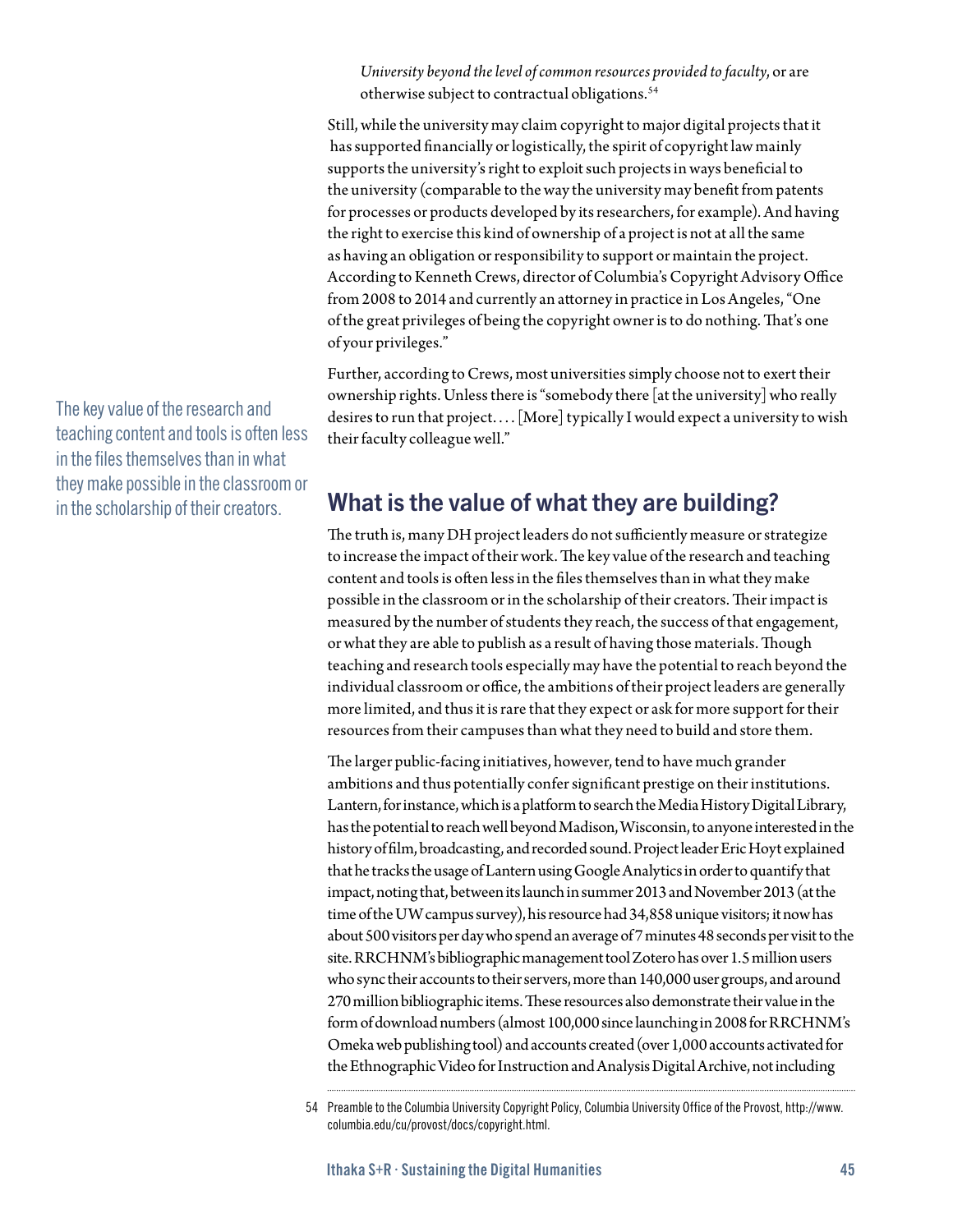the 30 institutions with automatic account activation). Most digital project leaders, whether faculty or library staff, do not regularly assess such statistics. Indeed, only one in five creators or managers of digital projects who responded to the campus surveys indicated that they regularly track impact metrics.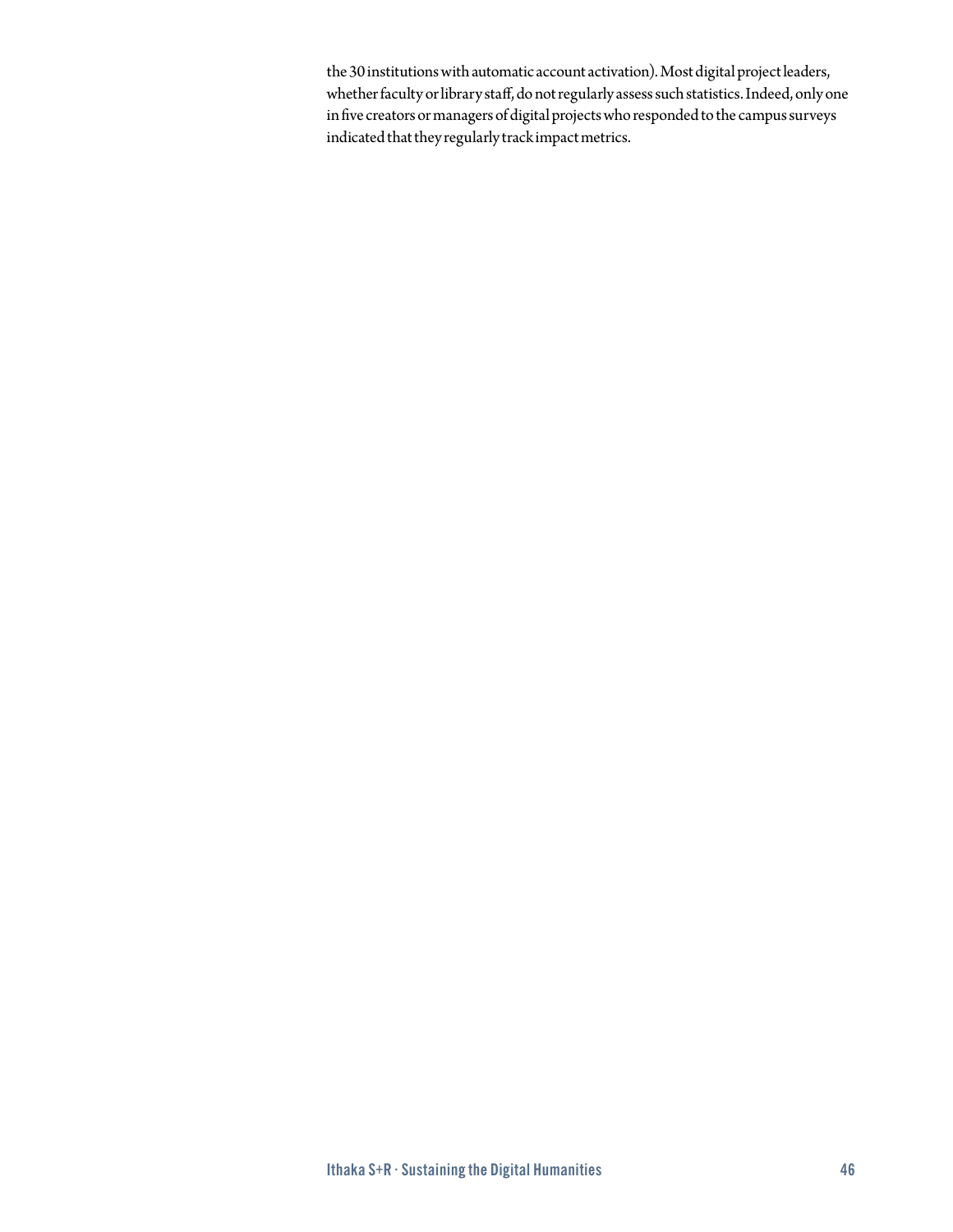# **Success Factors and Examples of Good Practice**

Though each university or college will need to determine what motivators will drive the design of its own plan, there do seem to be a number of factors that can help establish a coherent system for supporting the creation and long-term sustainability of faculty initiatives. The following are common themes that emerged through conversations with digital project leaders, administrators, and staff at libraries, IT units, digital humanities centers, and others engaged in considering campus-wide approaches to creating and supporting digital humanities initiatives.

### **To set the stage for digital humanities creation.**

### 1. **Clarify the end goal.**

There is no right or wrong definition of what constitutes digital humanities, but confusion about institutional aims can result in digital humanities centers or systems that do not suit the purposes for which they were supposedly created. For example, a stance of "we will provide faculty with the tools they need to experiment with and learn new methods" could lead to a set of activities that includes offering faculty storage space, access to programmers' time, and a range of tools to use. It may privilege the act of experimentation over the need to sustain any particular output. On the other hand, some institutions may place more value on the careful structuring and creation of content and data, a selection and curation function that is meant to support DH-related outputs for the long term. This model may require more regulation around the selection of projects to support and the structuring of the data they hold. Many campuses, particularly those whose faculty may not yet be building large-scale digital research projects, may prefer to invest in workshops and widespread training in tools and methods, rather than focusing just yet on supporting larger-scale digital research projects.

### 2. **Obtain support (financial and otherwise) from senior administrators to make digital scholarship an institution-wide priority.**

It is rare that campus-wide systems of support for digital humanities emerge solely from grassroots efforts of faculty members. Rather, the authority and funding needed to enact a plan that draws from multiple service units and even

Confusion about institutional aims can result in digital humanities centers or systems that do not suit the purposes for which they were supposedly created.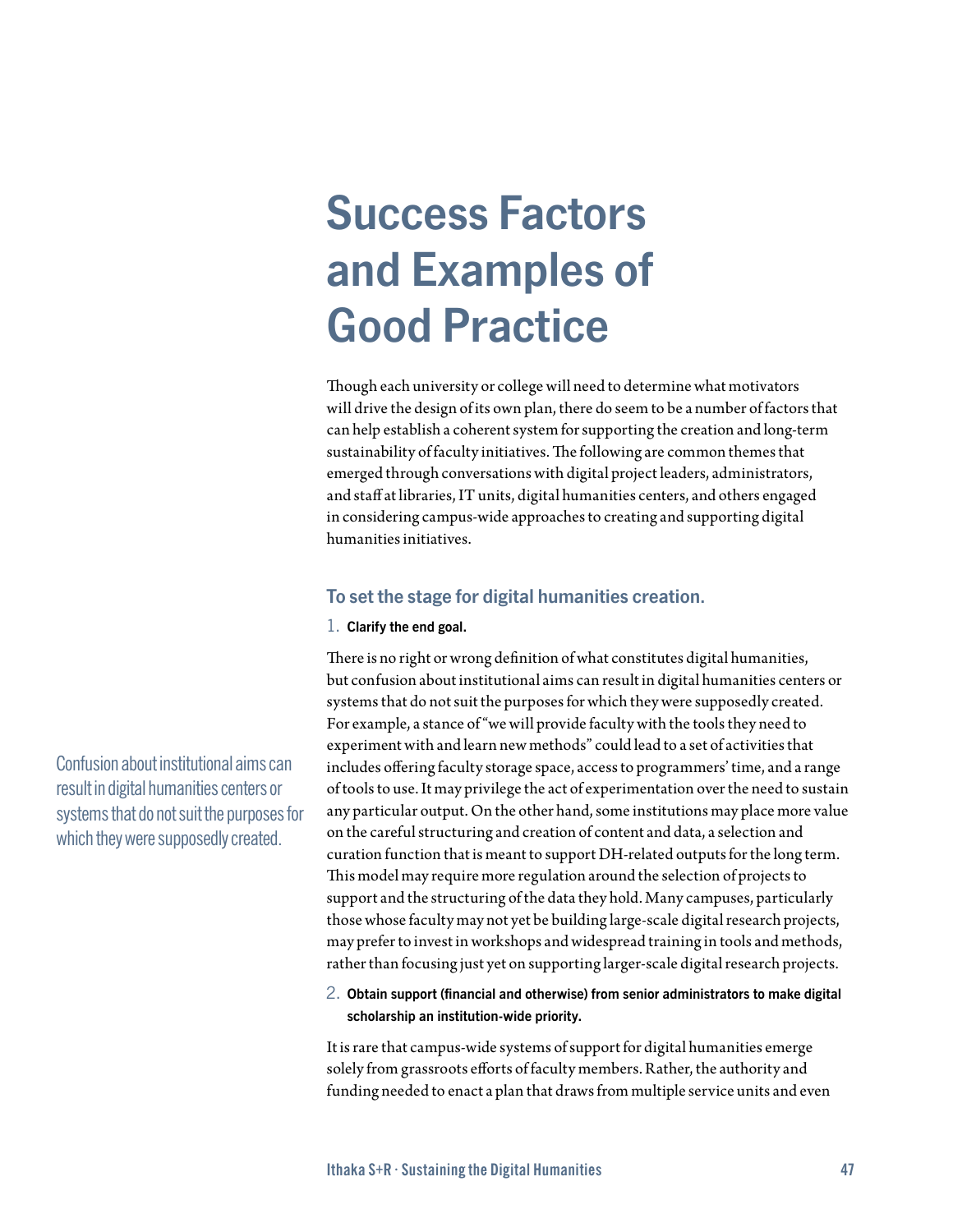departments often requires strong support from above, as well as evidence of demand from faculty and staff.

In some cases, senior administrators are already advocates. This is the case with Indiana University President Michael McRobbie, who over the last seven years has repeatedly manifested his long-stated support for digital scholarship. While vice president for information technology, his strategic plan for IT explicitly included the arts and humanities as disciplines just as deserving as the sciences of IT infrastructure to foster "flexibility and experimentation."55 In addition to building the long-term digital hosting system that is available to all faculty today at no cost, in 2007 he initiated and partially funded what became the Institute for Digital Arts and Humanities and in October 2013 dedicated \$15 million to establish the IU Media Digitization and Preservation Initiative in order to "digitize, preserve, and make available all time-based media objects on all campuses of IU judged important by experts."56

In other cases, faculty and library advocates have found ways to make a strong case for advancing campus priorities through support of digital research initiatives. At both the University of North Carolina and the University of Nebraska, major investments in DH technical and human infrastructure came about when a core group of faculty and staff practitioners made the case to administration at a moment when interests aligned. According to Professor Will Thomas at Nebraska, when a new senior vice chancellor for academic affairs took office, Thomas and Kenneth M. Price, director of the Center for Digital Research in the Humanities (CDRH), organized support from several department chairmen and made the case for a cluster hire of six to seven positions in the digital humanities, which dovetailed well with a campus-wide decision to invest in cluster hires. So the DH initiative was offered as a guinea pig. Further bolstering their case was that the Center already had several successful projects, and that the English and history departments could demonstrate significant grant support.<sup>57</sup>

At the University of North Carolina, the Carolina Digital Humanities Initiative, a major new investment in DH, was funded by The Andrew W. Mellon Foundation in 2012, and more than matched by institutional investments. According to Professor Robert Allen, the director of the university's Digital Innovation Lab and Co-PI of the Mellon grant, in 2011, William Andrews, the fine arts and humanities dean in the College of Arts and Sciences, sought out ideas from faculty that could contribute to a campus-wide innovation initiative and related development campaign led by the chancellor. It was important, Andrews felt, for the humanities to be at the innovation table alongside units from the sciences and technology.

The following year, Andrews, Allen, and John McGowan, director of the university's Institute for the Arts and Humanities, crafted a proposal calling for a coordinated "intervention", including hiring three new DH faculty in the College of Arts and Sciences, four two-year DH postdoctoral fellows, graduate

When grassroots organizing among faculty members does lead to a larger plan for support, it is often because faculty have been able to align their ambitions with existing institutional goals.

<sup>55</sup> Indiana University, "Information Technology Strategic Plan," 1998.

<sup>56</sup> McRobbie, "Looking to the Future," 2013.

<sup>57</sup> Between 2010 and 2012, the history and English departments at the University of North Carolina secured research funds totaling \$2 million and \$4 million respectively, much higher sums than humanities departments typically generate.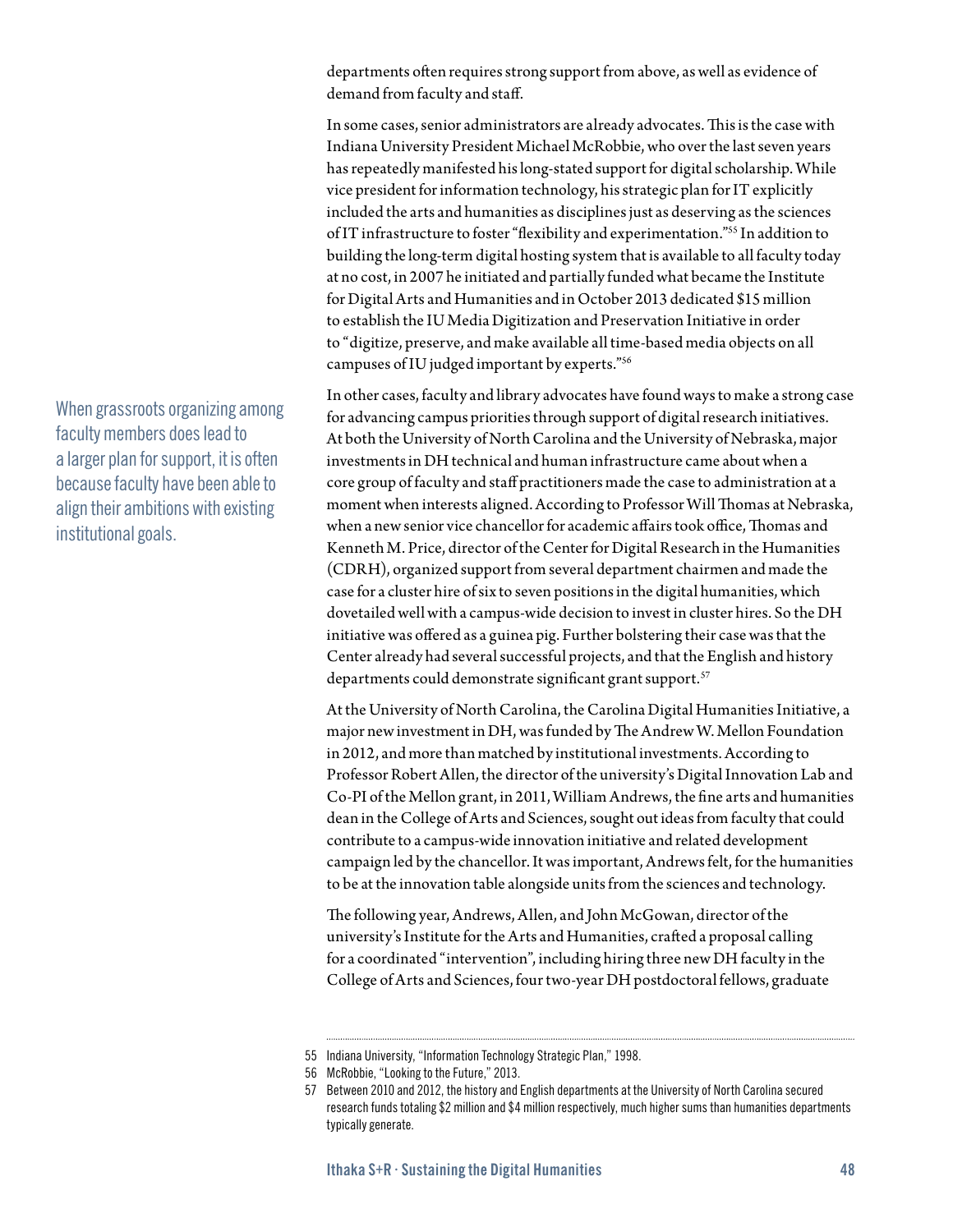fellowships, and shared faculty fellowships between the Digital Innovation Lab and the Institute for the Arts and Humanities.

When grassroots organizing among faculty members does lead to a larger plan for support, it is often because faculty have been able to align their ambitions with existing institutional goals, such as the teaching mission of a liberal arts college. At Hamilton College, Angel David Nieves, associate professor of American Studies, received a great deal of support from senior administrators when founding (and planning for the future of) the Digital Humanities Initiative (DHi), partly because he requires each project that comes through the DHi to state upfront how it will engage with and impact students.

### 3. **Invest in people (maybe not a lot of people, to start).**

Time and again, the theme of "people" was raised as a key factor of success, and in several different ways, as Stephen Ramsay of Nebraska's CDRH pointed out in his piece of the same name, "Centers are people."58 Ramsay notes that he "cannot think of a successful digital humanities center—anywhere in the world—that did not begin with a bunch of people who had found each other through various means and who were committed to the bold and revolutionary project of talking to one another about their common interests. . . . How much money do you need to start a center? Either none, or whatever the beer costs." This gets at a deep truth: While structures, coordination, and strategy are needed once a campus starts to see evidence of activity and demand, without the deep engagement of a person or core group, those arguments are at best hard to make and at worst, irrelevant.

To jump-start the process, in recent years libraries have hired staff in "digital humanities coordinator" roles. Often, these people are newly credentialed PhDs with experience building DH-related projects. Once on campus, they play a couple of key roles: as a main contact for PIs who are seeking to start new projects but don't know where to begin; and as a representative of "DH" more broadly on campus, organizing talks and workshops to incite conversation and engagement with digital humanities. Alex Gil at Columbia, Carrie Roy at Wisconsin, and Miriam Posner at the University of California at Los Angeles are among this new generation of DH advocates, serving as DH educators and partners for those who are interested in digital scholarship on campus, and as project leaders in their own rights. They and their colleagues in similar positions hold expertise in digital techniques and methods as well as in some of the disciplines of the faculty approaching them, which also enables them to be deeply involved in the scholarship itself.

In other cases, key staff may be directors of DH centers or faculty PIs with wellrespected projects. The pantheon of DH leaders—such figures as Katherine L. Walter and Kenneth Price at Nebraska, Ray Siemens at the University of Victoria, Neil Fraistat at the Maryland Institute for Technology in the Humanities, Bethany Nowviskie at the University of Virginia's/Scholars' Lab—have been clearly identified with their centers.

And yet, a strong campus strategy ought to be able to endure beyond the tenure of any one person. While the enthusiasm and support for DH on these campuses

While structures, coordination, and strategy are needed once a campus starts to see evidence of activity and demand, without the deep engagement of a person or core group, those arguments are at best hard to make and at worst, irrelevant.

<sup>58</sup> Stephen Ramsay, "Centers are People," April 2012 blogpost, [http://stephenramsay.us/text/2012/04/25/](http://stephenramsay.us/text/2012/04/25/centers) [centers](http://stephenramsay.us/text/2012/04/25/centers)-are-people/.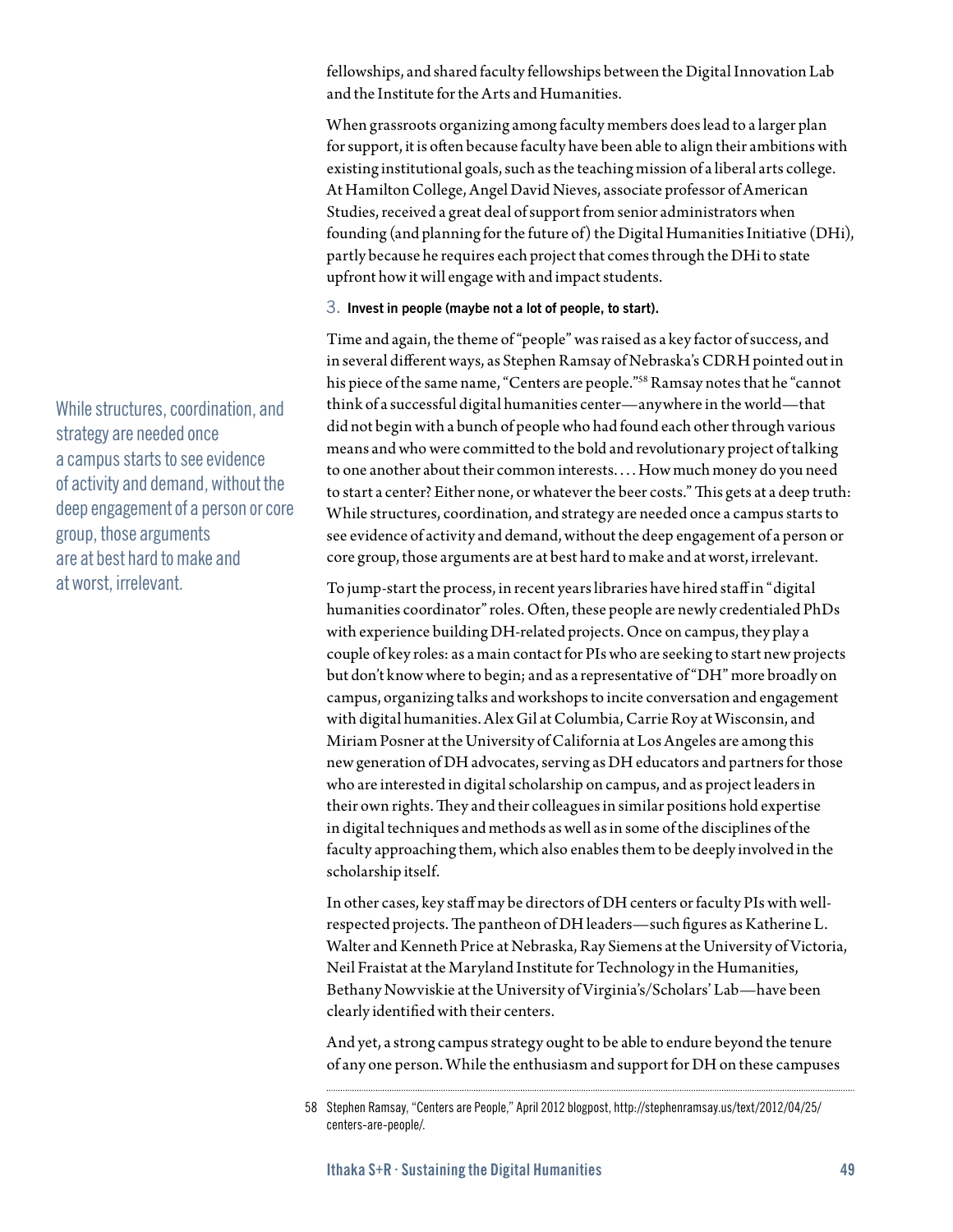have undoubtedly benefited from having deeply knowledgeable staff members in these roles, there is still the risk of putting all eggs in one basket. With only one prominent advocate for DH, what happens if that person leaves the institution? If that person is the primary locus of activity, managing all the relationships and inciting all the excitement that make DH possible on a campus, how will this work continue if he or she moves on?

In recent years, several high-profile leaders in the digital humanities have moved from the institutions where they made their names to new positions elsewhere. Julia Flanders moved to Northeastern from Brown; Dan Cohen and Tom Scheinfeldt left George Mason's Roy Rosenzweig Center for History and New Media for the Digital Public Library of America and for the University of Connecticut, respectively; and Michael Witmore, formerly of Wisconsin, became the director of the Folger Shakespeare Library. When the chief advocate leaves an institution, there can be substantial setbacks. At Wisconsin, for instance, a strong start in drawing together campus resources slowed to a near halt, and many indicated that this was directly tied to staff turnover at that time.

### **To develop a system to sustain digital humanities resources**

### 1. **Knit deep partnerships among campus units (library, IT, digital labs).**

Many of those interviewed for this study cited collaboration as key. Declaring that multiple units on campus will work with one another is one thing; forging systems and collaborations to make this work is another. In certain cases, we have seen specific tactics that support this deeper level of coordination.

For the past two years, Patricia Steele, dean of libraries at the University of Maryland at College Park (UMD), has sought to bring her unit closer to the university's Maryland Institute for Technology in the Humanities (MITH). Her primary aim in forging this connections is to train her library staff so that they can develop their own digital scholarship expertise and better support faculty project leaders on campus: "A major responsibility as librarians is to understand and advance digital humanities and our commitment will only continue to grow in the future."

The relationship between the UMD libraries and MITH is multifaceted. One way Steele has forged this relationship is by working with MITH director Neil Fraistat to create a staff position that would bridge the two units and look for ways to foster collaboration between them. Trevor Munoz was hired to occupy that role and has reached out to his fellow librarians to take part in a project incubator program that encourages digital collaboration and experimentation between the two units.<sup>59</sup> Steele also provides resources to MITH in the forms of money (\$45,000 annually) and workspace. She strategically placed MITH next to the library's special collections in the hope that it would breed additional interesting collaborations. Finally, because MITH views itself as an R+D group, it recognizes that it is not the best long-term home for a project in need of ongoing development, so the Center provides a small amount of support to the library's digital stewardship unit in order to receive some assistance in taking care of projects after they're created.

<sup>59</sup> See Munoz, "Digital Humanities in the Library Isn't a Service," 19 August 2012.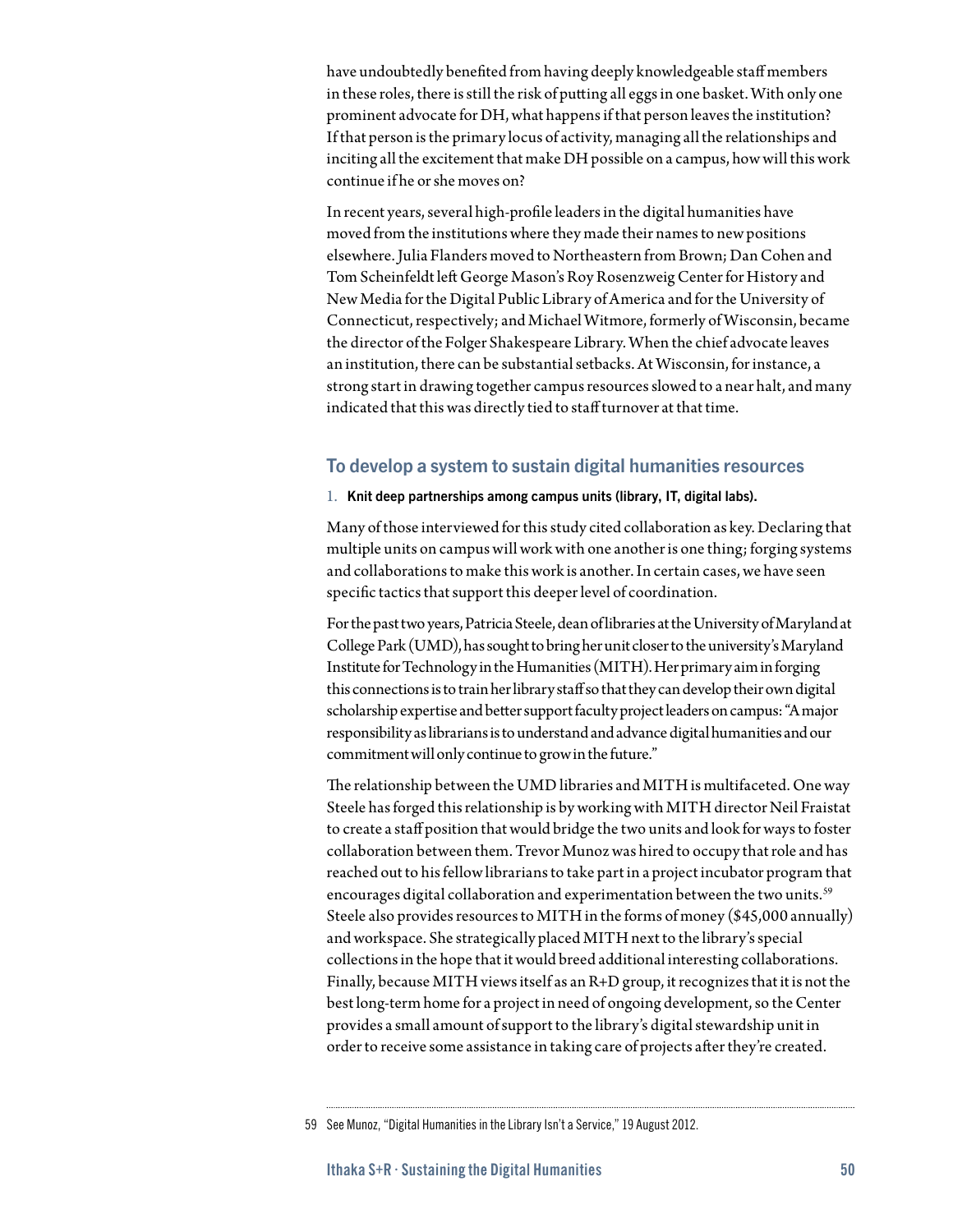### 2. **Rationalize support and manage faculty expectations.**

At institutions of all sizes, whether the library, IT department or a digital humanities center, resources are limited, and developing ways to decide which projects to take on and what level of support to offer lies at the heart of the sustainability issue.

As Mike Roy, dean of library and information services and CIO at Middlebury put it, "the culture of libraries and IT is to say yes to everything; we're terrible at saying no and so we almost always get ourselves overcommitted." Even more important than learning how to say no is having the principles to back it up. Some of the "lab" model organizations already have a selection process in place, including the Columbia Center for New Media Teaching and Learning (CCNMTL), which has a formal application process for faculty seeking to work with the lab's developers.<sup>60</sup> There are some very good examples of this practice already in place at libraries, as well. New York University Libraries' Jennifer Vinopal has written about her plan for Digital Scholarship Services and a tiered model of service,<sup>61</sup> which can help libraries determine early on which projects will require deeper investments, and choose which of those to take on.

At the University of Virginia a similar model is in place with the library's Digital Curation Services group, which "does things in a tiered way, from deposit into a repository, [to an] interactive thing. . . . If no one is using [the digital resource], we want to at least archive it, so you could pull it out of mothballs years from now," according to Eric Johnson, former head of outreach and public services, Digital Research and Scholarship/Scholars' Lab. Additionally, there is a kind of division of labor between Digital Curation Services and the Scholars' Lab, where the latter "is mainly for developer types and building types" and the former concentrates on supporting long-term projects.

The corollary to the question of what projects to take on and take responsibility for is deciding how and when to stop investing in older works that may no longer be worth the effort. As Ray Siemens at the University of Victoria described, several years ago efforts to sustain a legacy project had become so demanding that his group felt compelled to make the tough decision of whether to invest in such projects for the long term, if doing so would come at the expense of new research. The group agreed to work with projects for a certain amount of time and then leave the rest to the researcher. As Siemens put it, "We have developers and mediate access to them."

### 3. **Figure out how to use scale solutions, without overly limiting the creativity and research aims of project leaders.**

As faculty interest in DH methods and techniques grows, in order to meet the demand for their services, some library, IT, and digital scholarship units have found it increasingly important to develop and encourage the use of scalable

<sup>60</sup> See CCNMTL's New Project Application Form at [http://ccnmtl.columbia.edu/web/assets/pdf/](http://ccnmtl.columbia.edu/web/assets/pdf/projectapplicationform_08.pdf) [projectapplicationform\\_08.pdf](http://ccnmtl.columbia.edu/web/assets/pdf/projectapplicationform_08.pdf)

<sup>61</sup> See the recent interview of her conducted by Ian Chant, "From Preservation to Partnership: NYU's Jennifer Vinopal Talks Libraries and Digital Scholarship," *Library Journal*, 26 November 2013, [http://lj.libraryjournal.](http://lj.libraryjournal.com/2013/11/academic-libraries/from) [com/2013/11/academic-libraries/from](http://lj.libraryjournal.com/2013/11/academic-libraries/from)-preservation-to-partnership-nyus-jennifer-vinopal-talks-librariesand-digital-scholarship/#\_. See also her "SERVICES! For All Areas of Knowledge!" 9 January 2014 blog post, [http://vinopal.org/2014/01/09/services-](http://vinopal.org/2014/01/09/services-for-all-areas-of-knowledge/)for-all-areas-of-knowledge/.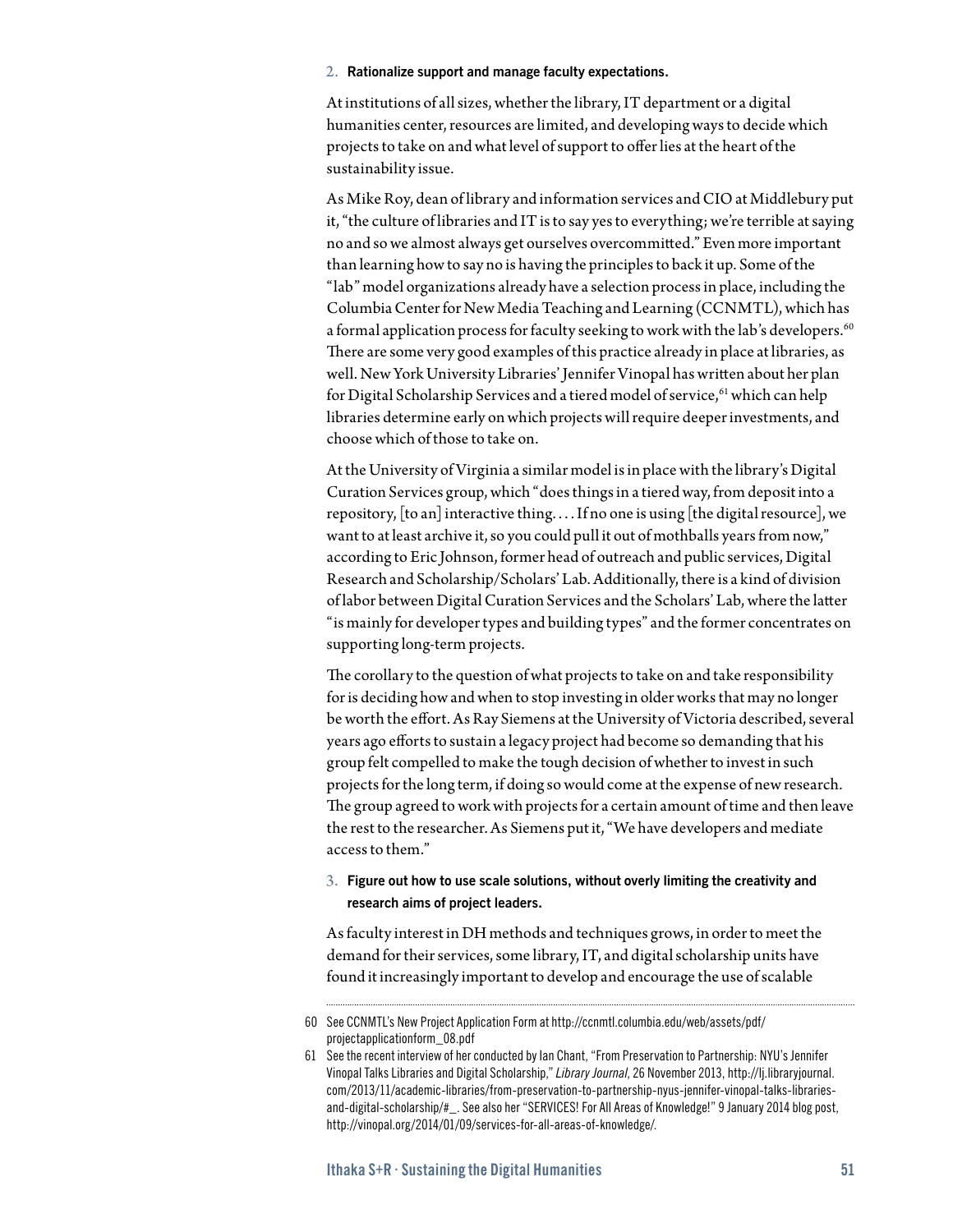techniques, so that every new project is not a one-off requiring special attention. The challenge is in balancing the custom needs of the scholar with more standardized solutions, for example for digital publishing, collection building, GIS, and other common types of digital work.

The libraries at Indiana University are deeply struggling with this issue right now. As Jon W. Dunn, interim assistant dean for library technologies, explains, for years the library was successful in "building systems with applications or other software or workflows to support that project. Then we'd build another set just for this project and this and this and this." But when demand increased, "it became clear…that that isn't a model that can scale. So we shifted to focusing on… services that could take on new collections, new projects without having to have a lot of additional programming." This situation has spurred the digital projects team to begin to identify key tools and standards that they will help all project leaders to use and follow (e.g., Omeka for digital exhibits); should a faculty member's project require greater customization or more attention, a review process (still in development) will determine whether the library is willing or able to commit to assisting that project.

Adoption of this strategy of scale solutions includes an important component of managing faculty expectations and avoiding a scenario some library staff described as "the tyranny of the project" that occurs when a faculty member demands a custom-built site. As Julia Flanders at Northeastern University described: "The university has set things up by giving us a fixed amount of resources. . . . So we take that problem and we share it with the faculty and we say 'If you want to create lots and lots of one off projects that's great . . . but we warn you that we do not have the resources to support them over the long term so you might as well not bother. Instead [we encourage you to] use the systems that we have in place as creatively as you can. And we take responsibility for designing systems that will give you as much expressive latitude and research potential as possible. And for many classes of projects that's all you need. You can innovate at the content level [if not] at the system level." At Columbia University's Center for Digital Research and Scholarship, director Rebecca Kennison works with faculty who have publishing-related projects, and finds that using templates most often solves the problem, "though we don't call them templates."

Encouraging faculty and staff to adhere to standards and shared platforms has become a common aspiration, if not yet quite a reality. The benefits of this model extend in two directions. First, it keeps overburdened programming staff from having to build and service custom platforms and interfaces. But the second benefit is perhaps even more profound. With so much new scholarly content making its way into innovative digital resources, how can the value of that content be sure of living on, beyond the shelf-life of the interface it was born with? These scale solutions align with efforts of library and technical staff in data preservation: treating scholarly content—whether text, image, or AV-based—as data that can be identified and stored independent of the container through which it is delivered to a web-based audience.

Adoption of this strategy of scale solutions includes an important component of managing faculty expectations and avoiding a scenario some library staff described as "the tyranny of the project."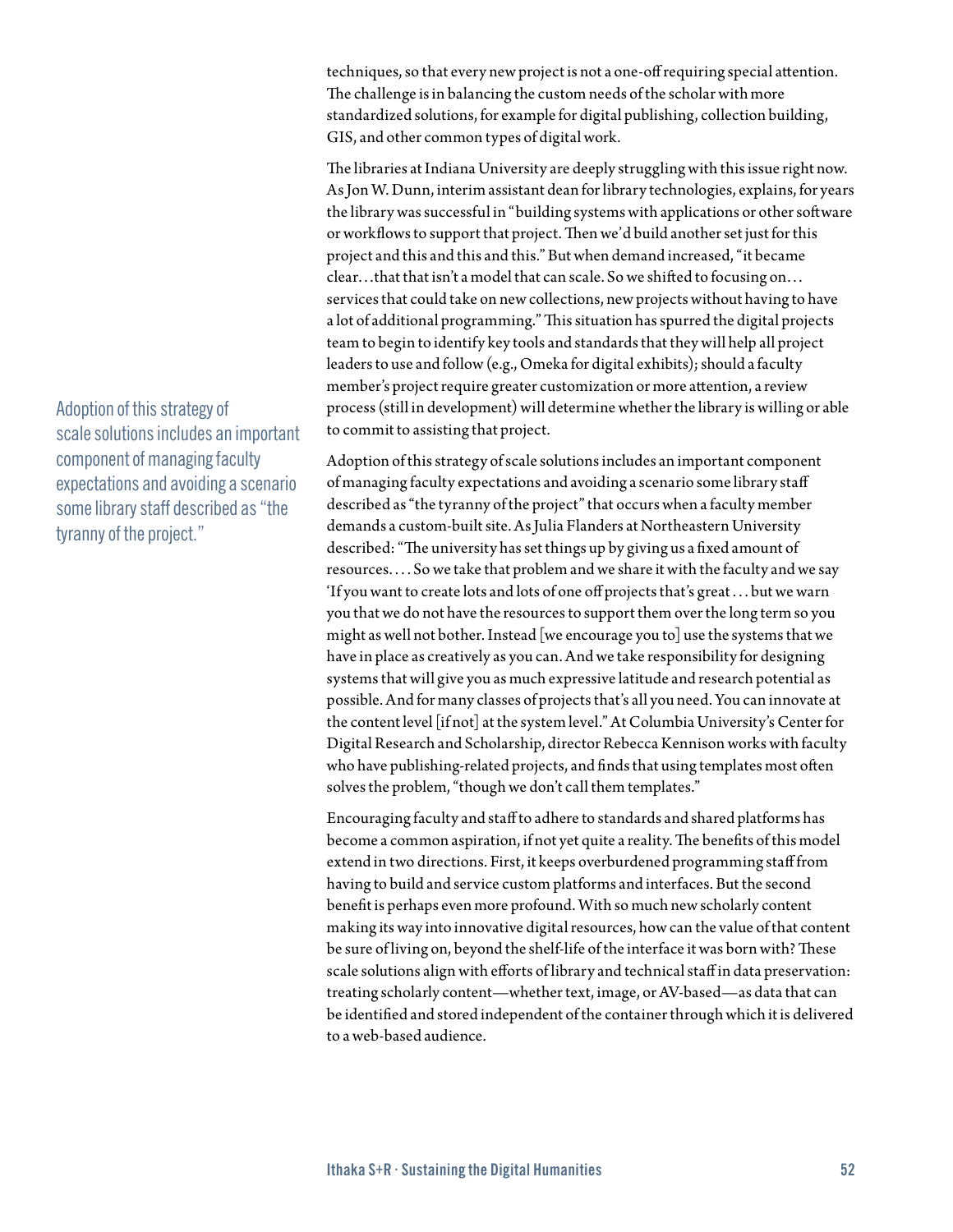"We will not hold them to 'you did not do a book' or 'we cannot review what you have done.' We are hiring them to do digital scholarship, as a significant component of their scholarly work."

#### 4. **Clearly communicate pathways and expectations to faculty.**

Even the best-drawn and most rational strategies for providing institutional support for DH can flounder if they are not clearly communicated to the current and potential project leaders who stand to benefit from them.

Particularly when it comes to the way a university regards digital work when considering tenure and promotion, uncertainty concerning how DH work will be reviewed in tenure and promotion decisions is likely to dampen enthusiasm for engaging in time-consuming new digital initiatives. Some campuses, though, have taken important steps to clarify these expectations. According to Will Thomas, chairman of the History Department at Nebraska–Lincoln and a longtime fellow of the Center for Digital Research in the Humanities (CDRH), when new faculty were recruited as part of a recent series of "cluster hires" in the digital humanities, history candidates were clearly told that "we expect you to produce digital scholarship…and will review your scholarship for its significance and impact… in whatever form you have published it." Thomas continued, "this puts us on notice that we will not hold them to 'you did not do a book' or 'we cannot review what you have done.' We are hiring them to do digital scholarship, as a significant component of their scholarly work." The department also promises to work with CDRH to seek external evaluators, when needed, making it clear that they will find the expertise needed to review the work.

Once faculty are engaged and building digital projects, making a pathway they can follow for support is another critical step. This is the impetus that drove Indiana University President Michael McRobbie, when he was CIO and vice president for research, not just to offer access to tech infrastructure to all faculty and graduate students—including those in the humanities—but to clearly communicate that offer to them. About five years ago, he sent his staff to meet with faculty in order to learn about their research needs, and even today, the IT unit he once ran still conducts service surveys of those on campus. Additionally, the key public strategic documents he wrote for IT several years ago and the presentations he gives today as IU president consistently underscore that the vast technological infrastructure of IU—storage as well as hardware and tools—is freely available to all faculty and graduate students, regardless of discipline; this is his "philosophy of abundance."62 So that researchers will know exactly what resources they can use, where those resources are located, and whom to contact for assistance, IU's University Information Technology Services (UITS) has created an elaborate website for its Research Technologies group.<sup>63</sup> The mission statement at the top of the landing page makes clear the level of involvement PIs can expect from UITS: the unit aims to "enable new possibilities in research, scholarly endeavors, and creative activity," that is, to provide scholars with the infrastructure and education they need to do the work themselves. What makes this exceptional is the level of transparency in UITS and the lack of chargeback for the scale of research support services faculty and graduate students can enjoy.

<sup>62</sup> Indiana University, "Information Technology Strategic Plan," 1998.

<sup>63</sup> UITS, Research Technologies,<http://uits.iu.edu/page/avel>.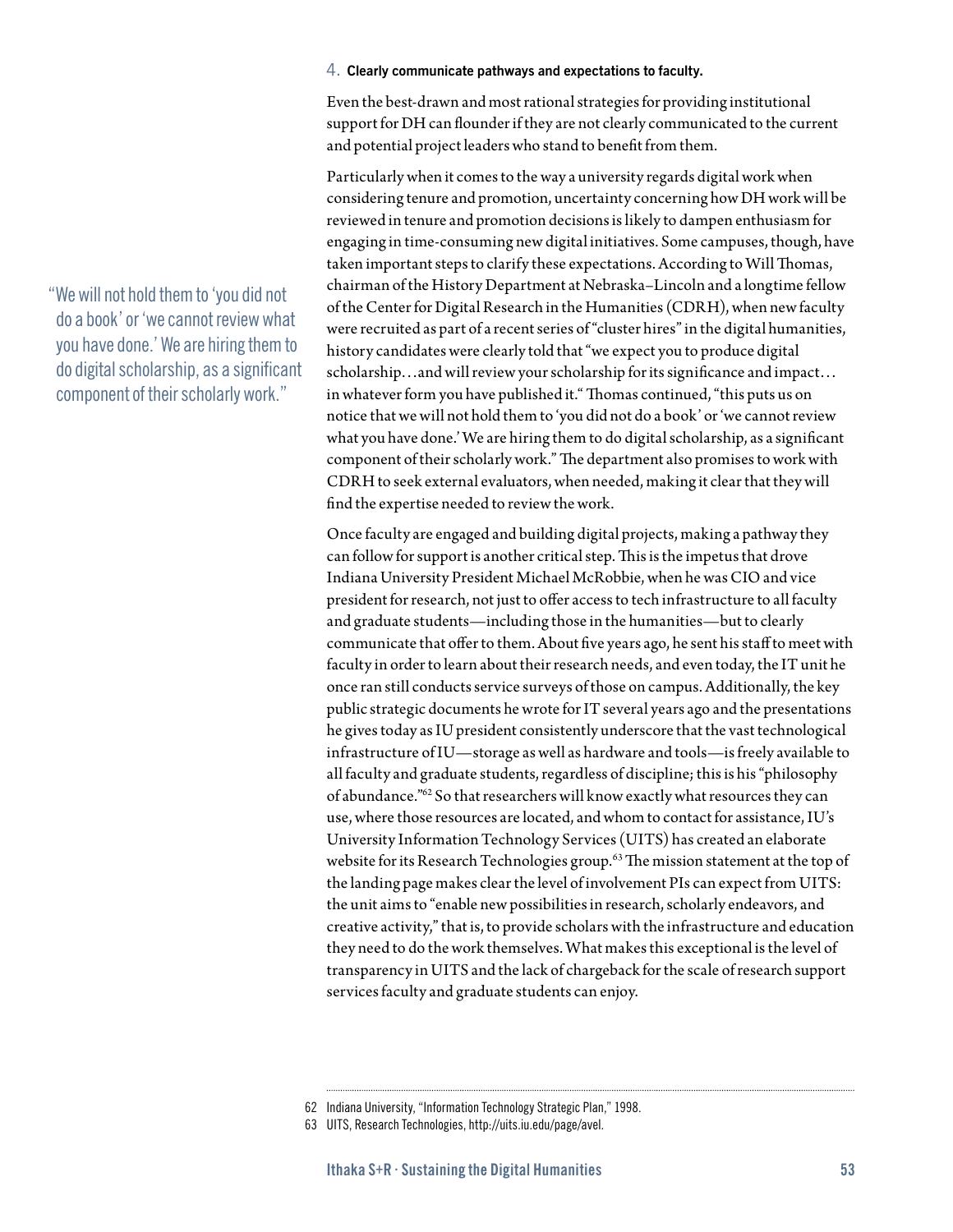### 5. **Measure and communicate impact.**

Assessing the value of digital projects can be an imprecise business, which makes it all the more important for digital project leaders and heads of units undertaking this work to determine what measures will be most meaningful to prove the importance and impact of what they are doing. For those running lab-like centers, the proof of success is in the volume of grants and contracts awarded, a revenue target that can support the efforts of the team. Scholar-led initiatives will want to gather data on citations and use of the work in other research and teaching. Those focused on library-based digital collections will want to gain a strong sense of who is using the materials, and how, in order to make a strong case to administration for future support.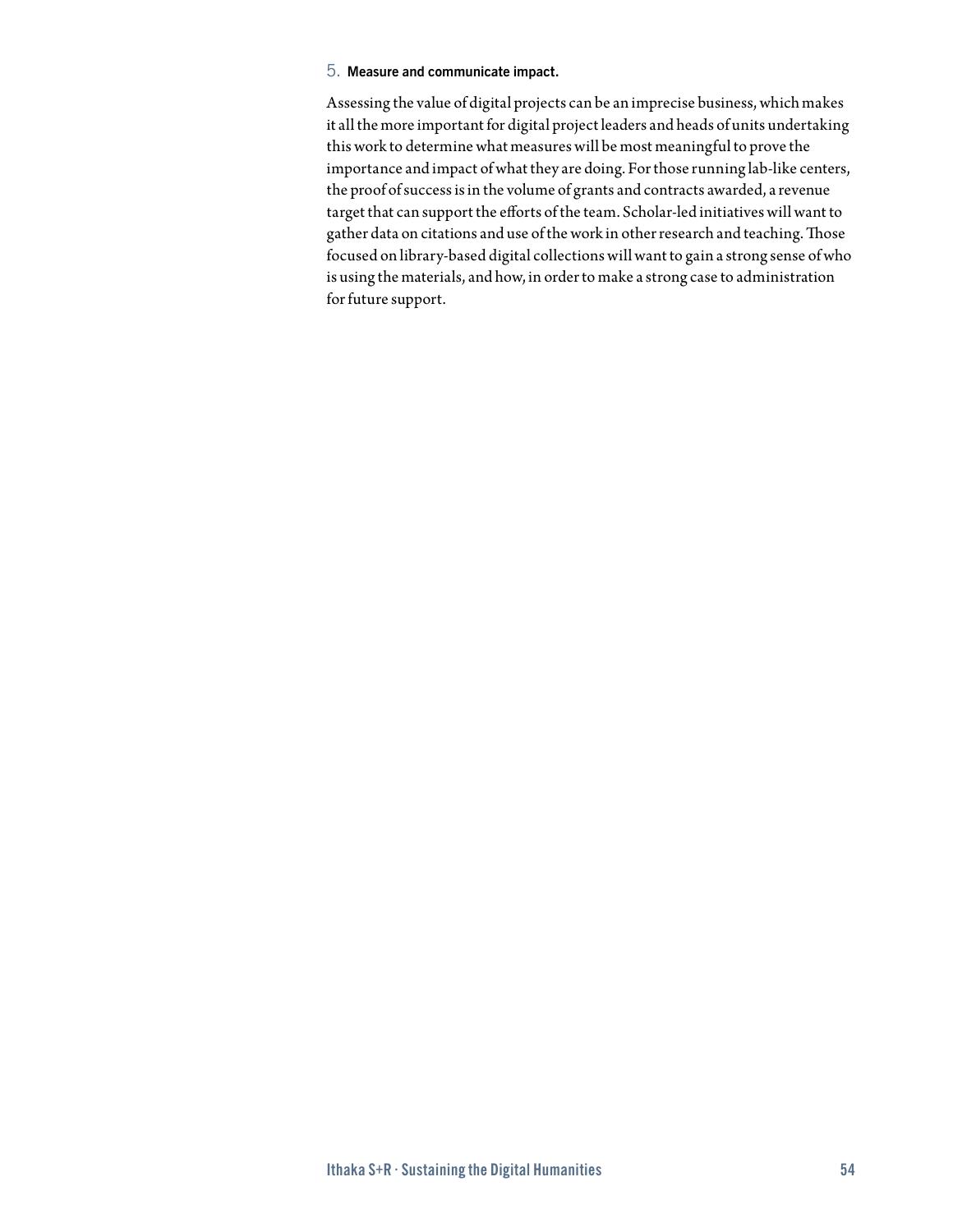# **Conclusion: Toward Models for Support**

Digital humanities means many things to many people, and debates concerning how best to define it may rage on for a while longer. In the meanwhile, faculty and staff are already building websites, databases, and digital collections. Faculty and staff must work closely together at the earliest stages of project planning to identify which projects will need longer-term support and to define just what that support will consist of.

**Clearly, the drive to create is not waning**. Faculty are not just using digital tools and content; many see themselves as creating them, too. As more and more faculty and students learn new methods, perhaps even learn some programming and see the benefit it may hold for their research, how much more demand will this place on libraries, IT units, and DH centers?

Still, lest this study give the impression of a wave of DIY-ers storming the provost's office seeking support for all manner of tools and time with costly programmers, libraries and IT units and DH centers are very actively working to develop logics to quickly determine which projects need and merit the investment and which could be equally well served by a "template" or at least somewhat standardized solution. While some faculty may continue to balk at this option, concern may be misplaced. This enthusiasm for making things simply reinforces the recommendation that universities take on this topic campus-wide by developing a set of standards and guidelines so that faculty know just how much is available for them to learn and use… and so the faculty also are aware of what bar must be met in order to unlock the very costly and limited time of university programmers.

So, in this landscape of digital humanities projects, which then actually merit efforts to sustain, and whose job, finally, is it? This is a conversation that needs to take place at the earliest stages of project planning and suggests a greater need for the development of systems to identify which projects require and qualify for their support and the forms that support will take. Each unit—the library, IT, and so forth—could benefit from its own such system.

**But they are also needed across the whole institution**. Collaboration is a catchphrase heard quite often, but the difficulty is in carrying it out when all the (wellmeaning) actors are working at full capacity. And yet collaboration is badly needed. Even among those stakeholders who are on campuses with designated DH centers, there is rarely an end-to-end solution in place to support faculty from planning, to building, to preservation and outreach. While most campuses had multiple places for faulty to get support in planning, content creation, and even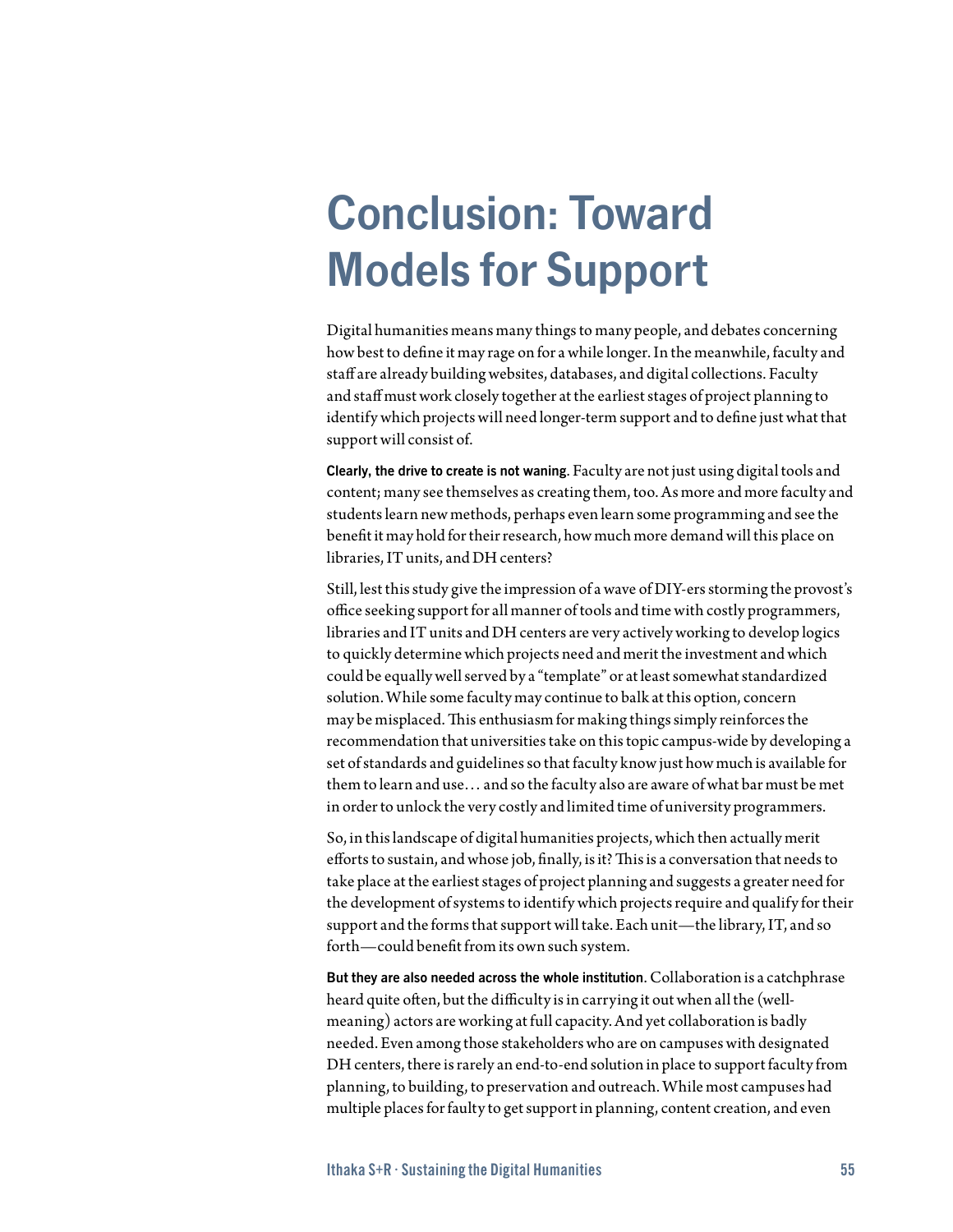storage, some stages in the digital project life cycle seem not to be owned by any one unit: preservation emerged as an area of concern, and dissemination outreach appeared to be most often left to the devices of the project leader.

While a library may be able to fund a series of workshops, and a DH center may be effective at developing and getting digital projects funded, only an initiative that draws these players (and others) together will result in a system that faculty can rely on. Getting support to more deeply integrate systems may well need to come from the top, though despite some increasing enthusiasm for engaging with "digital humanities," many administrators remain uncertain about just what DH is and whether or why it merits special consideration. In many cases, the issue of sustainability of digital humanities projects has not reached much beyond the library and academic departments. Without sharing the benefits of digital humanities projects with senior administrators, gaining their support will be difficult if not impossible.

And yet, the key piece missing from the "digital life cycle" in nearly all the campuses we examined was an active attempt to explicitly drive impact, in whatever the most relevant form would be—Larger audiences? Broader user engagement? More citations? Deep integration with other related projects? Value to scholars? Value to the public? Few campus faculty or units seem to be regularly measuring usage of DH projects and few are undertaking activities to increase the impact of the works they have taken on. University presses do not often have a seat at the table in these conversations, but perhaps they should.

### **What would a comprehensive system look like?**

At the end of the day, the system that will work best for an institution, its faculty and staff, is the one most closely tailored to the goals that institution holds dear. All systems need to address all the phases that project leaders must shepherd their projects through; but the creative work comes in determining to what extent it suits the campus to build a system that can support experimentation and learning for a broad base of faculty versus a system with a top-of-the-line research lab to be put to the service of only the most innovative digital projects.

For those campuses just starting off in this area, the "network" model holds out some real promise, but active steps must be taken by senior administration to encourage this to happen in practice, not just on paper. A fully implemented network model for sustaining digital resources would include:

*•* **A clear starting point for any faculty or staff developing digital projects.** This should be happening at planning stages of a project, not once the grant has been awarded, so that needed costs can be built into the project grant proposal. This, too, provides the central coordinating unit with a first chance to see what resources will be needed down the road and to help the project leader identify the best options for getting help, whether in programming, user experience design, or outreach. A central starting point would also help to create

a campus-wide directory of digital projects, something very few campuses can claim to have.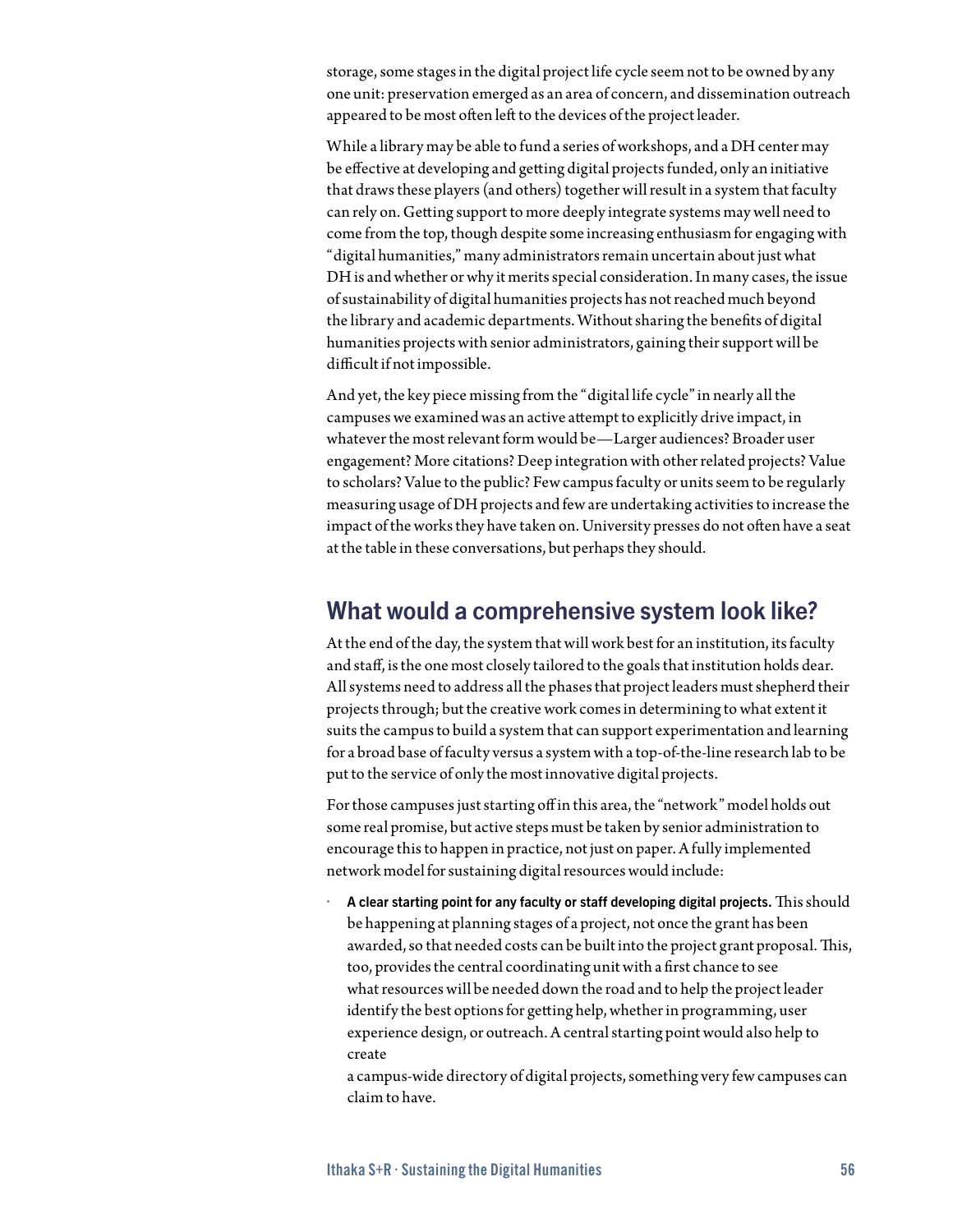- *•* **An "intake" process that allows** an important screening process (if not a selection process) to help the project leader define the intentions of the project and to try to imagine what future (i.e., post grant) activities might include. This would be one way to encourage faculty to work with existing platforms or "templates" rather than pursue customized solutions that are difficult to maintain. Long-term plans for hosting should be discussed, as should plans for deposit of digital assets of the larger project.
- *•* **Regular communication among those units on campus with human or infrastructure capacity to share.** Bringing together staff from the library, IT units, and key departments on campus to discuss the life cycle stages and what roles each unit wants to play is a good starting point, but structured communication about capacity and roles is needed to turn a good idea into a system.
- *•* **Establishment of measures of success**, to prioritize ongoing support. Once the project is developed, what "bar" must it attain in order to receive ongoing support? Rather than offering ongoing support in an ad hoc fashion, targets for usage or other forms of measurable impact (including scholarly excellence, usage, research outputs, and so forth) should be reviewed and considered when determining which projects will benefit from any surplus capacity the support units can offer.
- *•* **Bringing in new partners to the digital life cycle to support dissemination activities.** While neither libraries, nor IT units (nor many DH centers) are overly concerned with promotion to build audience and drive usage, the more ambitious DH projects have potential for greater impact that is often untapped. For those campuses with the benefit of an active communications office, a university press, or other outreach capacity, bringing those players to the table to consider a role in helping to share the fruits of digital research with a wider audience could provide a much needed boost.
- *•* **Documentation that spells out the process to all faculty and staff members.**

Certainly, there are tactics available for incorporating both a service mentality and an entrepreneurial lab environment into a single campus strategy for support. At this moment of transition, are we already at a point where the strains on the system suggest paring back, rather than continuing to urge more building? How will faculty respond when librarians (or lab leaders) tell them that they must "innovate on content," not on technology? The ability of campus leaders to set policy that clearly communicates the terms that will govern who gets to build a digital humanities project from the bottom up and who is encouraged to work within pre-existing templates, is critical to being able to manage potentially valuable outputs across the campus.

Digital humanities projects hold the promise of sharing valuable information, scholarship, and community effects with audiences far beyond the borders of a university or college campus. Libraries, in particular, have taken real strides in developing plans to sort and prioritize and to seek scale solutions for hosting and preservation where they can. Lab-based digital humanities centers have set a high bar of entrepreneurial project-formation and cutting edge experimentation. With libraries and DH centers working together and with other key partners on campus, there will surely emerge new methods, ideally capitalizing on both the service and lab models, to support the range of digital humanities projects out there today.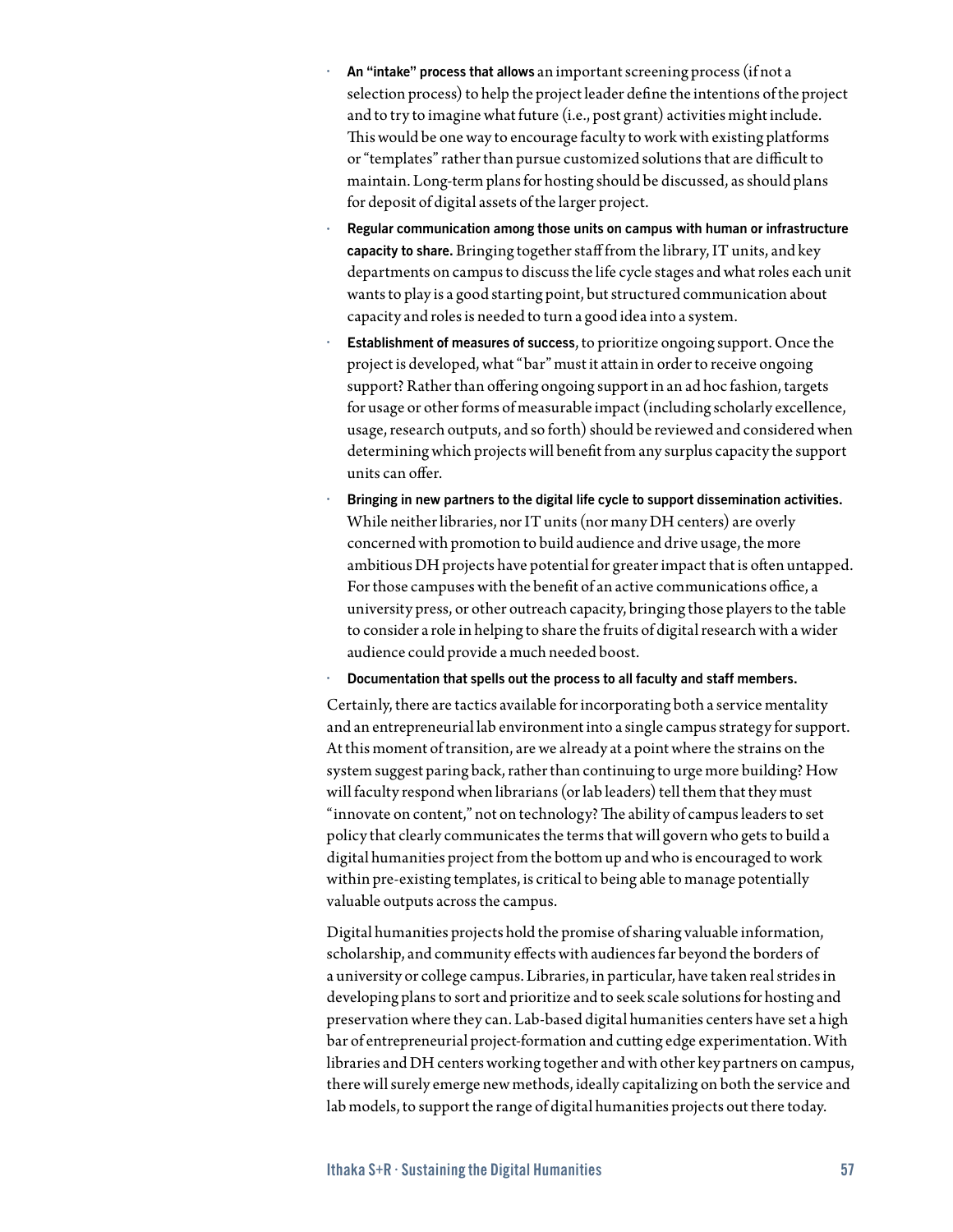# **Appendices**

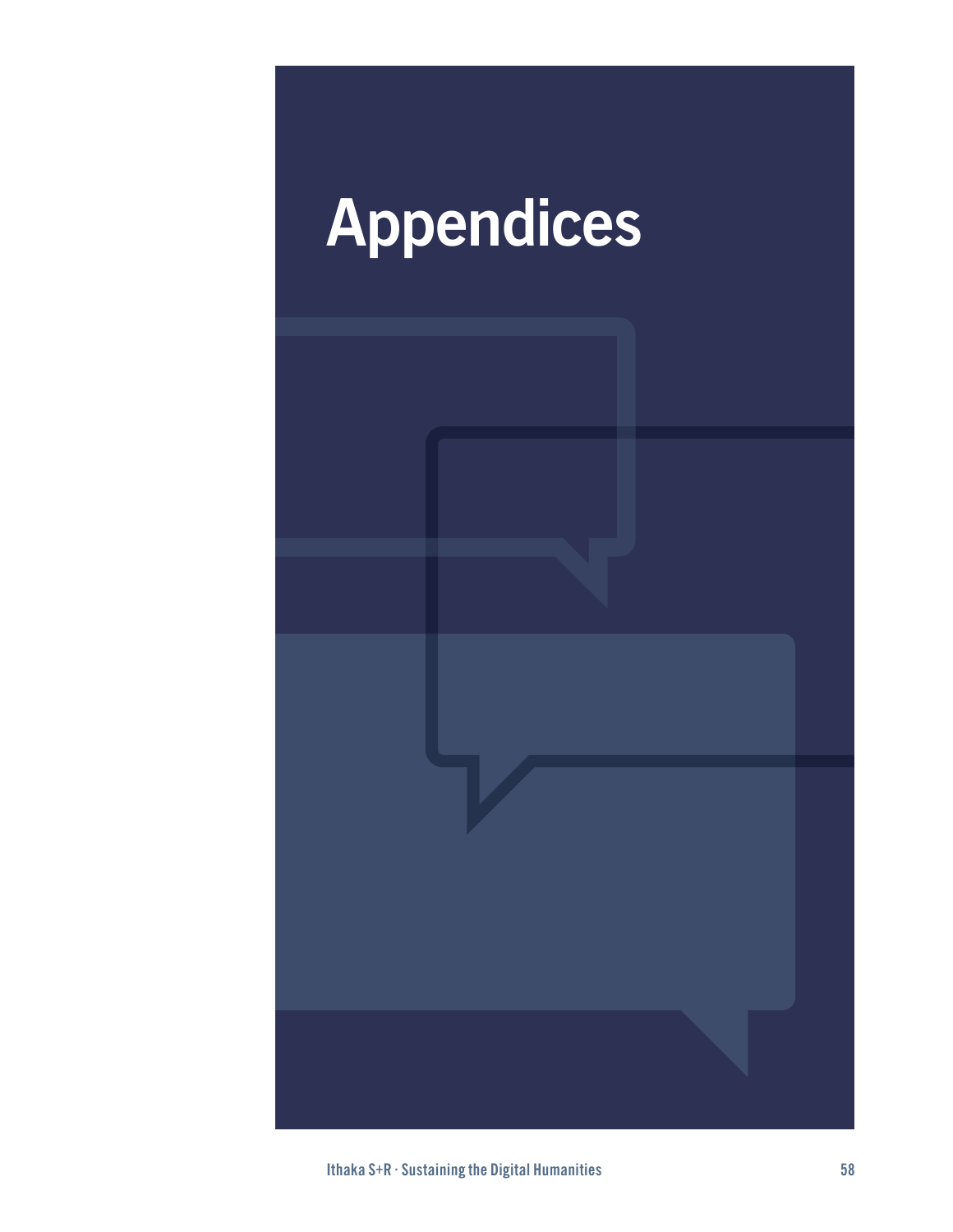# **Methodology**

### **Landscape review phase**

The first phase of our work, the landscape review, provided us with an opportunity to learn about campus support for the digital humanities from a range of perspectives. We examined the expectations of those who create, invest in, and otherwise have a stake in the ongoing lives of digital resources, and we sought to identify points in the life cycle of these projects where host support plays a significant role. Desk research was our first step toward achieving this. We searched the internet for related literature and funding announcements and joined online digital humanities (DH) communities in order to learn about support for these projects, the different ways campuses offer that support, what might be lacking in what they offer, and what is otherwise being said publicly about these matters.

While desk research continued throughout the project—our eighteen-month timeframe afforded us the chance to witness an uptick in media interest in DH this first round of exploration greatly informed the choice of individuals to interview during the second part of our landscape review. We sought a wide variety of perspectives from stakeholders including senior administrators (provosts, deans, library directors); campus support staff (in libraries, in DH centers); experts in the field of DH; funders; and project leaders. We also reached out to individuals at both large, research-focused universities and small, teachingfocused colleges, public as well as private, so that we could be sure to reflect a range of institutional contexts.

We first sought administrators and DH experts, who we believed could guide us in finding support staff and project leaders to interview. We selected administrators at institutions with demonstrated engagement with digital humanities, according to our desk research. This might mean that their campus has a special funding line for digital scholarship or that it has a center for digital humanities. We aimed to reach as high in institutional administrations as possible—provosts, library directors, deans for research—in order to see at what level of seniority DH is visible. From these individuals, we sought to learn about the institutional strategies in place with respect to DH-like work, the value they see in DH outputs, where and how projects are created and supported on campus, and how those support activities are funded.

Experts in the digital humanities, we believed, could help us to understand more about the advent and nature of DH work in the United States and where it is taking place, as well as how DH support is manifested on their campuses. We found many of these experts because they are also directors or senior staff of digital humanities centers, so we also asked them to tell us about why their centers were created; the mission, governance, and financial underpinnings of their centers; and the ways that their centers help create and think about the sustainability of DH projects.

Speaking with administrators and DH experts gave us a better sense of which campuses to plumb for more information from project leaders and support staff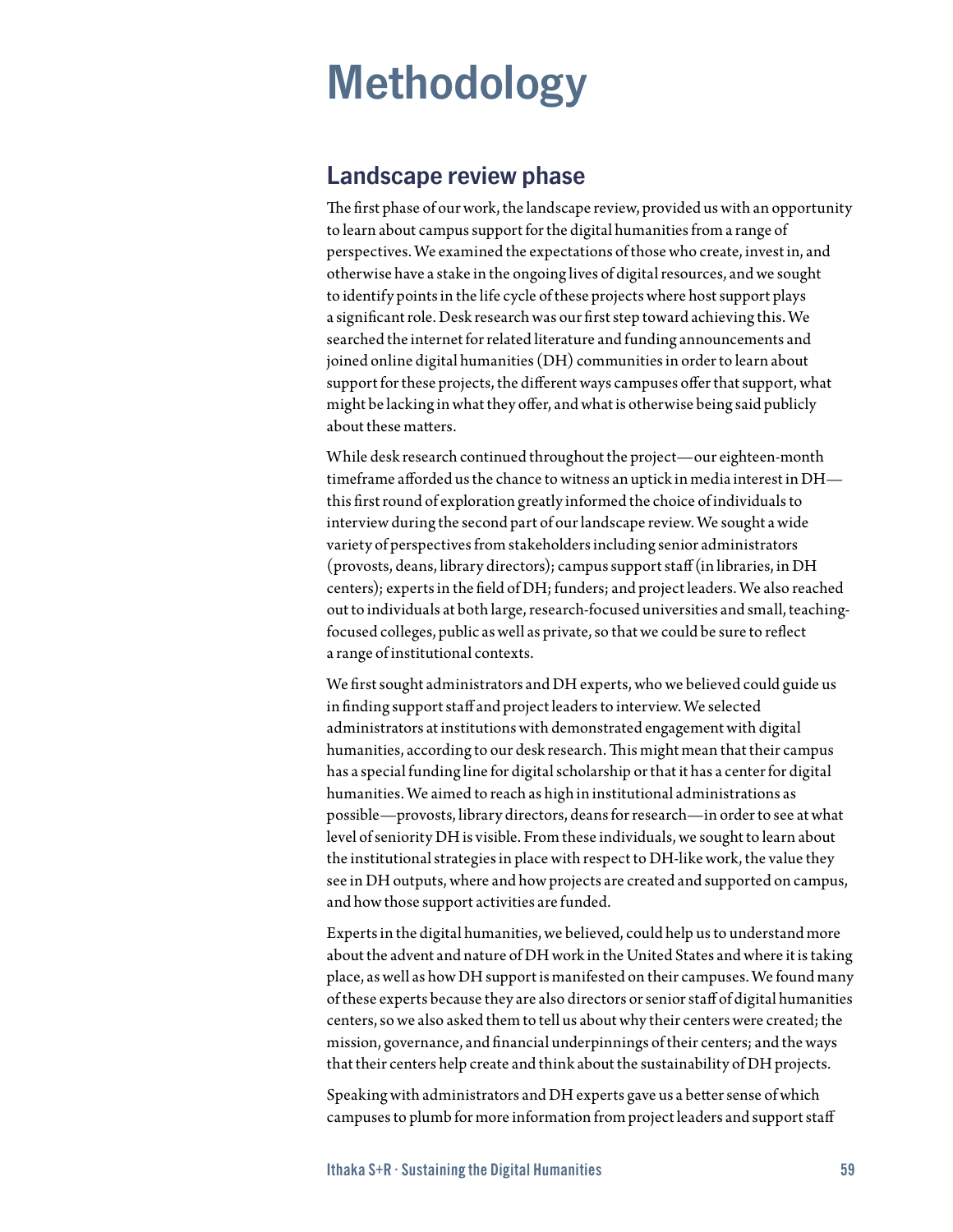and where gaps remained in our understanding. Close to the same time, our advisory committee encouraged us to create profiles of institutions, rather than interview several dozen individuals, all on different campuses. By identifying fifteen institutions where DH activity is taking place in a significant way as evidenced by large DH grants, a DH center, or other explicit DH strategic initiatives—we would hear from two or more perspectives how that work is being supported. The other key benefit of creating campus profiles was the opportunity to gain a deeper understanding of institutional strategy; in turn, this would provide us with a stronger basis of comparison for characterizing the different types of approaches taken by institutions and would put us in a better position to select campuses for the deep-dive phase of our research.

Our early interviews and knowledge of active campuses and grant funding helped us select the campuses we ultimately profiled. Our next step involved interviewing support staff from these institutions' libraries—as this is the unit with the most experience in creating digital resources and helping with digital humanities work—and faculty with digital humanities projects. From the former group, we sought to learn how and why the libraries became involved in the digital humanities, who at these libraries is involved, and what they believe makes a digital resource sustainable. From project leaders, we aimed to hear about the nature of their projects, the types of support they received from their institutions, their future plans and goals for their projects, how these hopes or expectations may have changed over time, how they measure the success of their work, how they communicate the value of their projects to their supervisors, and whether they either need or want any additional support from their institutions for their projects.

In the end, we profiled thirteen institutions—twelve public and private research universities and one private liberal arts college—and interviewed 46 individuals from 24 different organizations and institutions (*Figures 1 and 2*). This count includes four funders with whom we spoke. The complete list of our interviewees is located in appendix B, and the interview guides that directed our conversations are located in appendix C.

| <b>Private</b>             | <b>Public</b>             | Liberal Arts            |  |
|----------------------------|---------------------------|-------------------------|--|
| <b>Brown University</b>    | George Mason University   | <b>Hamilton College</b> |  |
| Columbia University        | Indiana University        |                         |  |
| New York University        | Michigan State University |                         |  |
| Princeton University       | University of Maryland    |                         |  |
| <b>Stanford University</b> | University of Virginia    |                         |  |
| Yale University            | University of Wisconsin   |                         |  |

**Figure 1. Campuses profiled in the landscape review**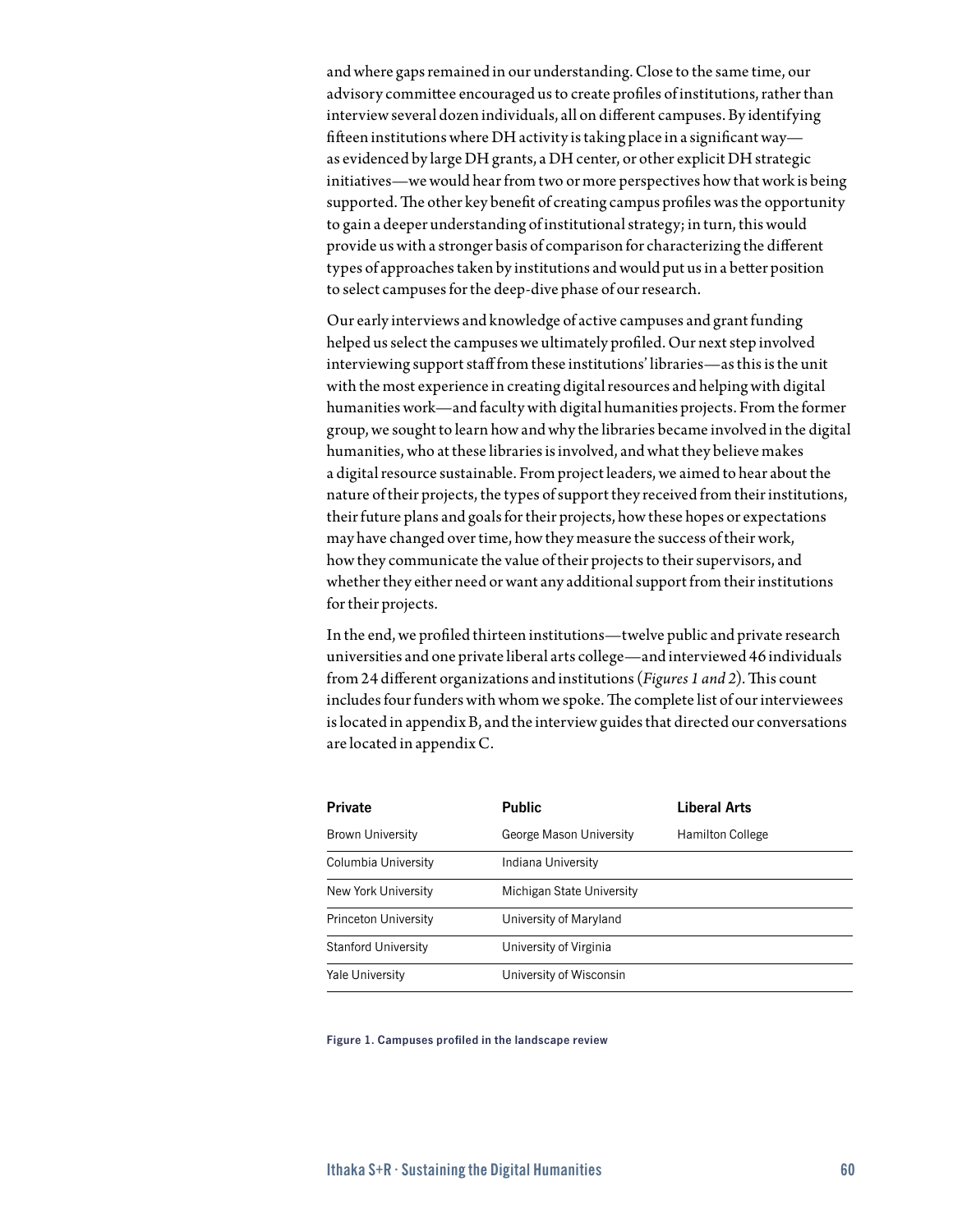|                               |                                                    | <b>Public</b>                                  | Private                   | <b>Total</b>   |
|-------------------------------|----------------------------------------------------|------------------------------------------------|---------------------------|----------------|
| Large<br>universities         | Project Leaders<br>Administrators<br>Support staff | $\overline{2}$<br>9<br>6                       | $\overline{c}$<br>10<br>0 | 29             |
| Small<br>Colleges             | Project Leaders<br>Administrators<br>Support staff | $\Omega$<br>0<br>0<br>4<br>$\overline{2}$<br>0 |                           | 6              |
| Staff from funding agencies   |                                                    | $\overline{2}$                                 | $\overline{2}$            | $\overline{4}$ |
| Experts in digital humanities |                                                    |                                                |                           | 7              |
| Total                         |                                                    |                                                |                           | 46             |

**Figure 2. Interviewees in the landscape review**

# **Deep-dive phase**

In order to provide greater depth to our understanding of host support for digital humanities, we supplemented what we learned in the landscape review phase with "deep-dive" investigations of several institutions.64 By digging deeper, we believed we would be better situated understand the campus strategies in place to support DH. As such, we aimed to compile qualitative and quantitative data that could help drive decision-making around support for DH as well as to collect financial data that would illustrate the costs (and revenues, if they existed) of creating and sustaining DH content, software, and data.

Although the campuses we ultimately selected have different histories and governance, our goals in studying each were the same. Accordingly, we took the same general approach at each institution: working with a coordinator who would help orient us on campus and help arrange our two visits to campus; interviewing key stakeholders and project leaders using the interview guides developed in the landscape phase; and conducting a survey of faculty in select departments in order to get a sense of where DH activity is taking place and what kinds of resources are being created.

At the beginning of the deep-dive phase, with the encouragement and support of our advisory committee, we made two revisions to our proposed deep-dive method. First, we elected to undertake in-depth research into four, rather than our projected two, institutions, as this would provide a richer set of findings with a greater basis for comparison and with greater potential for generalization. Second, we elected not to ask project leaders on these campuses to provide detailed financial reports for their digital resources; given that we were confident only a small percentage of them would even be likely to have budgets, we thought that it would be needlessly onerous to ask them to fill out a report with figures attached to in-kind and direct support for various project-related activities because many of those figures might well be guesses. In place of dollar amounts, we ultimately asked

<sup>64</sup> An implementation toolkit with all the documentation used during the deep-dive process—a deep-dive research protocol, a project briefing for interviewees, the faculty survey questionnaire, a briefing on potential on-campus events to share back the study's findings—is located in at [http://www.sr.ithaka.org/](http://www.sr.ithaka.org/research-publications/sustainability) [research-publications/sustainability-](http://www.sr.ithaka.org/research-publications/sustainability)implementation-toolkit.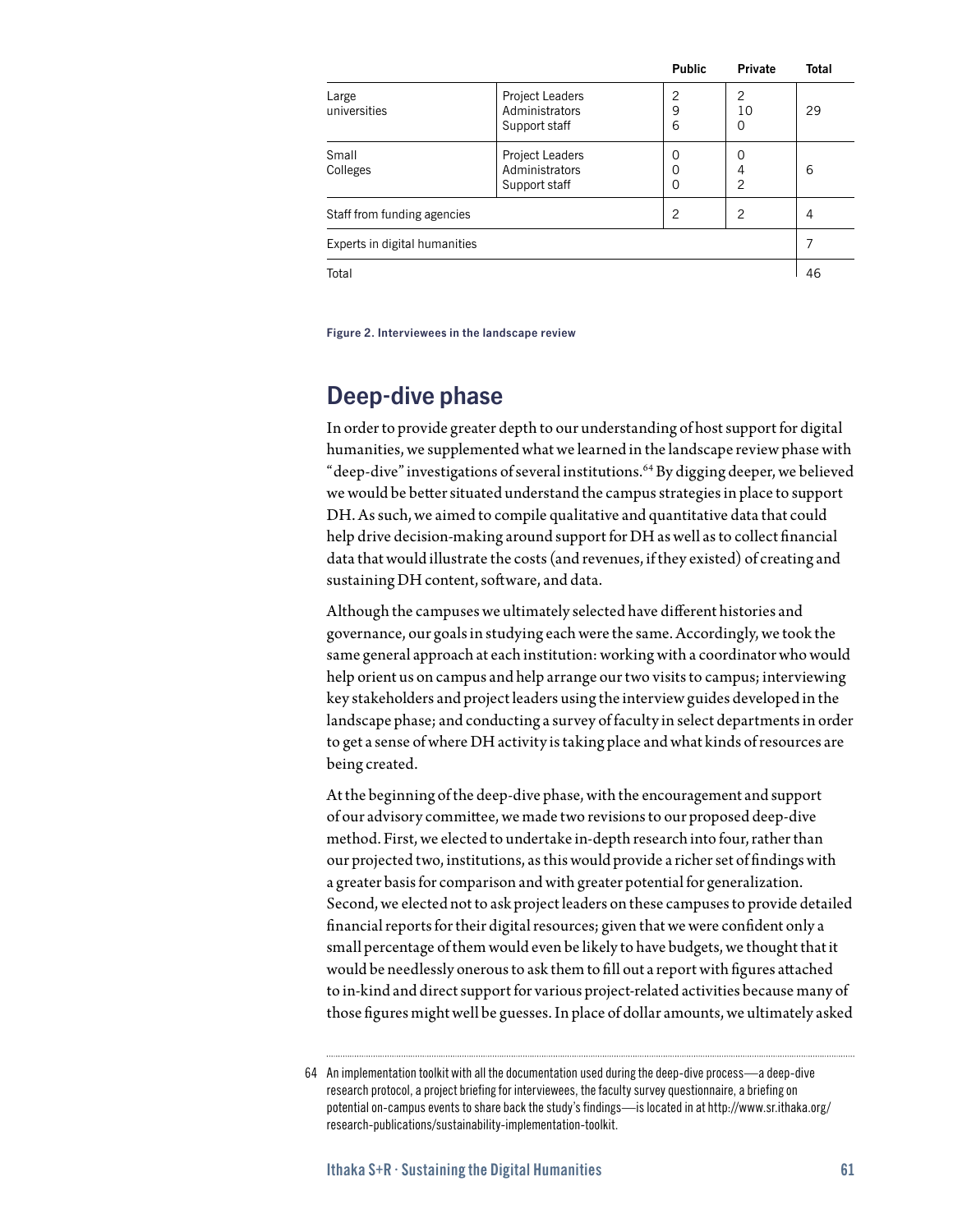them to share with us the way the various forms of support they received were funded, that is, whether they were paid for directly or offered in kind.

In selecting the four deep-dive institutions, we looked for two campuses that have significant DH activity, but are in the early stages of developing strategies for DH support, and for two campuses with established DH centers or some kind of similar shared infrastructure (e.g., in the library or information technology). The campuses selected to represent the former type were Brown University and Columbia University, while Indiana University Bloomington and the University of Wisconsin at Madison were selected to represent the latter type.<sup>65</sup> They were chosen in conversation with our advisory committee, after our research team had conducted screening calls that sought to share a bit about what serving as a deepdive site would entail, to gauge their willingness to participate, and to confirm our understanding of the campus profiles. After six screening calls were conducted, we selected our four deep-dive institutions.

After productive early planning calls to teams of DH stakeholders on each campus, we worked with them to select the campus coordinators who helped us arrange our visits, select interviewees, develop the faculty questionnaire and deployment plan, and schedule events to share our findings at the end of the study. Our coordinators were Harriette Hemmasi, university librarian at Brown; Barbara Rockenbach, director of the Humanities and History Libraries at Columbia; Andrew Asher, assessment librarian at Indiana; and Carrie Roy, research associate in Wisconsin's library technology group. Lee Konrad, associate university librarian for technology strategies and data services at the Wisconsin library, and Alex Gil, digital humanities coordinator at Columbia, were also instrumental in facilitating our research on their campuses.

### *Initial interviews*

Our first visits to the four campuses took place between June and September of 2013. During these trips, we focused predominantly on interviewing senior academic, library, and IT administrators and support staff; at a couple of institutions, we also interviewed a handful of faculty who had created or managed digital resources. We interviewed a total of 58 individuals: 11 at Brown, 12 at Columbia, 16 at Indiana, and 19 at Wisconsin (*Figure 5)*. Interview guides are included in appendix C.

We hoped this approach would help us to see whether the campuses had clear beginning-to-end solutions for where project leaders could seek help at various stages of the life cycle of their resources, or whether there were redundancies in support on campuses. *Figure 3* is the life cycle chart we used with our interviewees, asking them to sign their names under the stages for which they offer help, but well aware that the distinctions between these stages may be flexible and the unidirectionality of the diagram is a generalization and not necessarily representative of the development sequence of a specific project. The stages we identified were:

<sup>65</sup> It is worth noting that, after deeper investigation, the categories we had used to describe these campuses did not always hold up. We learned that senior administrators at UW, for instance, had made efforts to build a network of DH support on campus—an intentionally decentralized, yet coordinated, model—but that staff and funding changes inhibited this plan from being fully realized. Similarly, Brown, which we had thought of as a decentralized campus just beginning to develop strategies to support DH, turned out to be fairly far along in developing an institutional strategy (albeit ad hoc) by centralizing support in the library.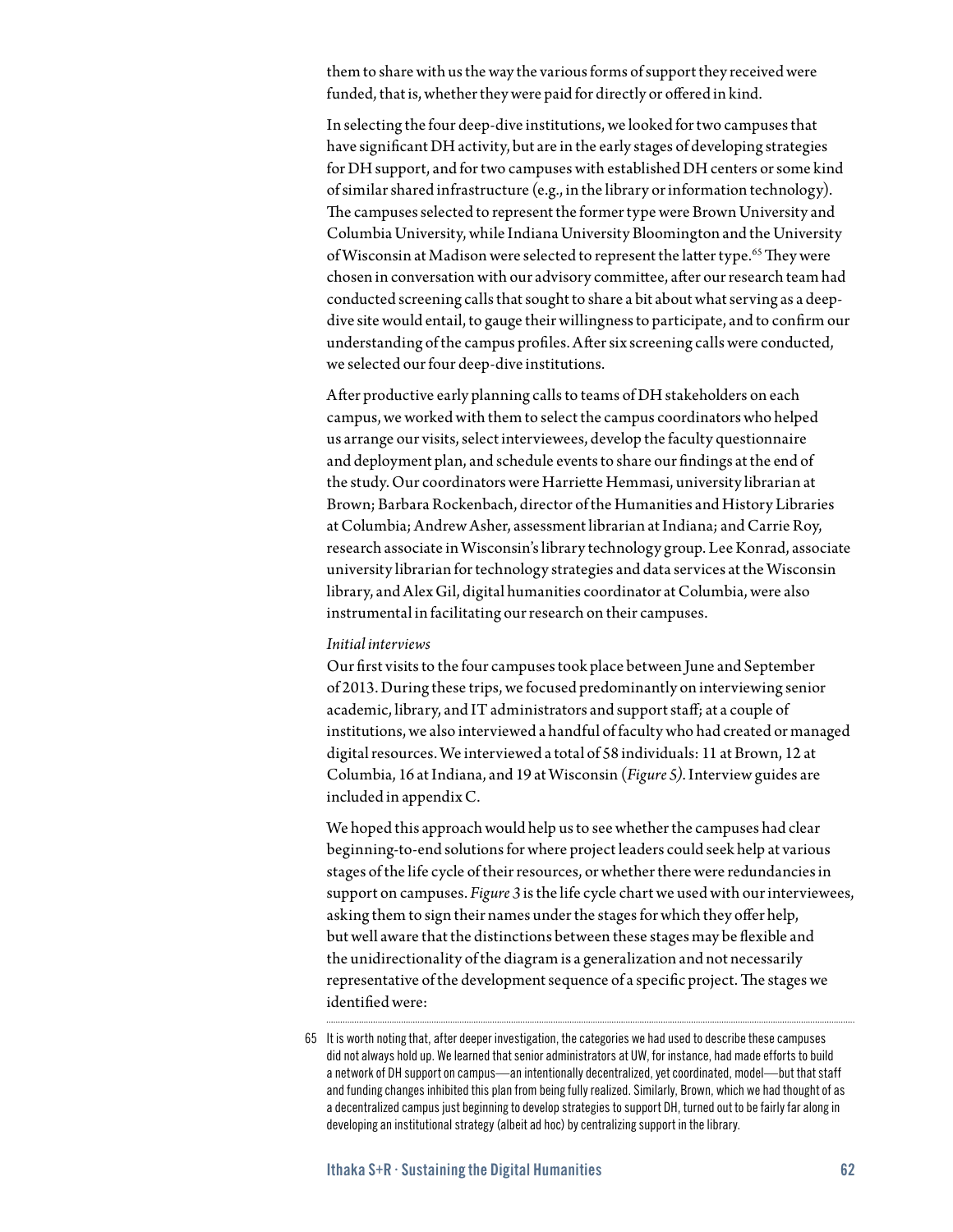- *•* **Project planning**, encompassing the decision-making processes leading up to the creation of a project, from defining the scope of the project, to determining who will participate on the project team, reviewing its data management plan, and discussing sustainability goals.
- *•* **Content creation**, which may represent creation of original born-digital scholarship, digitization of images, documents or other analog materials or the production of content to populate a database.
- *•* **Technical development**, which includes programming support to develop databases and to design user interface and any tools needed for the project.
- *•* **Storage**, which covers the format and scale of the technical infrastructure that houses the data that make up the project.
- *•* **Project management**, that is, the regular oversight of and responsibility for managing and developing the project.
- *•* **Technical upkeep**, which includes the ongoing need that most if not all projects will have for technical maintenance and upgrades, whether of the interface, discovery tools or optimization for search, or newer versions of tools and platforms the project makes use of.
- *•* **Preservation**, that is, the activities that go into ensuring the long-term accessibility of the digital content.
- *•* **Dissemination**, which includes any activities related to sharing the finished project with its audience, whether that means hosting on a public platform or strategic audience outreach.

**planning content**

**technical**

**creation**

**development b storage project project project** 

# **management**

**technical**

**upkeep preservation dissemination**

### **Figure 3. Life cycle of digital resources**

While it was extremely useful to have our interviewees indicate where they fit on the life cycle, it only presented us with one side of the picture: what they believed their roles to be in supporting digital resources. We also wanted to hear from faculty, to find out where on campus they had actually received support.

### *Faculty surveys*

In September and early October 2013, the Ithaka S+R research team developed a questionnaire to gather more detailed information about project support and other related information from the project leader point of view. This instrument was reviewed by our campus coordinators, who also helped us to identify between four and seven departments with significant digital humanities activity at their institutions. Our plan for deploying the survey was to survey all faculty members in a handful of departments so that we would be able to reach a wider group of respondents and ask more general questions about the various ways they engage with digital resources, before posing questions about the project life cycle (*Figure 3*) only to those who had created or managed projects hosted at their institutions.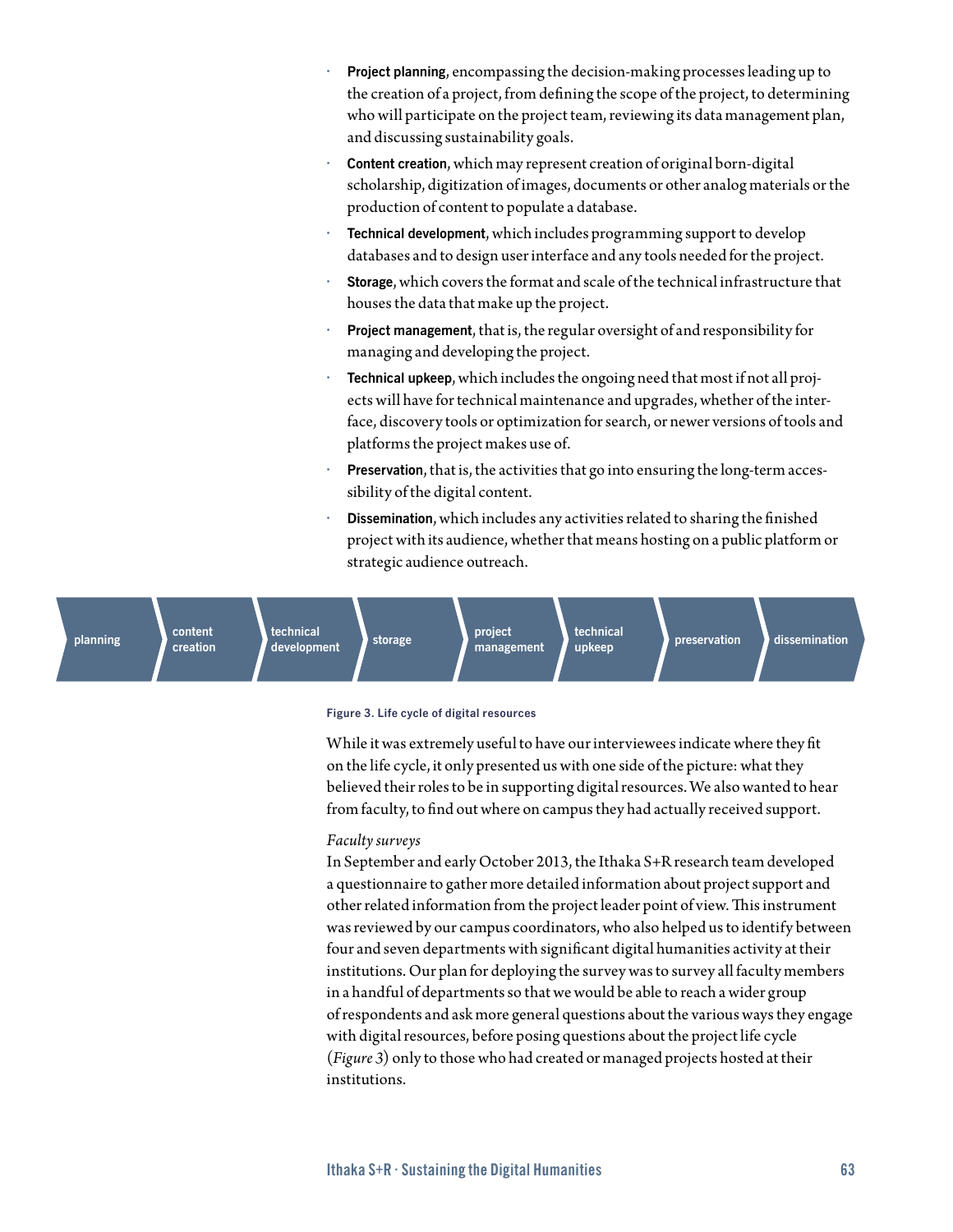We had three overarching goals in conducting the surveys:

- 1. *Take a snapshot of all engagement with digital resources in the departments selected*, broken down by resource type (primary-source collections; secondary-source collections; informal scholarly communications, such as blogs and tweets; digital platforms; data produced using computational methods; and software or tools)
- 2. *Understand who are the digital resource creators*, by asking how respondents engage with these various types of resources (use in teaching, use in research, or created or managed this type of resource)
- 3. *Learn where digital resource creators who have campus-based projects are turning for support at each stage in the project life cycle*

The survey was written in such a way that most respondents would only answer a handful of questions about their engagement with digital resources. A second stage of questions would be posed only to those who had created or managed digital resources (on average, 46% of all respondents), and a third stage of questions only to those whose top-priority resource was hosted at their home institution (on average, 21% of all respondents). (The full survey instrument can be found in appendix D.)

Once the departments to be surveyed at each institution were selected (*Figure 4*), the Ithaka S+R research team deployed the questionnaire on the Qualtrics platform. At three of the institutions, invitation emails were sent using the name of the chair of the invitation recipient's department, with the consent of the chair; at Brown, invitations were sent using the name of the dean of the faculty. The survey periods were staggered at each institution, but took place in fall 2013, and all lasted three weeks. Twice, invitation reminders were sent under Nancy Maron's name to those who had yet to answer the questionnaire. In the end, we heard from 39% of the faculty contacted at Brown, 41% at Columbia, 37% at Indiana, and 31% at Wisconsin.

| <b>Brown</b><br>(39% response rate)         | Columbia<br>(41% response rate)          | Indiana<br>(37% response rate)                      | Wisconsin<br>(31% response rate)                       |
|---------------------------------------------|------------------------------------------|-----------------------------------------------------|--------------------------------------------------------|
| Archaeology and the<br><b>Ancient World</b> | Art History                              | Communication and<br>Culture                        | <b>Communication Arts</b>                              |
| Classics                                    | English and<br>Comparative<br>Literature | English                                             | English                                                |
| History                                     | History                                  | Folklore and<br>Ethnomusicology                     | Curriculum and<br>Instruction (School of<br>Education) |
| History of Art and<br>Architecture          | Music                                    | History                                             | School of Library and<br><b>Information Science</b>    |
| <b>Italian Studies</b>                      |                                          | Musicology (Jacobs<br>Sociology<br>School of Music) |                                                        |
| John Nicholas Brown<br>Center               |                                          | <b>Music Theory (Jacobs</b><br>School of Music)     |                                                        |
| <b>Literary Arts</b>                        |                                          | School of Information and<br><b>Library Science</b> |                                                        |

#### **Figure 4. Departments surveyed, by institution**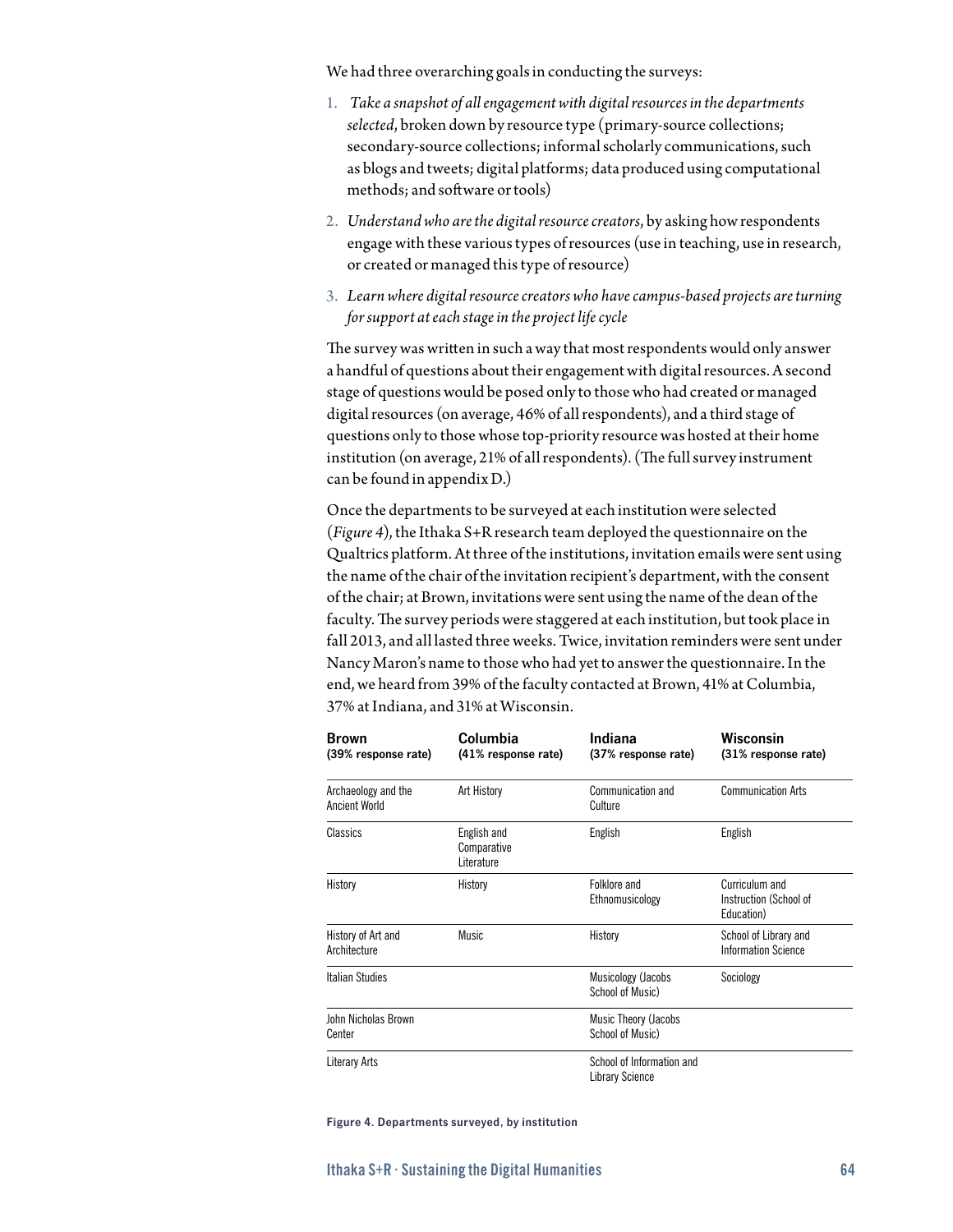The topics covered in the questionnaire include the breadth (variety of resource types) and depth (use versus creation or management) of faculty engagement with digital resources; descriptions of the resources created by faculty (type, age, stage of development); sources and units of institutional support for the resources; funding for the resources; and concerns the faculty have about the future of their resources.

### *Data analysis*

Once the survey closed, the research team downloaded the data from Qualtrics, organized, coded, and stored it in an Excel spreadsheet. The first step in analysis was to confirm that the responses we received were representative of the departments we surveyed and that no single department or faculty rank (at the schools for which we had that information) was under- or overrepresented.<sup>66</sup> We then scanned the data for incomplete responses, omitting those respondents who had completed less than half of their sections of the survey, because we could not be sure whether they had intended to complete or correct their answers later.

Frequencies provided a sense of the general behaviors of faculty at each institution. Using these figures as a guide, we looked at subgroups within each institution, seeking to understand whether faculty in the same department, of the same rank, and with similar kinds of resources, funding, or sustainability concerns had anything in common. After looking for these patterns for each campus, we compared subgroups across the four deep-dive campuses where the categories of comparison were the same—for example, rank, generic campus unit (library, IT, department), and funding sources. The aim of the comparative approaches in both the individual campus subgroups and across institutions was to identify behavioral patterns and similarities that might not show up as significant in statistical analysis, due to our small sample size, but that might nonetheless be interesting for further investigation.

#### *Faculty interviews*

Using the data as a guide, we then selected faculty to interview, seeking to hear from faculty with a variety of experiences: individuals from different departments, with different types of projects, funding sources, and sustainability concerns. Faculty were only asked for an interview if, in the final question of the survey, they had indicated that an Ithaka S+R researcher was allowed to contact them and if they had provided their contact information. Our interviews focused on confirming our understanding of their answers and learning more about the motivations for the decisions made by the project leaders in developing and supporting their resources.

<sup>66</sup> With the exception of the Sociology Department at Wisconsin, which had an 11% response rate, all departments at all universities had a 29% or higher response rate.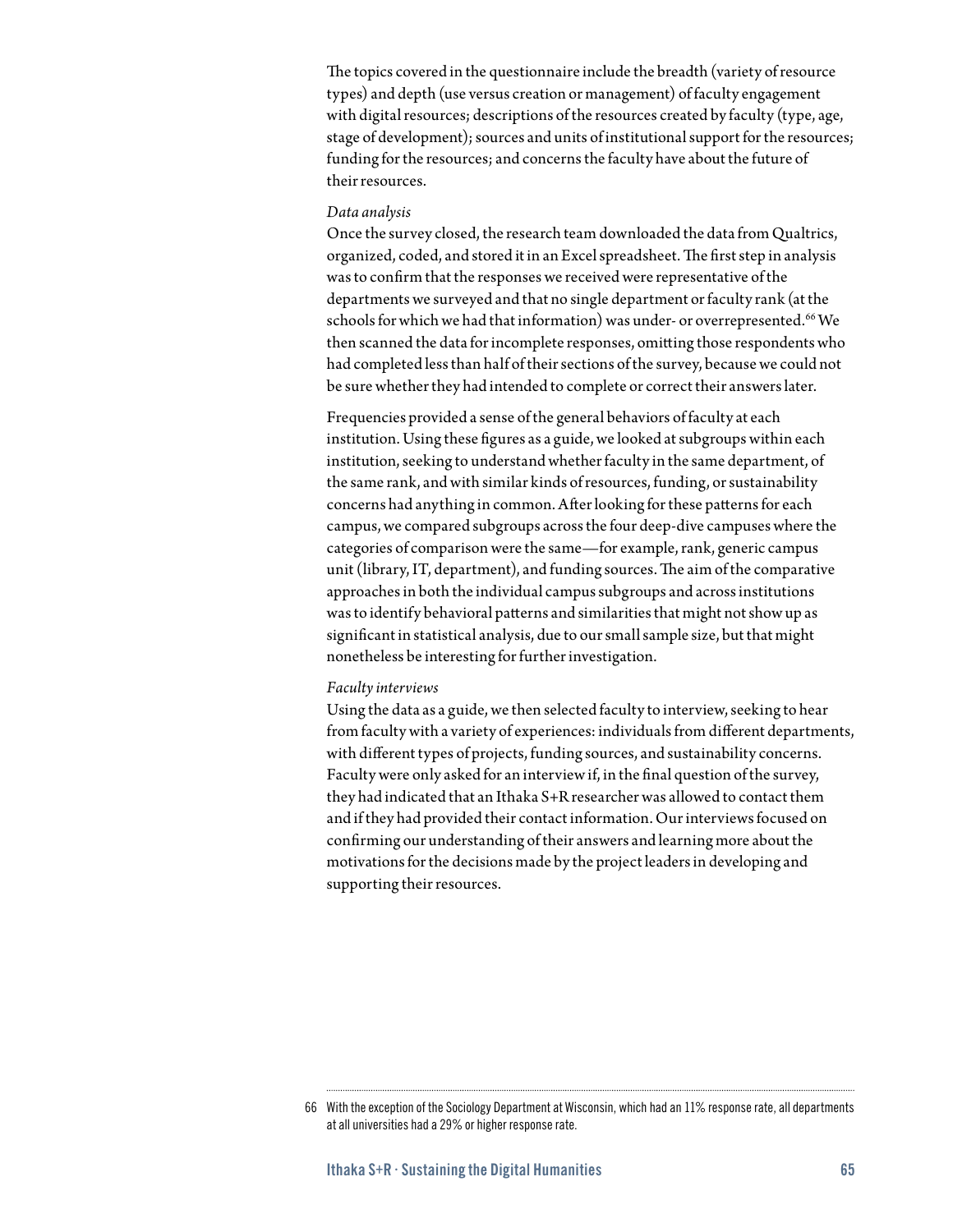In the end, we interviewed a total of 29 faculty members, 9 at Brown, 5 at Columbia, 9 at Indiana, and 6 at Wisconsin (*Figure 5*).

|                       | <b>Brown</b> | <b>Columbia</b> | Indiana | <b>Wisconsin</b> |
|-----------------------|--------------|-----------------|---------|------------------|
| Senior administrators |              | b               |         | b                |
| Support staff         | 3            |                 | 8       | 14               |
| Faculty               | a            | $\mathsf{h}$    |         |                  |

#### **Figure 5. Numbers of deep-dive interviewees, by institution**

### *Final campus visits*

As the final step in our deep-dive investigations, in February and March of 2014, we returned to each of the campuses we studied to present the findings from our interviews and faculty surveys. Some of these presentations were before large groups of twenty and focused on top-level findings in comparison to what we learned at the other campuses; some were in small groups of key stakeholders where we concentrated on the details of what was learned at that specific university and potential future directions for a coherent campus strategy for DH support. The meetings with key stakeholders were particularly helpful for understanding the motivations of senior administrators who have chosen to commit their institutions' resources to supporting digital humanities work as well as the metrics they use to determine whether those systems of support are successful. Finally, during both the larger presentations and the smaller meetings, administrators and staff from each of these institutions responded to questions about the Sustainability Implementation Toolkit, including what types of guidance would be most useful to them and in what form.<sup>67</sup>

<sup>67</sup> The Sustainability Implementation Toolkit is available at [http://www.sr.ithaka.org/research-publications/](http://www.sr.ithaka.org/research-publications/sustainability-implementation-toolkit) [sustainability-implementation-toolkit](http://www.sr.ithaka.org/research-publications/sustainability-implementation-toolkit).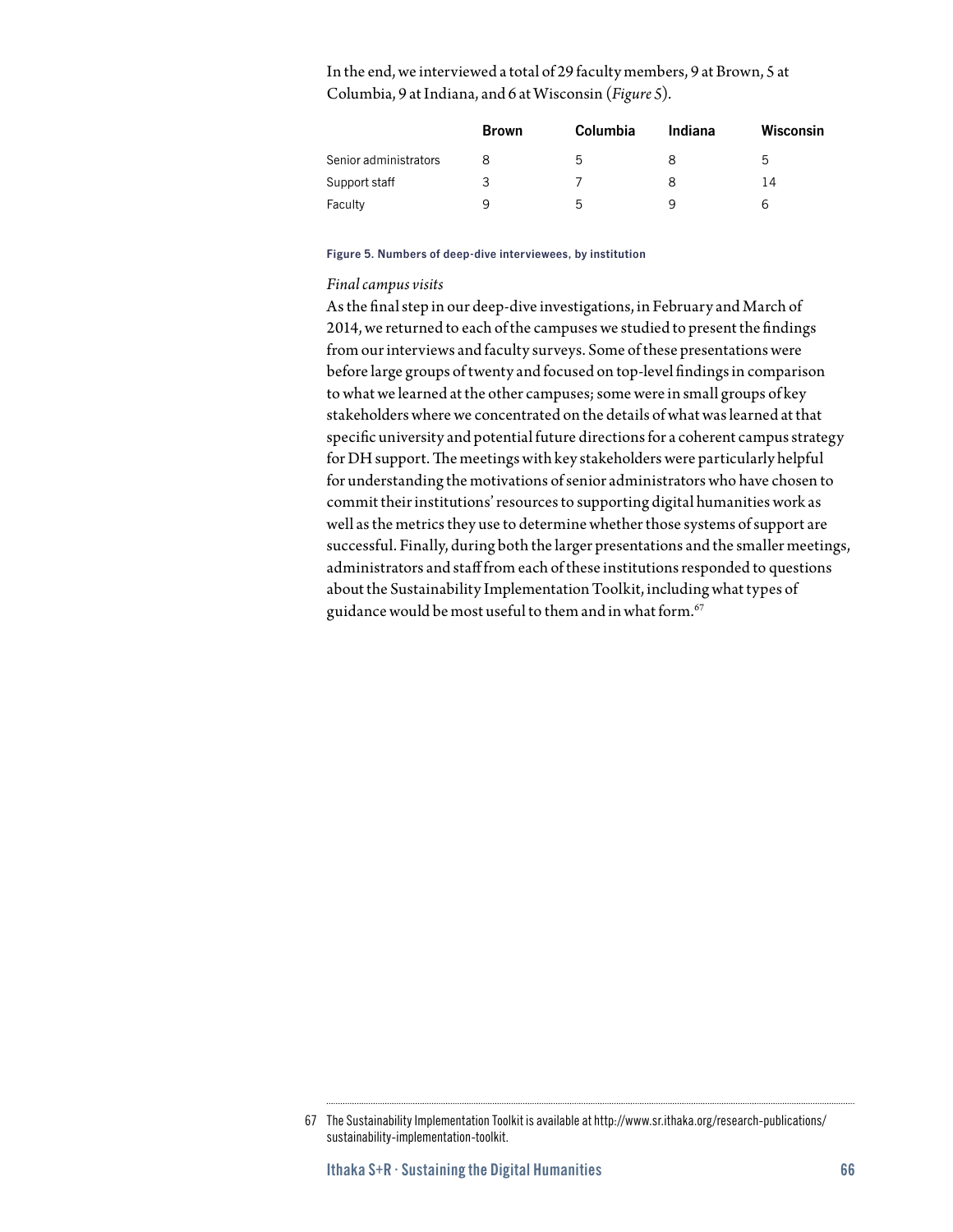# **List of Interviewees**

## **Deep-dive interviewees**

### *Brown University*

- *•* Susan E. Alcock, Director, Joukowsky Institute for Archaeology and the Ancient World; Joukowsky Family Professor of Archaeology; Professor of Classics
- *•* Andrew Ashton, Associate University Librarian for Digital Technologies, Brown University Library
- *•* Jean Bauer, Digital Humanities Librarian, Brown University Library
- *•* Katherine Bergeron, Dean of the College; Professor of Music
- *•* John Bodel, W. Duncan MacMillan II Professor of Classics; Professor of History
- *•* Jamie Combariza, Executive Director, Center for Computing and Visualization
- *•* James N. Green, Professor of History and Brazilian Culture
- *•* Joanna Gouldi, Assistant Professor of History
- *•* Harriette Hemmasi, Joukowsky Family University Librarian
- *•* Nancy J. Jacobs, Associate Professor of Africana Studies and History
- *•* Steven Lubar, Professor of American Studies, History, and History of Art and Architecture; Director, John Nicholas Brown Center for Public Humanities and Cultural Heritage
- *•* Kevin McLaughlin, Dean of the Faculty; Nicholas Brown Professor of Oratory and Belles Lettres; Professor of English and Comparative Literature
- *•* Joseph S. Meisel, Deputy Provost
- *•* Elli Mylonas, Senior Digital Humanities Librarian, Brown University Library
- *•* Ravi Pendse, Vice President, Computing and Information Services; Chief Information Officer
- *•* Ronald M. Potvin, Assistant Director and Curator, Brown Center for Public Humanities
- *•* Massimo Riva, Professor and Chair of Italian Studies
- *•* Mark Schlissel, Provost
- *•* Michael P. Steinberg, Director, Cogut Center for the Humanities; Professor of History and Music; Associate Editor, *The Musical Quarterly* and *The Opera Quarterly*
- *•* Andreis van Dam, Thomas J. Watson, Jr. University Professor of Technology and Education; Professor of Computer Science

### *Columbia University*

*•* Carlos Alonso, Dean of the Graduate School of Arts and Sciences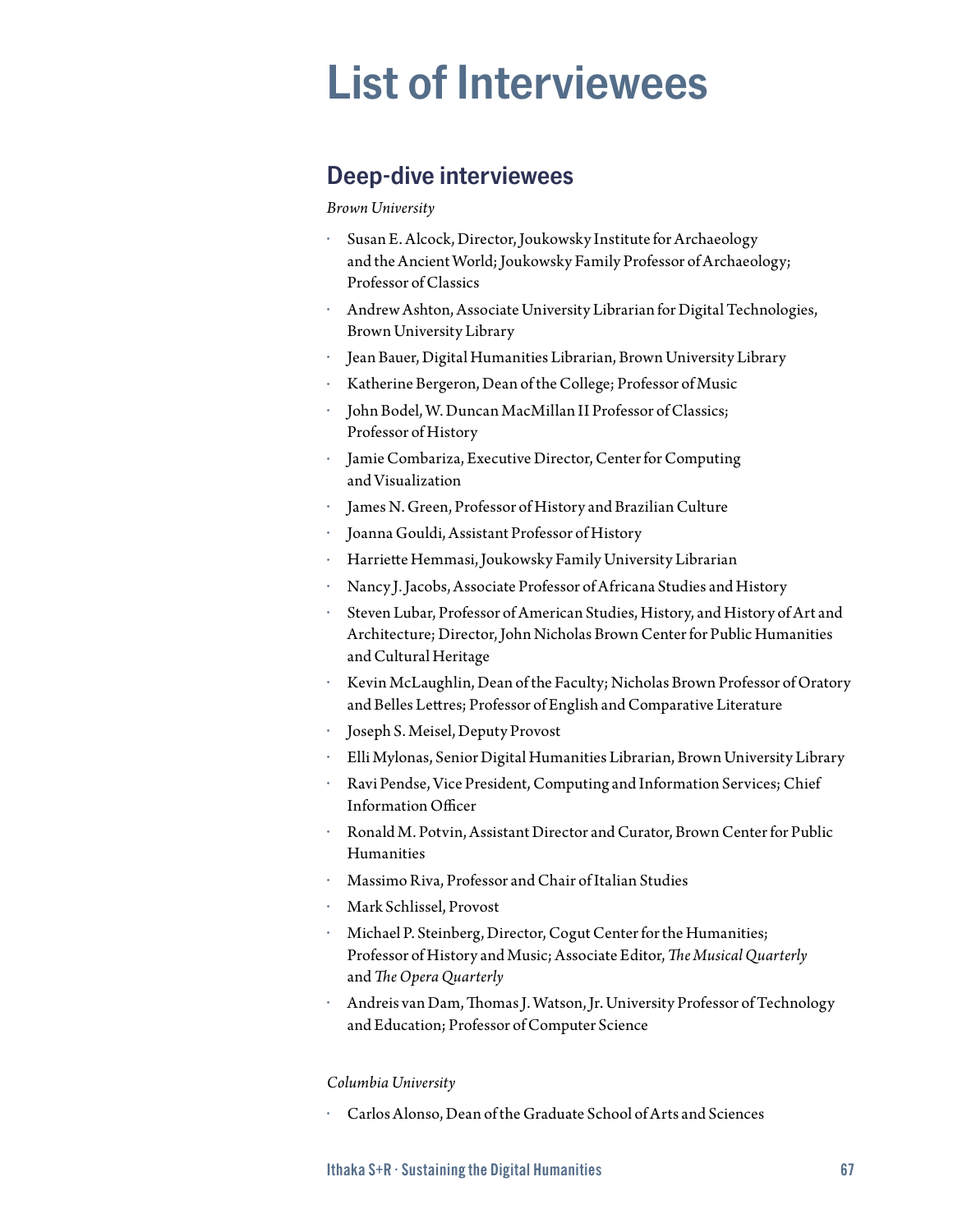- *•* Robert Cartolano, Associate Vice President, Digital Programs and Technology Services
- *•* Kenneth D. Crews, Director, Copyright Advisory Office
- *•* Stephen Davis, Director, Libraries Digital Program Division, Columbia University Libraries
- *•* Ansley T. Erickson, Assistant Professor of History and Education
- *•* Alex Gil, Digital Humanities Coordinator, Columbia University Libraries
- *•* Eileen Gillooly, Associate Director, Heyman Center for the Humanities; Associate Professor of English and Comparative Literature
- *•* Karl Jacoby, Professor of History
- *•* Damon Jaggars, Associate University Librarian for Collections and Services, Columbia University Libraries
- *•* Rebecca Kennison, Director, Center for Digital Research and Scholarship, Columbia University Libraries
- *•* Adam Kosto, Professor of History
- *•* Maurice Matiz, Acting Executive Director, Center for New Media Teaching and Learning
- *•* James G. Neal, Vice President for Information Services and University Librarian
- *•* Barbara Rockenbach, Director, Humanities and History Libraries
- *•* Michael T. Ryan, Director, Rare Book and Manuscript Library
- *•* Bob Scott, Head, Digital Humanities Center, Columbia University Libraries

### *Indiana University Bloomington*

- *•* Andrew Asher, Assessment Librarian, Indiana University Libraries
- *•* Jason Baird Jackson, Associate Professor of Folklore; Director, Mathers Museum of World Cultures
- *•* Julie Bobay, Associate Dean for Collection Development and Scholarly Communications, Indiana University Libraries
- *•* Alan Burdette, Director, Archives of Traditional Music
- *•* Angela Courtney, Associate Librarian and Head, Arts and Humanities Librarian; Head of Reference Services, Indiana University Libraries
- *•* Michelle Dalmau, Interim Head, Digital Collections Services; Digital Projects Librarian, Indiana University Libraries
- *•* Giuliano Di Bacco, Director, Center of Music Theory and Literature
- *•* Jon Dunn, Interim Assistant Dean for Library Technologies, Indiana University Libraries
- *•* Clara Henderson, Associate Director, Institute for Digital Arts and Humanities
- *•* Wallace Hooper, Project Manager, Programmer, and Analyst, The Chymistry of Isaac Newton; Assistant Director, Catapult Center for Digital Humanities and Computational Analysis
- *•* Brenda Johnson, Ruth Lilly Dean of University Libraries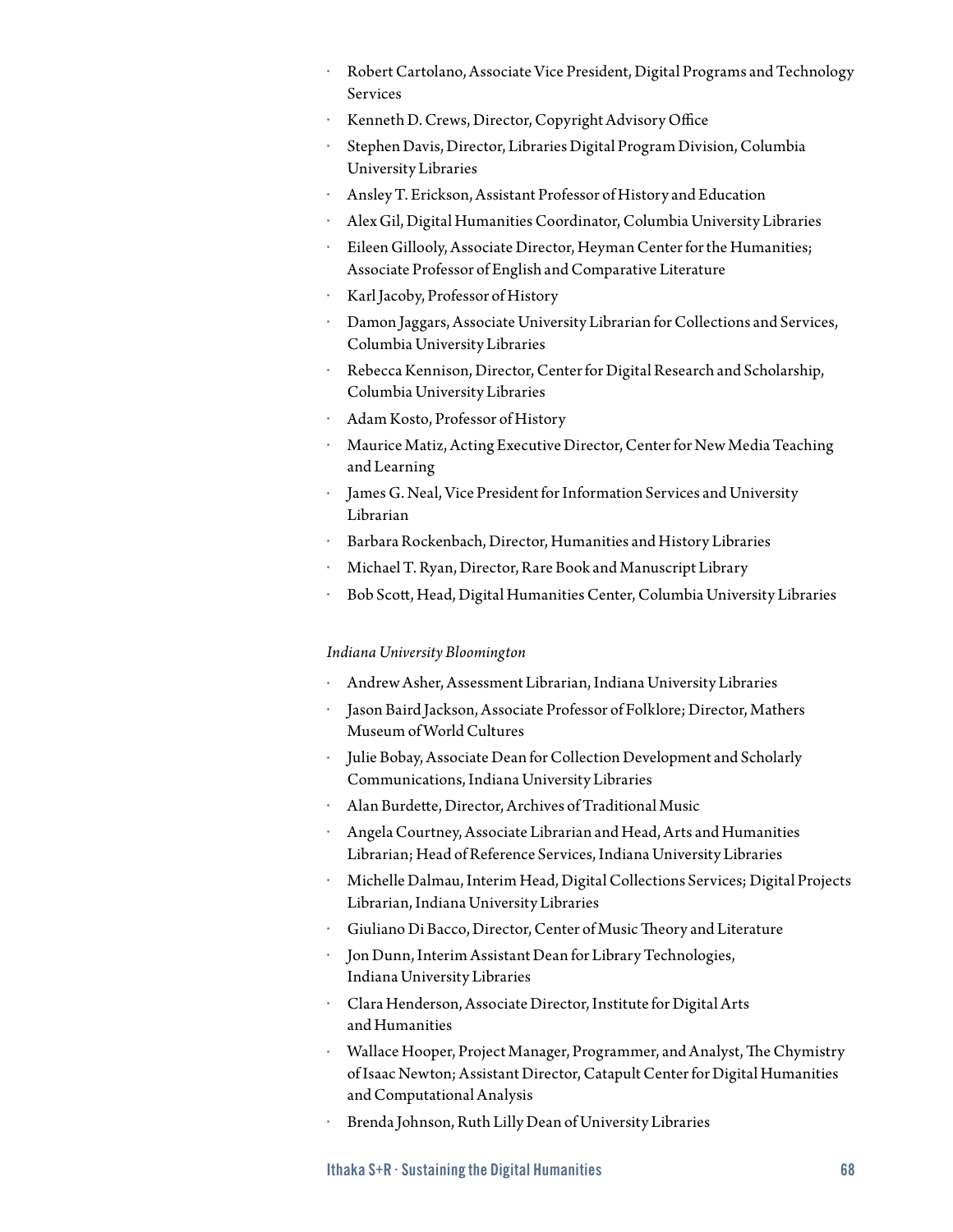- *•* Jorge Jose, Vice President for Research
- *•* Ellen MacKay, Associate Professor of English
- *•* William R. Newman, Distinguished Professor and Ruth Halls Professor of History and Philosophy of Science; Director, Catapult Center for Digital Humanities and Computational Analysis
- *•* Fernando Orejuela, Senior Lecturer, Folklore and Ethnomusicology
- *•* Christopher Raphael, Chair of Computer Science; Professor of Informatics; Director, Music Informatics Program
- *•* Daniel Reed, Director, Ethnomusicology Institute; Associate Professor of Ethnomusicology and Folklore
- *•* Greg Siering, Director, Center for Innovative Teaching and Learning
- *•* Robert Sloan, Interim Editor-in-Chief, Indiana University Press
- *•* P. Sarita Soni, Vice Provost for Research
- *•* Craig Stewart, Executive Director, Pervasive Technology Institute; Associate Dean of Research Technologies
- *•* Ruth M. Stone, Associate Vice Provost for Arts and Humanities; Director, Institute for Digital Arts and Humanities; Laura Boulton Professor of Folklore and Ethnomusicology
- *•* John Walsh, Associate Professor of Information Science; Adjunct Associate Professor of English
- *•* Carolyn Walters, Executive Associate Dean, Indiana University Libraries; Executive Director, Office of Scholarly Publishing
- *•* Eric Wernert, Director, Visualization and Analytics, Research Technologies Division, University Information Technology Services

### *University of Wisconsin at Madison*

- *•* Edward Almasy, Director, Internet Scout
- *•* Bruce Barton, Manager, Shared Development Group
- *•* Rosemary Bodolay, Assistant Director, DesignLab
- *•* Bruno Browning, Chief Information Officer of the College of Letters and Science; Director, Letters and Science Learning Support Services
- *•* Jan Cheetham, Project Manager, Academic Technology, Division of Information Technology
- *•* Steven Dast, Senior Administrative Program Specialist, Digital Collections Center
- *•* Paul M. Deluca, Provost
- *•* Peter Gorman, Head, Digital Collections Center
- *•* Erik Gunneson, Faculty Associate, Communication Arts Instructional Media Center
- *•* Michele Hilmes, Professor of Communication Arts
- *•* Eric Hoyt, Assistant Professor of Communication Arts
- *•* Joe Kohlmann, Research Intern, Living Environments Laboratory, Wisconsin Institute for Discovery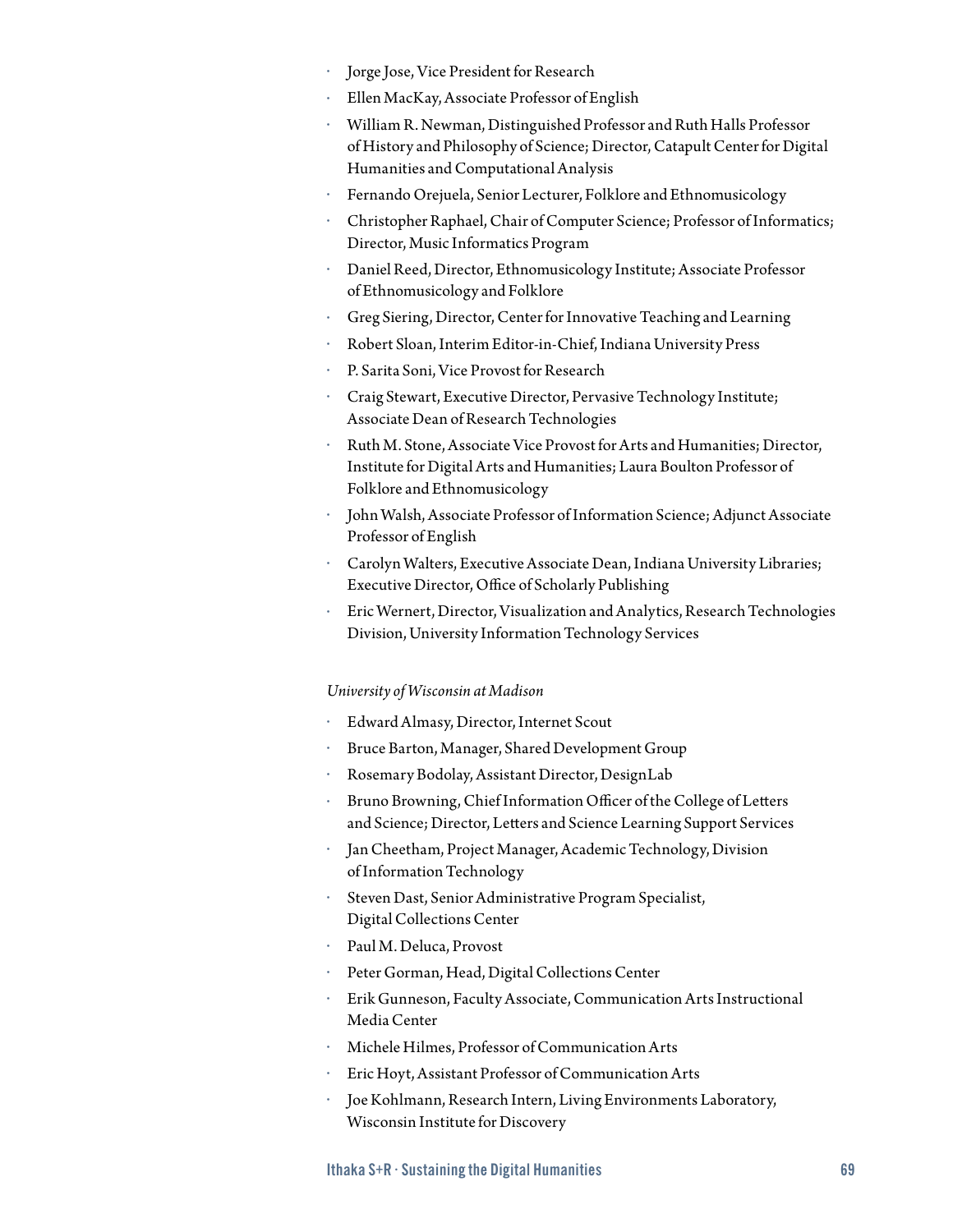- *•* Lee Konrad, Director, Technology Services, University of Wisconsin– Madison Libraries
- *•* Bruce Maas, Chief Information Officer and Vice Provost for Information Technology
- *•* John Martin, Learning Consultant, Academic Technology
- *•* Jon McKenzie, Professor of English; Director, DesignLab
- *•* Melissa McLimans, Academic Librarian, Digital Collections Center, University of Wisconsin–Madison Libraries
- *•* Scott Prater, Shared Development Group
- *•* Eric Raimy, Associate Professor of English
- *•* Carrie Roy, Research Associate, Library Technology Group, University of Wisconsin–Madison Libraries
- *•* Allison Salmon, Senior Software Engineer, Learning Games Network
- *•* Dorothea Salo, Faculty Associate, School of Library and Information Studies
- *•* Peter G. Sengstock, Computer Media Specialist, Communication Arts Instructional Media Center
- *•* Brian Sheppard, Senior Consultant, Shared Development Group
- *•* Jaime Stoltenberg, Special Librarian, Geography
- *•* Michael Trevis, Associate Instructional Specialist, Communication Arts Instructional Media Center
- *•* Robin Valenza, Associate Professor of English
- *•* Edward Van Gemert, Vice Provost for Libraries and University Librarian
- *•* Adam Wiens, Senior Artist, Learning Games Network
- *•* A. J. Wortley, Senior Outreach Specialist, State Cartographer's Office

### **Additional interviewees**

- *•* Robert Allen, Professor of American Studies, History, and Communication Studies; Co-Principal Investigator, Carolina Digital Humanities Initiative, University of North Carolina at Chapel Hill
- *•* Ann Arvin, Vice Provost and Dean of Research, Stanford University
- *•* Elizabeth Beaudin, Director, Digital Initiatives, Yale University Library, Yale University
- *•* Brett Bobley, Chief Information Officer; Director, Office of Digital Humanities, National Endowment for the Humanities
- *•* Sheila Brennan, Associate Director of Public Projects, Roy Rosenzweig Center for History and New Media, George Mason University
- *•* Kim Cassidy, Provost, Bryn Mawr College
- *•* Daniel Chamberlain, Director, Center for Digital Learning and Research, Occidental College
- *•* Perry Collins, Senior Program Officer, Office of Digital Humanities, National Endowment for the Humanities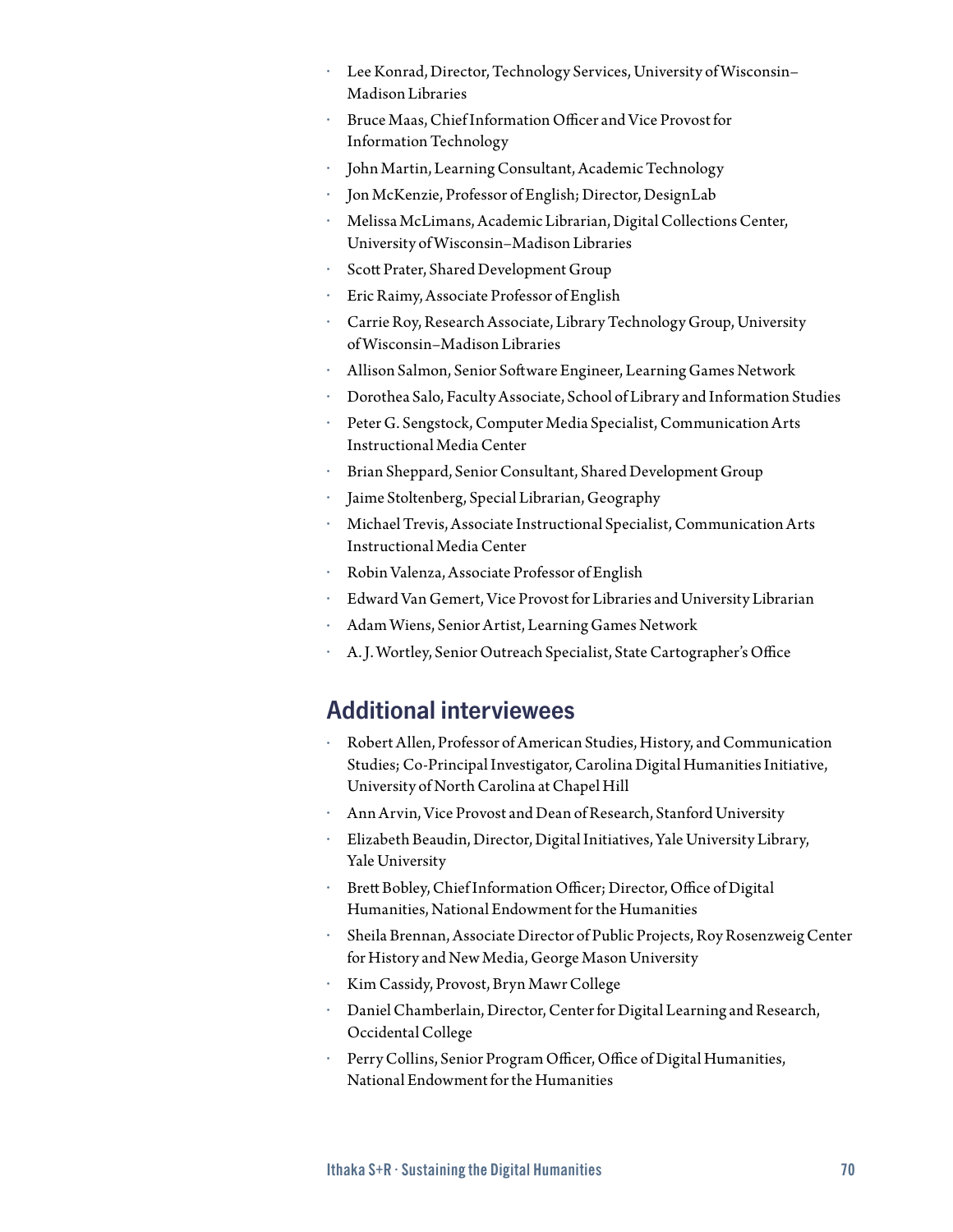- *•* Danielle DeVoss, Professor of Professional Writing; Director, Digital Humanities, Michigan State University
- *•* Julia Flanders, Professor of the Practice of English; Director, Digital Scholarship Group; Director, Women Writers Project, Northeastern University
- *•* Catherine Foley, Digital Librarian, Matrix, the Center for Digital Humanities and Social Sciences, Michigan State University
- *•* Neil Fraistat, Director, Maryland Institute for Technology in the Humanities, University of Maryland at College Park
- *•* Zephyr Frank, Associate Professor of Latin American History, Stanford University
- *•* Mike Furlough, Executive Director, Hathi Trust; former Associate Dean for Research and Scholarly Communications, Pennsylvania State University Libraries, Pennsylvania State University
- *•* Susan Gibbons, University Librarian, Yale University
- *•* Matthew K. Gold, Associate Professor of English and Digital Humanities; Director, CUNY Academic Commons, City University of New York Graduate Center
- *•* Joshua Greenberg, Program Director, Digital Information Technology, Alfred P. Sloan Foundation
- *•* Eric Johnson, Head, Innovative Media, Virginia Commonwealth University Libraries, Virginia Commonwealth University; former Head, Outreach and Public Services, Digital Research and Scholarship, Scholars' Lab, University of Virginia Library, University of Virginia
- *•* Sherry Lake, Senior Data Consultant, Data Management Consulting Group, University of Virginia Library, University of Virginia
- *•* Meredith Martin, Associate Professor of English, Princeton University
- *•* Monica McCormick, Program Officer for Digital Scholarly Publishing, New York University Libraries, New York University
- *•* Elijah Meeks, Digital Humanities Specialist, Academic Computing Services, Stanford University Libraries, Stanford University
- *•* David Millman, Director, Digital Library Technology Services, New York University Libraries, New York University
- *•* Sheila M. Morrissey, Senior Research Developer, Portico
- *•* Trevor Munoz, Associate Director, Maryland Institute for Technology in the Humanities; Assistant Dean for Digital Humanities Research, University of Maryland Libraries, University of Maryland at College Park
- *•* Robert Nelson, Director, Digital Scholarship Lab, University of Richmond
- *•* Shawn Nicholson, Assistant Director for Digital Information, Michigan State University Libraries, Michigan State University
- *•* William Pannapacker, Associate Professor of English; Director, Andrew W. Mellon Foundation Scholars Program in the Arts and Humanities, Hope College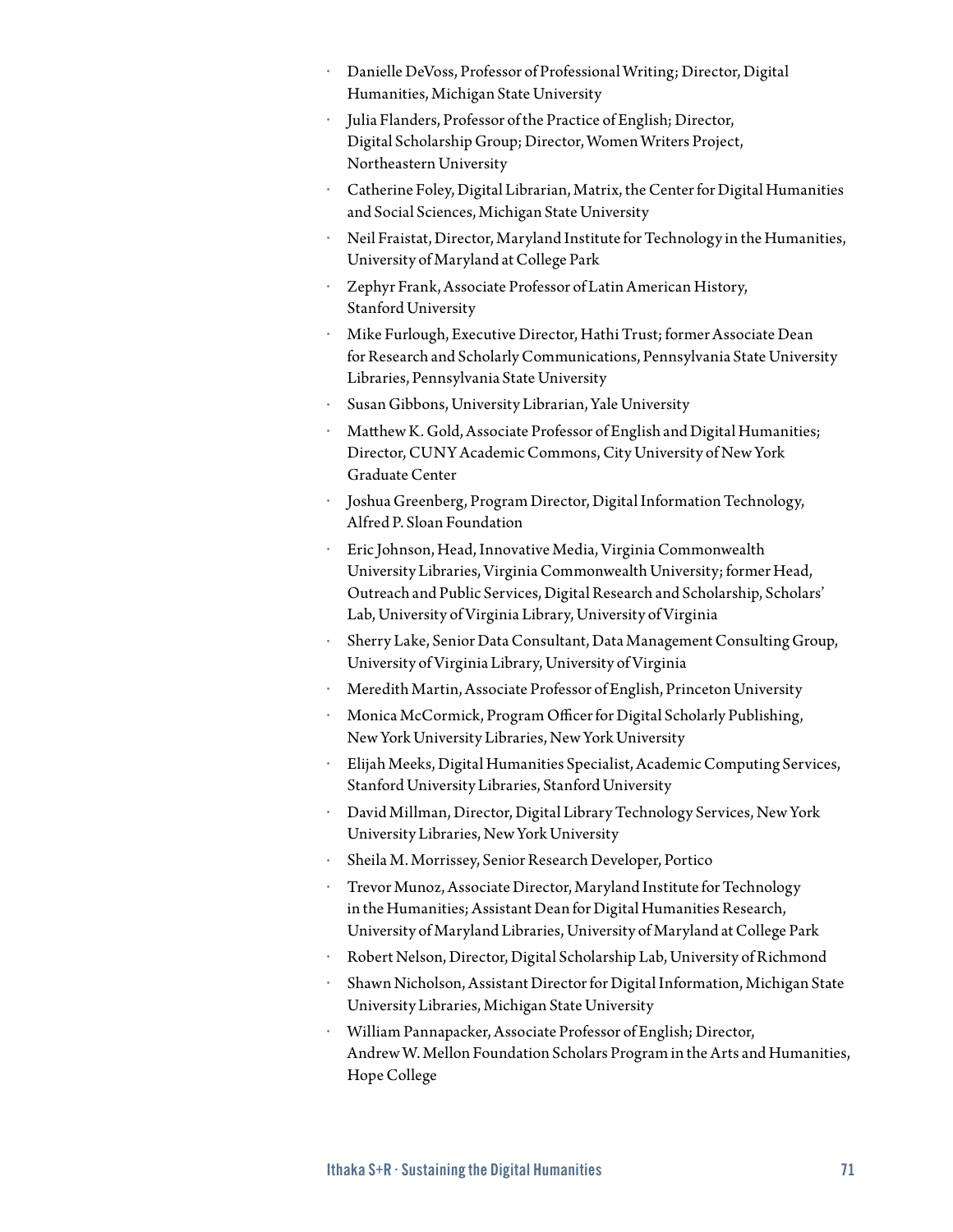- *•* Dean Rehberger, Director, Matrix; Associate Professor of Writing, Rhetoric, and American Culture; Adjunct Professor of History; Adjunct Curator, Michigan State University Museum, Michigan State University
- *•* Patrick Reynolds, Dean of Faculty, Hamilton College
- *•* Michael Rodriguez, Librarian for English and American Literature, Linguistics, and Performing Arts, Michigan State University Libraries, Michigan State University
- *•* Michael Roy, Chief Information Officer; Dean of Library and Information Services, Middlebury College
- *•* Tom Scheinfeldt, Associate Professor of Digital Media and Design, University of Connecticut; former Director-at-Large, Roy Rosenzweig Center for History and New Media and Research Assistant Professor of History and Art History, George Mason University
- *•* Janet Thomas Simons, Associate Director of Instructional Technology; Co-Director, Digital Humanities Initiative, Hamilton College
- *•* Martha Sites, Deputy University Librarian, University of Virginia
- *•* Steve Sowards, Associate Director for Collections Management, Michigan State University Libraries, Michigan State University
- *•* Patricia A. Steele, Dean of Libraries, University of Maryland at College Park
- *•* William G. Thomas III, Chair and Professor of History; John and Catherine Angle Professor in the Humanities, University of Nebraska at Lincoln
- *•* Karin A. Trainer, University Librarian, Princeton University
- *•* Donald J. Waters, Program Officer, Scholarly Communications and Information Technology, Andrew W. Mellon Foundation
- *•* Michael Witmore, Director, Folger Shakespeare Library
- *•* Karin Wittenborg, University Librarian and Dean of Libraries, University of Virginia
- *•* Clifford Wulfman, Library Digital Initiatives Coordinator, Princeton University Library, Princeton University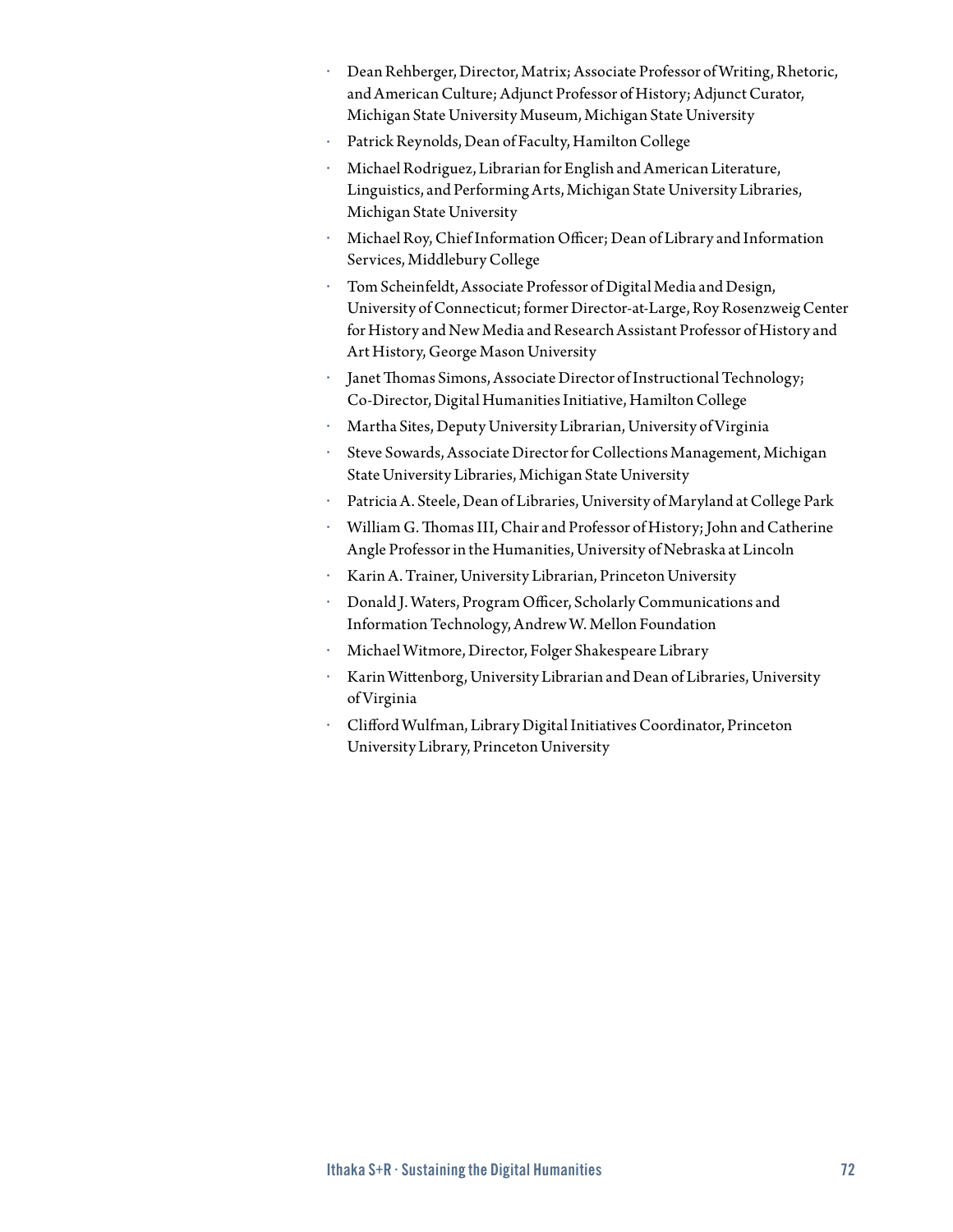# **Interview guides**

# **For provosts and deans for research**

# **Background**

- *•* What is your role at your institution?
- *•* What do you understand "digital humanities" (DH) to mean?
- *•* In what ways are you involved with digital humanities projects?

# **Institutional perspective**

- *•* Does your institution have a strategy guiding the incorporation of technology in research and teaching? If so, what was the motivation for that strategy? What does it cover?
- *•* How do you view the value of digital vs. more traditional research and teaching activities and outputs in the humanities?
- *•* Are there any institutional initiatives to develop unified solutions for supporting or enabling access to the digital humanities projects at your institution?
- *•* Do you have any concerns about the state of DH projects and initiatives on your campus (e.g., sustainability, discovery)?
- *•* Do you see the challenges facing DH as different from those of digital projects in other disciplines (e.g., big data, open-access research outputs)?

# **New DH project creation**

- *•* Where are DH projects created at your institution? (In other words, who has the ability to create digital humanities content and tools? The library? The museums? Scholars? Students?)
- *•* What kinds of projects are being created: are they content-based, teachingfocused, or tools? About how many of each exist on your campus?
- *•* Please describe project approval processes in detail.
- *•* What factors do you consider when deciding whether or not to approve a project?
- *•* Are any projects rejected? If so, what factors can lead to this?
- Is there any internal funding for the creation of these projects? If so, about how much is this?
- *•* At the creation stage (during the grant process or an internal process), what is discussed concerning the ongoing aspirations and costs of the project?

# **Ongoing support**

- *•* What kinds of support does your institution provide for these projects after they are created?
- *•* Does your office budget for the ongoing support of these projects?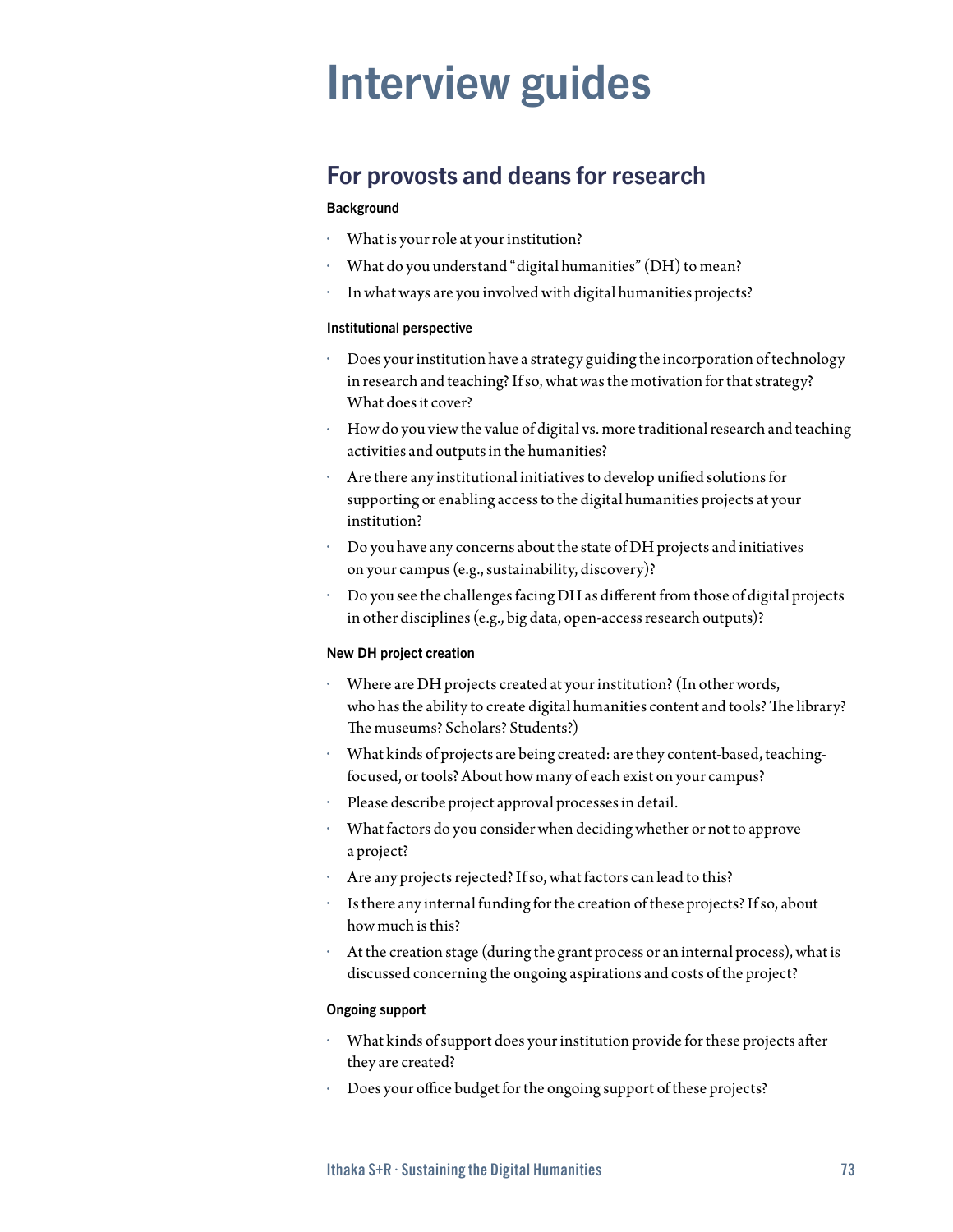- *•* If so, about how much is this budget? Which activities are included in the budget (e.g., personnel, administration, overhead, technology infrastructure)?
- *•* If not, who does budget for projects' ongoing support?
- *•* Where (else) in the institution's budget does the ongoing financial support for these projects come from?
- *•* What factors determine whether ongoing assistance will be provided for an individual project?
- *•* Are you aware of any attempts to generate revenue from these projects (licensing, sale of services related to content, etc.)?
- *•* Are you aware of any partnerships between project leaders and other units on campus (e.g., the library, IT, digital humanities groups)? If so, please describe these arrangements.

#### **Impact and value**

- *•* What value do you see in supporting these projects? Is there any direct value to your institution?
- *•* How do you or how would you measure the impact of these projects?

# **Key questions**

- *•* What institutional digital strategies are in place with respect to DH-like work?
- *•* What do you believe to be the value of DH outputs and why does the university support them?
- *•* Where and how are projects created on campus?
- *•* Where on campus is support available to DH projects?
- *•* What kinds of support are available on campus and how are those activities funded?

# **For library directors**

(to be modified for directors of other units on campus)

#### **Background**

- *•* What is your role at your institution?
- *•* In what ways are you involved with digital humanities (DH) projects?
- *•* What do you understand "digital humanities" to mean?

#### **Library perspective**

- *•* Does your library have a digital content strategy? If so, what was the motivation for that strategy? What does it cover?
- *•* How do you view the value of digital vs. more traditional holdings?
- *•* Are there any library initiatives to develop unified solutions for supporting or enabling access to the digital humanities outputs at your institution?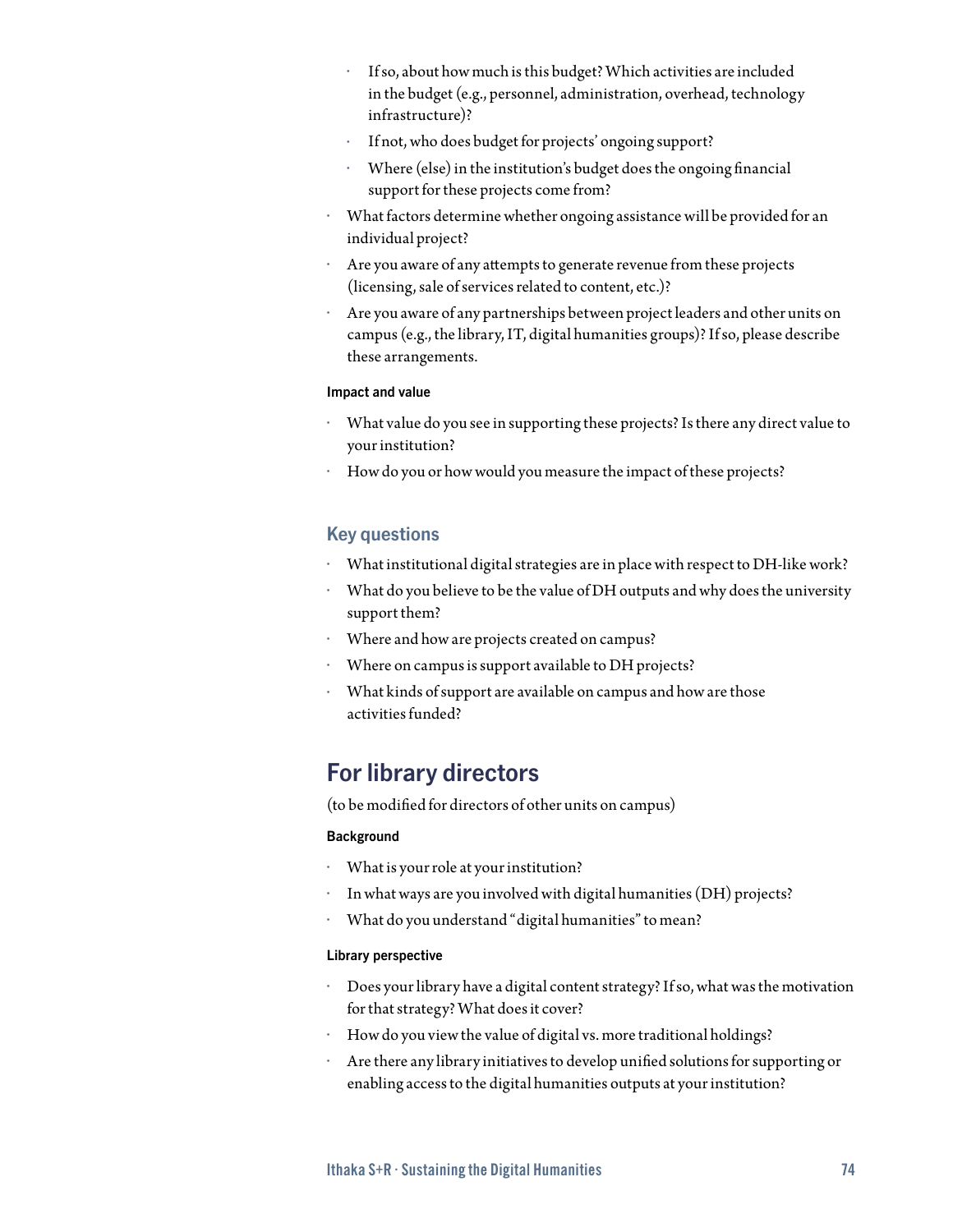*•* Do you have any concerns about the state of digital humanities projects in your library (e.g., sustainability, discovery)?

## **New DH project creation**

- *•* What types of digital humanities projects do you host at the library? Are these projects created internally? Externally?
- *•* If there are internal projects, please describe in detail the process by which the library creates digital humanities projects: who initiates them; who makes decisions about them; etc.?
- If there are external projects, please describe in detail the process by which the library comes to support digital humanities projects: who initiates them; who makes decisions about them; etc.?
- Is there any internal funding for the creation of these projects? If so, about how much is this?
- *•* At the creation stage, what is discussed concerning the ongoing aspirations and costs of the project? What agreements are made between the library and the project leader?

#### **Ongoing support**

- *•* What factors determine whether you will provide ongoing assistance for an internal project? For an external project?
- *•* What kinds of support does the library provide to these projects after they are created? (This may include management, scanning, metadata, website design/technical development, user outreach and support, usage analysis, preservation, editorial work, user tracking and needs analysis, and outreach.)
- *•* Does the library budget for the ongoing support of these projects?
	- *•* If so, about how much is this budget? Which activities are included in the budget (e.g., personnel, administration, overhead, technology infrastructure)?
	- If not, who does budget for them?
	- *•* Where in the institution's budget does the ongoing financial support for these projects come from?
- *•* Are you aware of any attempts to generate revenue from these projects (licensing, sale of services related to content, etc.)?

#### **Value and impact**

- *•* What value is there in supporting these projects?
- *•* Do you measure the impact of these projects (by use of user tracking, user needs analysis, awards, citations, etc.)?

#### **Other institutional support**

*•* Are you aware of any partnerships between project leaders and other units on campus (e.g., the museums, IT, digital humanities groups)? If so, please describe these arrangements.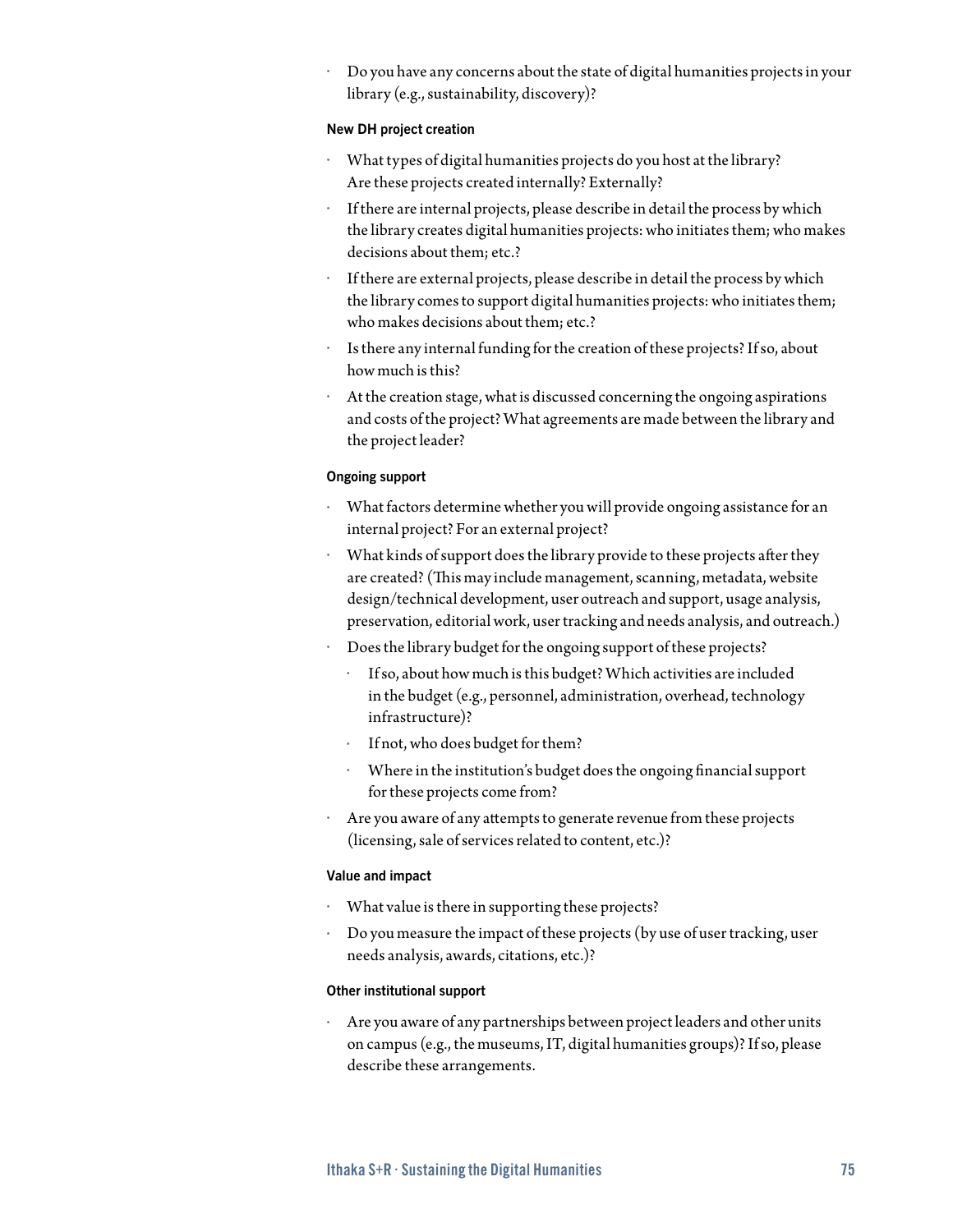# **Key questions**

- *•* How did the library become involved in DH work?
- *•* Why is the library involved in supporting DH work?
- *•* Who is involved in DH work at the library and how is it supported financially?
- *•* How are projects created?
- *•* What kinds of support does the library offer to projects?
- *•* What does the library understand "sustainability" to mean and what are its sustainability concerns?

# **For digital humanities center directors**

#### **Background**

- *•* What is your role at your institution?
- *•* In what ways are you involved with digital humanities (DH) projects? (As a PI? As a coordinator of activity? Other?)
- *•* What do you understand "digital humanities" to mean?

#### **Perspective of the DH center**

- *•* Does your DH center have a digital strategy? If so, what was the motivation for that strategy? What does it cover?
- *•* How do you view the value of digital vs. more traditional research and teaching activities or outputs?
- *•* What led to the development of your DH center? Who initiated it and why?
- *•* What kinds of support does your institution offer the DH center (e.g., personnel, administration, overhead, technology infrastructure)?
- *•* Does the DH center collaborate with any other entities on campus (the library, museums, IT, etc.)?
- *•* Do you have any concerns about the state of digital humanities projects on your campus (e.g., sustainability, discovery)?

## **New DH project creation**

- *•* What types of digital humanities projects do you host at the DH center? Are these projects created internally? Externally?
- Are there projects on campus that the center does not host? If so, where are they located?
- If there are internal projects, please describe in detail the process by which the DH center creates digital humanities projects: Who initiates them? Who makes decisions about them? etc.
- If there are external projects, please describe in detail the process by which the DH center comes to support digital humanities projects: Who initiates them? Who makes decisions about them? etc.
- Is there any internal funding for the creation of these projects? If so, about how much is this?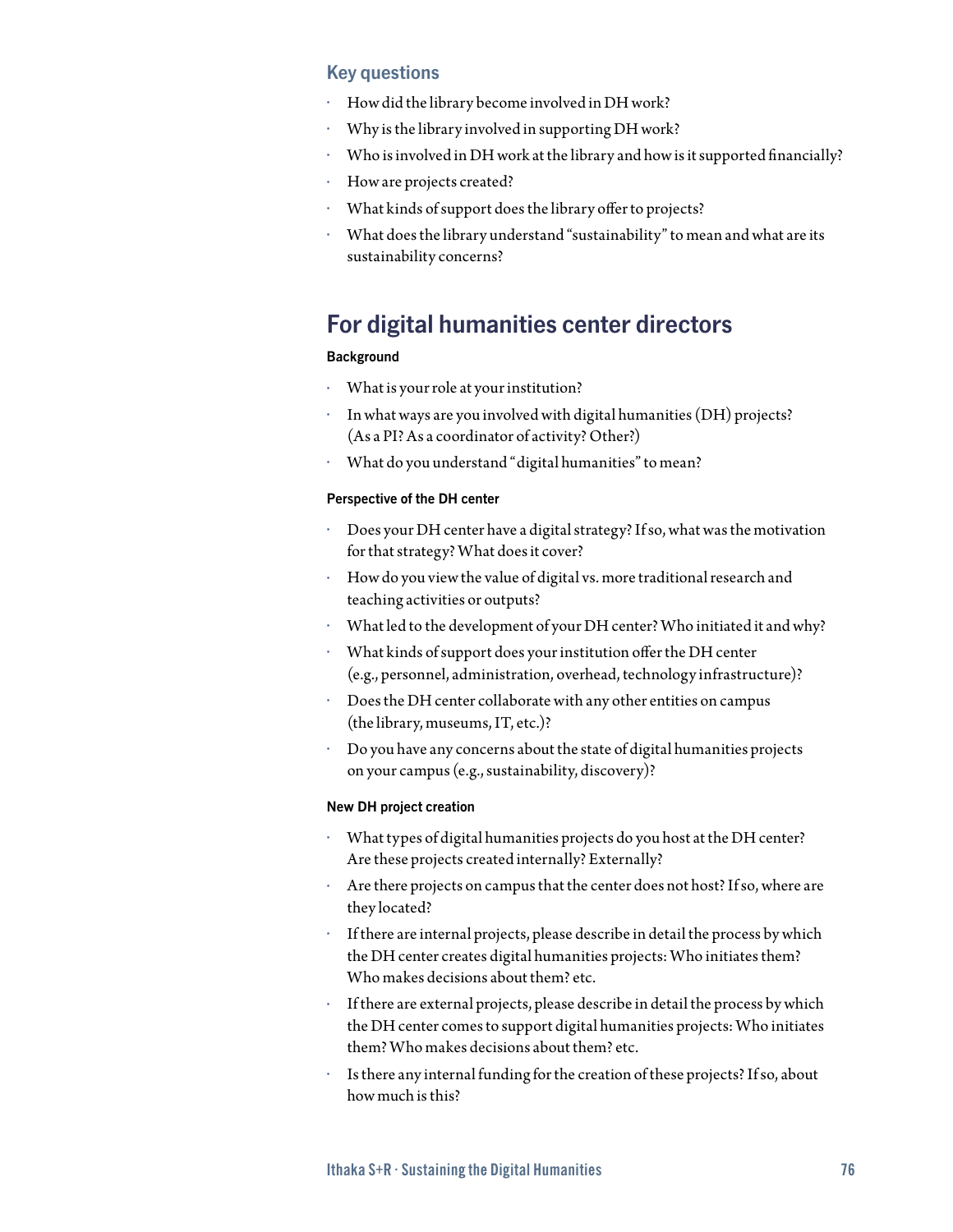*•* At the creation stage, what is discussed concerning the ongoing aspirations and costs of the project? What agreements are made between the DH center and the project leader?

### **Ongoing support**

- *•* What factors determine whether your center will provide ongoing assistance for an internal project? For an external project?
- *•* What kinds of support does the DH center provide to DH projects after they are created (e.g., management, scanning, metadata, website design/technical development, user outreach and support, usage analysis, preservation, editorial, user tracking and needs analysis, outreach)?
- *•* Does the center budget for the ongoing support of these projects?
	- *•* If so, about how much is this budget? Which activities are included in the budget (e.g., personnel, administration, overhead, technology infrastructure)?
	- *•* If not, who does budget for them?
	- *•* Where in the institution's budget does the ongoing financial support for these projects come from?
- *•* Are you aware of any attempts to generate revenue from these projects (licensing, sale of services related to content, etc.)?

## **Value and impact**

- *•* What value is there in supporting these projects at the center?
- *•* Do you measure the impact of these projects (by use of user tracking, user needs analysis, awards, citations, etc.)?

# **Other institutional support**

*•* Are you aware of any partnerships between project leaders and other units on campus (e.g., the library, the museums, IT)? If so, please describe these arrangements.

# **Key questions**

- *•* Why was the DH center created?
- *•* What is the mission of the DH center?
- *•* How is the DH center governed and supported financially?
- *•* How are projects created?
- *•* What kinds of support does the DH center offer to projects?
- *•* What does the DH center understand "sustainability" to mean and what are itssustainability concerns?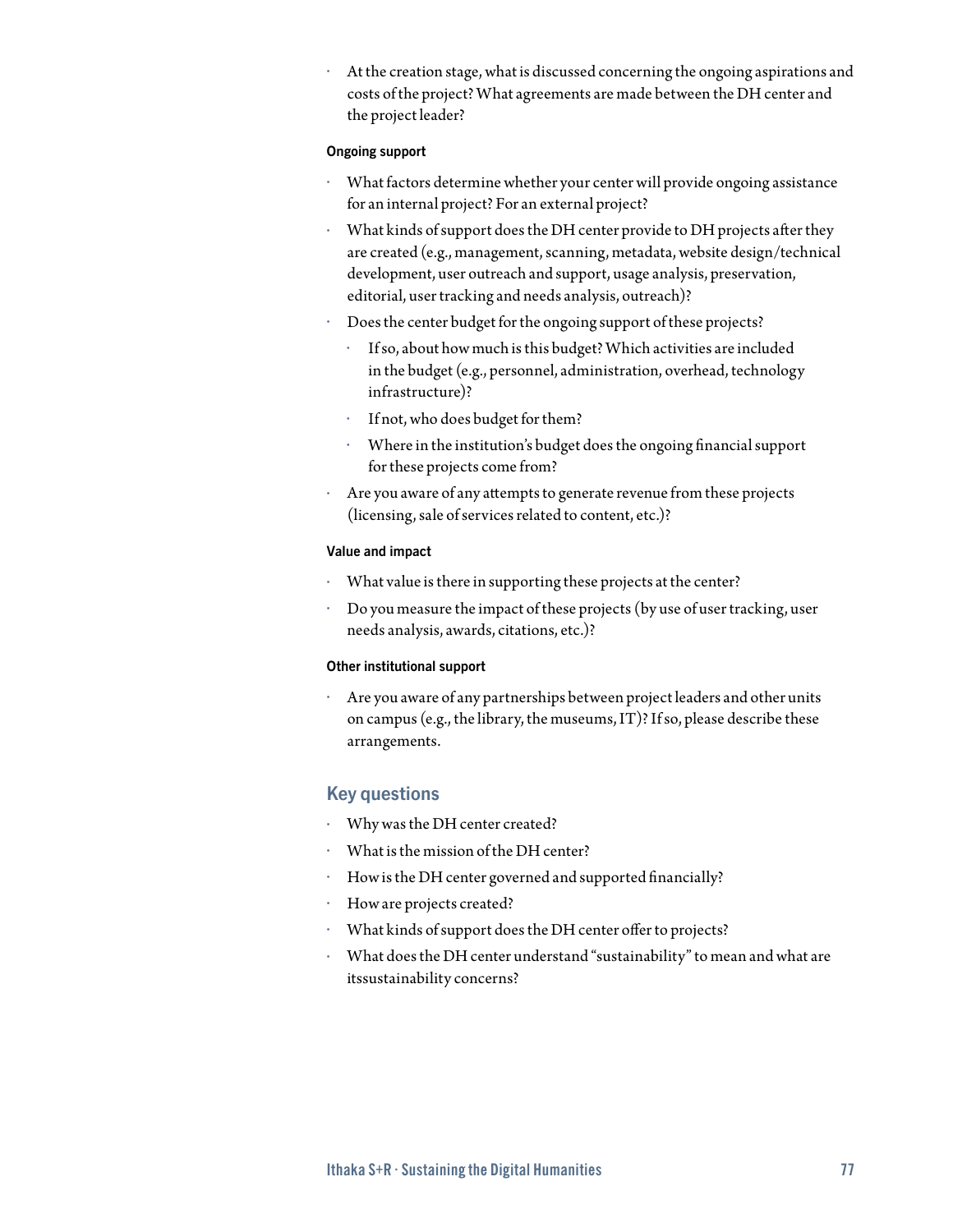# **For faculty project leaders**

## **Project background**

- *•* Tell us about the project:
	- *•* When and how was it started?
	- *•* What subjects or topics does it cover?
	- *•* What types of materials does the project include?
- *•* Why was the project undertaken?
- *•* What are the primary audiences for this project?

# **New project creation**

- *•* At the start of the project, how did you define the impact you wanted it to have? What resources did you expect would be required to fulfill that impact goal?
- *•* Who at your institution did you consult (for advice, for permission or approval, etc.) as you were preparing to start the project? What guidance did you receive in developing your project (and your proposal)?
- *•* What expectations did you have for host support when you began the project?
- *•* Did your host institution have any expectations for your project?
- *•* How was this project initially funded?
- *•* Did the initial conditions of the internal approval, grant, etc. include specific host support for the creation of your project? If so, please describe that support
	- *•* What form did those support agreements take? (Written contract, oral agreement, etc.?)
	- *•* What forms of host support were included?
		- **Planning**
		- **Project management/development**
		- Content creation (e.g., digitization)
		- **Tech support**
		- Technical development (e.g., software, tool creation)
		- **Preservation**
		- **Storage**
		- **Dissemination/promotion**

## **Ongoing support**

- *•* Is the project complete? Or is it still being updated and developed?
- How would you describe the sustainability plan for your project?
- *•* What role did administrators at your institution play in planning for postlaunch sustainability?
- Is there any oversight of the project now? Is this by the same person/place that approved the grant?
- *•* Is your project hosted on your campus?
	- *•* If so, which unit/division/individual holds primary responsibility for it? Why is it hosted on your campus? Are there any benefits to hosting on your campus in terms of support, reputation by affiliation, etc.?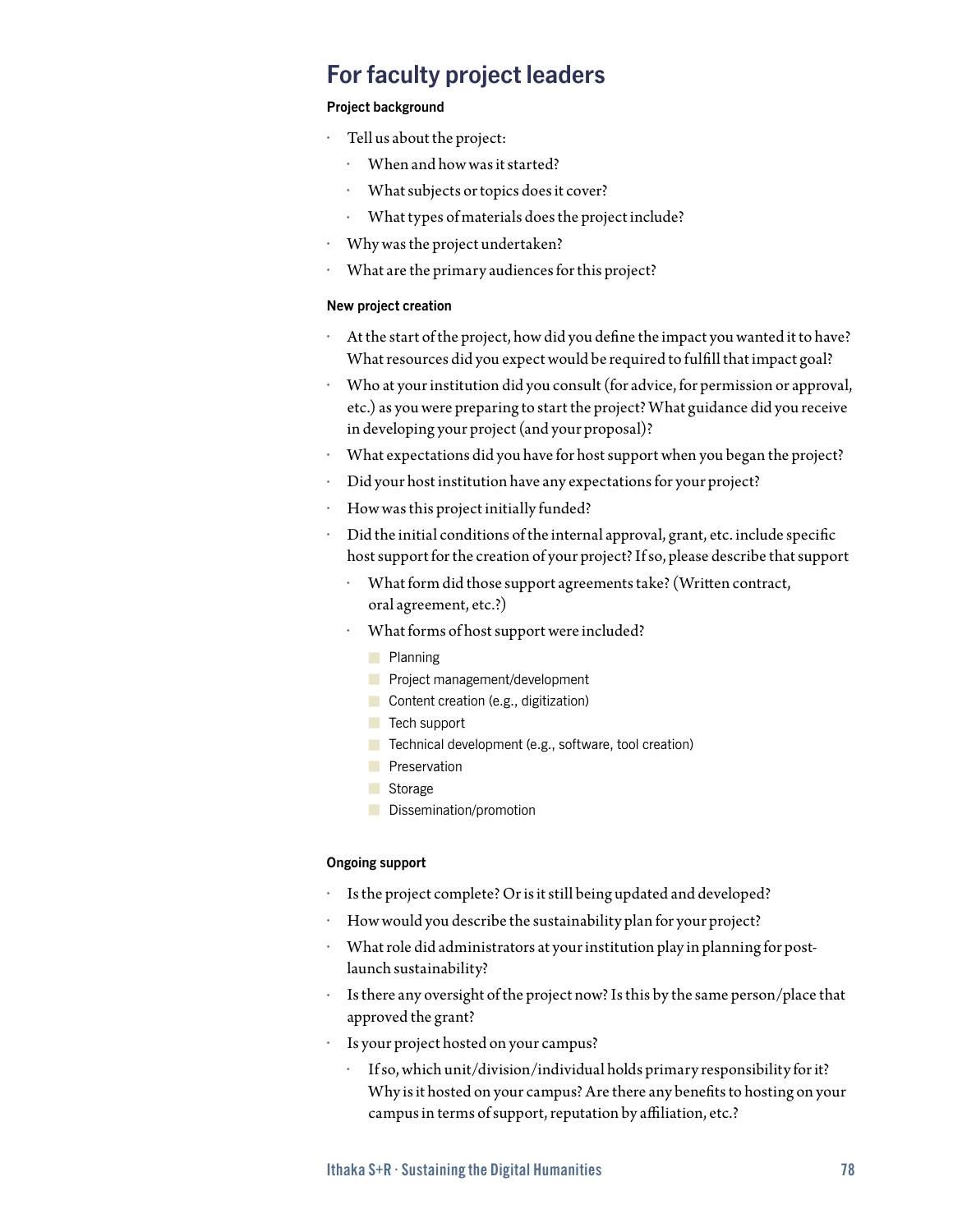- *•* If not, why not? Where is it hosted? Are there any benefits to hosting it off campus in terms of support, reputation by affiliation, etc.?
- *•* What of the following activities/costs does the project incur right now?
	- **Planning**
	- **Project management/development**
	- Content creation (e.g., digitization)
	- $\blacksquare$  Tech support
	- Technical development (e.g., software, tool creation)
	- **Preservation**
	- **Storage**
	- **Dissemination/promotion**
- *•* How are those costs or activities covered (e.g., by grants, by your home institution, by donations)?
	- *•* How have you been successful in the past in securing support?
	- *•* Have you experimented with any revenue generation activities? If so, what activities are these, and to what extent have they been successful?
	- *•* If your institution provides ongoing support, which costs are in-kind and which are direct? If so, what form did those agreements take? (Written contract, oral agreement, etc.?) Are you pleased with the types and levels of support you've received?
- *•* What, if any, obstacles have you encountered?
- *•* Are there other forms of support you need or you wish you could get? What improvements might you suggest to the current system?
- *•* What is your perception of your university's place in the digital humanities landscape? Did that reputation in any way influence your choice to work here?
- *•* Who "owns" your project, i.e., who holds the rights to your resource? What would happen to your project if you were to leave your university?

# **Impact and value**

- *•* What do you imagine the status of the project will be a few years from now?
- *•* Why is this project valuable to others? To your host institution?
- *•* Has your impact goal for the project changed? If so, how and why?
- *•* What metrics do you use to measure and evaluate the impact your project has had?
- *•* Has the project met its impact goal?
- *•* How do you communicate the impact and value of your project to administrators or other higher-ups?

# **Key questions**

- *•* What are the chief aims of your project? Have they changed over time? What will they will be in the future?
- *•* What types of up-front support—financial and otherwise—has the project received?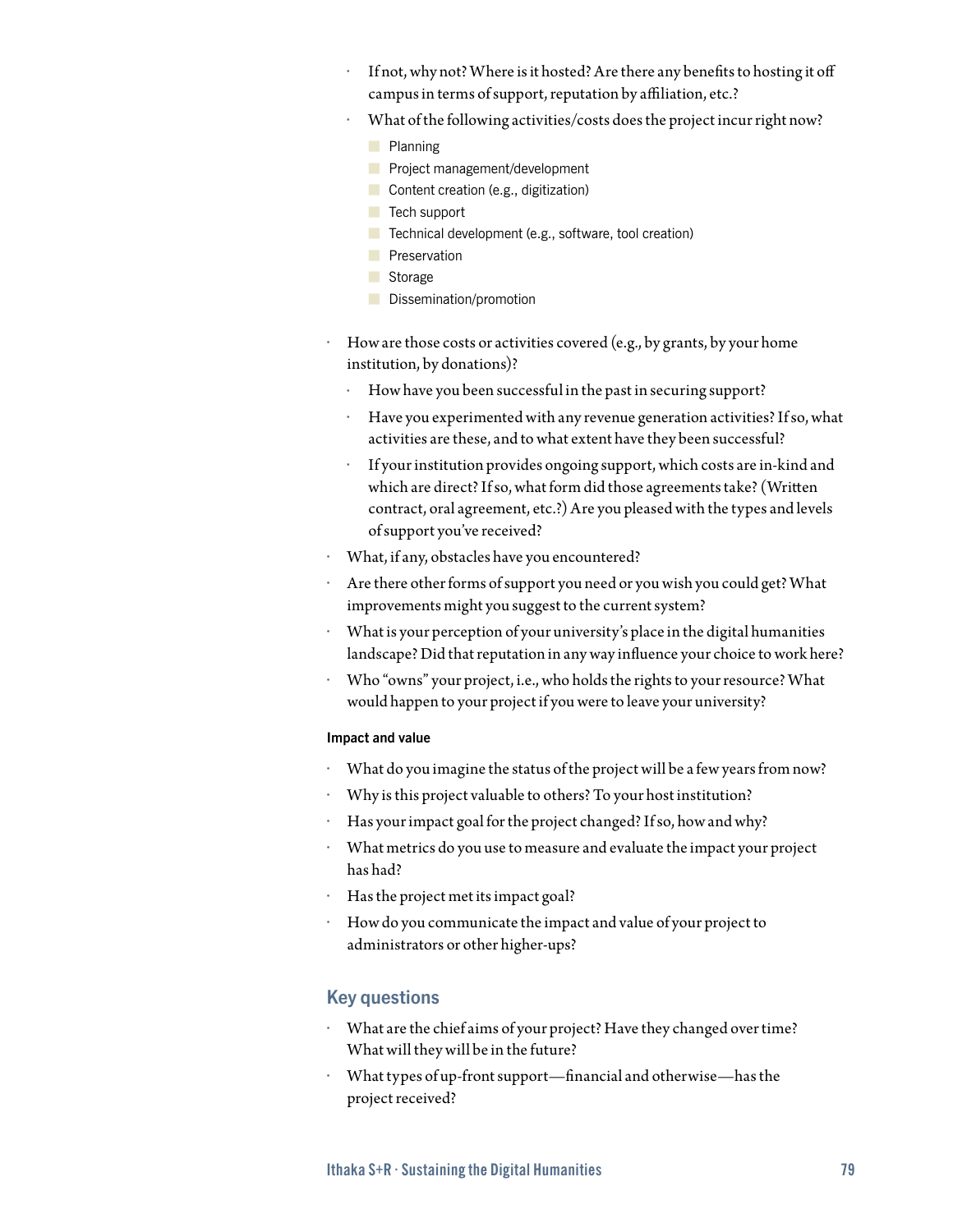- *•* What types of ongoing support is the project receiving?
- *•* What are your chief sustainability concerns, and what would be needed to address them?
- *•* Do you demonstrate the impact of the project to your university's administration, to your funder, etc.? If so, how?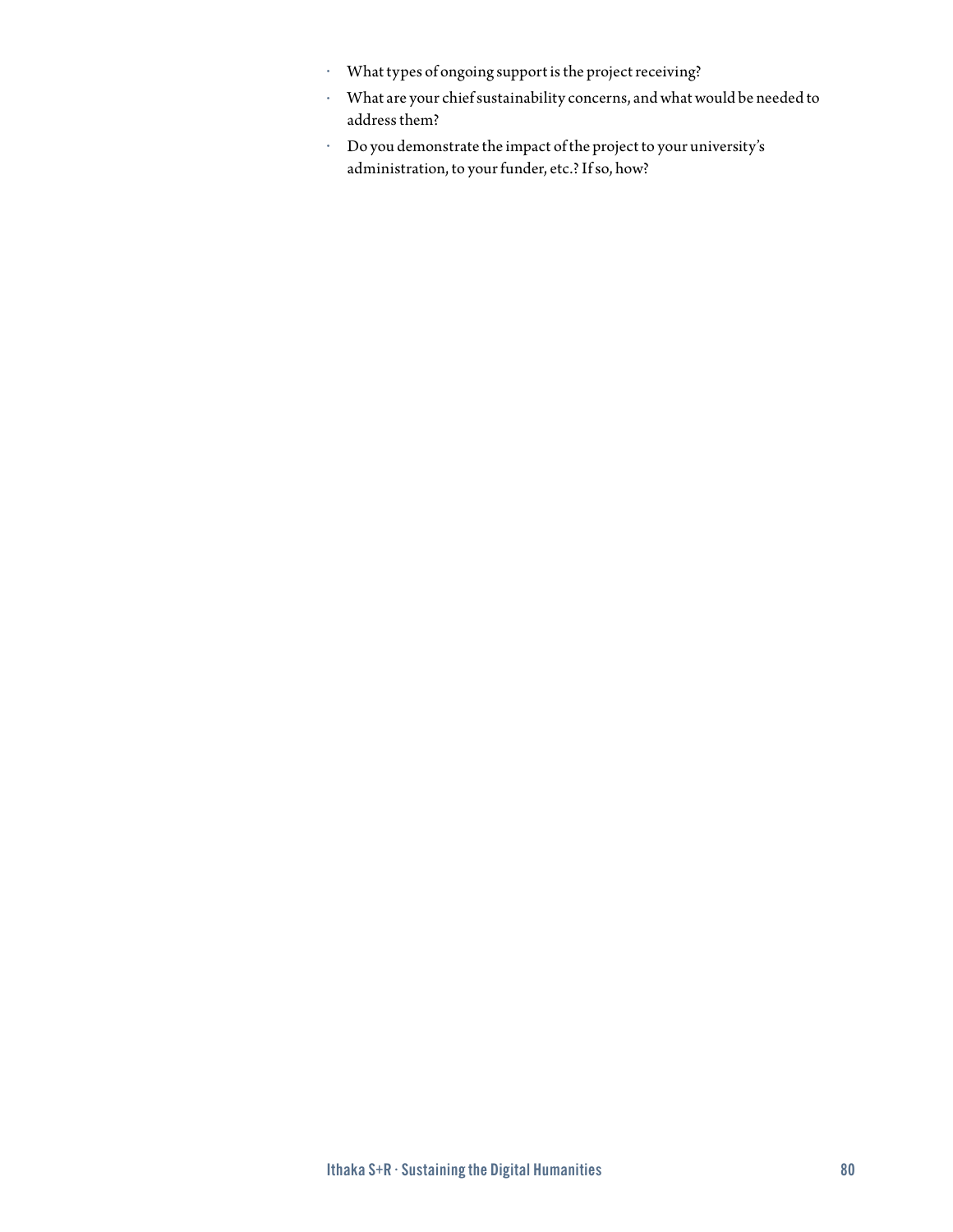# **Survey instrument**

The following is a representation of the original survey instrument, which was disseminated using the Qualtrics platform.

# **Sustaining the Digital Humanities: Ithaka S+R Survey of Faculty Creation of Digital Content, Tools, and Infrastructure**

Sustaining the Digital Humanities is an NEH-funded research project conducted by Ithaka S+R, a not-for-profit research and consulting organization based in New York whose work helps to guide institutions through the transformation of scholarship and teaching in an online environment. This study will assess the different strategies in place to sustain digital humanities–related work at universities in the United States, from solutions for preservation and storage to funding for ongoing operations and impact. This survey will help us develop a snapshot of the ways in which you and other faculty are creating digital humanities resources today and the types of support you currently require. Your responses will help colleges and universities understand how the academic community use, create, invest in, and plan for the long-term support of dynamic digital resources.

# **Background**

- 1. In your research or teaching, have you engaged with digital technologies (e.g., software, databases)?
	- Yes
	- No

If "No" is selected, then skip to end of the survey.

2. You may engage with the digital humanities in a variety of ways. You may play a significant role in the creation or the management of digital humanities resources or you may use digital humanities resources in your research and teaching. In what ways have you engaged with each of the following types of digital humanities resources? For the types of resources listed, please select all answers that apply to you.

|                                                                                         | I have created or man-<br>aged the following types of<br>resources for my research or<br>my teaching. | I have created or man-<br>aged the following types of<br>resources for my research or<br>my teaching. | I have used the following<br>types of resources in my<br>teaching. | N/A |
|-----------------------------------------------------------------------------------------|-------------------------------------------------------------------------------------------------------|-------------------------------------------------------------------------------------------------------|--------------------------------------------------------------------|-----|
| A collection of primary source digital<br>content (e.g., an archive of digitized items) |                                                                                                       |                                                                                                       |                                                                    |     |
| A collection of secondary source digital<br>content (e.g., an online journal)           |                                                                                                       |                                                                                                       |                                                                    |     |
| Informal scholarly communications<br>(e.g., a blog, a tweet)                            |                                                                                                       |                                                                                                       |                                                                    |     |
| A digital platform (e.g., a wiki)                                                       |                                                                                                       |                                                                                                       |                                                                    |     |
| Data produced using computational<br>methods (e.g., topic modeling, text mining)        |                                                                                                       |                                                                                                       |                                                                    |     |
| A digital tool or software (e.g., GIS)                                                  |                                                                                                       |                                                                                                       |                                                                    |     |
| Other (Please describe.)                                                                |                                                                                                       |                                                                                                       |                                                                    |     |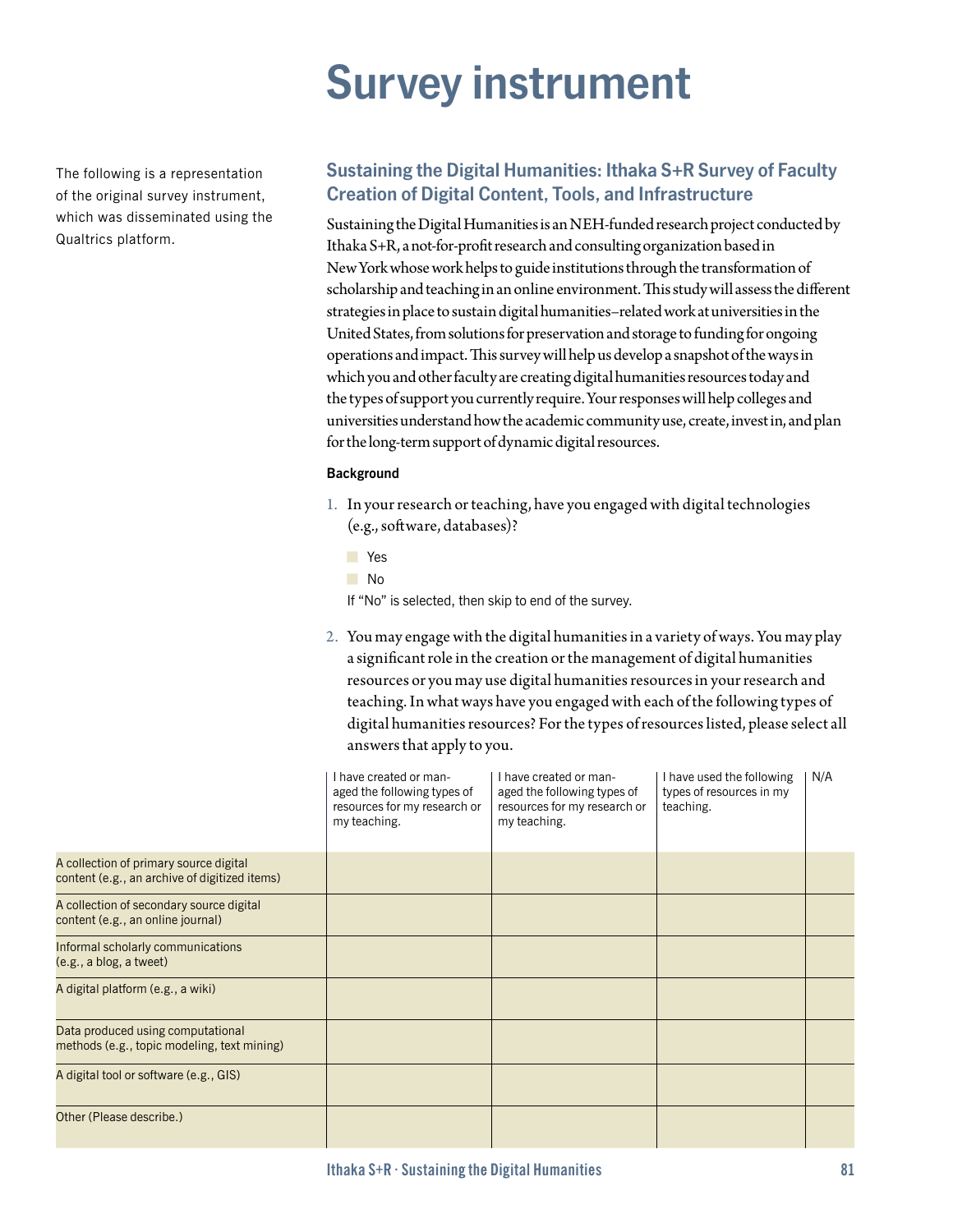3. When you think about the top-priority digital resources you have created or managed, are they intended primarily for personal use (i.e., your own research project, materials for a class you teach) or are they intended primarily for public exposure and use (e.g., a large content collection, a crowdsourcing initiative, a digital tool available for download)?

|                                                                                         | Intended primarily for<br>personal use | Intended primarily for<br>public use |
|-----------------------------------------------------------------------------------------|----------------------------------------|--------------------------------------|
| A collection of primary source digital content<br>(e.g., an archive of digitized items) |                                        |                                      |
| A collection of secondary source digital<br>content (e.g., an online journal)           |                                        |                                      |
| Informal scholarly communications<br>(e.g., a blog, a tweet)                            |                                        |                                      |
| A digital platform<br>(e.g., a wiki)                                                    |                                        |                                      |
| Data produced using computational methods<br>(e.g., topic modeling, text mining)        |                                        |                                      |
| A digital tool or software<br>(e.g., GIS)                                               |                                        |                                      |
| Other<br>(text entry)                                                                   |                                        |                                      |

4. When you think about the top-priority digital resources you have created or managed, what are your long-term expectations related to adding to or to maintaining these digital resources? For each of the following resources, please select all that apply.

|                                                                                         | Intended primarily for<br>personal use | Intended primarily for<br>public use |
|-----------------------------------------------------------------------------------------|----------------------------------------|--------------------------------------|
| A collection of primary source digital content<br>(e.g., an archive of digitized items) |                                        |                                      |
| A collection of secondary source digital<br>content (e.g., an online journal)           |                                        |                                      |
| Informal scholarly communications<br>(e.g., a blog, a tweet)                            |                                        |                                      |
| A digital platform<br>(e.g., a wiki)                                                    |                                        |                                      |
| Data produced using computational methods<br>(e.g., topic modeling, text mining)        |                                        |                                      |
| A digital tool or software<br>(e.g., GIS)                                               |                                        |                                      |
| <b>Other</b><br>(text entry)                                                            |                                        |                                      |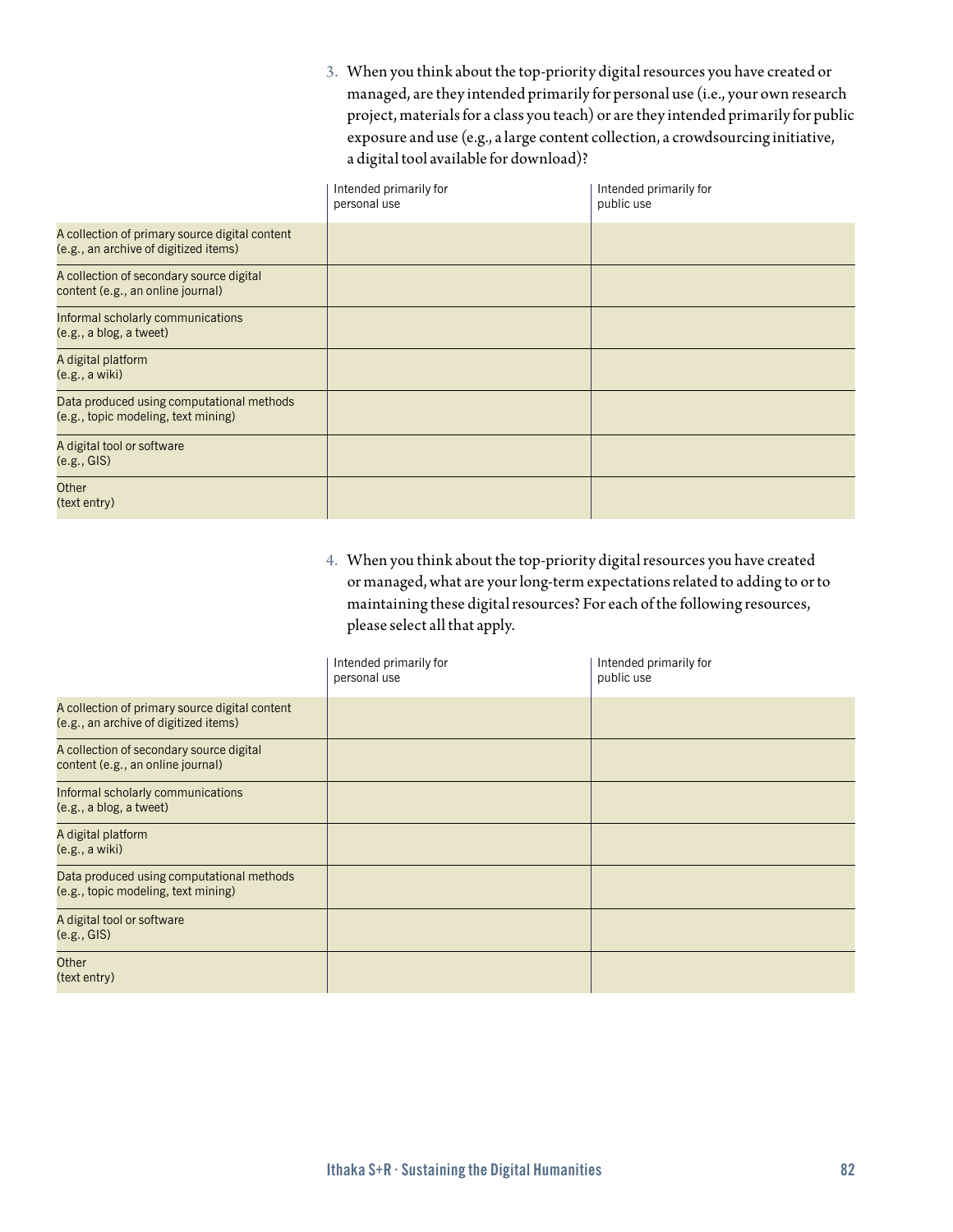#### **Sustainability Strategies for Your Digital Resource**

The following section asks you for more detail related to support for digital humanities activities on your campus. Please answer the following questions for one of the top-priority digital resources that you have created or that you manage.

### *Description of resource*

5. Please provide the following information.

Name of digital resource \_\_\_\_\_\_\_\_\_\_\_\_\_\_\_\_\_\_\_\_\_\_\_\_\_\_\_\_\_\_\_\_\_\_\_\_\_\_\_\_\_\_\_\_\_\_\_\_\_\_\_\_\_\_

Resource URL (if applicable)

Launch year \_\_\_\_\_\_\_\_\_\_\_\_\_\_\_\_\_\_\_\_\_\_\_\_\_\_\_\_\_\_\_\_\_\_\_\_\_\_\_\_\_\_\_\_\_\_\_\_\_\_\_\_\_\_\_\_\_\_\_\_\_\_\_\_

Type of resource (e.g., digital content, digital tool or software, digital platform)

 $\mathcal{L}_\text{max}$ 

Brief description of resource

Your role (e.g., PI, project manager, developer)

- 6. At what stage is your top-priority digital resource currently?
- $\blacksquare$  I'm doing background research on the materials or technology I want to include in the resource.
- I'm building my resource (e.g., designing a program, creating a website).
- I'm managing, adding to, or enhancing a relatively developed resource.
- My resource is complete, and all the related data, software, etc. are stored for safekeeping.
- $\blacksquare$  Other
- 7. Is your resource hosted at your own university or elsewhere?
- At my own university.
- **E** Elsewhere. (Please say where and why it is hosted there.) If "Elsewhere" is selected, then skip to the end of the survey.
- 8. Which campus unit or department holds primary responsibility for your toppriority digital resource?
- **Library digital collections center**
- Central IT unit
- **Academic or instructional technology unit**
- An academic department (Please specify.)
- A senior administrator's office (Please specify.)
- Other (Please describe.) \_\_\_\_\_\_\_\_\_\_\_\_\_\_\_\_\_\_\_\_\_\_\_\_\_\_\_\_\_\_\_\_\_\_\_\_\_\_\_\_\_\_\_\_\_\_\_\_\_\_\_
- N/A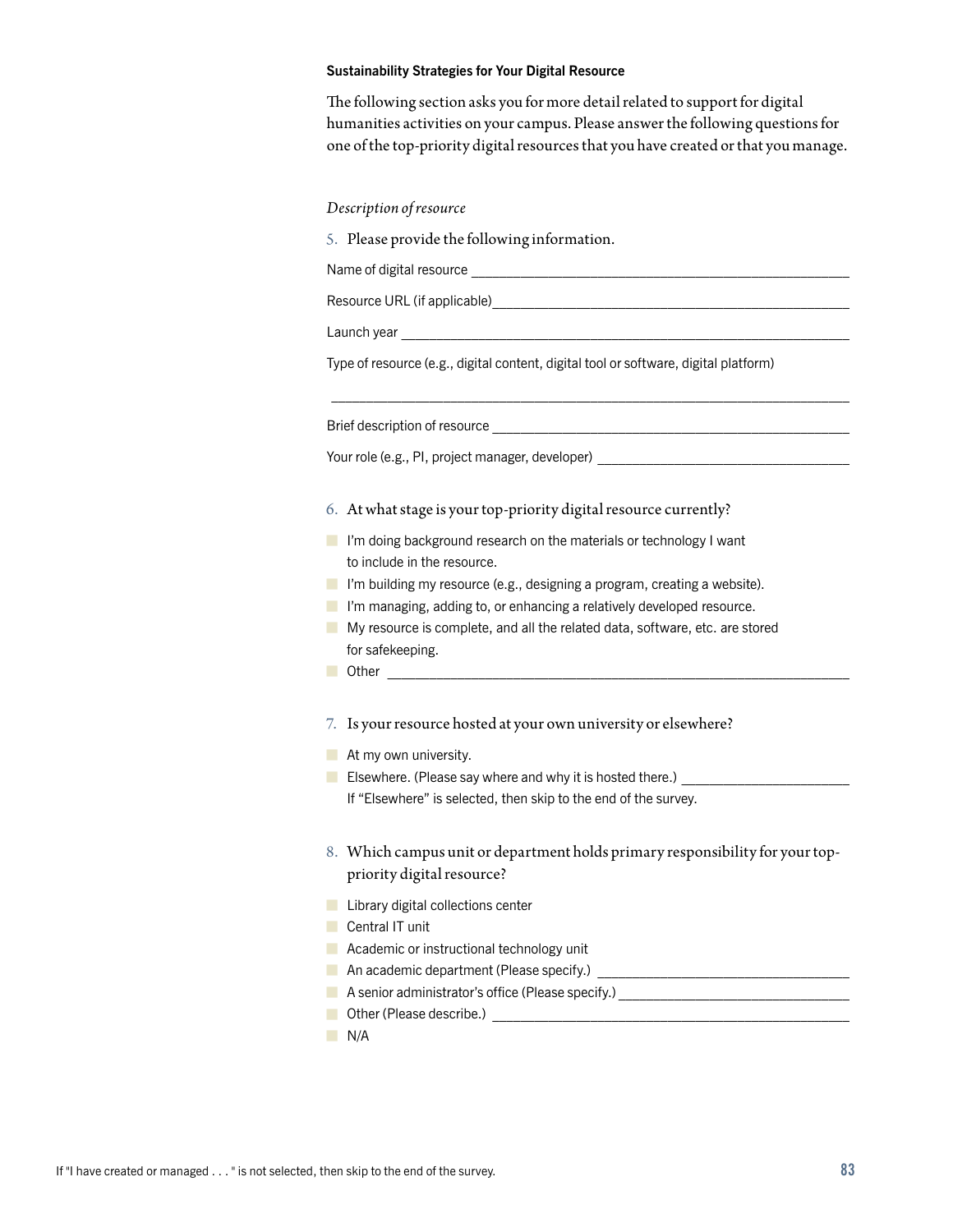- 9. Would you have been able to create this resource without the help of that campus unit or department?
- **T** Yes
- No

# *Funding for the resource*

- 10.What was the source or what were the sources of funding for the creation of your top-priority digital resource? Please select all sources of funding that apply.
- **External grants**
- Internal grants
- **Library, IT, or other home institution support**
- **Earned income (e.g., via sponsorship, advertising, subscriptions)**
- Donations or individual philanthropy
- **Personal funds**
- $\Box$  Other
- 11.What is the source or what are the sources of funding for the ongoing support of your digital resource? Please select all sources of funding that apply.
- **External grants**
- **Internal grants**
- **Library, IT, or other home institution support**
- **Earned income (e.g., via sponsorship, advertising, subscriptions)**
- Donations or individual philanthropy
- **Personal funds**
- $\Box$  Other
- N/A (My resource is still being created.)

### 12.Does your digital resource have a budget?

- **Nes**
- No

If "No" is selected, then skip to "Sources of institutional support."

Please provide your best estimate for the budget of your top-priority digital resource in the prior year.

 $\mathcal{L}_\text{max}$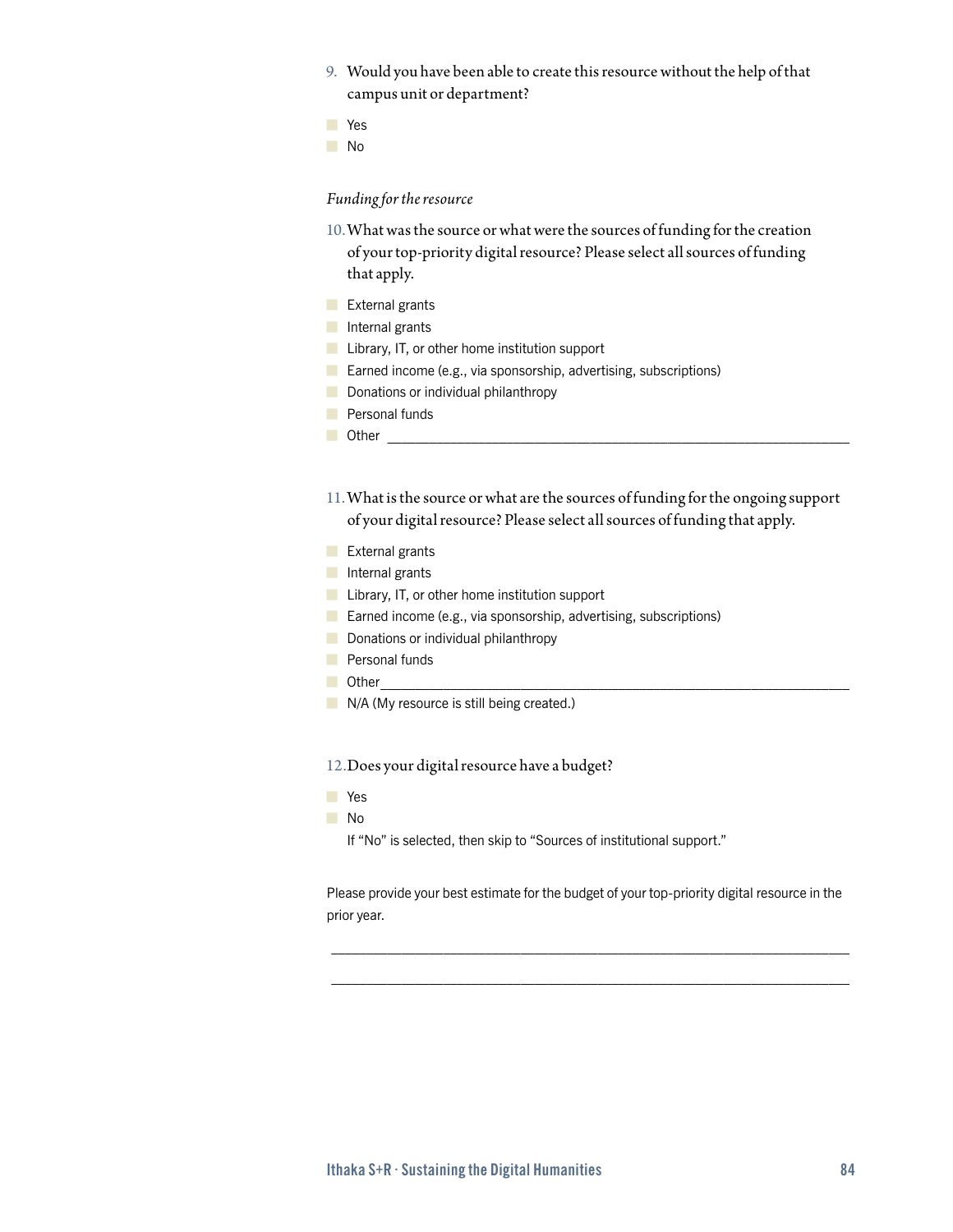## *Sources of institutional support*

Universities provide support for digital resources in a variety of ways with the help of different campus units at various stages in the life cycle of those resources.

### *Planning*

- 13.For the planning conducted for your top-priority digital resource, which campus units or departments provided or currently provide support? Please select each of the campus units and departments that applies.
- **Library digital collections center**
- Central IT unit
- **Academic or instructional technology unit**
- An academic department (Please specify.)
- A senior administrator's office (Please specify.) \_\_\_\_\_\_\_\_\_\_\_\_\_\_\_\_\_\_\_\_\_\_\_\_\_\_\_\_\_\_
- Other (Please describe.) \_\_\_\_\_\_\_\_\_\_\_\_\_\_\_\_\_\_\_\_\_\_\_\_\_\_\_\_\_\_\_\_\_\_\_\_\_\_\_\_\_\_\_\_\_\_\_\_\_\_\_
- N/A
	- If "N/A" is selected, then skip to question 14a.

For each of the campus units or departments that provided or currently provide support for planning conducted for your digital resource, how was or is that support funded?

|                                              | Direct funding<br>or cost-sharing | In-kind<br>contributions | Other |
|----------------------------------------------|-----------------------------------|--------------------------|-------|
| Library digital collections center           |                                   |                          |       |
| Central IT unit                              |                                   |                          |       |
| Academic or instructional technology unit    |                                   |                          |       |
| [an academic department-text entry]          |                                   |                          |       |
| [a senior administrator's office-text entry] |                                   |                          |       |
| [other-text entry]                           |                                   |                          |       |

### *Resource creation*

- 14a. For the creation of content, including digitization, for your digital resource, which campus units or departments provided or currently provide support? Please select each of the campus units and departments that applies.
- **Library digital collections center**
- Central IT unit
- **Academic or instructional technology unit**
- An academic department (Please specify.)
- A senior administrator's office (Please specify.)
- **Dualer** (Please describe.)

N/A

If "N/A" is selected, then skip to question 14b.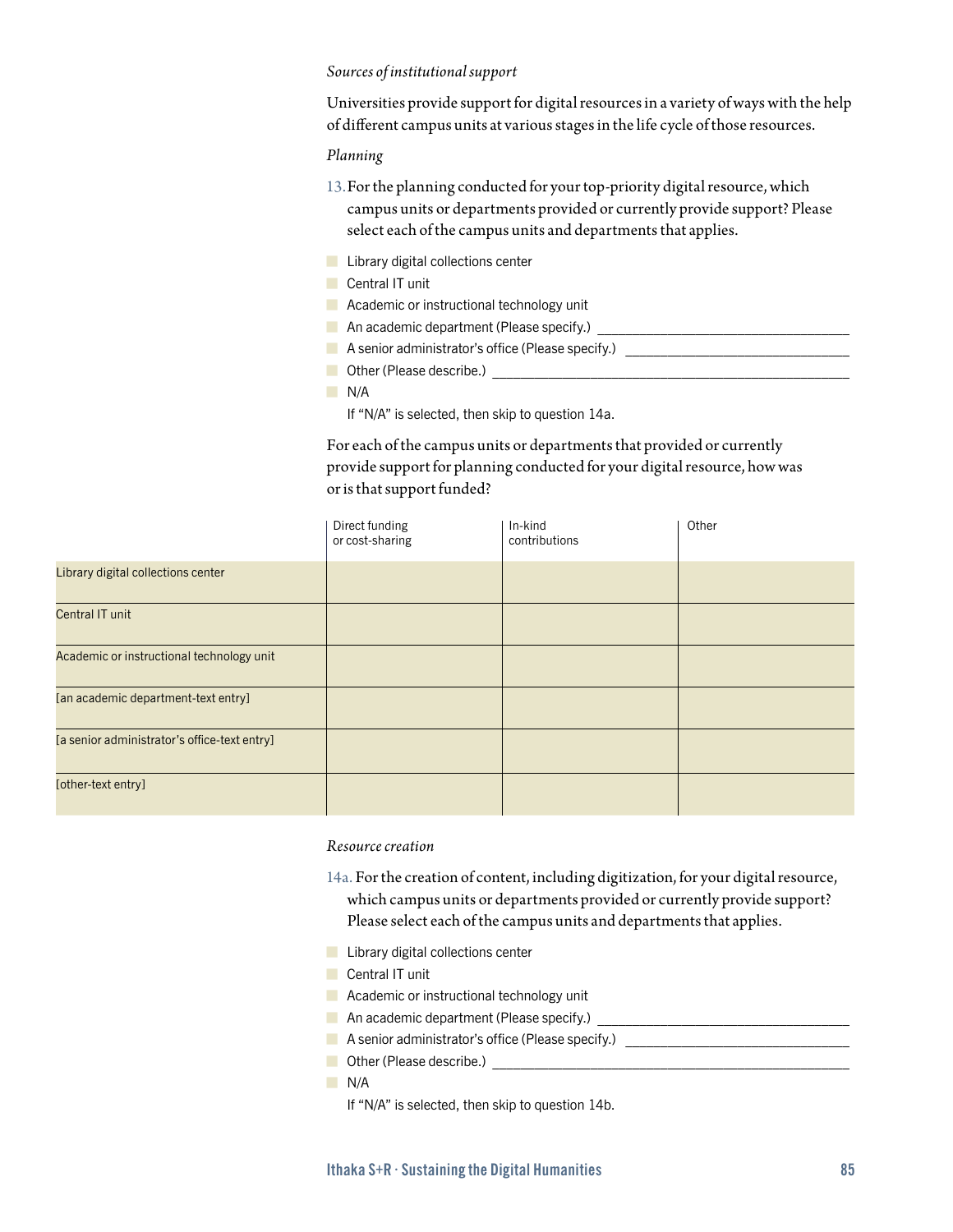For each of the campus units or departments that provided or currently provide support for creation of content, software, tools or for other programming for your digital resource, how was or is that support funded?

|                                              | Direct funding<br>or cost-sharing | In-kind<br>contributions | Other |
|----------------------------------------------|-----------------------------------|--------------------------|-------|
| Library digital collections center           |                                   |                          |       |
| Central IT unit                              |                                   |                          |       |
| Academic or instructional technology unit    |                                   |                          |       |
| [an academic department-text entry]          |                                   |                          |       |
| [a senior administrator's office-text entry] |                                   |                          |       |
| [other-text entry]                           |                                   |                          |       |

14b. For the creation of software or tools or for other programming for your digital resource, which campus units or departments provided or currently provide support? Please select each of the campus units and departments that applies.

- **Library digital collections center**
- Central IT unit
- **Academic or instructional technology unit**
- An academic department (Please specify.) \_\_\_\_\_\_\_\_\_\_\_\_\_\_\_\_\_\_\_\_\_\_\_\_\_\_\_\_\_\_\_\_\_\_\_\_
- A senior administrator's office (Please specify.)
- **Desimally** Other (Please describe.)
- N/A

If "N/A" is selected, then skip to question 15.

For each of the campus units or departments that provided or currently provide support for creation of software or tools or for other programming for your digital resource, how was or is that support funded?

|                                              | Direct funding<br>or cost-sharing | In-kind<br>contributions | Other |
|----------------------------------------------|-----------------------------------|--------------------------|-------|
| Library digital collections center           |                                   |                          |       |
| Central IT unit                              |                                   |                          |       |
| Academic or instructional technology unit    |                                   |                          |       |
| [an academic department-text entry]          |                                   |                          |       |
| [a senior administrator's office-text entry] |                                   |                          |       |
| [other-text entry]                           |                                   |                          |       |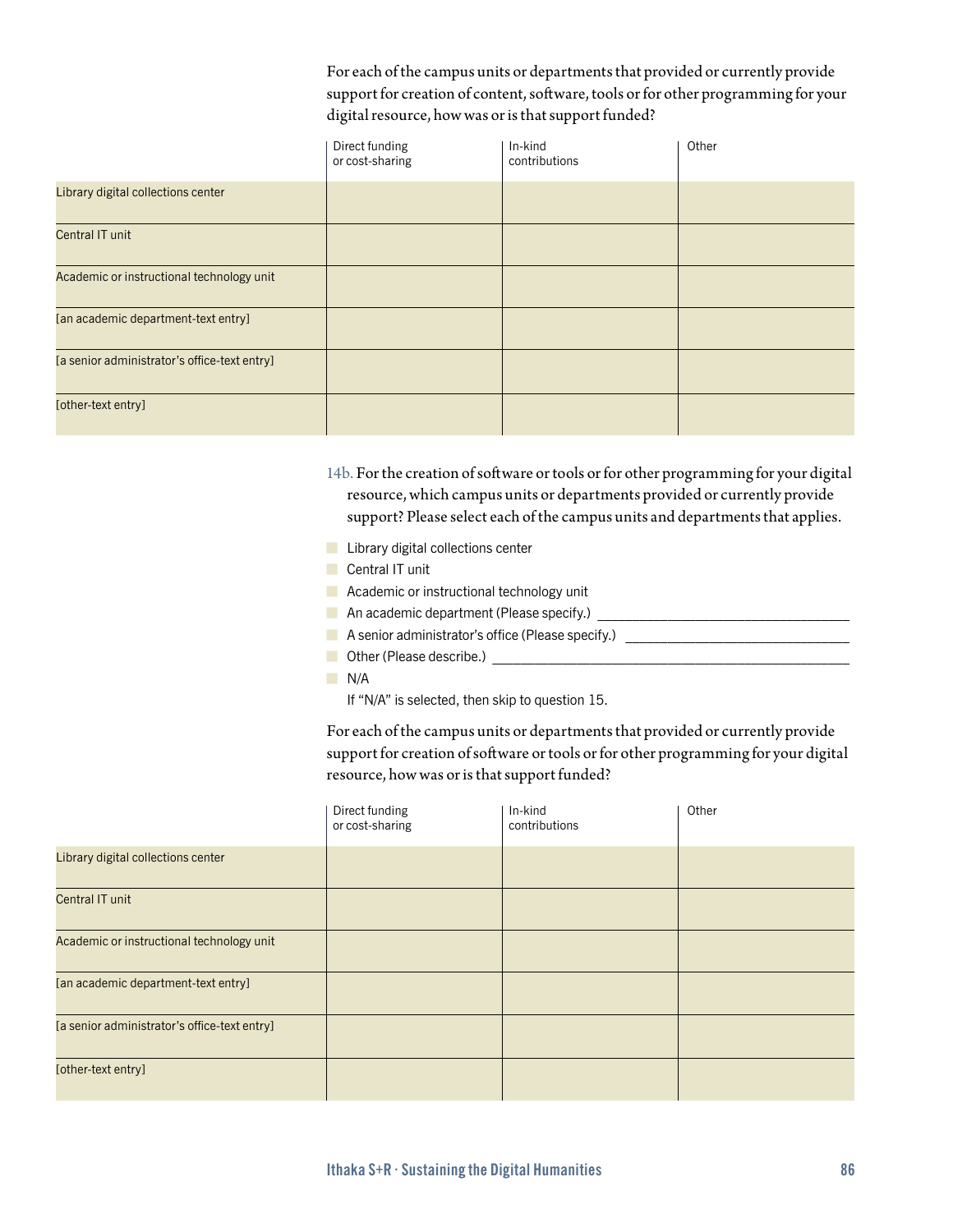#### *Storage*

- 15.For the storage (i.e., server space) of your digital resource, which campus units or departments currently provide support? Please select each of the campus units and departments that applies.
- **Library digital collections center**
- Central IT unit
- **Academic or instructional technology unit**
- An academic department (Please specify.) \_\_\_\_\_\_\_\_\_\_\_\_\_\_\_\_\_\_\_\_\_\_\_\_\_\_\_\_\_\_\_\_\_\_\_\_
- A senior administrator's office (Please specify.)
- Other (Please describe.) \_\_\_\_\_\_\_\_\_\_\_\_\_\_\_\_\_\_\_\_\_\_\_\_\_\_\_\_\_\_\_\_\_\_\_\_\_\_\_\_\_\_\_\_\_\_\_\_\_\_\_
- N/A

If "N/A" is selected, then skip to question 16a.

For each of the campus units or departments that currently provide support for storage of your digital resource, how is that support funded?

|                                              | Direct funding<br>or cost-sharing | In-kind<br>contributions | Other |
|----------------------------------------------|-----------------------------------|--------------------------|-------|
| Library digital collections center           |                                   |                          |       |
| Central IT unit                              |                                   |                          |       |
| Academic or instructional technology unit    |                                   |                          |       |
| [an academic department-text entry]          |                                   |                          |       |
| [a senior administrator's office-text entry] |                                   |                          |       |
| [other-text entry]                           |                                   |                          |       |

*Project management, development, and technical assistance* 

- 16a. For the project management or development of your digital resource, which campus units or departments currently provide support? Please select each of the campus units and departments that applies.
- **Library digital collections center**
- Central IT unit
- **Academic or instructional technology unit**
- An academic department (Please specify.)
- A senior administrator's office (Please specify.)
- Other (Please describe.) \_\_\_\_\_\_\_\_\_\_\_\_\_\_\_\_\_\_\_\_\_\_\_\_\_\_\_\_\_\_\_\_\_\_\_\_\_\_\_\_\_\_\_\_\_\_\_\_\_\_\_
- N/A

If "N/A" is selected, then skip to question 16b.

For each of the campus units or departments that currently provide support for project management or development of your digital resource, how is that support funded?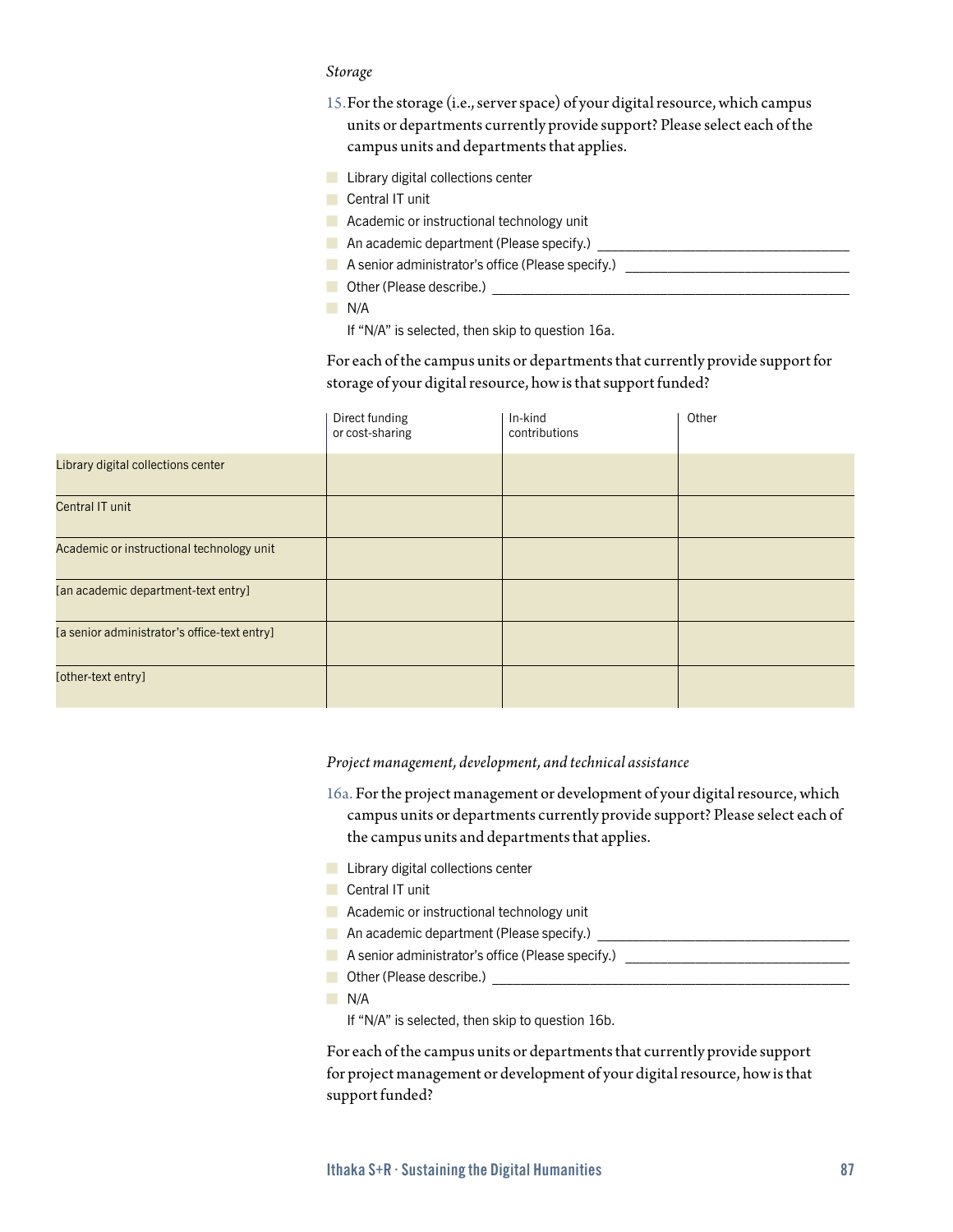|                                              | Direct funding<br>or cost-sharing | In-kind<br>contributions | Other |
|----------------------------------------------|-----------------------------------|--------------------------|-------|
| Library digital collections center           |                                   |                          |       |
| Central IT unit                              |                                   |                          |       |
| Academic or instructional technology unit    |                                   |                          |       |
| [an academic department-text entry]          |                                   |                          |       |
| [a senior administrator's office-text entry] |                                   |                          |       |
| [other-text entry]                           |                                   |                          |       |

16b. For the basic technical upkeep, including bug fixes, of your digital resource, which campus units or departments currently provide support? Please select each of the campus units and departments that applies.

- **Library digital collections center**
- **Central IT unit**
- **Academic or instructional technology unit**
- An academic department (Please specify.) \_\_\_\_\_\_\_\_\_\_\_\_\_\_\_\_\_\_\_\_\_\_\_\_\_\_\_\_\_\_\_\_\_\_\_\_
- A senior administrator's office (Please specify.) \_\_\_\_\_\_\_\_\_\_\_\_\_\_\_\_\_\_\_\_\_\_\_\_\_\_\_\_\_\_
- Other (Please describe.) \_\_\_\_\_\_\_\_\_\_\_\_\_\_\_\_\_\_\_\_\_\_\_\_\_\_\_\_\_\_\_\_\_\_\_\_\_\_\_\_\_\_\_\_\_\_\_\_\_\_\_
- $N/A$

If "N/A" is selected, then skip to question 17.

For each of the campus units or departments that currently provide support for basic technical upkeep, including bug fixes, of your digital resource, how is that support funded?

|                                              | Direct funding<br>or cost-sharing | In-kind<br>contributions | Other |
|----------------------------------------------|-----------------------------------|--------------------------|-------|
| Library digital collections center           |                                   |                          |       |
| Central IT unit                              |                                   |                          |       |
| Academic or instructional technology unit    |                                   |                          |       |
| [an academic department-text entry]          |                                   |                          |       |
| [a senior administrator's office-text entry] |                                   |                          |       |
| [other-text entry]                           |                                   |                          |       |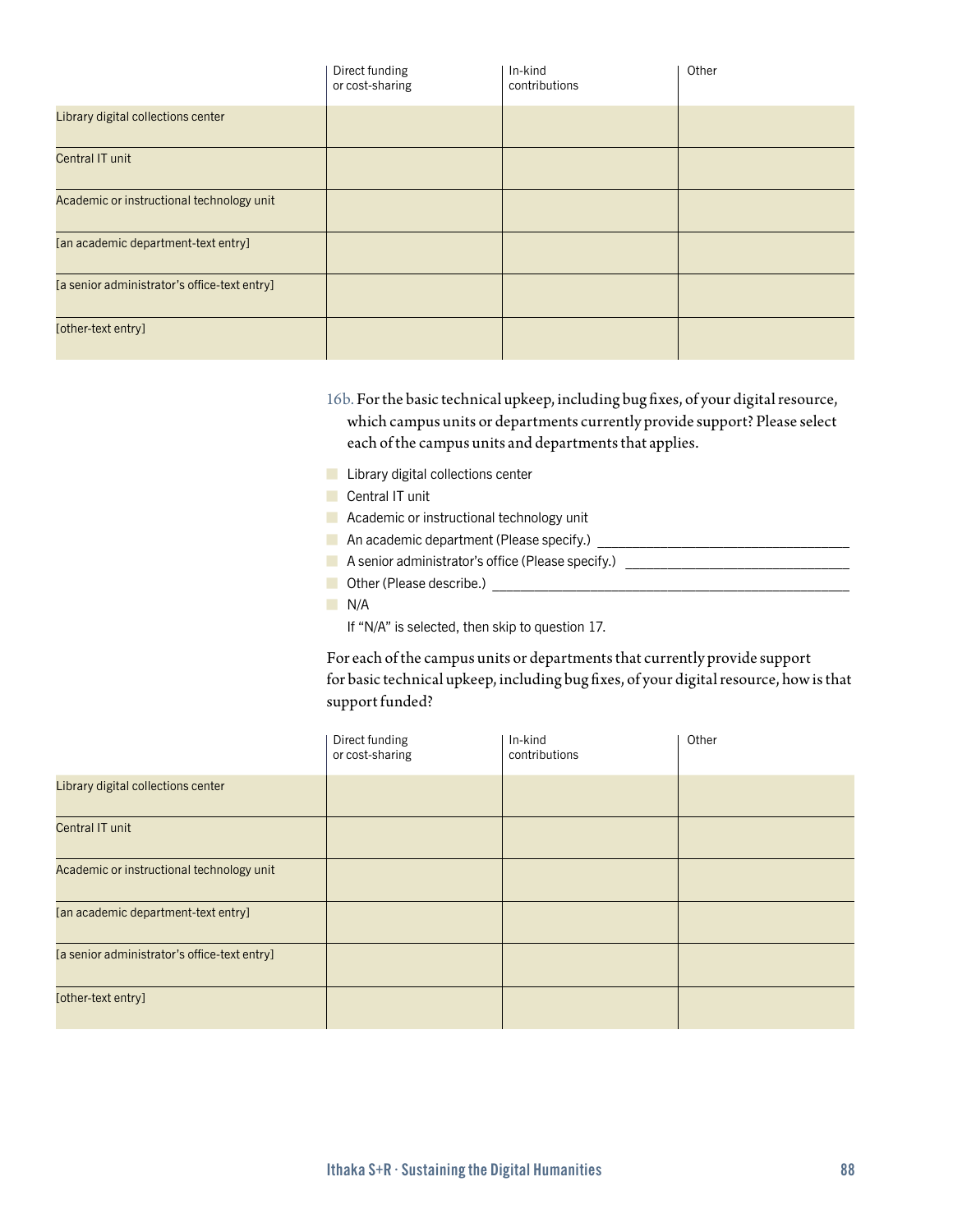#### *Preservation*

- 17. For the preservation of your digital resource, which campus units or departments currently provide support? Please select each of the campus units and departments that applies.
- **Library digital collections center**
- Central IT unit
- **Academic or instructional technology unit**
- An academic department (Please specify.) \_\_\_\_\_\_\_\_\_\_\_\_\_\_\_\_\_\_\_\_\_\_\_\_\_\_\_\_\_\_\_\_\_\_\_\_
- A senior administrator's office (Please specify.)
- Other (Please describe.) \_\_\_\_\_\_\_\_\_\_\_\_\_\_\_\_\_\_\_\_\_\_\_\_\_\_\_\_\_\_\_\_\_\_\_\_\_\_\_\_\_\_\_\_\_\_\_\_\_\_\_
- N/A

If "N/A" is selected, then skip to question 18.

For each of the campus units or departments that currently provide support for preservation of your digital resource, how is that support funded?

|                                              | Direct funding<br>or cost-sharing | In-kind<br>contributions | Other |
|----------------------------------------------|-----------------------------------|--------------------------|-------|
| Library digital collections center           |                                   |                          |       |
| Central IT unit                              |                                   |                          |       |
| Academic or instructional technology unit    |                                   |                          |       |
| [an academic department-text entry]          |                                   |                          |       |
| [a senior administrator's office-text entry] |                                   |                          |       |
| [other-text entry]                           |                                   |                          |       |

#### *Dissemination*

- 18.For the dissemination, including marketing and promotion, of your digital resource, which campus units or departments currently provide support? Please select each of the campus units and departments that applies.
- **Library digital collections center**
- Central IT unit
- **Academic or instructional technology unit**
- An academic department (Please specify.)
- A senior administrator's office (Please specify.)
- **Desimally** Other (Please describe.)
- N/A

If "N/A" is selected, then skip to "Assessment."

For each of the campus units or departments that currently provide support for dissemination, including marketing and promotion, of your digital resource, how is that support funded?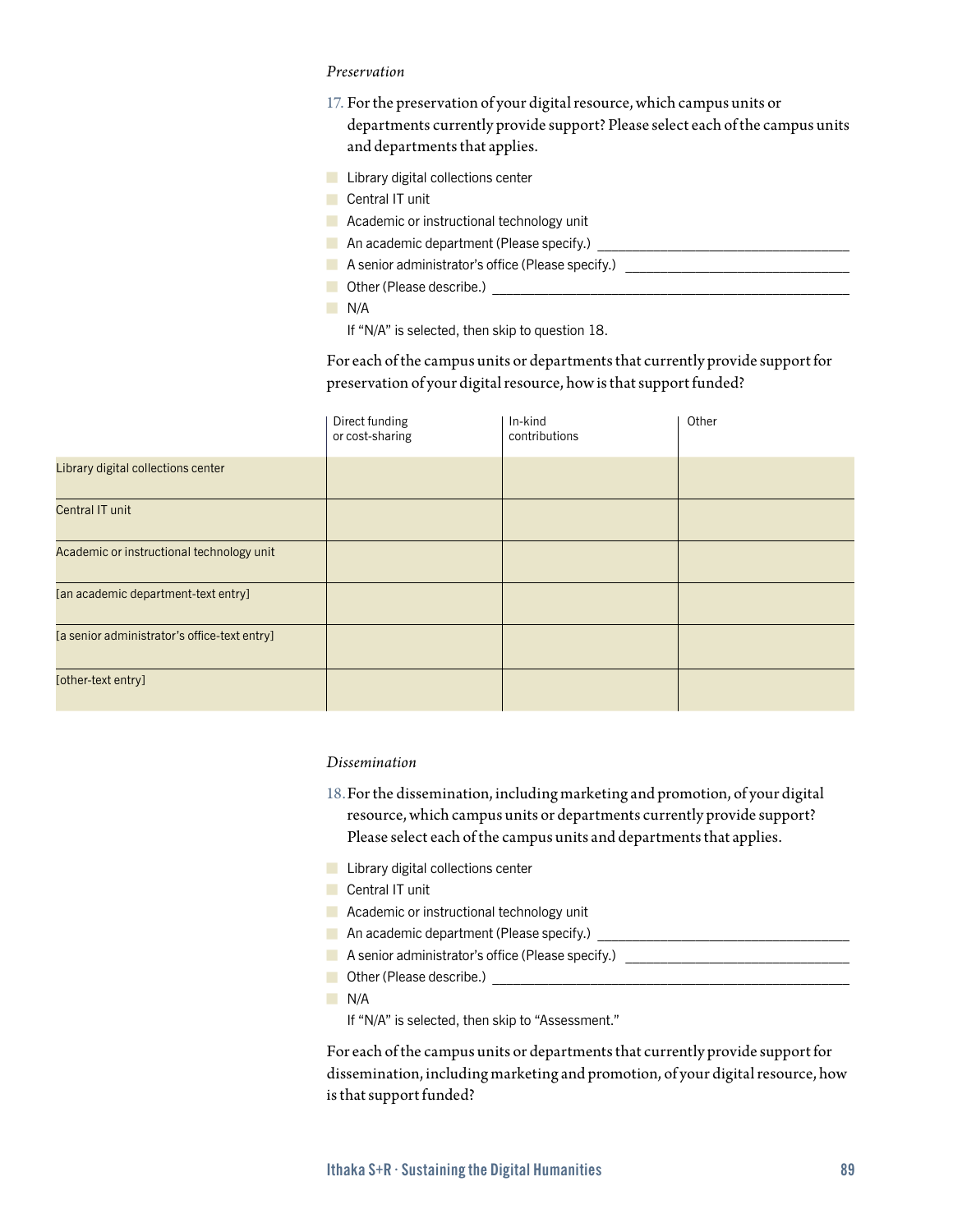|                                              | Direct funding<br>or cost-sharing | In-kind<br>contributions | Other |
|----------------------------------------------|-----------------------------------|--------------------------|-------|
| Library digital collections center           |                                   |                          |       |
| Central IT unit                              |                                   |                          |       |
| Academic or instructional technology unit    |                                   |                          |       |
| [an academic department-text entry]          |                                   |                          |       |
| [a senior administrator's office-text entry] |                                   |                          |       |
| [other-text entry]                           |                                   |                          |       |

#### *Assessment*

- 19.Do you measure the usage or other impact metrics for your top-priority digital resource?
- **The Yes**
- No
	- If "Yes" is selected, then skip to "What are the ways you measure. . . . " If "No" is selected, then skip to "Revenue generation."

What are the ways you measure the usage or other impact metrics for your top-priority digital resource? Please provide the metrics you use and their related figures (e.g., 1,000 pageviews per specified time frame).

*Revenue generation*

- 20.When you think about the top-priority digital resource you have created or that you manage, what methods for generating revenue have you tried? Please select all the methods for generating revenue that apply.
- **Licensing or selling content**
- **Advertising or sponsorships**
- Sale of services related to content
- **Consulting or advisory work**
- **D** Other methods
- N/A (I have never tried to generate revenue from this resource.)

#### *Challenges facing the resource*

21.Please rank up to three of your biggest challenges to the long-term maintenance, enhancement, or preservation of your top-priority resource. Use the boxes below to rank from 1 to 3, where 1 equals the biggest challenge.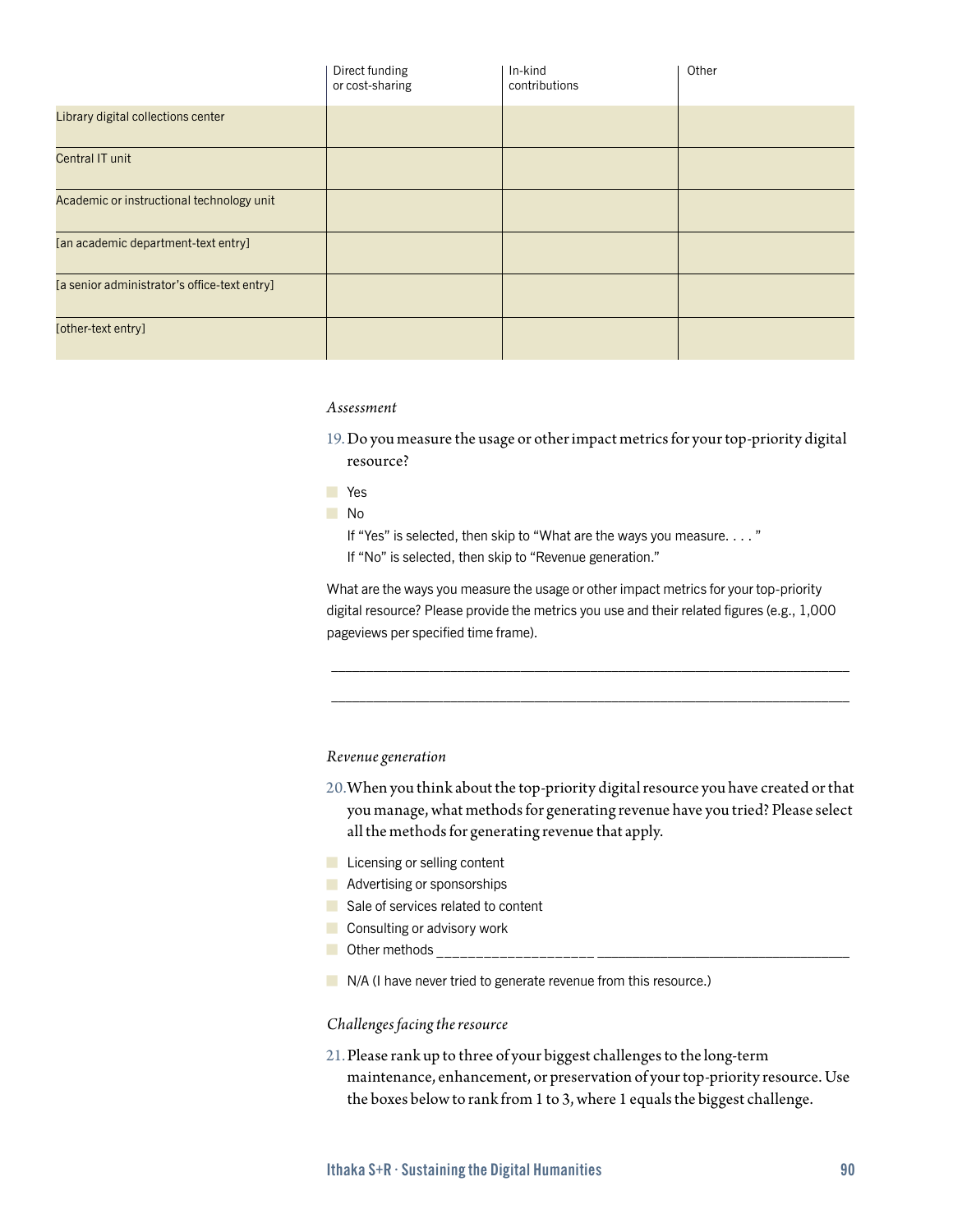- **Financial resources**
- **T** Technological capabilities and improvements
- Staff time
- **Establishment or clarification of workflows or standards**
- **Tenure requirements**
- **Strategic plans for the future (e.g., what to digitize)**
- **Expertise of project staff**
- **Institutional culture**
- Format and/or platform migration
- **Management of internal and/or external partnerships**
- **Access and discovery**
- **Metadata creation and management**
- Intellectual property rights and management
- **Privacy and human subjects concerns**
- **Usefulness of project for others**
- **Other**
- **None** 
	- If "None" is indicated, then skip to "Future of the resource."
- 22.For each of the three biggest challenges to the top-priority resource that you have created or that you manage, please describe in further detail.

| Establishment or clarification of workflows or standards _______________________                                                                                                                                                     |
|--------------------------------------------------------------------------------------------------------------------------------------------------------------------------------------------------------------------------------------|
| Tenure requirements <b>contract to the contract of the contract of the contract of the contract of the contract of the contract of the contract of the contract of the contract of the contract of the contract of the contract </b> |
|                                                                                                                                                                                                                                      |
|                                                                                                                                                                                                                                      |
|                                                                                                                                                                                                                                      |
|                                                                                                                                                                                                                                      |
| Management of internal and/or external partnerships ____________________________                                                                                                                                                     |
|                                                                                                                                                                                                                                      |
|                                                                                                                                                                                                                                      |
|                                                                                                                                                                                                                                      |
|                                                                                                                                                                                                                                      |
|                                                                                                                                                                                                                                      |
|                                                                                                                                                                                                                                      |
|                                                                                                                                                                                                                                      |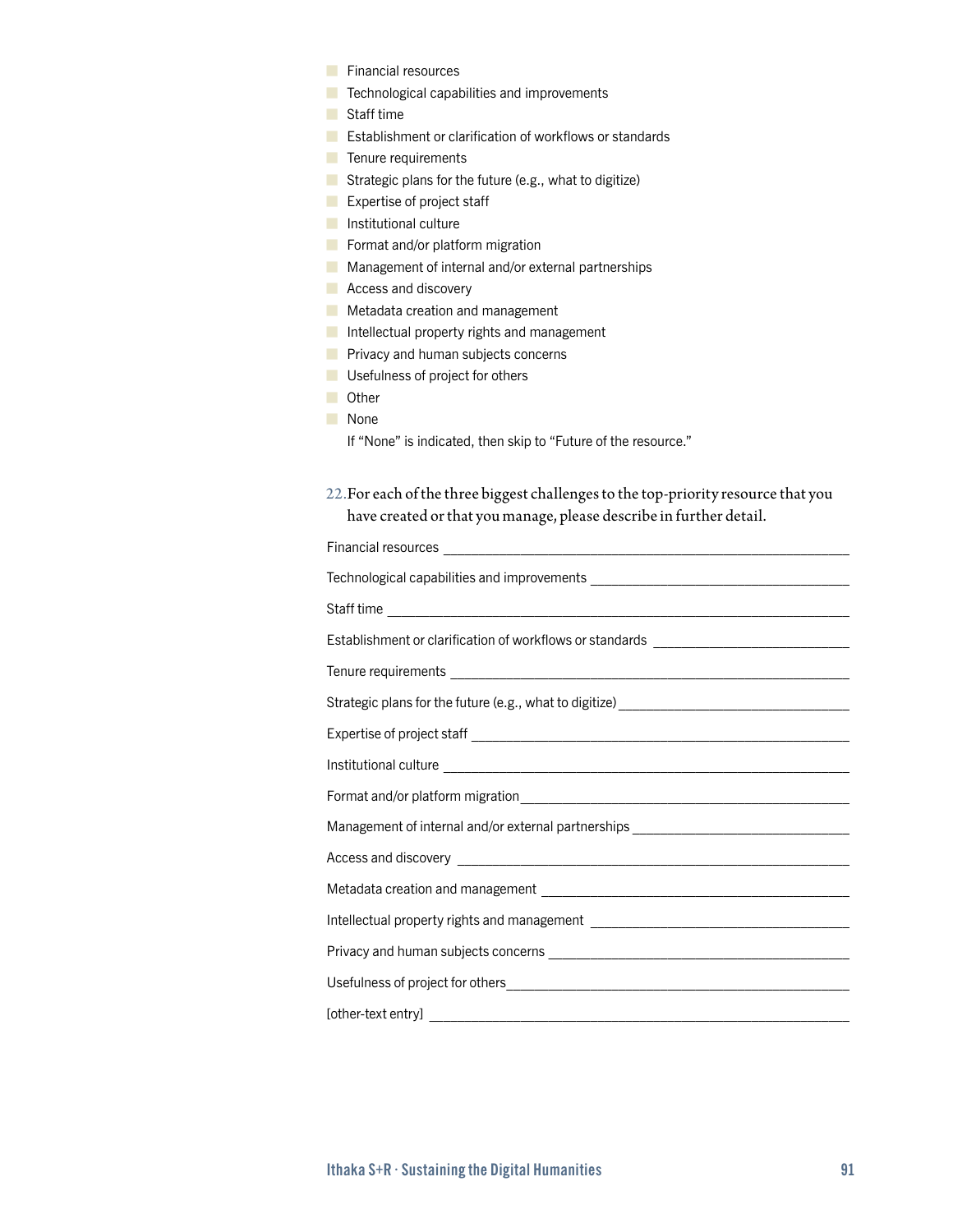| 23. What would be valuable in helping you with these challenges?<br>Please describe in detail. |
|------------------------------------------------------------------------------------------------|
|                                                                                                |
|                                                                                                |
|                                                                                                |
| Establishment or clarification of workflows or standards _______________________               |
|                                                                                                |
| Strategic plans for the future (e.g., what to digitize) _______________________________        |
|                                                                                                |
|                                                                                                |
|                                                                                                |
| Management of internal and/or external partnerships ____________________________               |
|                                                                                                |
|                                                                                                |
|                                                                                                |
|                                                                                                |
|                                                                                                |
| [other-text entry]                                                                             |

# *Future of the resource*

- 24.What other types of support for your top-priority digital resource would you need to receive in order to achieve the goals you have set for this resource?
- 25.What other types of support for this digital resource do you want to receive in order to achieve the goals you have set for this resource?

 $\mathcal{L}_\text{max}$ 

- 26.May the Ithaka S+R research team contact you if they wish to learn more about your digital resource?
- **T**
- No
- If "yes" was selected for question 26, display question 27.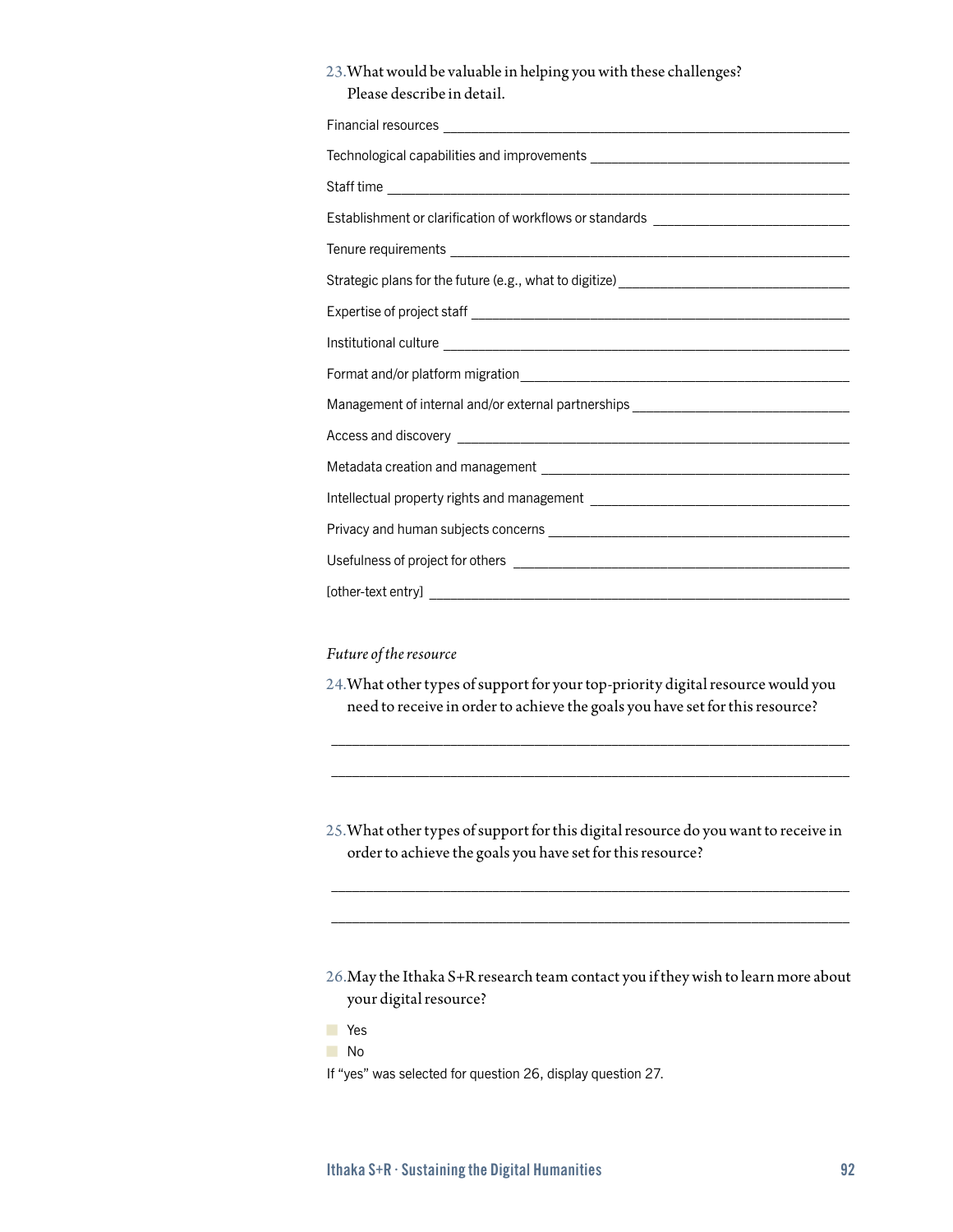27. Please provide the following contact information:

| First name                                                                                                                      |
|---------------------------------------------------------------------------------------------------------------------------------|
| Last name                                                                                                                       |
| Title<br><u> 1989 - Johann Johann Stone, meil in der Stone aus der Stone aus der Stone aus der Stone aus der Stone aus der </u> |
| Primary departmental affiliation                                                                                                |
| Email address<br><u> 1980 - Johann Barn, mars an t-Amerikaansk politiker (* 1918)</u>                                           |
| Phone number ( )                                                                                                                |

Thank you for participating in this important research study. The Ithaka S+R research team looks forward to learning from your responses and those of your peers. This study will offer important guidance to the academic community in understanding how institutional strategies support the needs of your digital humanities resources and scholarship. Please encourage your colleagues to participate before the survey closes. If you have any questions or comments, please feel free to contact the study's primary author, Nancy Maron, at [nancy.maron@ithaka.org](mailto:nancy.maron@ithaka.org).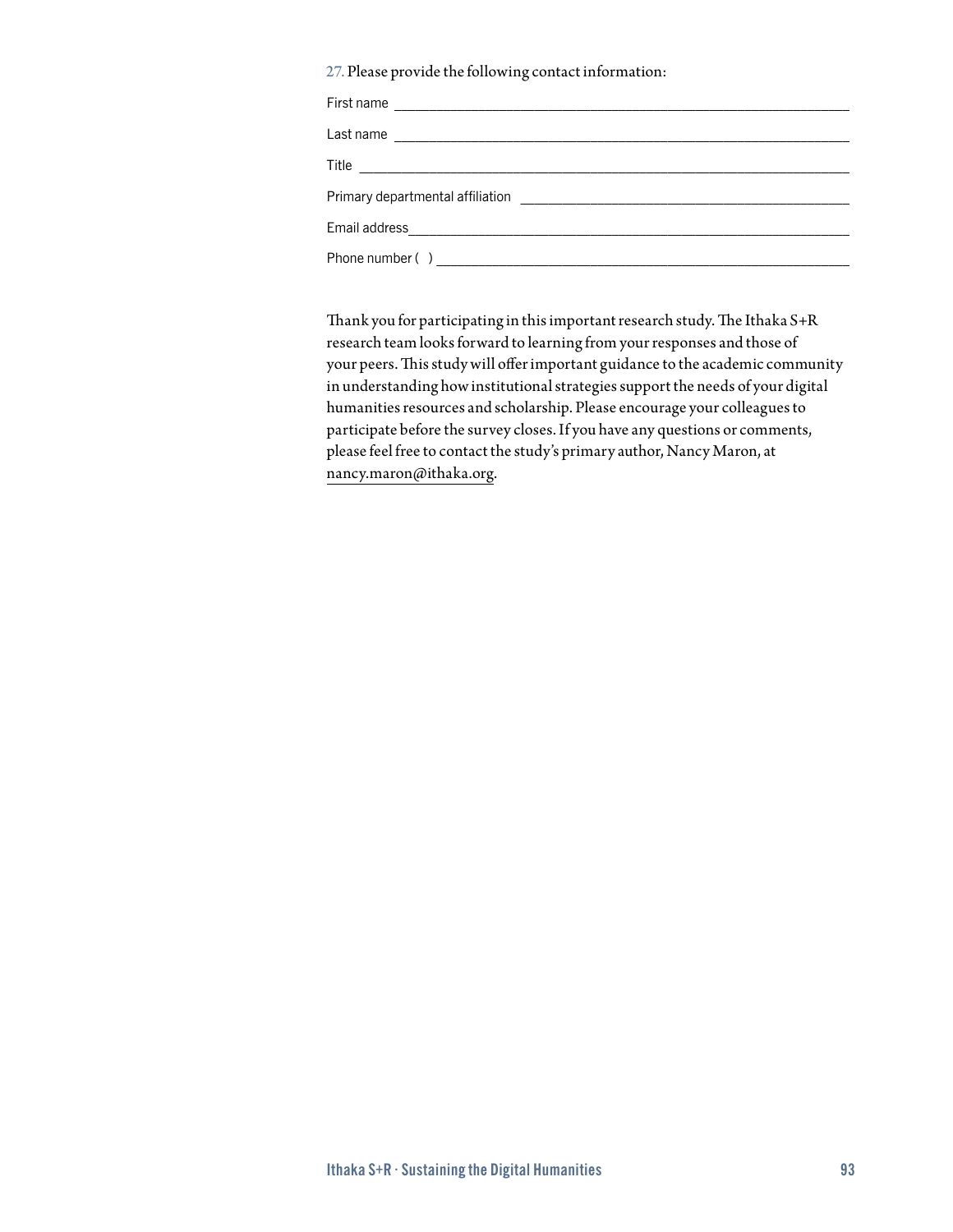# **Bibliography**

# **General publications**

- Berry, David M., ed. *Understanding Digital Humanities*. New York: Palgrave Macmillan, 2012.
- Borek, Luise, et al. "Draft for Review: Taxonomy of DH Research Activities and Objects." [https://docs.google.com/document/d/1uosCjUW\\_dpSjdRNxBaFdDY0W-](https://docs.google.com/document/d/1uosCjUW_dpSjdRNxBaFdDY0W-D0dTMHbLwTFuEvbDFg/edit)[D0dTMHbLwTFuEvbDFg/edit](https://docs.google.com/document/d/1uosCjUW_dpSjdRNxBaFdDY0W-D0dTMHbLwTFuEvbDFg/edit)#heading=[h.utl9](h.utl)c9r5tbgw.
- Bryson, Tim, et al. *Digital Humanities: SPEC Kit 326*. Washington, D.C.: Association of Research Libraries, 2011. [http://publications.arl.org/](http://publications.arl.org/Digital) [Digital](http://publications.arl.org/Digital)-Humanities-SPEC-Kit-326/.
- Burdick, Anne, et al. *Digital Humanities*. Cambridge, Mass.: MIT Press, 2012.
- Chant, Ian. "From Preservation to Partnership: NYU's Jennifer Vinopal Talks Libraries and Digital Scholarship." *Library Journal*, November 26, 2013. Accessed May 9, 2014.<http://lj.libraryjournal.com/2013/11/academic-libraries/from>-preservation-topartnership-nyus-jennifer-vinopal-talks-libraries-and-digital-scholarship/.
- Gold, Matthew K., ed. *Debates in the Digital Humanities*. Minneapolis: University of Minnesota Press, 2012.
- Muñoz, Trevor. "Data curation as publishing for digital humanists." Blog post, May 30, 2013. [http://trevormunoz.com/notebook/2013/05/30/data-curation-as-publishing](http://trevormunoz.com/notebook/2013/05/30/data-curation-as-publishing-for-dh.html)[for-dh.html.](http://trevormunoz.com/notebook/2013/05/30/data-curation-as-publishing-for-dh.html)
- \_\_\_\_\_. "Digital Humanities in the Library Isn't a Service." Blog post, August 19, 2012. [http://trevormunoz.com/notebook/2012/08/19/doing-dh-in-the-library.html.](http://trevormunoz.com/notebook/2012/08/19/doing-dh-in-the-library.html)
- Howard, Jennifer. "Born Digital, Projects Need Attention to Survive." *The Chronicle of Higher Education*, January 6, 2014. [http://chronicle.com/article/](http://chronicle.com/article/Born-Digital-Projects-Need/143799) [Born-Digital-Projects-Need/143799](http://chronicle.com/article/Born-Digital-Projects-Need/143799)/.
- Nowviskie, Bethany. "Asking for It." Blog post, February 8, 2014, [http://nowviskie.](http://nowviskie.org/2014/asking) [org/2014/asking-](http://nowviskie.org/2014/asking)for-it/.
- \_\_\_\_\_. "Reality Bytes." Blog post, June 20, 2012. [http://nowviskie.org/2012/](http://nowviskie.org/2012/reality) [reality](http://nowviskie.org/2012/reality)-bytes/.
- Posner, Miriam. "What are some challenges to doing DH in the library?" Blog Post. August 10, 2012. [http://miriamposner.com/blog/](http://miriamposner.com/blog/what) [what](http://miriamposner.com/blog/what)-are-some-challenges-to-doing-dh-in-the-library/.
- Schaffner, Jennifer, and Ricky Erway. *Does Every Research Library Need a Digital Humanities Center?* Dublin, Ohio: OCLC, 2014. [http://oclc.org/content/dam/research/](http://oclc.org/content/dam/research/publications/library/2014/oclcresearch-digital-humanities-center-2014.pdf) [publications/library/2014/oclcresearch-digital-humanities-center-2014.pdf.](http://oclc.org/content/dam/research/publications/library/2014/oclcresearch-digital-humanities-center-2014.pdf)
- Scheinfeldt, Tom. "'Soft' [Money] Is Not a Four-Letter Word." *Found History*, March 26, 2010.<http://www.foundhistory.org/2010/03/26/soft>-money-is-not-a-four-letter-word/.
- Sula, Chris Alen. "Digital Humanities and Libraries: A Conceptual Model." *Journal of Library Administration* 53, no. 1 (January 2013): 10–26.